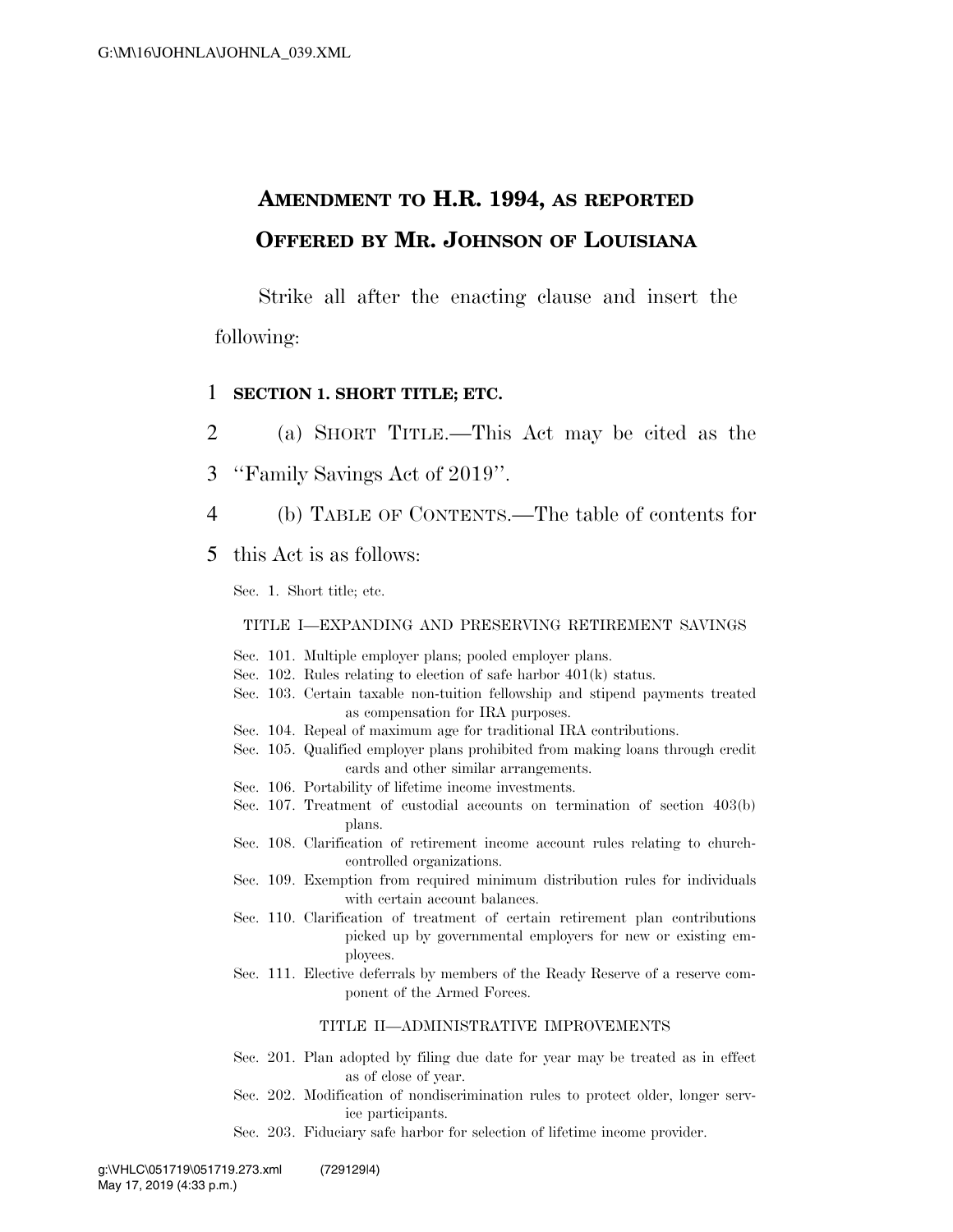#### TITLE III—OTHER SAVINGS PROVISIONS

- Sec. 301. Universal Savings Accounts.
- Sec. 302. Expansion of section 529 plans.
- Sec. 303. Penalty-free withdrawals from retirement plans for individuals in case of birth of child or adoption.

#### TITLE IV—TAX RELIEF FOR CERTAIN CHILDREN

Sec. 401. Certain military survivor benefits, certain payments made by Indian tribal governments, certain scholarships or fellowship grants, and Alaska Permanent Fund dividends treated as earned income for kiddie tax.

TITLE V—BUDGETARY EFFECTS

Sec. 501. Budgetary effects.

# 1 **TITLE I—EXPANDING AND PRE-**2 **SERVING RETIREMENT SAV-**3 **INGS**

4 **SEC. 101. MULTIPLE EMPLOYER PLANS; POOLED EM-**

### 5 **PLOYER PLANS.**

6 (a) QUALIFICATION REQUIREMENTS.—

7 (1) IN GENERAL.—Section 413 of the Internal 8 Revenue Code of 1986 is amended by adding at the 9 end the following new subsection:

10 ''(e) APPLICATION OF QUALIFICATION REQUIRE-11 MENTS FOR CERTAIN MULTIPLE EMPLOYER PLANS WITH 12 POOLED PLAN PROVIDERS.—

13 "(1) IN GENERAL.—Except as provided in para-14 graph (2), if a defined contribution plan to which 15 subsection (c) applies—

16  $"({\rm A})$  is maintained by employers which 17 have a common interest other than having 18 adopted the plan, or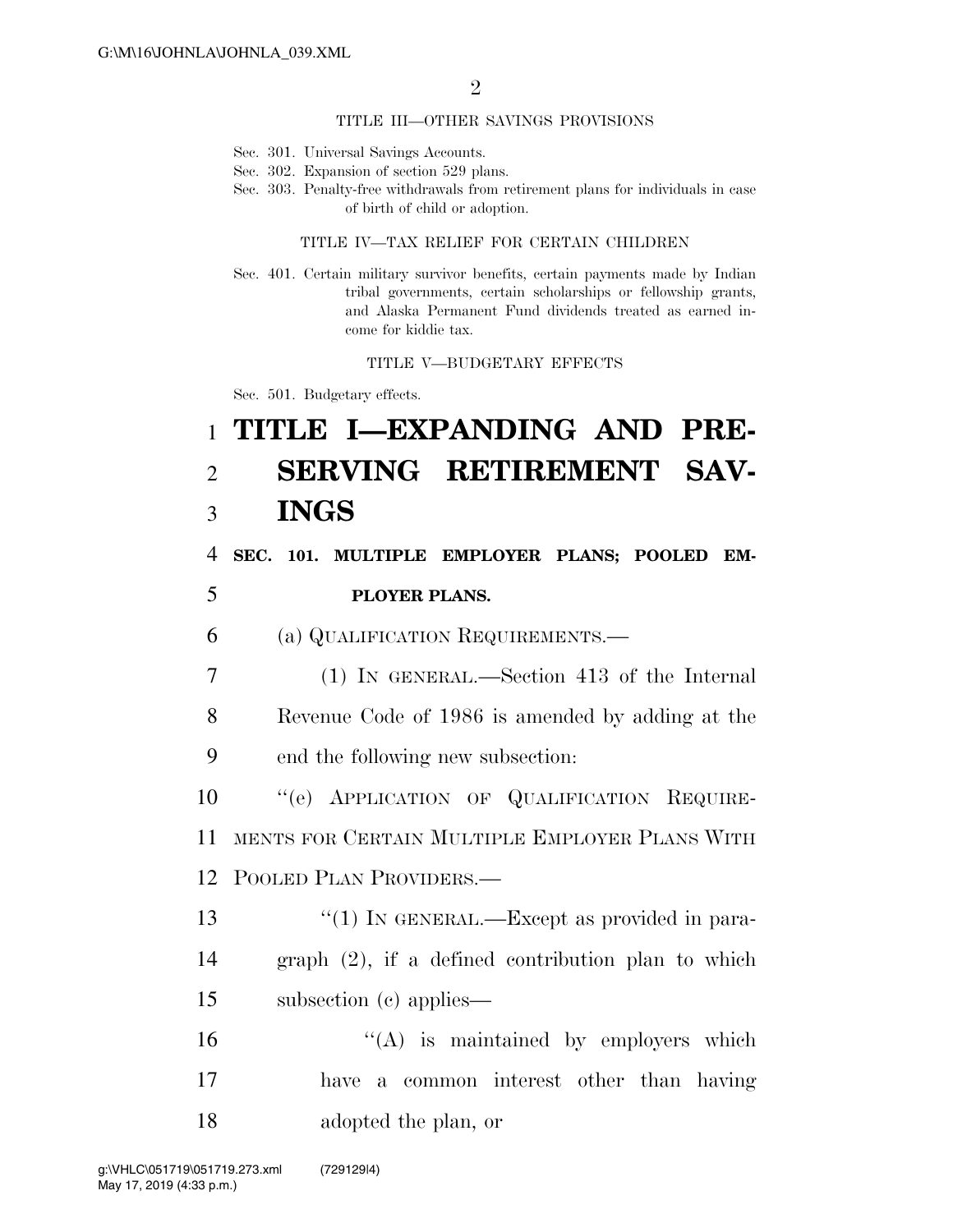''(B) in the case of a plan not described in subparagraph (A), has a pooled plan provider, then the plan shall not be treated as failing to meet the requirements under this title applicable to a plan described in section 401(a) or to a plan that consists of individual retirement accounts described in sec- tion 408 (including by reason of subsection (c) thereof), whichever is applicable, merely because one or more employers of employees covered by the plan fail to take such actions as are required of such em- ployers for the plan to meet such requirements.  $\frac{((2) \text{ LIMITATIONS}}{((2) \text{ LIMITATIONS}}$ 13 "(A) IN GENERAL.—Paragraph (1) shall not apply to any plan unless the terms of the plan provide that in the case of any employer in the plan failing to take the actions described in paragraph (1)— 18 ''(i) the assets of the plan attributable to employees of such employer (or bene- ficiaries of such employees) will be trans- ferred to a plan maintained only by such employer (or its successor), to an eligible retirement plan as defined in section  $402(c)(8)(B)$  for each individual whose ac-count is transferred, or to any other ar-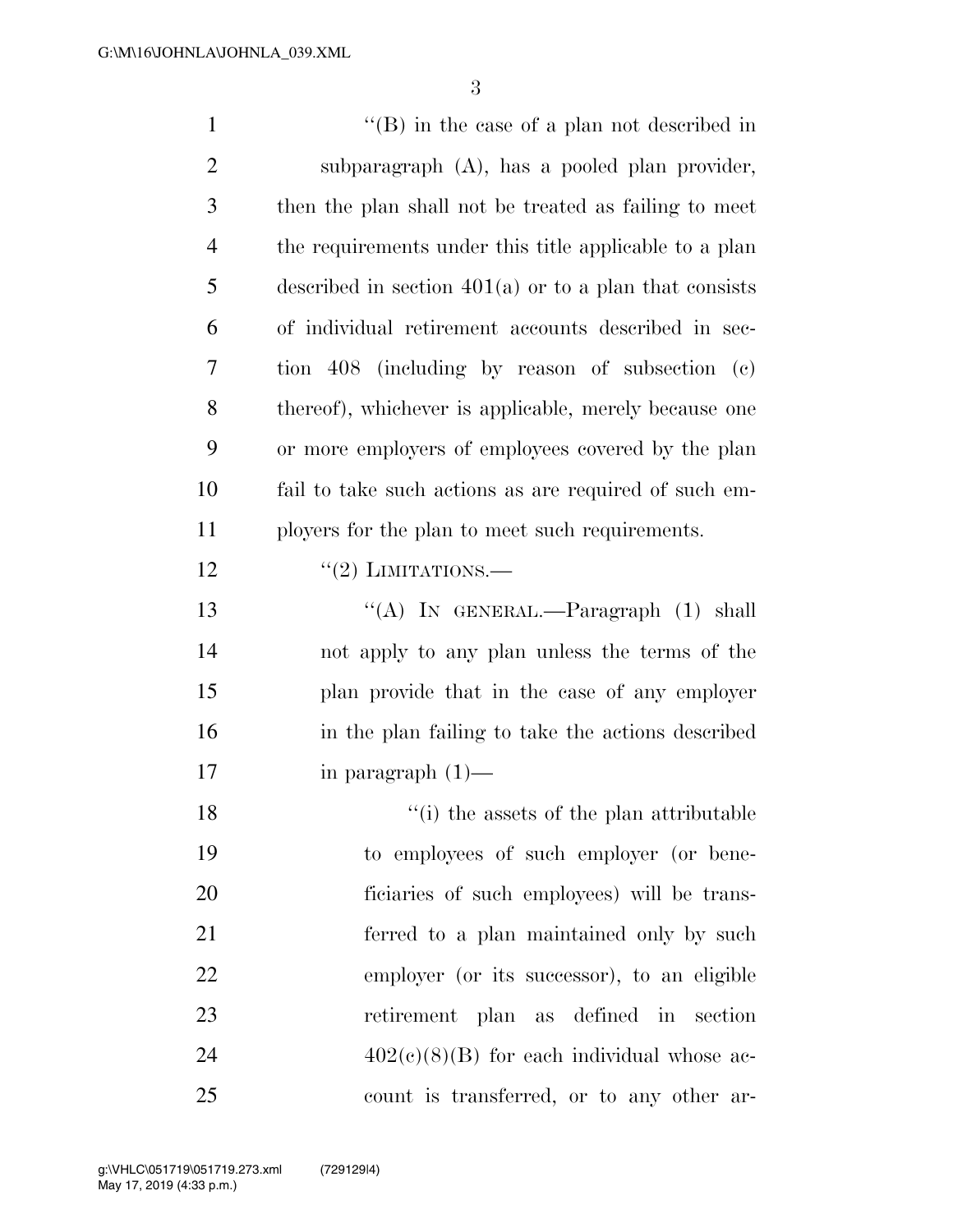| $\mathbf{1}$   | rangement that the Secretary determines is         |
|----------------|----------------------------------------------------|
| $\mathfrak{2}$ | appropriate, unless the Secretary deter-           |
| 3              | mines it is in the best interests of the em-       |
| $\overline{4}$ | ployees of such employer (and the bene-            |
| 5              | ficiaries of such employees) to retain the         |
| 6              | assets in the plan, and                            |
| 7              | "(ii) such employer (and not the plan              |
| 8              | with respect to which the failure occurred         |
| 9              | or any other employer in such plan) shall,         |
| 10             | except to the extent provided by the Sec-          |
| 11             | retary, be liable for any liabilities with re-     |
| 12             | spect to such plan attributable to employ-         |
| 13             | ees of such employer (or beneficiaries of          |
| 14             | such employees).                                   |
| 15             | "(B) FAILURES BY POOLED PLAN PRO-                  |
| 16             | VIDERS.—If the pooled plan provider of a plan      |
| 17             | described in paragraph $(1)(B)$ does not perform   |
| 18             | substantially all of the administrative duties     |
| 19             | which are required of the provider under para-     |
| 20             | graph $(3)(A)(i)$ for any plan year, the Secretary |
| 21             | may provide that the determination as to           |
| 22             | whether the plan meets the requirements under      |
| 23             | this title applicable to a plan described in sec-  |
| 24             | tion $401(a)$ or to a plan that consists of indi-  |
| 25             | vidual retirement accounts described in section    |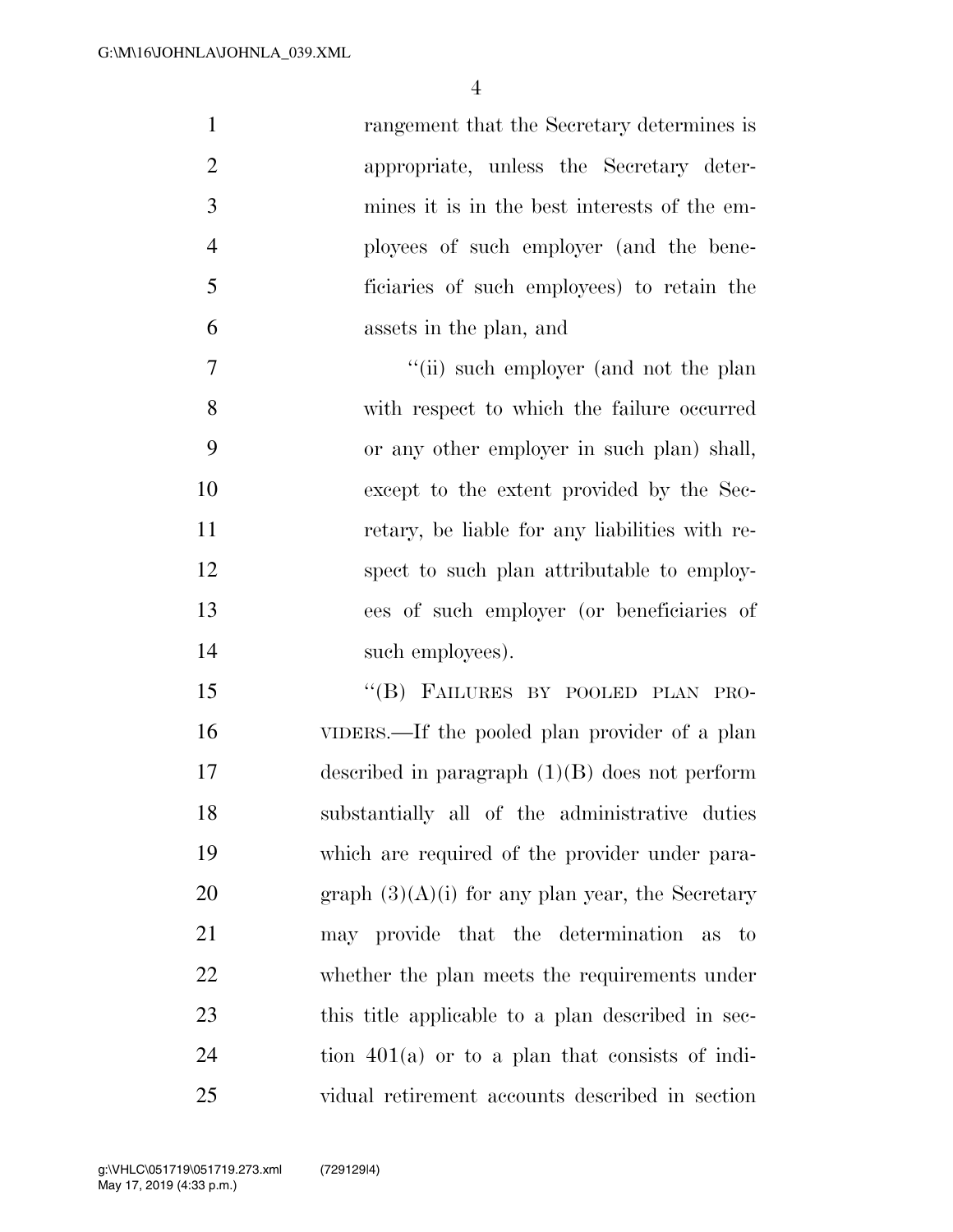| $\mathbf{1}$   | 408 (including by reason of subsection (c)       |
|----------------|--------------------------------------------------|
| $\overline{2}$ | thereof), whichever is applicable, shall be made |
| 3              | in the same manner as would be made without      |
| $\overline{4}$ | regard to paragraph $(1)$ .                      |
| 5              | $``(3)$ POOLED PLAN PROVIDER.—                   |
| 6              | "(A) IN GENERAL.—For purposes of this            |
| 7              | subsection, the term 'pooled plan provider'      |
| 8              | means, with respect to any plan, a person        |
| 9              | $who$ —                                          |
| 10             | "(i) is designated by the terms of the           |
| 11             | plan as a named fiduciary (within the            |
| 12             | meaning of section $402(a)(2)$ of the Em-        |
| 13             | ployee Retirement Income Security Act of         |
| 14             | 1974), as the plan administrator, and as         |
| 15             | the person responsible to perform all ad-        |
| 16             | ministrative duties (including conducting        |
| 17             | proper testing with respect to the plan and      |
| 18             | the employees of each employer in the            |
| 19             | plan) which are reasonably necessary to          |
| 20             | ensure that—                                     |
| 21             | $\lq\lq$ (I) the plan meets any require-         |
| 22             | ment applicable under the Employee               |
| 23             | Retirement Income Security Act of                |
| 24             | 1974 or this title to a plan described           |
| 25             | in section $401(a)$ or to a plan that            |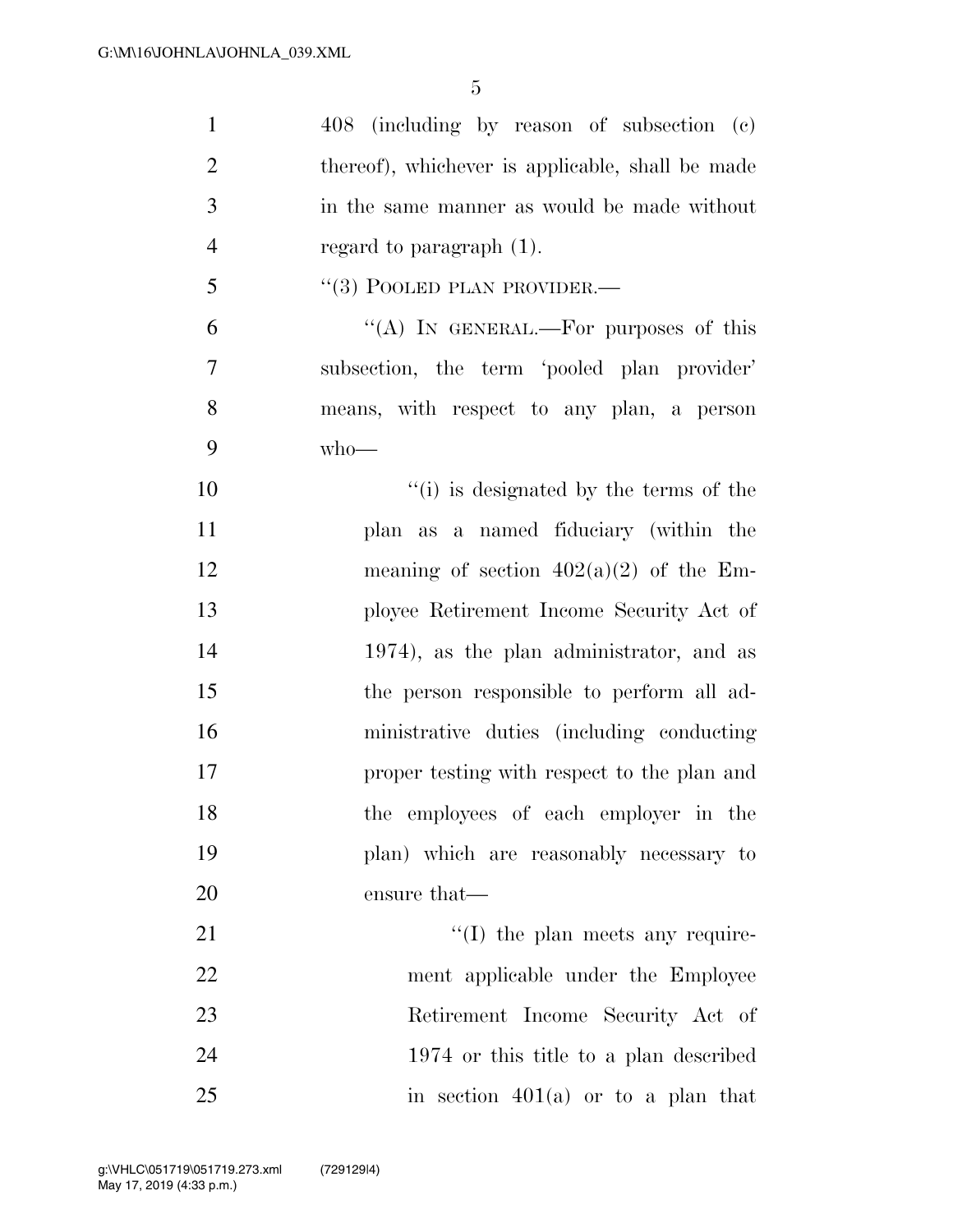| $\mathbf{1}$   | consists of individual retirement ac-       |
|----------------|---------------------------------------------|
| $\overline{2}$ | counts described in section 408 (in-        |
| 3              | cluding by reason of subsection (c)         |
| $\overline{4}$ | thereof), whichever is applicable, and      |
| 5              | "(II) each employer in the plan             |
| 6              | takes such actions as the Secretary or      |
| 7              | such person determines are necessary        |
| 8              | for the plan to meet the requirements       |
| 9              | described in subclause $(I)$ , including    |
| 10             | providing to such person any disclo-        |
| 11             | sures or other information which the        |
| 12             | Secretary may require or which such         |
| 13             | person otherwise determines are nec-        |
| 14             | essary to administer the plan or to         |
| 15             | allow the plan to meet such require-        |
| 16             | ments,                                      |
| 17             | "(ii) registers as a pooled plan pro-       |
| 18             | vider with the Secretary, and provides such |
| 19             | other information to the Secretary as the   |
| 20             | Secretary may require, before beginning     |
| 21             | operations as a pooled plan provider,       |
| 22             | "(iii) acknowledges in writing that         |
| 23             | such person is a named fiduciary (within    |
| 24             | the meaning of section $402(a)(2)$ of the   |
| 25             | Employee Retirement Income Security Act     |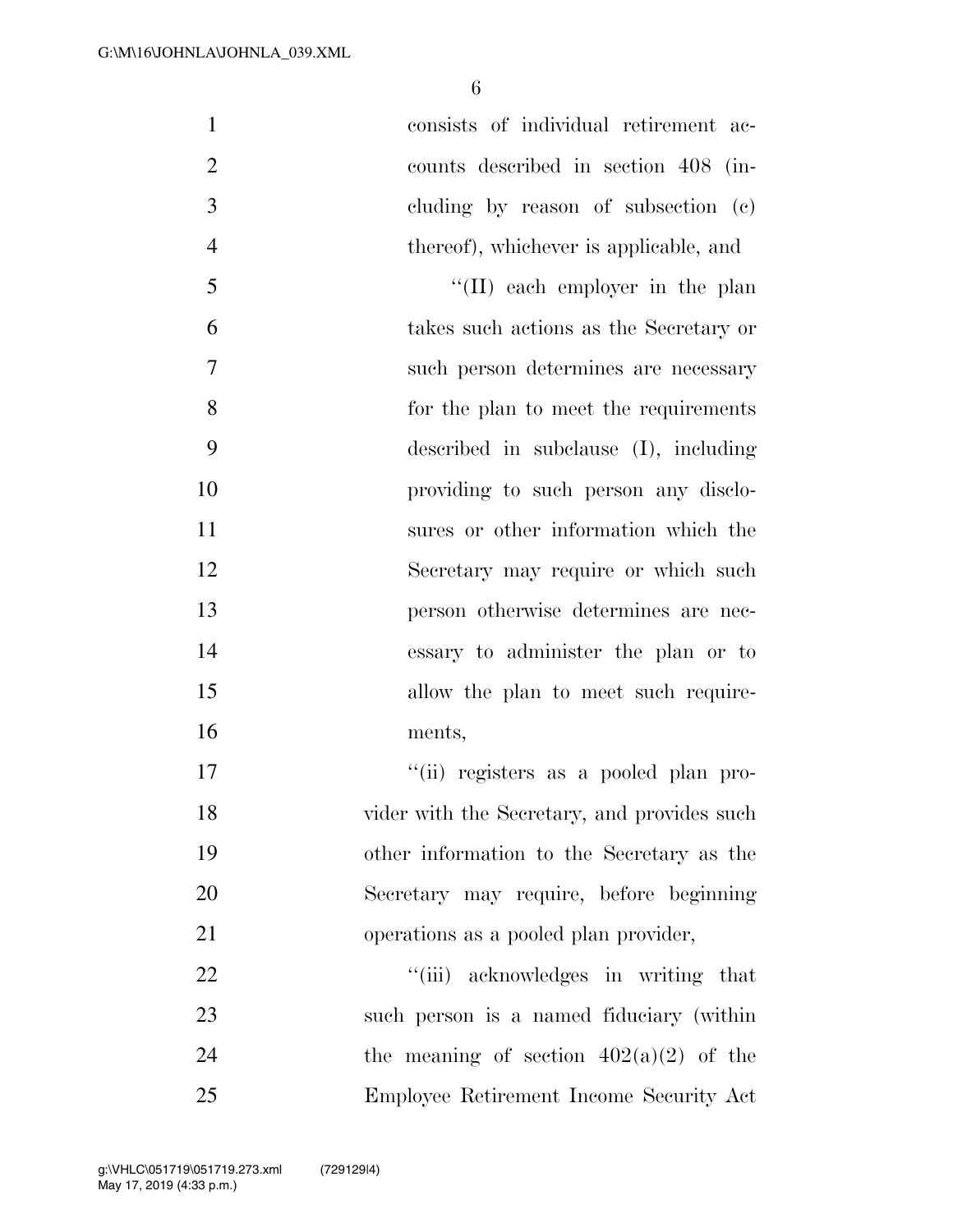| $\mathbf{1}$   | of 1974), and the plan administrator, with       |
|----------------|--------------------------------------------------|
| $\overline{2}$ | respect to the plan, and                         |
| 3              | "(iv) is responsible for ensuring that           |
| $\overline{4}$ | all persons who handle assets of, or who         |
| 5              | are fiduciaries of, the plan are bonded in       |
| 6              | accordance with section 412 of the Em-           |
| 7              | ployee Retirement Income Security Act of         |
| 8              | 1974.                                            |
| 9              | "(B) AUDITS, EXAMINATIONS AND INVES-             |
| 10             | TIGATIONS.—The Secretary may perform au-         |
| 11             | dits, examinations, and investigations of pooled |
| 12             | plan providers as may be necessary to enforce    |
| 13             | and carry out the purposes of this subsection.   |
| 14             | "(C) AGGREGATION RULES.—For purposes             |
| 15             | of this paragraph, in determining whether a      |
| 16             | person meets the requirements of this para-      |
| 17             | graph to be a pooled plan provider with respect  |
| 18             | to any plan, all persons who perform services    |
| 19             | for the plan and who are treated as a single     |
| 20             | employer under subsection (b), (c), (m), or (o)  |
| 21             | of section 414 shall be treated as one person.   |
| 22             | "(D) TREATMENT OF EMPLOYERS AS PLAN              |
| 23             | sponsorts.—Except with respect to the admin-     |
| 24             | istrative duties of the pooled plan provider de- |
| 25             | scribed in subparagraph $(A)(i)$ , each employer |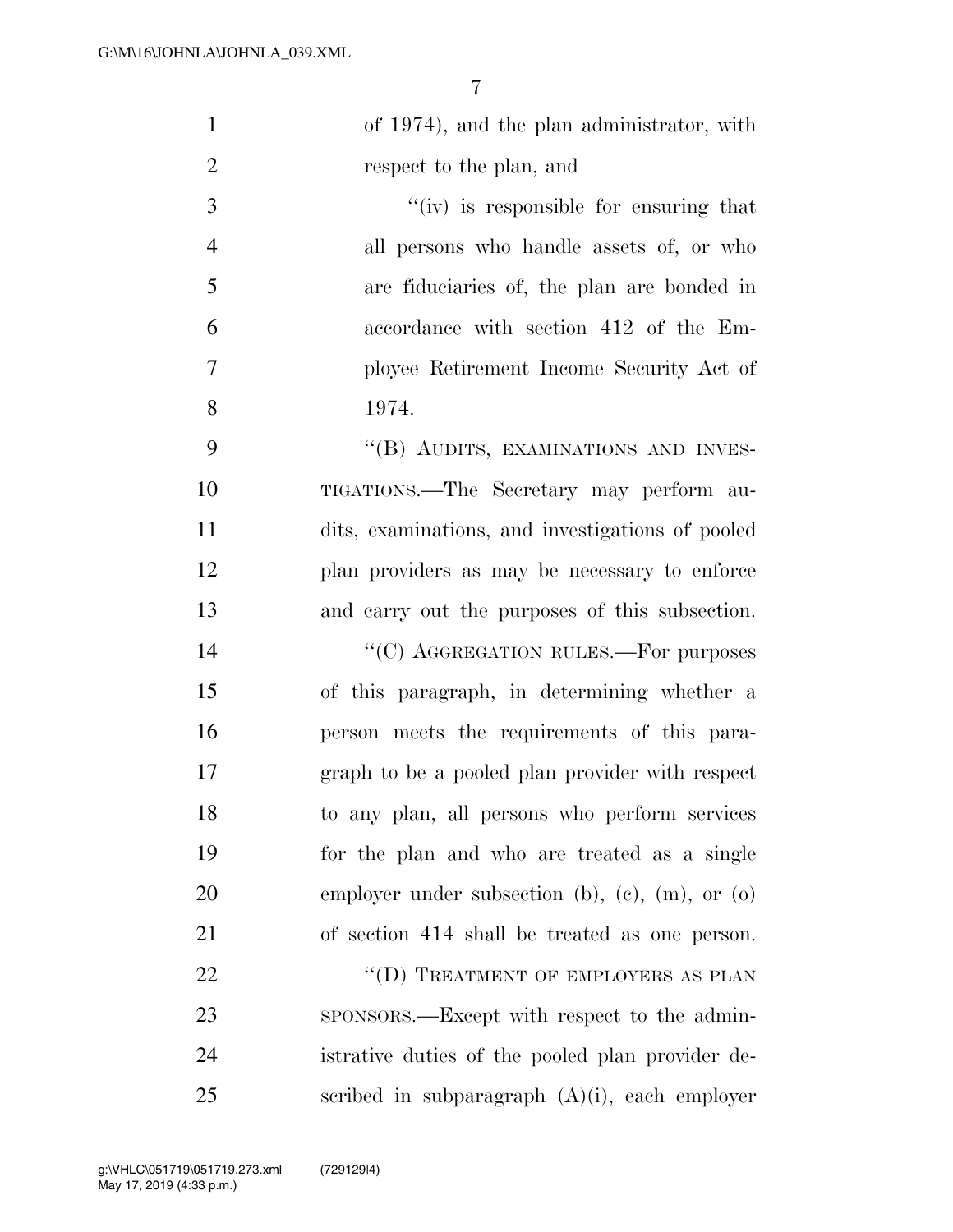| $\mathbf{1}$   | in a plan which has a pooled plan provider shall     |
|----------------|------------------------------------------------------|
| $\overline{2}$ | be treated as the plan sponsor with respect to       |
| $\mathfrak{Z}$ | the portion of the plan attributable to employ-      |
| $\overline{4}$ | ees of such employer (or beneficiaries of such       |
| 5              | employees).                                          |
| 6              | "(4) GUIDANCE.—The Secretary shall issue             |
| 7              | such guidance as the Secretary determines appro-     |
| 8              | priate to carry out this subsection, including guid- |
| 9              | $ance$ —                                             |
| 10             | $\lq\lq$ to identify the administrative duties       |
| 11             | and other actions required to be performed by        |
| 12             | a pooled plan provider under this subsection,        |
| 13             | $\lq\lq$ which describes the procedures to be        |
| 14             | taken to terminate a plan which fails to meet        |
| 15             | the requirements to be a plan described in para-     |
| 16             | $graph(1)$ , including the proper treatment of,      |
| 17             | and actions needed to be taken by, any em-           |
| 18             | ployer in the plan and the assets and liabilities    |
| 19             | of the plan attributable to employees of such        |
| 20             | employer (or beneficiaries of such employees),       |
| 21             | and                                                  |
| 22             | $"$ (C) identifying appropriate cases to which       |
| 23             | the rules of paragraph $(2)(A)$ will apply to em-    |
| 24             | ployers in the plan failing to take the actions      |
| 25             | described in paragraph $(1)$ .                       |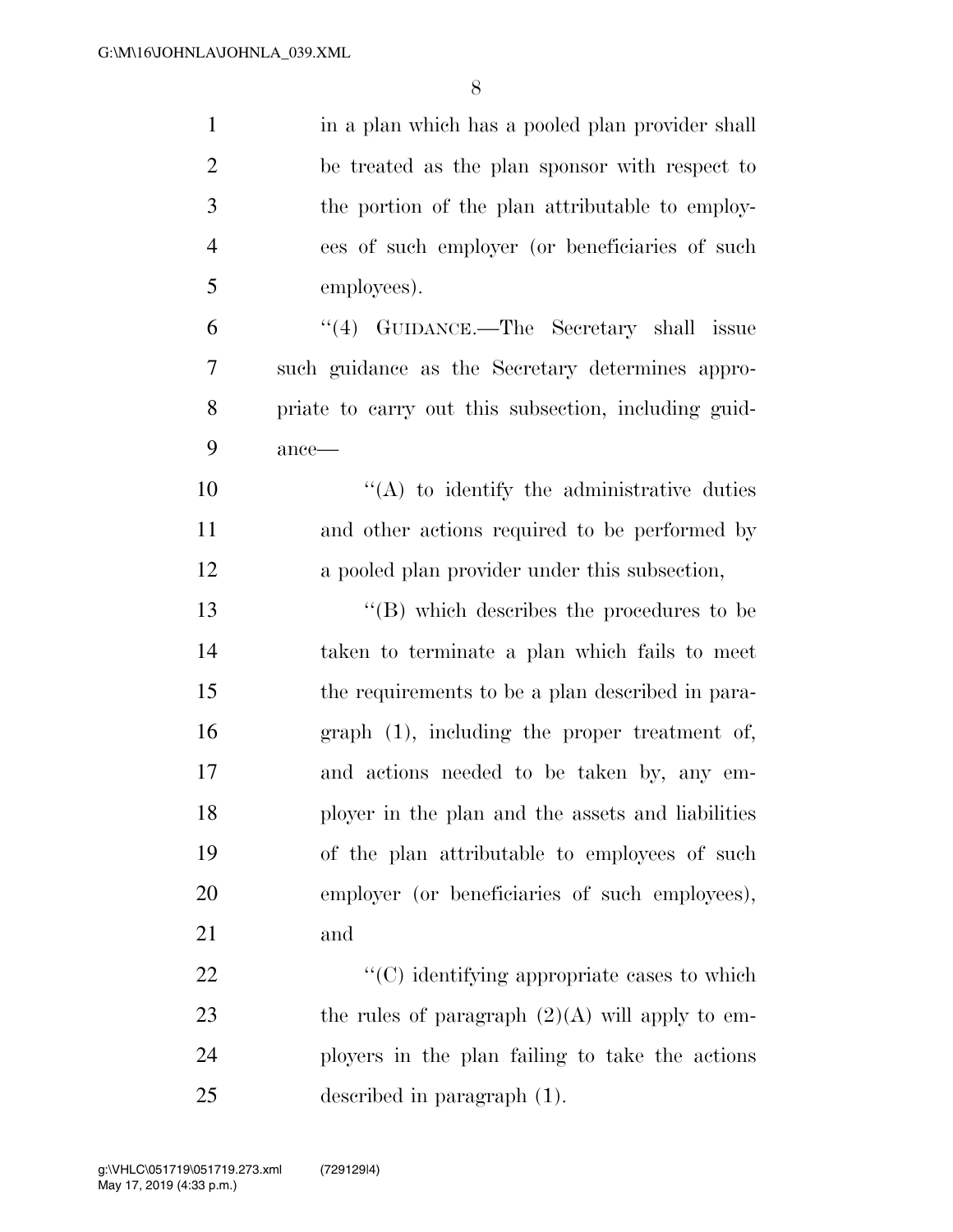| $\mathbf{1}$   | The Secretary shall take into account under sub-           |
|----------------|------------------------------------------------------------|
| $\overline{2}$ | paragraph $(C)$ whether the failure of an employer or      |
| 3              | pooled plan provider to provide any disclosures or         |
| $\overline{4}$ | other information, or to take any other action, nec-       |
| 5              | essary to administer a plan or to allow a plan to          |
| 6              | meet requirements applicable to the plan under sec-        |
| 7              | tion $401(a)$ or $408$ , whichever is applicable, has con- |
| 8              | tinued over a period of time that demonstrates a           |
| 9              | lack of commitment to compliance.                          |
| 10             | "(5) MODEL PLAN.—The Secretary shall pub-                  |
| 11             | lish model plan language which meets the require-          |
| 12             | ments of this subsection and of paragraphs (43) and        |
| 13             | $(44)$ of section 3 of the Employee Retirement In-         |
| 14             | come Security Act of 1974 and which may be adopt-          |
| 15             | ed in order for a plan to be treated as a plan de-         |
| 16             | scribed in paragraph $(1)(B)$ .".                          |
| 17             | CONFORMING<br>AMENDMENT.-Section<br>(2)                    |
| 18             | $413(c)(2)$ of such Code is amended by striking "sec-      |
| 19             | tion $401(a)$ " and inserting "sections $401(a)$ and       |
| 20             | $408(e)$ ".                                                |
| 21             | (3) TECHNICAL AMENDMENT. Section $408(e)$                  |
| 22             | of such Code is amended by inserting after para-           |
| 23             | $graph(2)$ the following new paragraph:                    |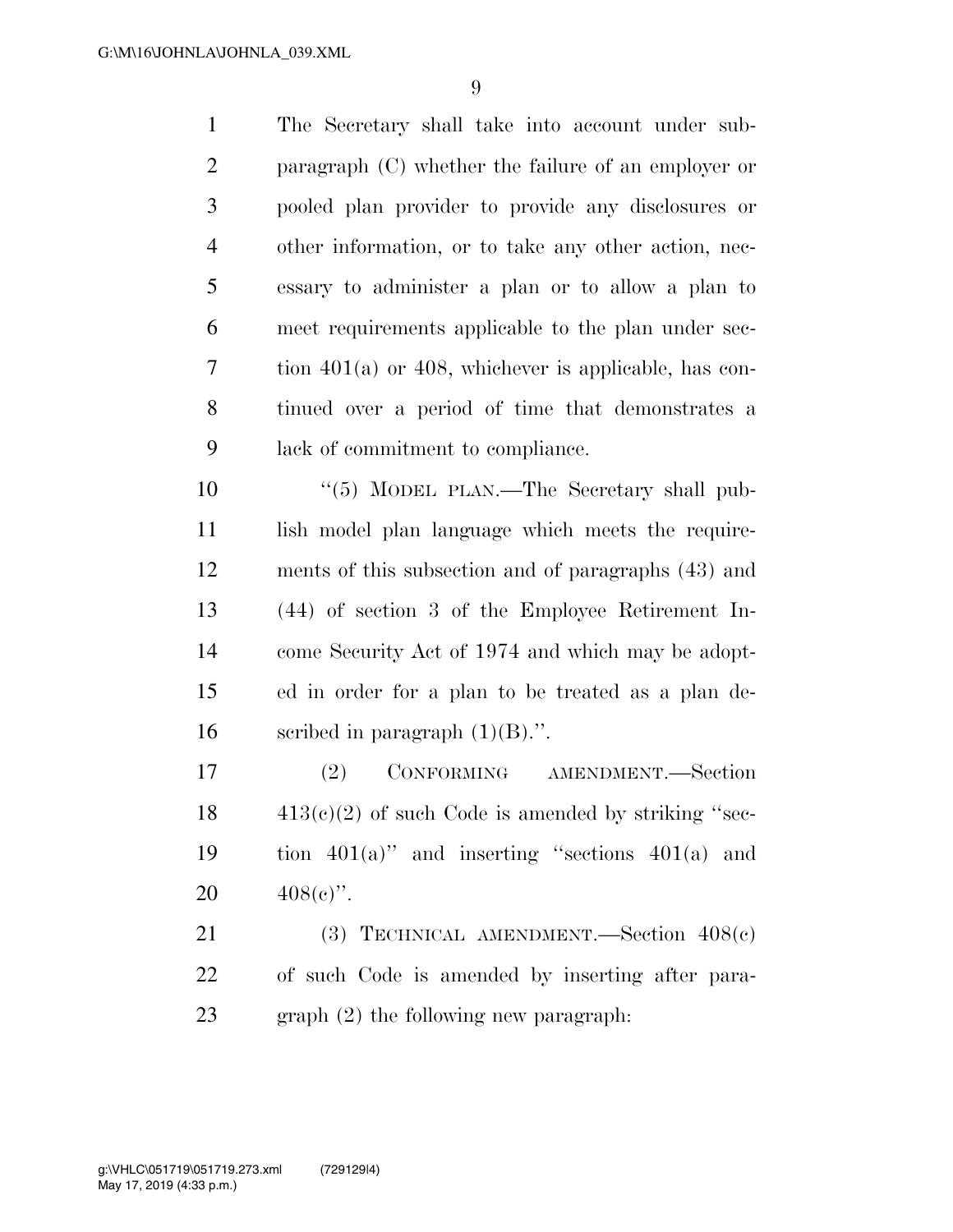| $\mathbf{1}$   | $\lq(3)$ There is a separate accounting for any in-             |
|----------------|-----------------------------------------------------------------|
| $\overline{2}$ | terest of an employee or member (or spouse of an                |
| 3              | employee or member) in a Roth IRA.".                            |
| $\overline{4}$ | (b) NO COMMON INTEREST REQUIRED FOR POOLED                      |
| 5              | EMPLOYER PLANS.—Section 3(2) of the Employee Retire-            |
| 6              | ment Income Security Act of 1974 $(29 \text{ U.S.C. } 1002(2))$ |
| 7              | is amended by adding at the end the following:                  |
| 8              | "(C) A pooled employer plan shall be treat-                     |
| 9              | ed as—                                                          |
| 10             | "(i) a single employee pension benefit                          |
| 11             | plan or single pension plan; and                                |
| 12             | "(ii) a plan to which section $210(a)$                          |
| 13             | applies.".                                                      |
| 14             | (c) POOLED EMPLOYER PLAN AND PROVIDER DE-                       |
| 15             | FINED.-                                                         |
| 16             | (1) IN GENERAL.—Section 3 of the Employee                       |
| 17             | Retirement Income Security Act of 1974 (29 U.S.C.               |
| 18             | 1002) is amended by adding at the end the fol-                  |
| 19             | lowing:                                                         |
| <b>20</b>      |                                                                 |
|                | "(43) POOLED EMPLOYER PLAN.—                                    |
| 21             | "(A) IN GENERAL.—The term 'pooled em-                           |
| 22             | ployer plan' means a plan—                                      |
| 23             | "(i) which is an individual account                             |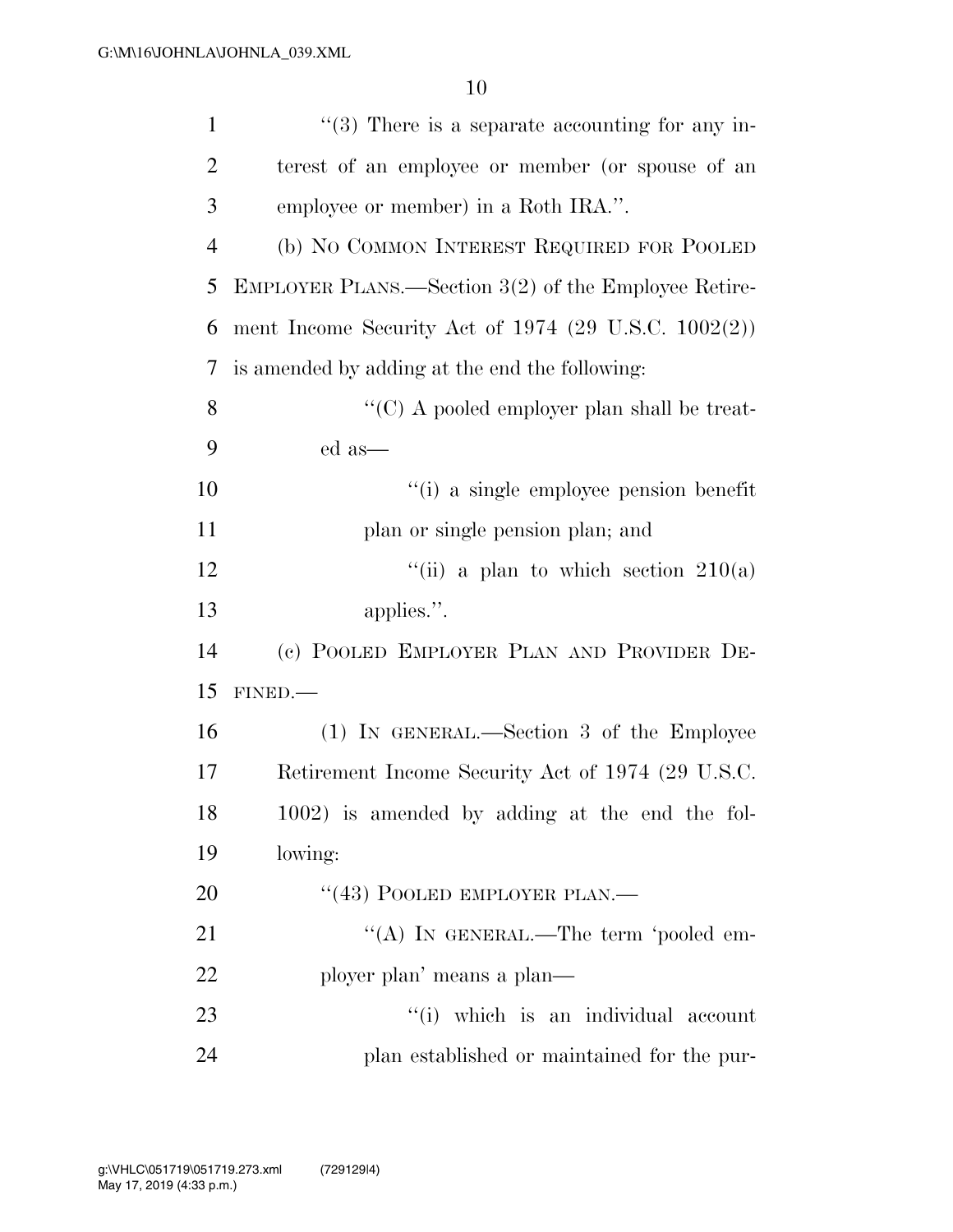| $\mathbf{1}$   | pose of providing benefits to the employees   |
|----------------|-----------------------------------------------|
| $\overline{2}$ | of 2 or more employers;                       |
| 3              | "(ii) which is a plan described in sec-       |
| $\overline{4}$ | tion $401(a)$ of the Internal Revenue Code    |
| 5              | of 1986 which includes a trust exempt         |
| 6              | from tax under section $501(a)$ of such       |
| 7              | Code or a plan that consists of individual    |
| 8              | retirement accounts described in section      |
| 9              | 408 of such Code (including by reason of      |
| 10             | subsection (c) thereof); and                  |
| 11             | "(iii) the terms of which meet the re-        |
| 12             | quirements of subparagraph (B).               |
| 13             | Such term shall not include a plan maintained |
| 14             | by employers which have a common interest     |
| 15             | other than having adopted the plan.           |
| 16             | "(B) REQUIREMENTS FOR PLAN TERMS.-            |
| 17             | The requirements of this subparagraph are met |
| 18             | with respect to any plan if the terms of the  |
| 19             | $plan$ —                                      |
| 20             | "(i) designate a pooled plan provider         |
| 21             | and provide that the pooled plan provider     |
| 22             | is a named fiduciary of the plan;             |
| 23             | "(ii) designate one or more trustees          |
| 24             | meeting the requirements of section           |
| 25             | $408(a)(2)$ of the Internal Revenue Code of   |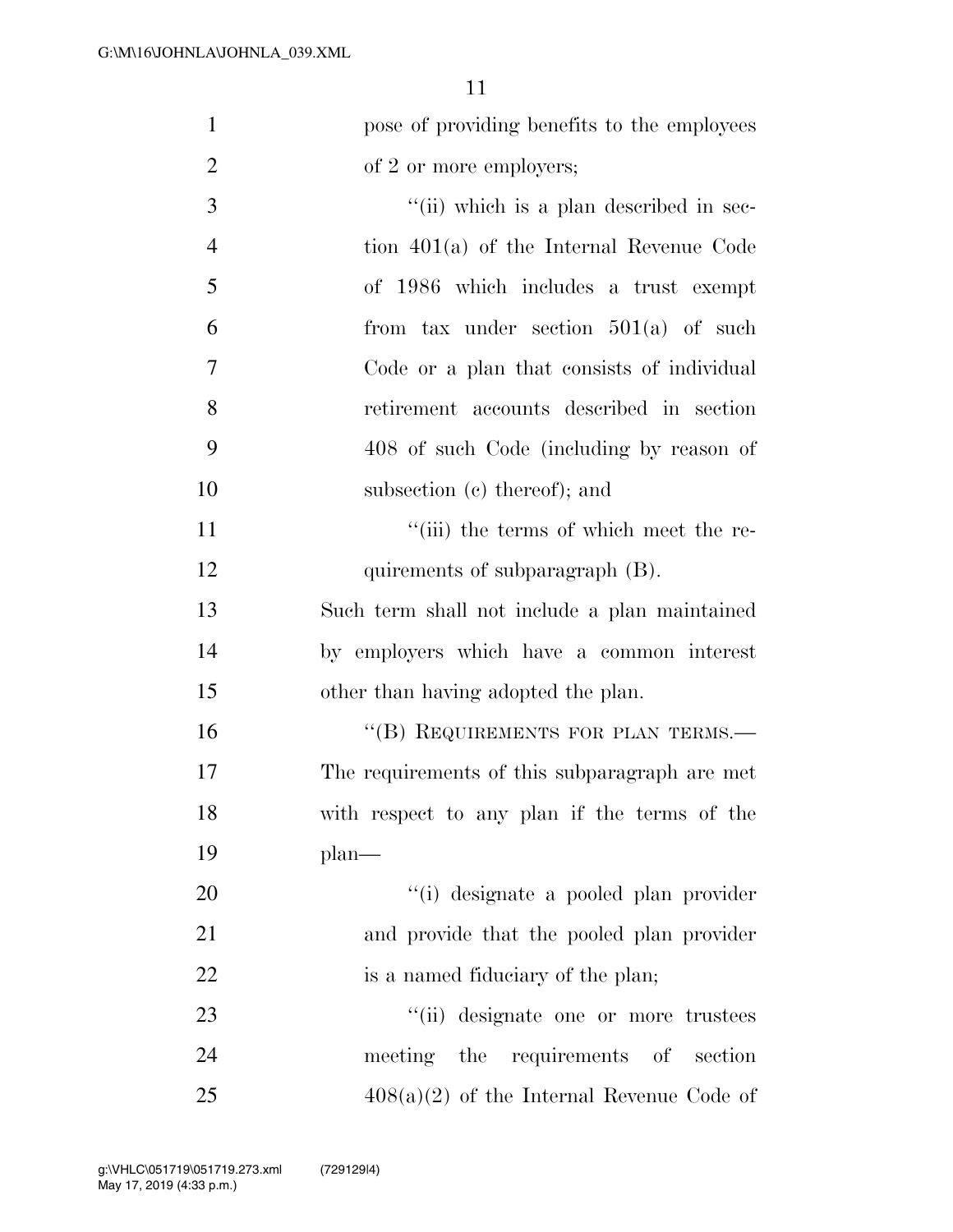| $\mathbf{1}$   | 1986 (other than an employer in the plan)   |
|----------------|---------------------------------------------|
| $\overline{2}$ | to be responsible for collecting contribu-  |
| 3              | tions to, and holding the assets of, the    |
| $\overline{4}$ | plan and require such trustees to imple-    |
| 5              | ment written contribution collection proce- |
| 6              | dures that are reasonable, diligent, and    |
| $\tau$         | systematic;                                 |
| 8              | "(iii) provide that each employer in        |
| 9              | the plan retains fiduciary responsibility   |
| 10             | $for-$                                      |
| 11             | $\lq\lq$ (I) the selection and monitoring   |
| 12             | in accordance with section $404(a)$ of      |
| 13             | the person designated as the pooled         |
| 14             | plan provider and any other person          |
| 15             | who, in addition to the pooled plan         |
| 16             | provider, is designated as a named fi-      |
| 17             | duciary of the plan; and                    |
| 18             | $\lq\lq$ (II) to the extent not otherwise   |
| 19             | delegated to another fiduciary by the       |
| 20             | pooled plan provider and subject to         |
| 21             | the provisions of section $404(c)$ , the    |
| 22             | investment and management of the            |
| 23             | portion of the plan's assets attrib-        |
| 24             | utable to the employees of the em-          |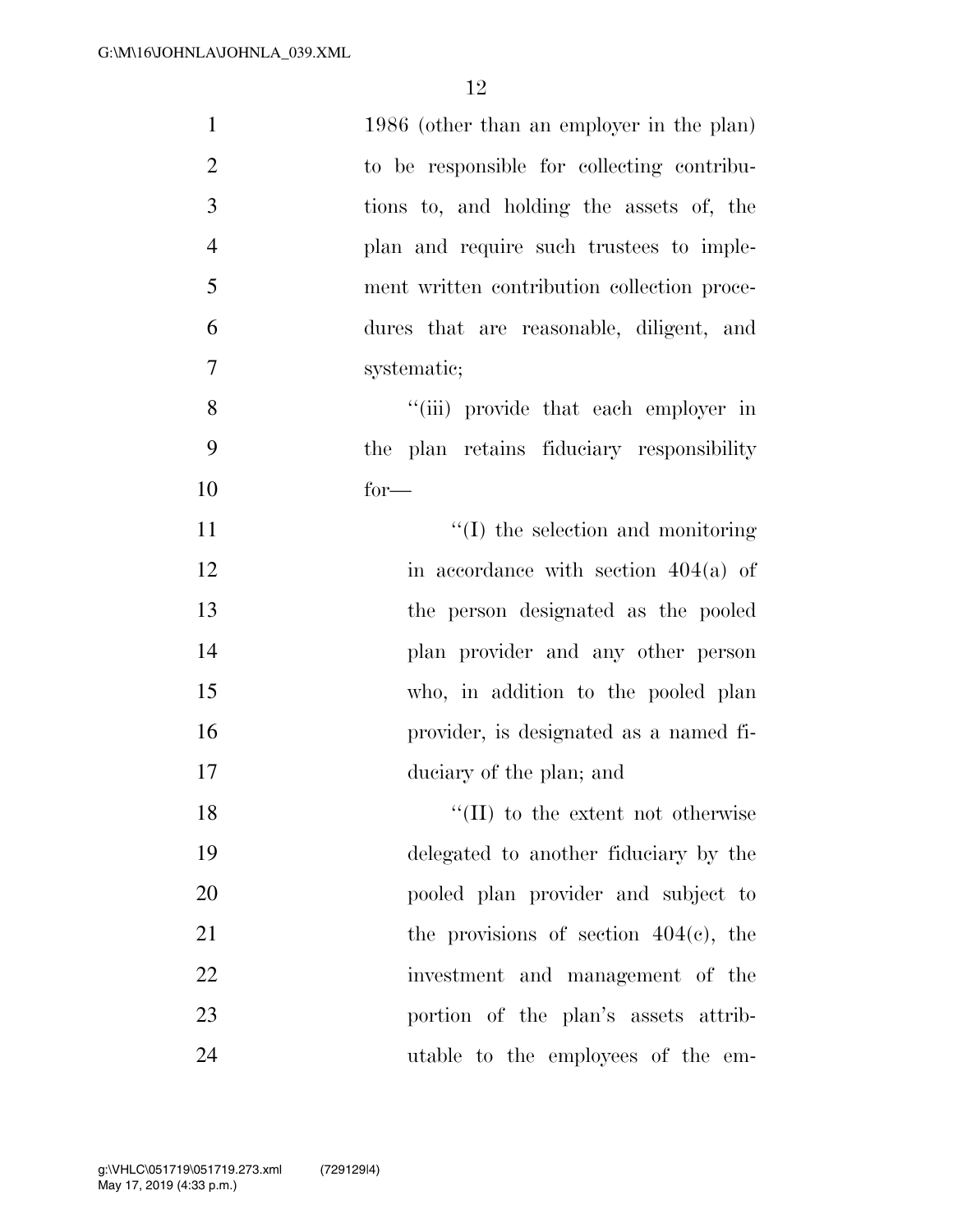| $\mathbf{1}$   | ployer (or beneficiaries of such em-        |
|----------------|---------------------------------------------|
| $\overline{2}$ | ployees);                                   |
| 3              | "(iv) provide that employers in the         |
| $\overline{4}$ | plan, and participants and beneficiaries,   |
| 5              | are not subject to unreasonable restric-    |
| 6              | tions, fees, or penalties with regard to    |
| 7              | ceasing participation, receipt of distribu- |
| 8              | tions, or otherwise transferring assets of  |
| 9              | the plan in accordance with section 208 or  |
| 10             | paragraph $(44)(C)(i)(II);$                 |
| 11             | $``(v)$ require—                            |
| 12             | "(I) the pooled plan provider to            |
| 13             | provide to employers in the plan any        |
| 14             | disclosures or other information which      |
| 15             | the Secretary may require, including        |
| 16             | any disclosures or other information        |
| 17             | to facilitate the selection or any moni-    |
| 18             | toring of the pooled plan provider by       |
| 19             | employers in the plan; and                  |
| 20             | $\lq\lq$ (II) each employer in the plan     |
| 21             | to take such actions as the Secretary       |
| 22             | or the pooled plan provider determines      |
| 23             | are necessary to administer the plan        |
| 24             | or for the plan to meet any require-        |
| 25             | ment applicable under this Act or the       |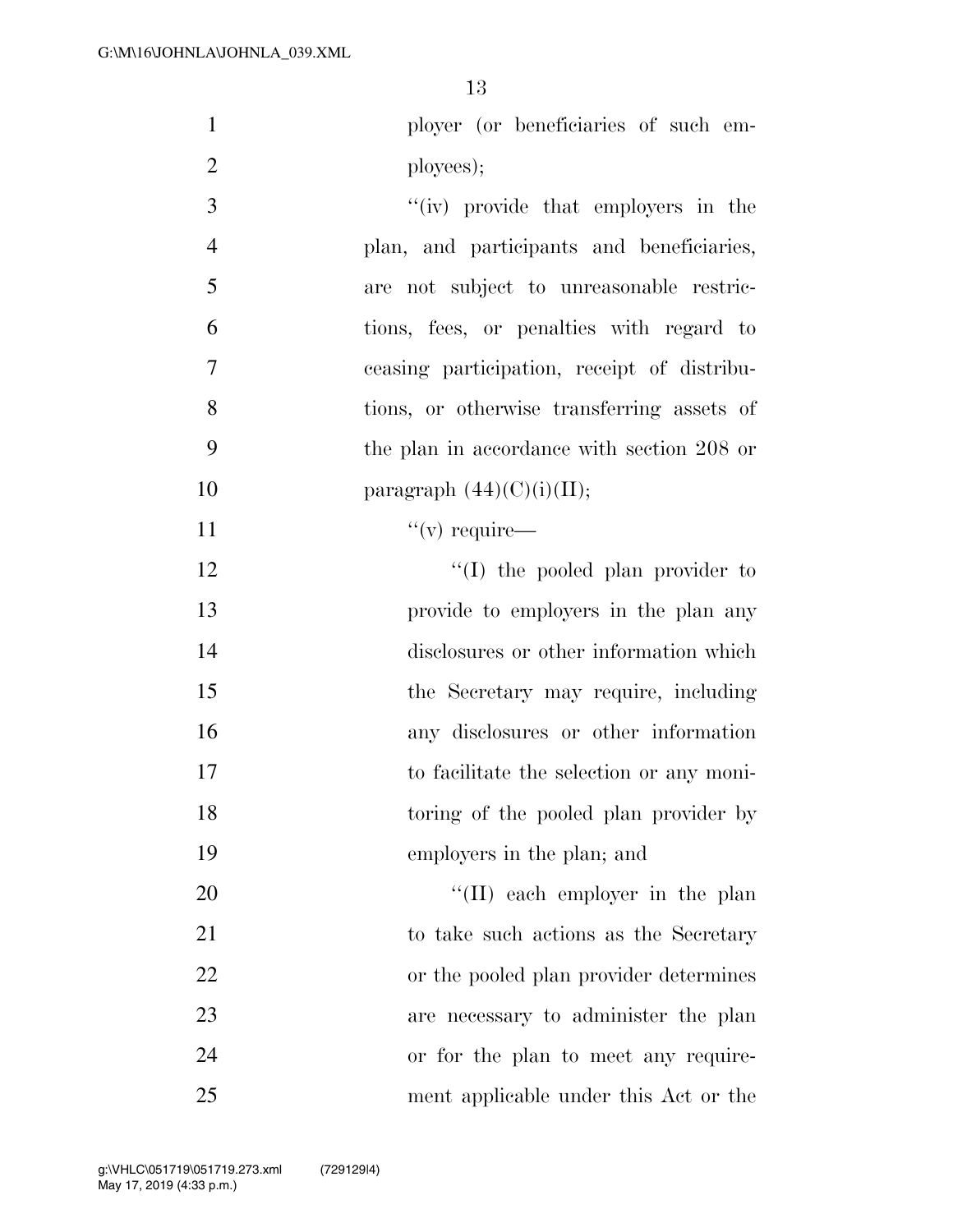| $\mathbf{1}$   | Internal Revenue Code of 1986 to a         |
|----------------|--------------------------------------------|
| $\overline{2}$ | plan described in section $401(a)$ of      |
| 3              | such Code or to a plan that consists       |
| $\overline{4}$ | of individual retirement accounts de-      |
| 5              | scribed in section 408 of such Code        |
| 6              | (including by reason of subsection (c)     |
| 7              | thereof), whichever is applicable, in-     |
| 8              | cluding providing any disclosures or       |
| 9              | other information which the Secretary      |
| 10             | may require or which the pooled plan       |
| 11             | provider otherwise determines are nec-     |
| 12             | essary to administer the plan or to        |
| 13             | allow the plan to meet such require-       |
| 14             | ments; and                                 |
| 15             | "(vi) provide that any disclosure or       |
| 16             | other information required to be provided  |
| 17             | under clause (v) may be provided in elec-  |
| 18             | tronic form and will be designed to ensure |
| 19             | only reasonable costs are imposed<br>on    |
| 20             | pooled plan providers and employers in the |
| 21             | plan.                                      |
| 22             | "(C) EXCEPTIONS.—The term 'pooled em-      |
| 23             | ployer plan' does not include—             |
| 24             | "(i) a multiemployer plan; or              |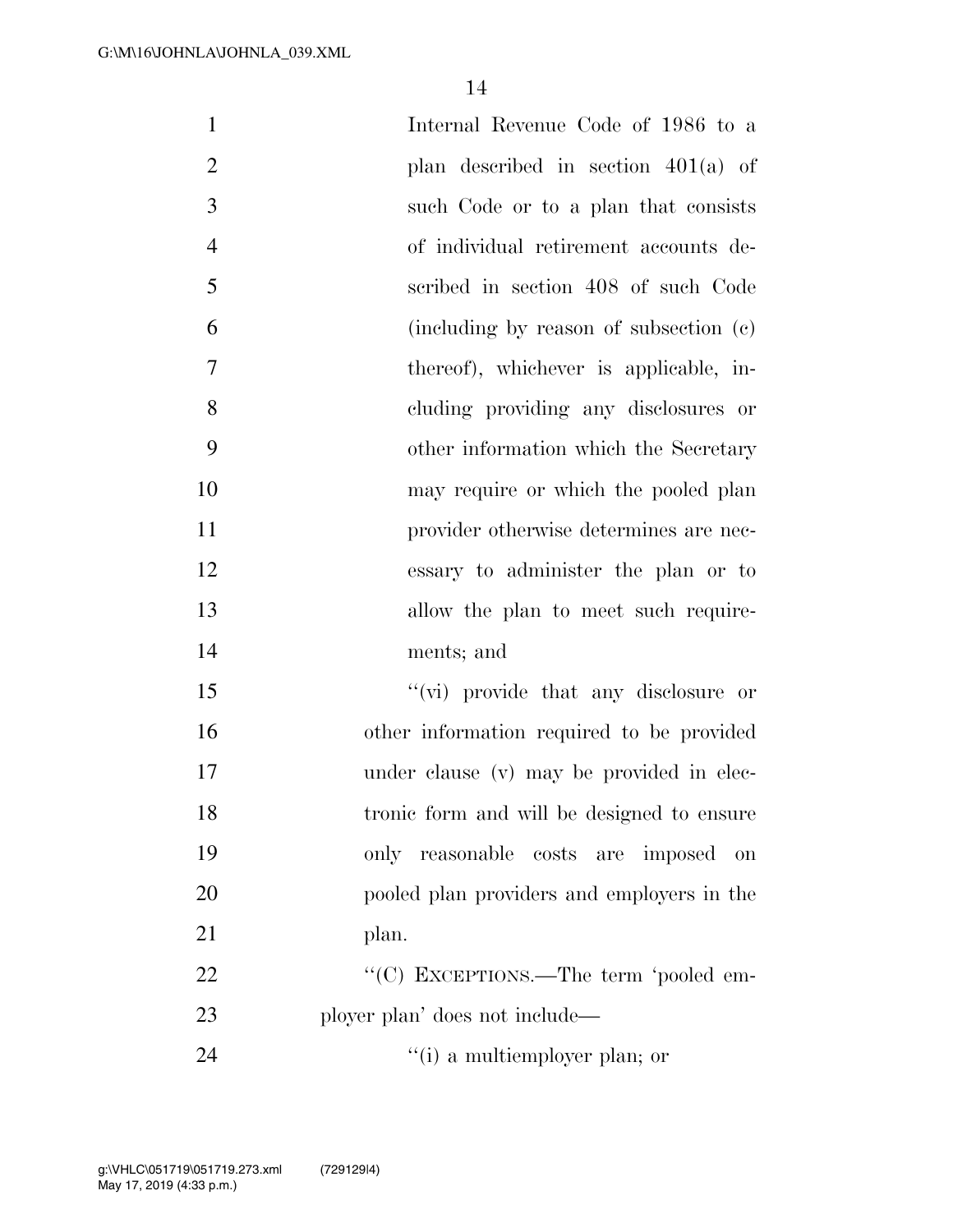| $\mathbf{1}$   | "(ii) a plan established before the               |
|----------------|---------------------------------------------------|
| $\overline{2}$ | date of the enactment of the Family Sav-          |
| 3              | ings Act of 2019 unless the plan adminis-         |
| $\overline{4}$ | trator elects that the plan will be treated       |
| 5              | as a pooled employer plan and the plan            |
| 6              | meets the requirements of this title appli-       |
| 7              | cable to a pooled employer plan established       |
| 8              | on or after such date.                            |
| 9              | "(D) TREATMENT OF EMPLOYERS AS PLAN               |
| 10             | sponsors.—Except with respect to the admin-       |
| 11             | istrative duties of the pooled plan provider de-  |
| 12             | scribed in paragraph $(44)(A)(i)$ , each employer |
| 13             | in a pooled employer plan shall be treated as     |
| 14             | the plan sponsor with respect to the portion of   |
| 15             | the plan attributable to employees of such em-    |
| 16             | ployer (or beneficiaries of such employees).      |
| 17             | "(44) POOLED PLAN PROVIDER.—                      |
| 18             | "(A) IN GENERAL.—The term 'pooled plan            |
| 19             | provider' means a person who-                     |
| 20             | "(i) is designated by the terms of a              |
| 21             | pooled employer plan as a named fiduciary,        |
| 22             | as the plan administrator, and as the per-        |
| 23             | son responsible for the performance of all        |
| 24             | administrative duties (including conducting       |

proper testing with respect to the plan and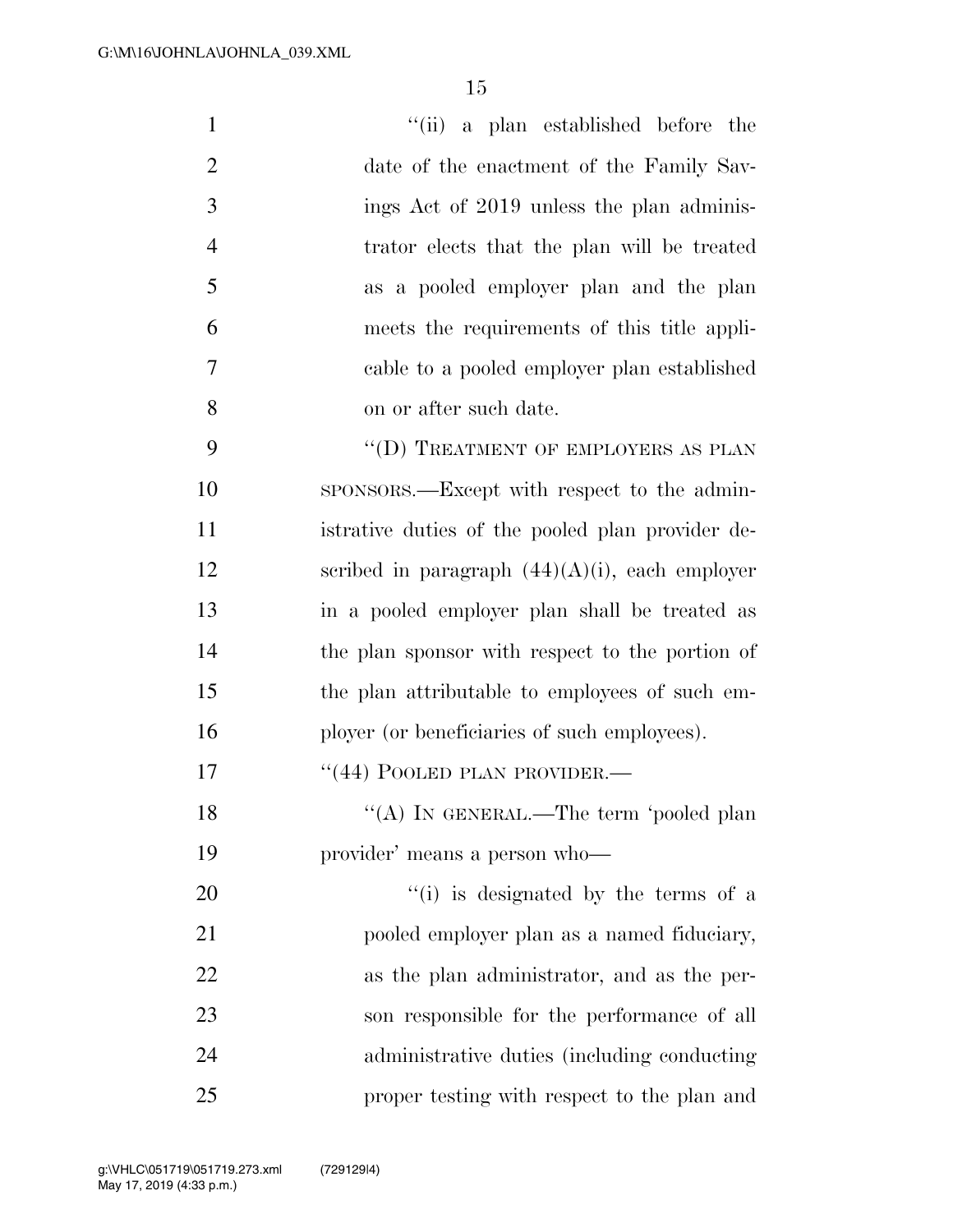|   | the employees of each employer in the    |
|---|------------------------------------------|
|   | plan) which are reasonably necessary to  |
| 3 | ensure that—                             |
|   | $\lq\lq$ (I) the plan meets any require- |

| 5  | ment applicable under this Act or the  |
|----|----------------------------------------|
| 6  | Internal Revenue Code of 1986 to a     |
| 7  | plan described in section $401(a)$ of  |
| 8  | such Code or to a plan that consists   |
| 9  | of individual retirement accounts de-  |
| 10 | scribed in section 408 of such Code    |
| 11 | (including by reason of subsection (c) |
| 12 | thereof), whichever is applicable; and |

13 ''(II) each employer in the plan takes such actions as the Secretary or pooled plan provider determines are necessary for the plan to meet the re-17 quirements described in subclause (I), including providing the disclosures and information described in para-20 graph  $(43)(B)(v)(II);$ 

 $"$ (ii) registers as a pooled plan pro-22 vider with the Secretary, and provides to the Secretary such other information as the Secretary may require, before begin-ning operations as a pooled plan provider;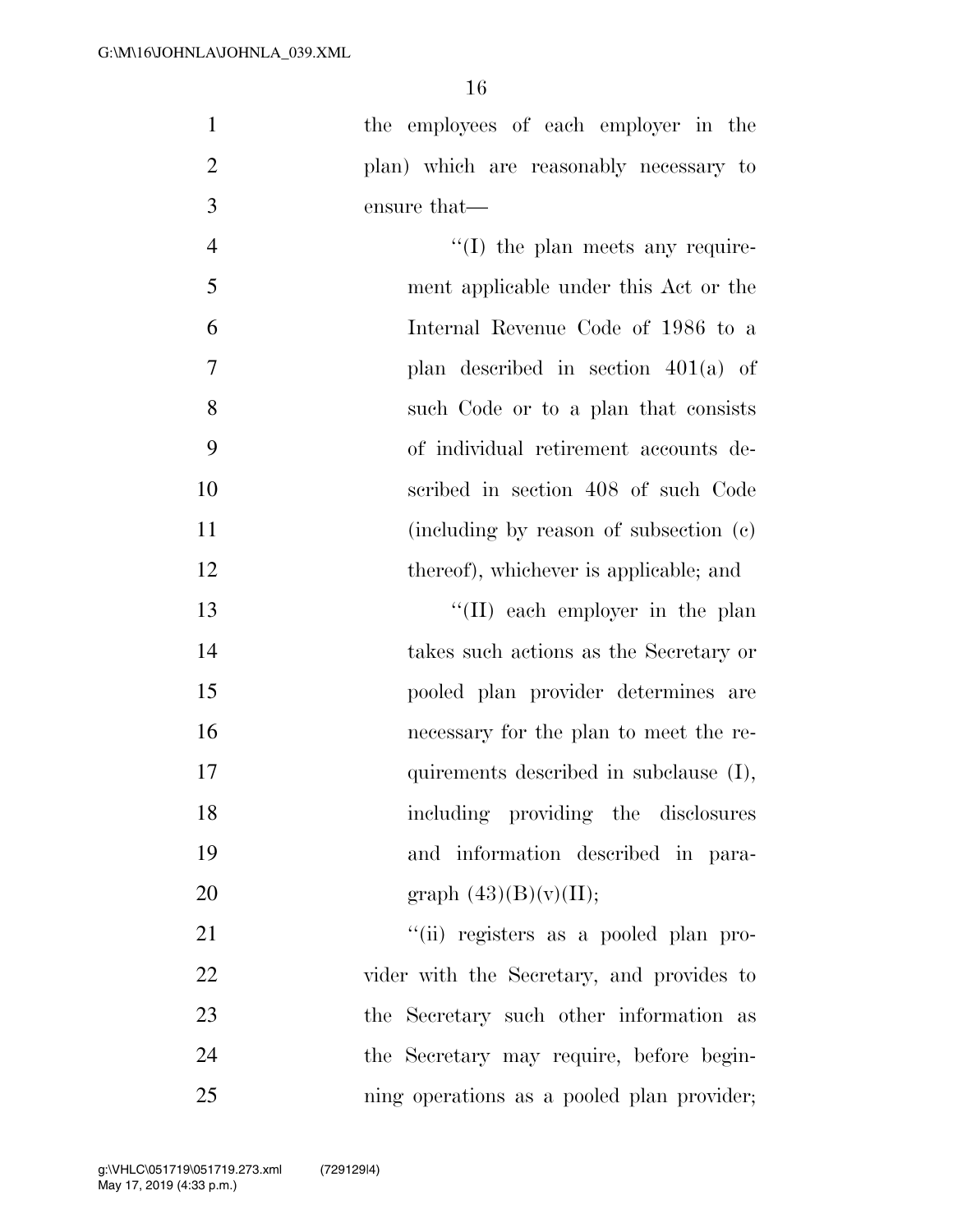| $\mathbf{1}$   | "(iii) acknowledges in writing that              |
|----------------|--------------------------------------------------|
| $\overline{2}$ | such person is a named fiduciary, and the        |
| 3              | plan administrator, with respect to the          |
| $\overline{4}$ | pooled employer plan; and                        |
| 5              | "(iv) is responsible for ensuring that           |
| 6              | all persons who handle assets of, or who         |
| 7              | are fiduciaries of, the pooled employer plan     |
| 8              | are bonded in accordance with section 412.       |
| 9              | "(B) AUDITS, EXAMINATIONS AND INVES-             |
| 10             | TIGATIONS.—The Secretary may perform au-         |
| 11             | dits, examinations, and investigations of pooled |
| 12             | plan providers as may be necessary to enforce    |
| 13             | and carry out the purposes of this paragraph     |
| 14             | and paragraph $(43)$ .                           |
| 15             | "(C) GUIDANCE.—The Secretary shall               |
| 16             | issue such guidance as the Secretary determines  |
| 17             | appropriate to carry out this paragraph and      |
| 18             | paragraph (43), including guidance—              |
| 19             | "(i) to identify the administrative du-          |
| 20             | ties and other actions required to be per-       |
| 21             | formed by a pooled plan provider under ei-       |
| 22             | ther such paragraph; and                         |
| 23             | "(ii) which requires in appropriate              |
| 24             | cases that if an employer in the plan fails      |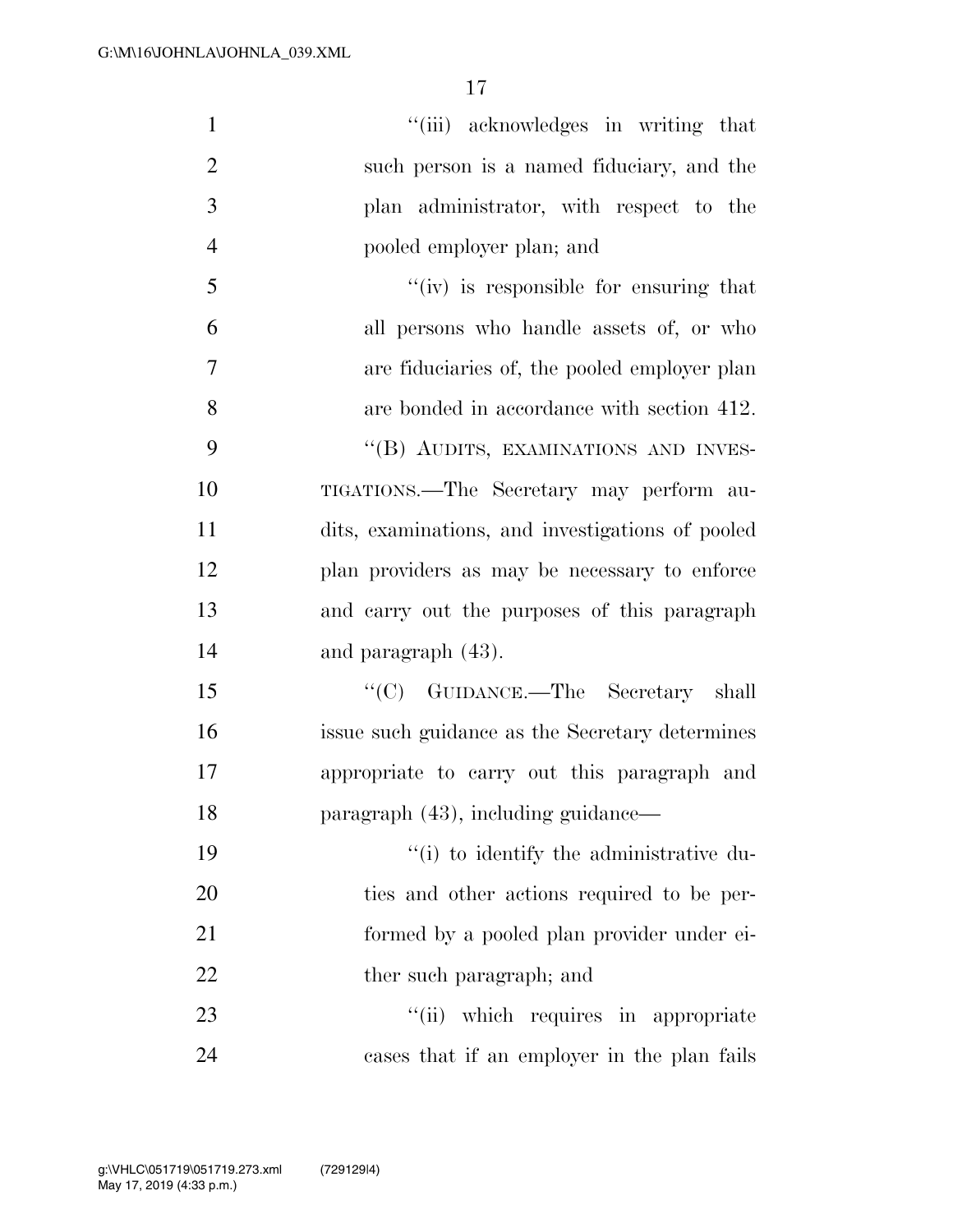| $\mathbf{1}$   | to take the actions required under sub-           |
|----------------|---------------------------------------------------|
| $\overline{2}$ | paragraph $(A)(i)(II)$ —                          |
| 3              | $\lq\lq$ (I) the assets of the plan attrib-       |
| $\overline{4}$ | utable to employees of such employer              |
| 5              | (or beneficiaries of such employees)              |
| 6              | are transferred to a plan maintained              |
| $\tau$         | only by such employer (or its suc-                |
| 8              | cessor), to an eligible retirement plan           |
| 9              | as defined in section $402(e)(8)(B)$ of           |
| 10             | the Internal Revenue Code of 1986                 |
| 11             | for each individual whose account is              |
| 12             | transferred, or to any other arrange-             |
| 13             | ment that the Secretary determines is             |
| 14             | appropriate in such guidance; and                 |
| 15             | $\lq\lq$ (II) such employer (and not the          |
| 16             | plan with respect to which the failure            |
| 17             | occurred or any other employer in                 |
| 18             | such plan) shall, except to the extent            |
| 19             | provided in such guidance, be liable              |
| 20             | for any liabilities with respect to such          |
| 21             | plan attributable to employees of such            |
| 22             | employer (or beneficiaries of such em-            |
| 23             | ployees).                                         |
| 24             | The Secretary shall take into account under       |
| 25             | clause (ii) whether the failure of an employer or |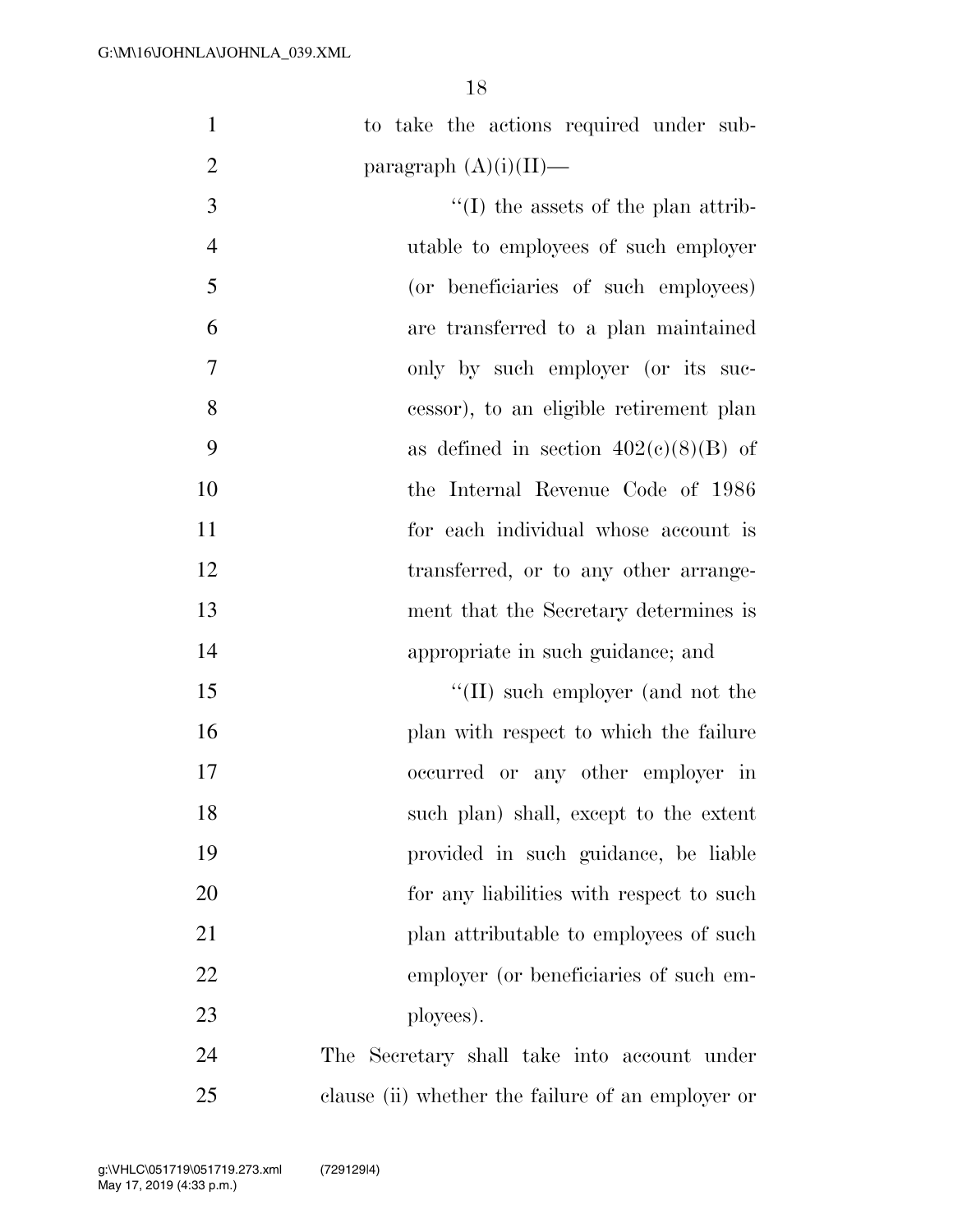pooled plan provider to provide any disclosures or other information, or to take any other ac- tion, necessary to administer a plan or to allow a plan to meet requirements described in sub-5 paragraph  $(A)(i)(II)$  has continued over a pe- riod of time that demonstrates a lack of com- mitment to compliance. The Secretary may waive the requirements of subclause (ii)(I) in appropriate circumstances if the Secretary de- termines it is in the best interests of the em- ployees of the employer referred to in such clause (and the beneficiaries of such employees) to retain the assets in the plan with respect to which the employer's failure occurred.

15 "(D) AGGREGATION RULES.—For purposes of this paragraph, in determining whether a person meets the requirements of this para- graph to be a pooled plan provider with respect to any plan, all persons who perform services for the plan and who are treated as a single employer under subsection (b), (c), (m), or (o) of section 414 of the Internal Revenue Code of 1986 shall be treated as one person.''.

 (2) BONDING REQUIREMENTS FOR POOLED EM-PLOYER PLANS.—The last sentence of section 412(a)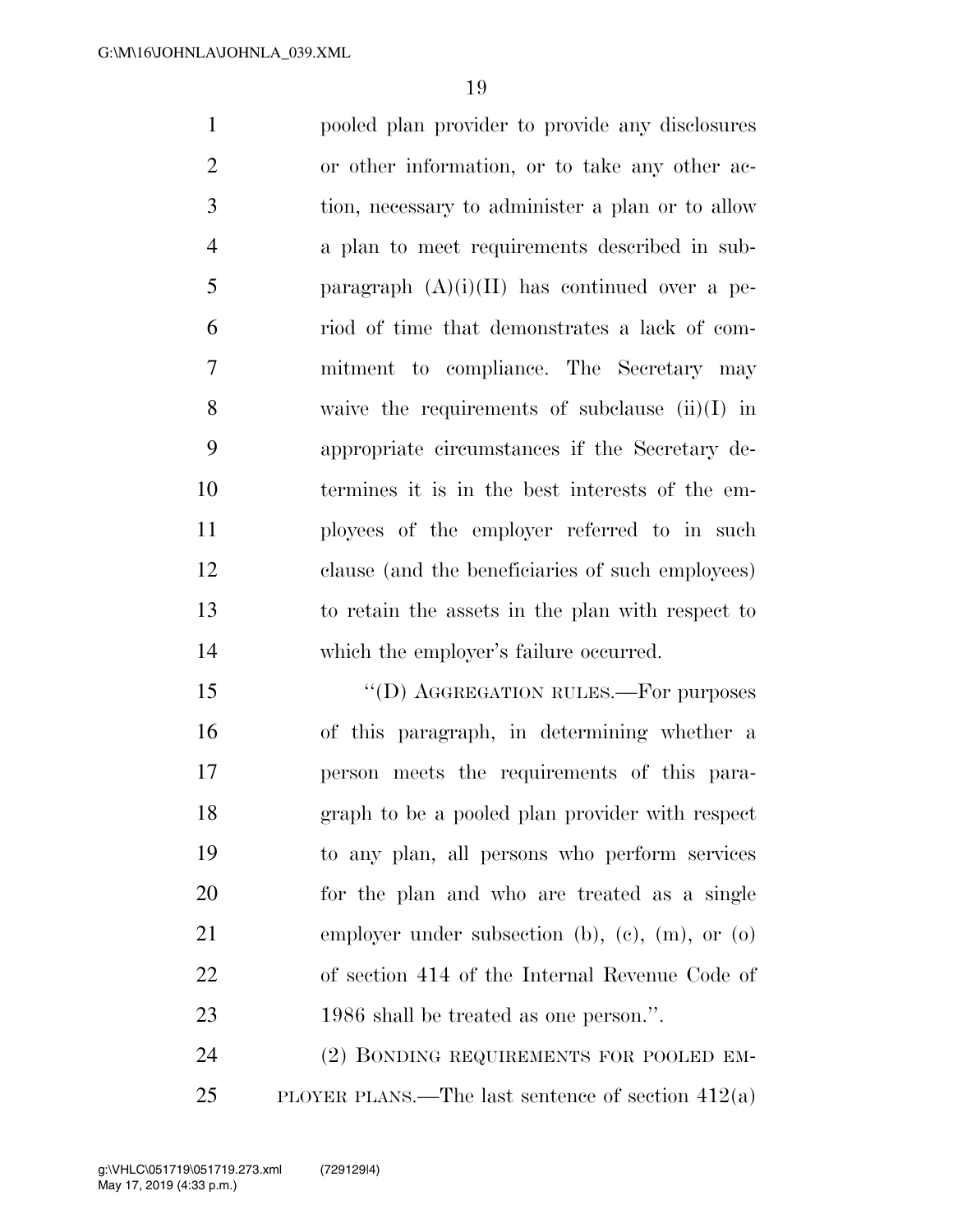| $\mathbf{1}$ | of the Employee Retirement Income Security Act of         |
|--------------|-----------------------------------------------------------|
| 2            | 1974 (29 U.S.C. 1112(a)) is amended by inserting          |
| 3            | "or in the case of a pooled employer plan (as defined     |
| 4            | in section 3(43))" after "section $407(d)(1)$ ".          |
| 5            | CONFORMING AND TECHNICAL AMEND-<br><b>(3)</b>             |
| 6            | MENTS.—Section 3 of the Employee Retirement In-           |
| 7            | come Security Act of 1974 (29 U.S.C. 1002) is             |
| 8            | amended—                                                  |
| 9            | (A) in paragraph $(16)(B)$ —                              |
| 10           | (i) by striking "or" at the end of                        |
| 11           | clause (ii); and                                          |
| 12           | (ii) by striking the period at the end                    |
| 13           | and inserting ", or (iv) in the case of a                 |
| 14           | pooled employer plan, the pooled plan pro-                |
| 15           | vider."; and                                              |
| 16           | $(B)$ by striking the second paragraph $(41)$ .           |
| 17           | (d) POOLED EMPLOYER AND MULTIPLE EMPLOYER                 |
|              | 18 PLAN REPORTING.                                        |
| 19           | (1) ADDITIONAL INFORMATION.-Section 103                   |
| 20           | of the Employee Retirement Income Security Act of         |
| 21           | 1974 (29 U.S.C. 1023) is amended—                         |
| 22           | (A) in subsection (a)(1)(B), by striking                  |
| 23           | "applicable subsections (d), (e), and $(f)$ " and         |
| 24           | inserting "applicable subsections $(d)$ , $(e)$ , $(f)$ , |
| 25           | and $(g)$ "; and                                          |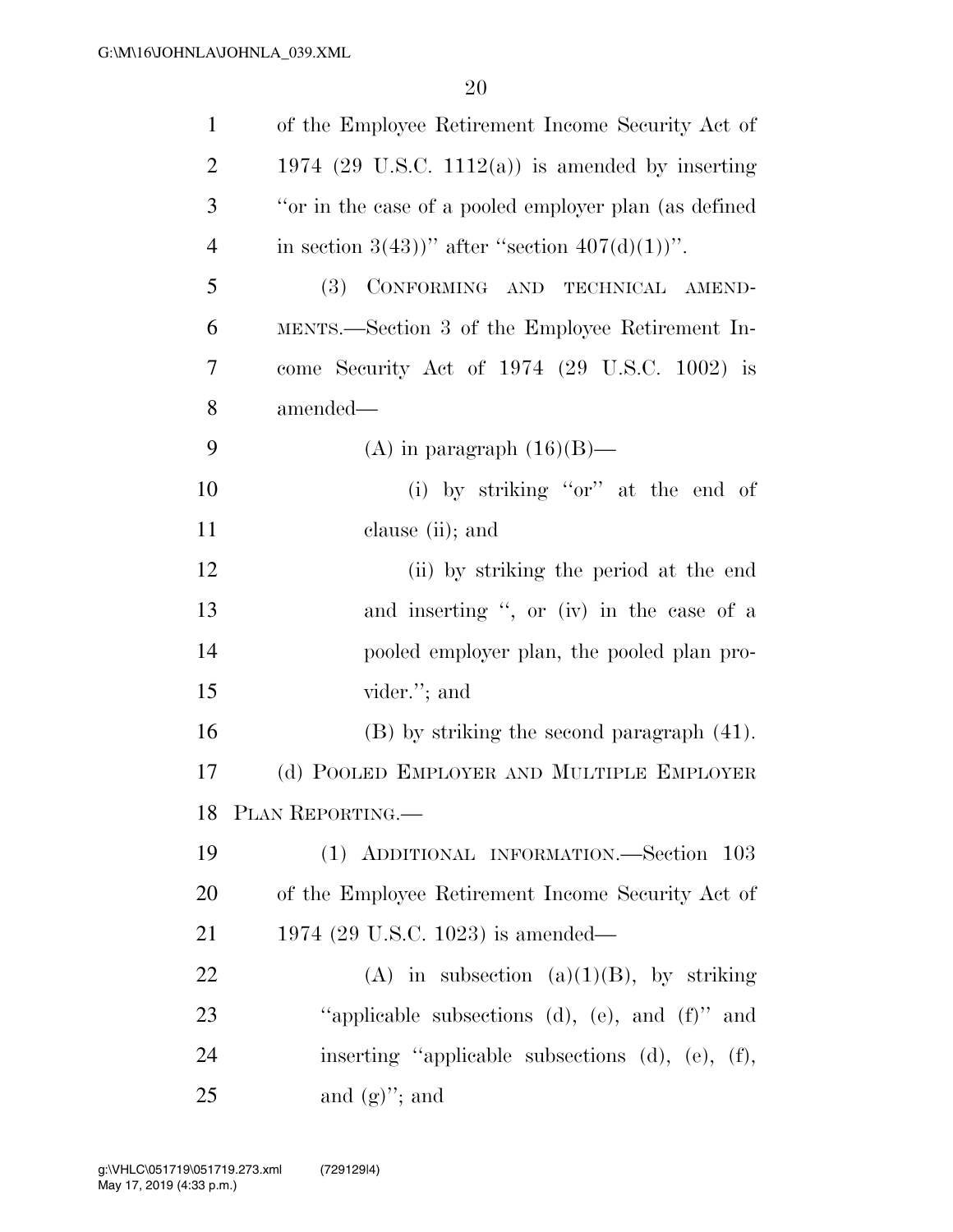1 (B) by amending subsection  $(g)$  to read as follows:

 ''(g) ADDITIONAL INFORMATION WITH RESPECT TO POOLED EMPLOYER AND MULTIPLE EMPLOYER PLANS.—An annual report under this section for a plan year shall include—

 $\frac{1}{1}$  with respect to any plan to which section 210(a) applies (including a pooled employer plan), a list of employers in the plan, a good faith estimate of the percentage of total contributions made by such employers during the plan year, and the aggre- gate account balances attributable to each employer in the plan (determined as the sum of the account balances of the employees of such employer (and the beneficiaries of such employees)); and

 $\frac{16}{2}$  with respect to a pooled employer plan, the identifying information for the person designated under the terms of the plan as the pooled plan pro-vider.''.

 (2) SIMPLIFIED ANNUAL REPORTS.—Section 104(a) of the Employee Retirement Income Security Act of 1974 (29 U.S.C. 1024(a)) is amended by striking paragraph (2)(A) and inserting the fol-lowing: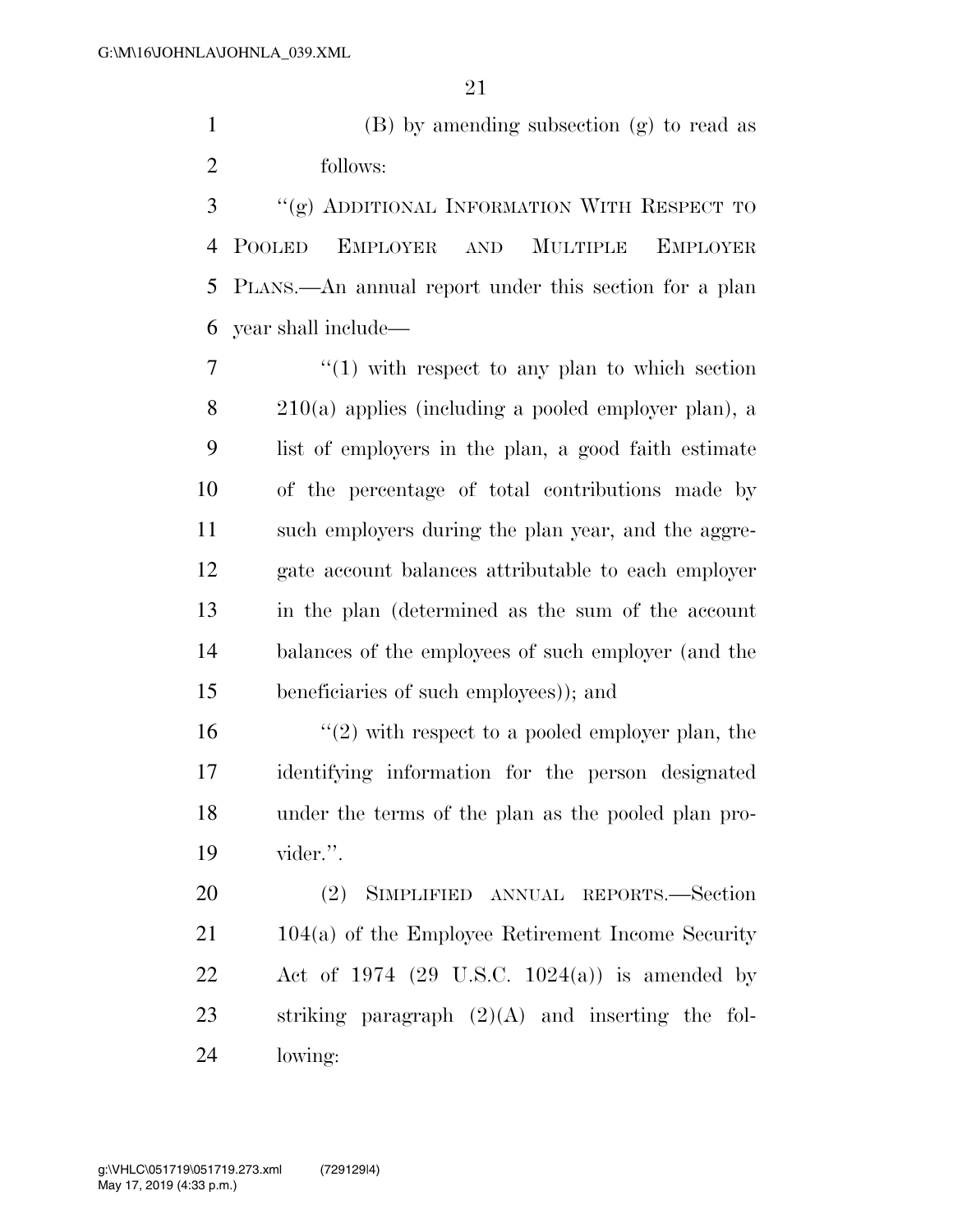| $\mathbf{1}$   | " $(2)(A)$ With respect to annual reports required     |
|----------------|--------------------------------------------------------|
| $\overline{2}$ | to be filed with the Secretary under this part, the    |
| $\mathfrak{Z}$ | Secretary may by regulation prescribe simplified an-   |
| $\overline{4}$ | nual reports for any pension plan that—                |
| 5              | $f'(i)$ covers fewer than 100 participants; or         |
| 6              | "(ii) is a plan described in section $210(a)$          |
| 7              | that covers fewer than 1,000 participants, but         |
| 8              | only if no single employer in the plan has 100         |
| 9              | or more participants covered by the plan.".            |
| 10             | (e) EFFECTIVE DATE.-                                   |
| 11             | (1) IN GENERAL.—The amendments made by                 |
| 12             | this section shall apply to plan years beginning after |
| 13             | December 31, 2020.                                     |
| 14             | (2) RULE OF CONSTRUCTION.—Nothing in the               |
| 15             | amendments made by subsection (a) shall be con-        |
| 16             | strued as limiting the authority of the Secretary of   |
| 17             | the Treasury or the Secretary's delegate (determined)  |
| 18             | without regard to such amendments) to provide for      |
| 19             | the proper treatment of a failure to meet any re-      |
| 20             | quirement applicable under the Internal Revenue        |
| 21             | Code of 1986 with respect to one employer (and its     |
| 22             | employees) in a multiple employer plan.                |
|                |                                                        |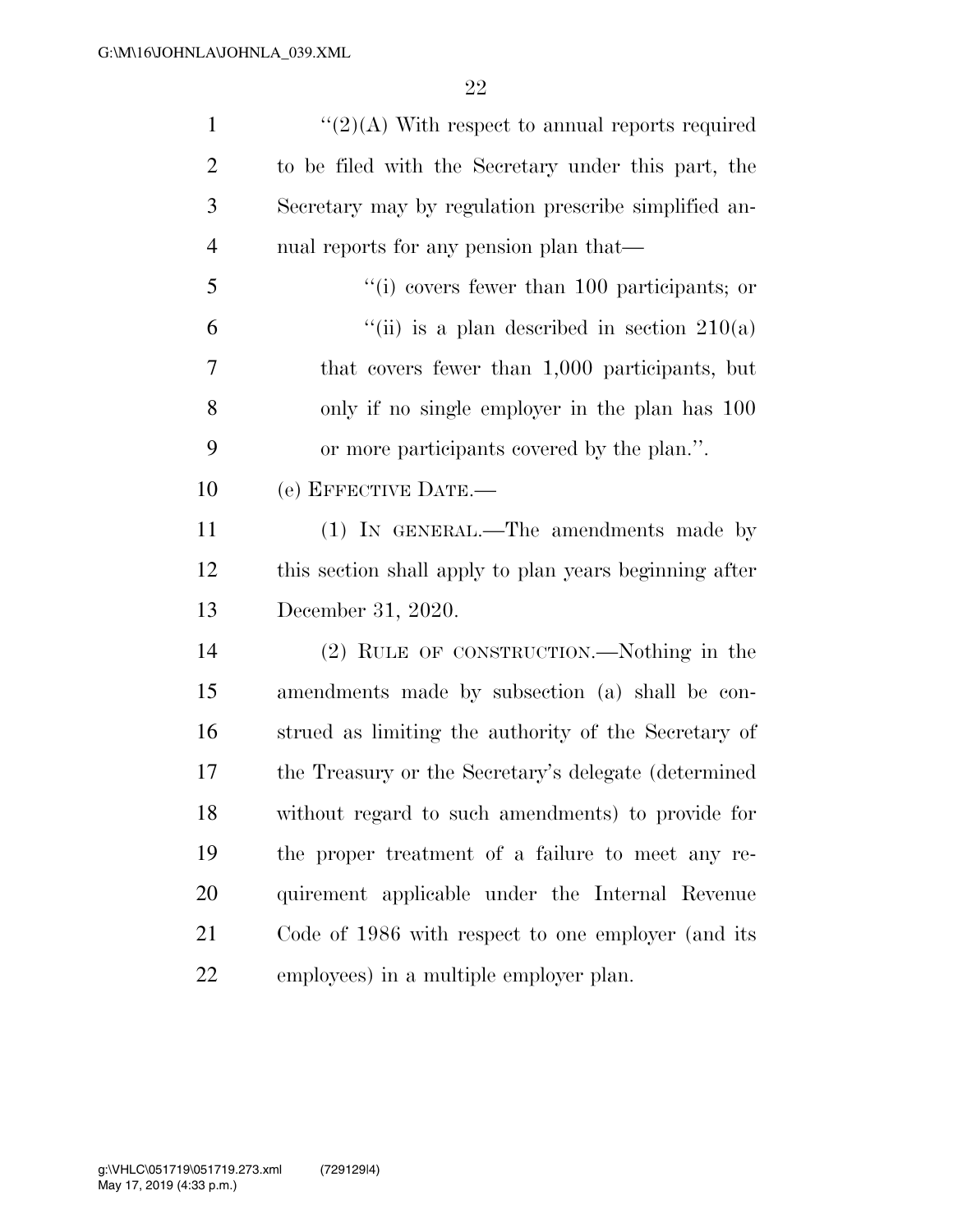| $\mathbf{1}$   | SEC. 102. RULES RELATING TO ELECTION OF SAFE HARBOR |
|----------------|-----------------------------------------------------|
| $\overline{2}$ | 401(k) STATUS.                                      |
| 3              | (a) LIMITATION OF ANNUAL SAFE HARBOR NOTICE         |
| $\overline{4}$ | TO MATCHING CONTRIBUTION PLANS.—                    |
| 5              | (1) IN GENERAL.—Section $401(k)(12)(A)$ of the      |
| 6              | Internal Revenue Code of 1986 is amended by strik-  |
| 7              | ing "if such arrangement" and all that follows and  |
| 8              | inserting "if such arrangement—                     |
| 9              | "(i) meets the contribution require-                |
| 10             | ments of subparagraph (B) and the notice            |
| 11             | requirements of subparagraph $(D)$ , or             |
| 12             | "(ii) meets the contribution require-               |
| 13             | ments of subparagraph $(C)$ .".                     |
| 14             | (2)<br>AUTOMATIC CONTRIBUTION ARRANGE-              |
| 15             | MENTS.—Section $401(k)(13)(B)$ of such Code is      |
| 16             | amended by striking "means" and all that follows    |
| 17             | and inserting "means a cash or deferred arrange-    |
| 18             | $\mathit{ment} \text{---}$                          |
| 19             | "(i) which is described in subpara-                 |
| 20             | graph $(D)(i)(I)$ and meets the applicable          |
| 21             | requirements of subparagraphs<br>(C)                |
| 22             | through $(E)$ , or                                  |
| 23             | "(ii) which is described in subpara-                |
| 24             | graph $(D)(i)(II)$ and meets the applicable         |
| 25             | requirements of subparagraphs (C) and               |
| 26             | $(D)$ .".                                           |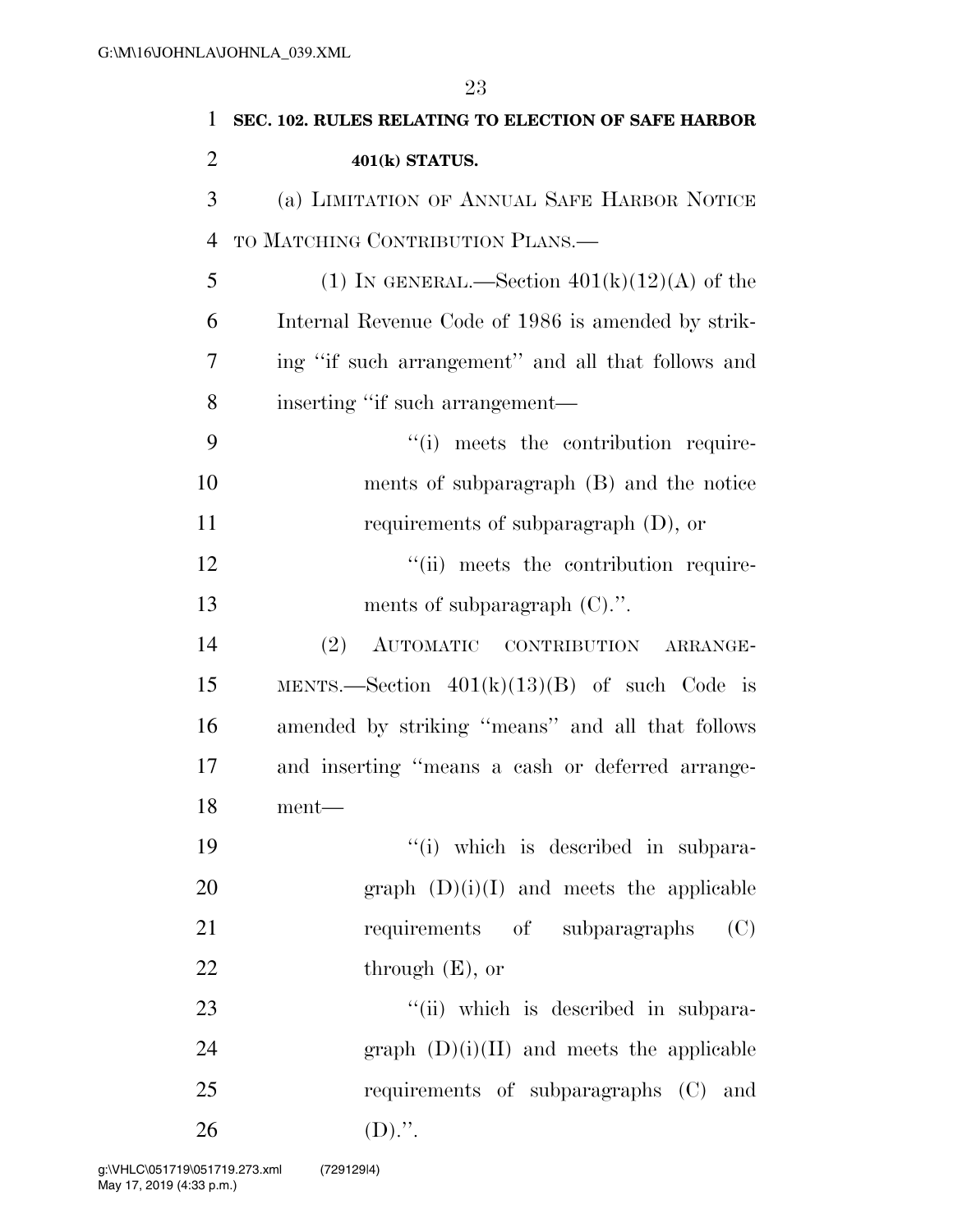| $\mathbf{1}$   | CONTRIBUTIONS.—Section<br>(b)<br><b>NONELECTIVE</b>        |
|----------------|------------------------------------------------------------|
| $\overline{2}$ | $401(k)(12)$ of such Code is amended by redesignating sub- |
| 3              | paragraph $(F)$ as subparagraph $(G)$ , and by inserting   |
| $\overline{4}$ | after subparagraph (E) the following new subparagraph.     |
| 5              | "(F) TIMING OF PLAN AMENDMENT FOR                          |
| 6              | EMPLOYER MAKING NONELECTIVE CONTRIBU-                      |
| 7              | TIONS.                                                     |
| 8              | "(i) IN GENERAL.-Except as pro-                            |
| 9              | vided in clause (ii), a plan may be amend-                 |
| 10             | ed after the beginning of a plan year to                   |
| 11             | provide that the requirements of subpara-                  |
| 12             | $graph$ (C) shall apply to the arrangement                 |
| 13             | for the plan year, but only if the amend-                  |
| 14             | ment is adopted—                                           |
| 15             | $\lq\lq$ (I) at any time before the 30th                   |
| 16             | day before the close of the plan year,                     |
| 17             | <b>or</b>                                                  |
| 18             | $\lq\lq$ (II) at any time before the last                  |
| 19             | day under paragraph $(8)(A)$ for dis-                      |
| 20             | tributing excess contributions for the                     |
| 21             | plan year.                                                 |
| 22             | "(ii) EXCEPTION WHERE PLAN PRO-                            |
| 23             | VIDED FOR MATCHING CONTRIBUTIONS.-                         |
| 24             | Clause (i) shall not apply to any plan year                |
| 25             | if the plan provided at any time during the                |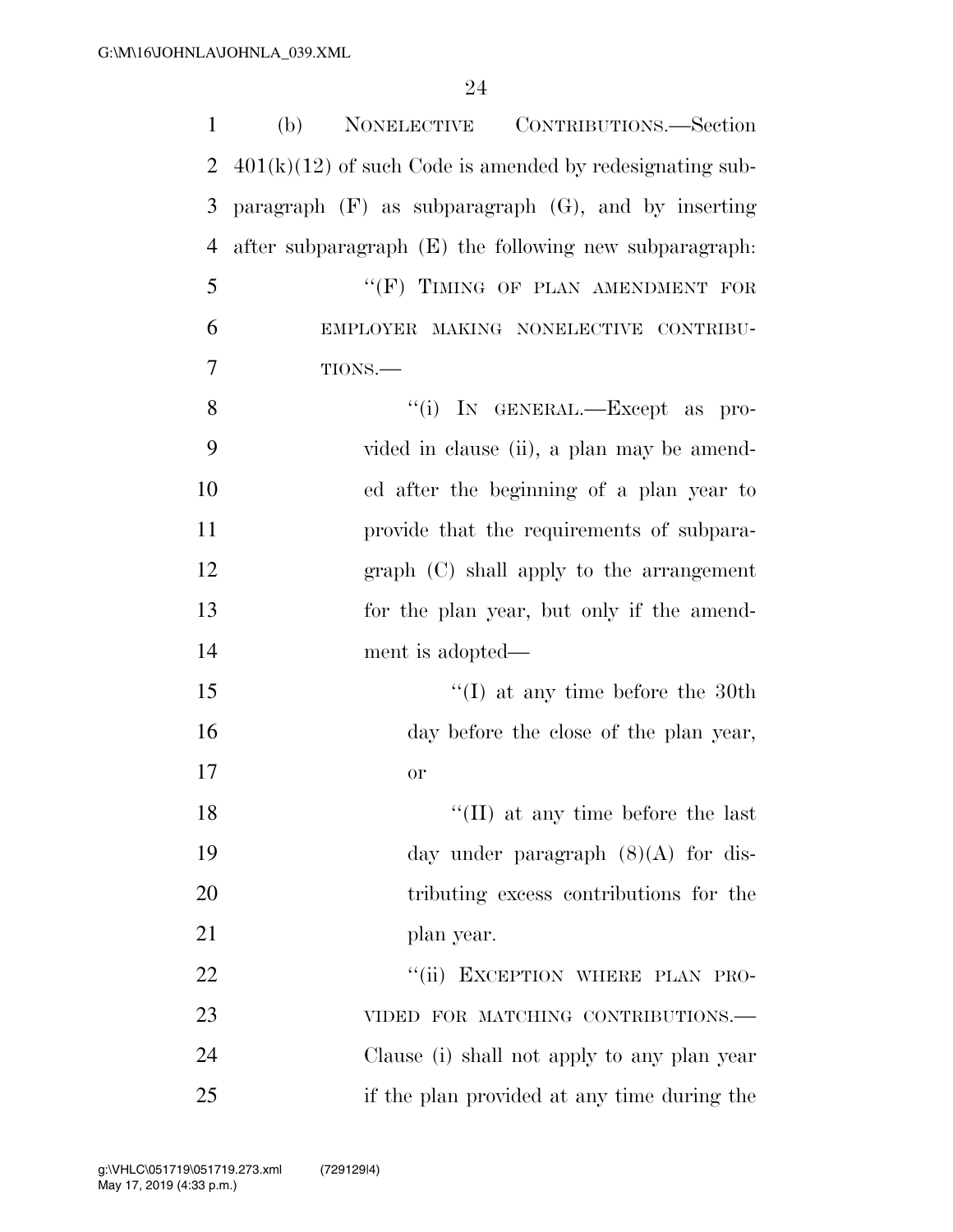| 1              | plan year that the requirements of sub-      |
|----------------|----------------------------------------------|
| 2              | paragraph $(B)$ or paragraph $(13)(D)(i)(I)$ |
| 3              | applied to the plan year.                    |
| $\overline{4}$ | "(iii) 4-PERCENT CONTRIBUTION RE-            |
| 5              | QUIREMENT.—Clause $(i)(II)$ shall<br>not     |
| 6              | apply to an arrangement unless the           |
| $\overline{7}$ | amount of the contributions described in     |
| 8              | subparagraph (C) which the employer is       |
| 9              | required to make under the arrangement       |
| 10             | for the plan year with respect to any em-    |
| 11             | ployee is an amount equal to at least 4      |

12 percent of the employee's compensation.". (c) AUTOMATIC CONTRIBUTION ARRANGEMENTS.— 14 Section  $401(k)(13)$  of such Code is amended by adding at the end the following:

16 "(F) TIMING OF PLAN AMENDMENT FOR EMPLOYER MAKING NONELECTIVE CONTRIBU-TIONS.—

 $"$ (i) IN GENERAL.—Except as pro-20 vided in clause (ii), a plan may be amend- ed after the beginning of a plan year to provide that the requirements of subpara-23 graph  $(D)(i)(II)$  shall apply to the arrange- ment for the plan year, but only if the amendment is adopted—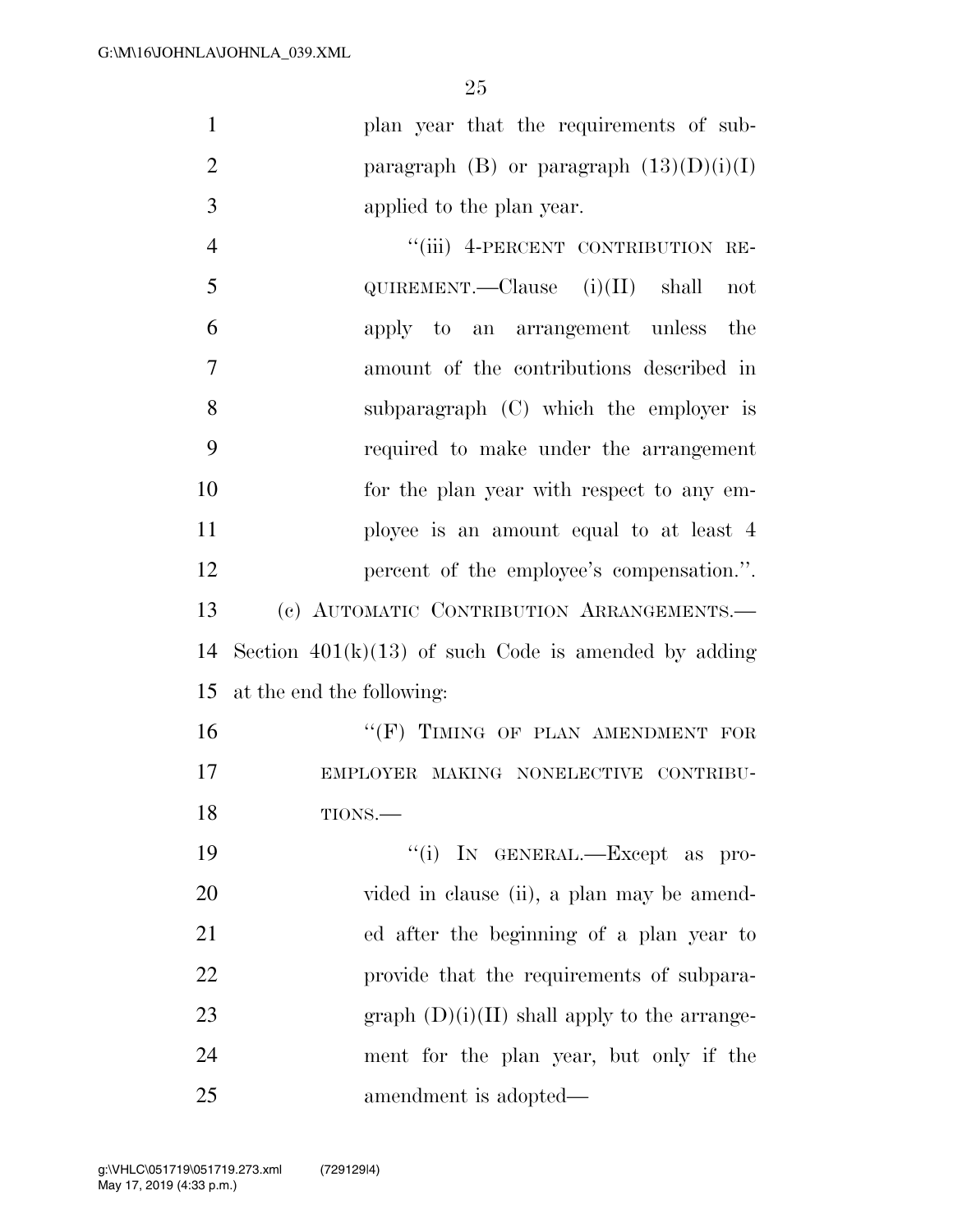| $\mathbf{1}$   | $\lq\lq$ (I) at any time before the 30th     |
|----------------|----------------------------------------------|
| $\overline{2}$ | day before the close of the plan year,       |
| 3              | or                                           |
| $\overline{4}$ | $\lq\lq$ (II) at any time before the last    |
| 5              | day under paragraph $(8)(A)$ for dis-        |
| 6              | tributing excess contributions for the       |
| $\overline{7}$ | plan year.                                   |
| 8              | "(ii) EXCEPTION WHERE PLAN PRO-              |
| 9              | VIDED FOR MATCHING CONTRIBUTIONS.-           |
| 10             | Clause (i) shall not apply to any plan year  |
| 11             | if the plan provided at any time during the  |
| 12             | plan year that the requirements of sub-      |
| 13             | paragraph $(D)(i)(I)$ or paragraph $(12)(B)$ |
| 14             | applied to the plan year.                    |
| 15             | "(iii) 4-PERCENT CONTRIBUTION RE-            |
| 16             | $QUIREMENT.$ Clause $(i)(II)$ shall<br>not   |
| 17             | apply to an arrangement unless<br>the        |
| 18             | amount of the contributions described in     |
| 19             | subparagraph $(D)(i)(II)$ which the em-      |
| 20             | ployer is required to make under the ar-     |
| 21             | rangement for the plan year with respect     |
| 22             | to any employee is an amount equal to at     |
| 23             | least 4 percent of the employee's com-       |
| 24             | pensation.".                                 |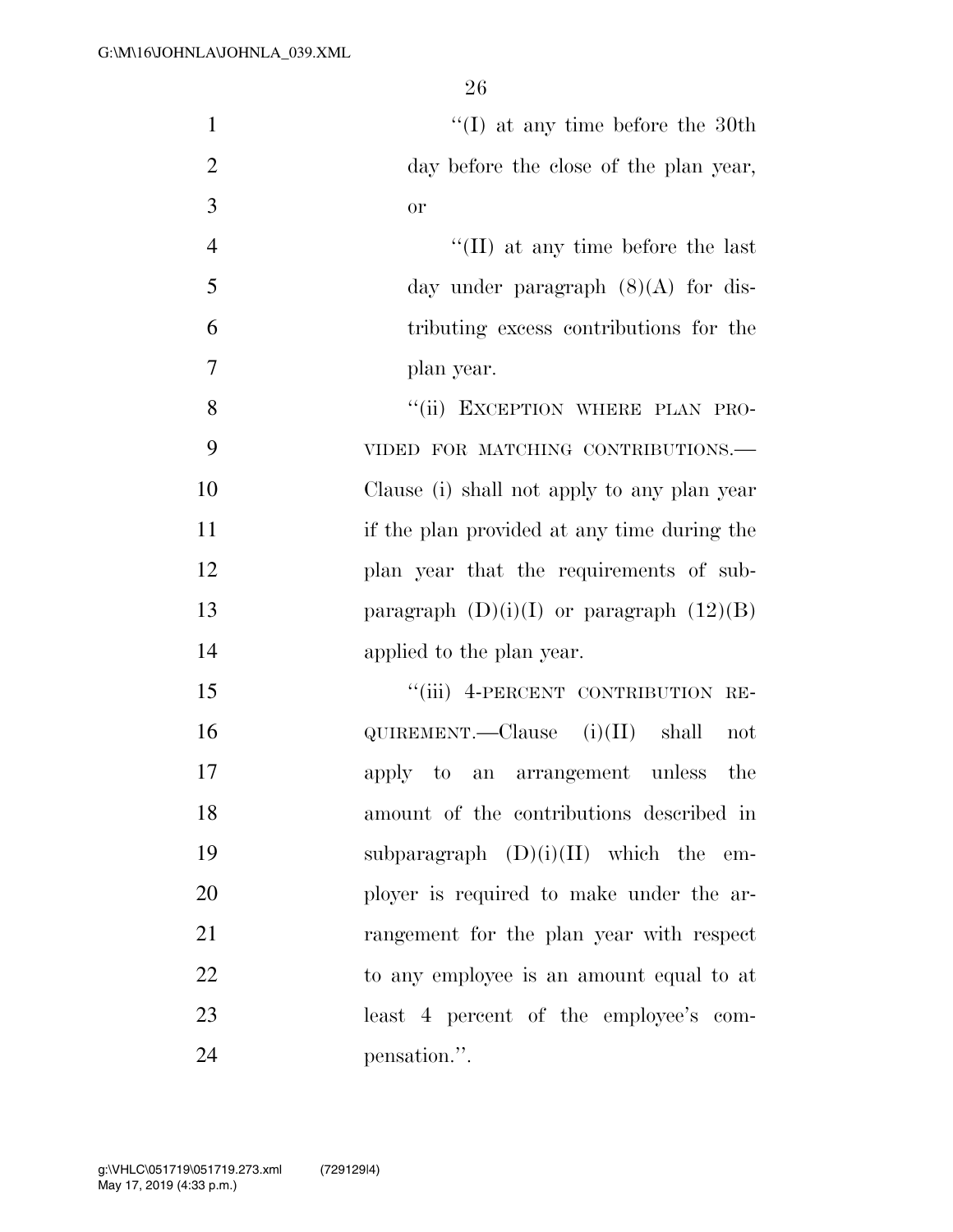(d) EFFECTIVE DATE.—The amendments made by this section shall apply to plan years beginning after De-cember 31, 2019.

# **SEC. 103. CERTAIN TAXABLE NON-TUITION FELLOWSHIP AND STIPEND PAYMENTS TREATED AS COM-PENSATION FOR IRA PURPOSES.**

 (a) IN GENERAL.—Section 219(f)(1) of the Internal Revenue Code of 1986 is amended by adding at the end the following: ''The term 'compensation' shall include any amount included in gross income and paid to an individual to aid the individual in the pursuit of graduate or postdoctoral study.''.

 (b) EFFECTIVE DATE.—The amendment made by this section shall apply to taxable years beginning after December 31, 2019.

### **SEC. 104. REPEAL OF MAXIMUM AGE FOR TRADITIONAL IRA CONTRIBUTIONS.**

 (a) IN GENERAL.—Section 219(d) of the Internal Revenue Code of 1986 is amended by striking paragraph (1).

 (b) CONFORMING AMENDMENT.—Section 408A(c) of the Internal Revenue Code of 1986 is amended by striking paragraph (4) and by redesignating paragraphs (5), (6), 24 and  $(7)$  as paragraphs  $(4)$ ,  $(5)$ , and  $(6)$ , respectively.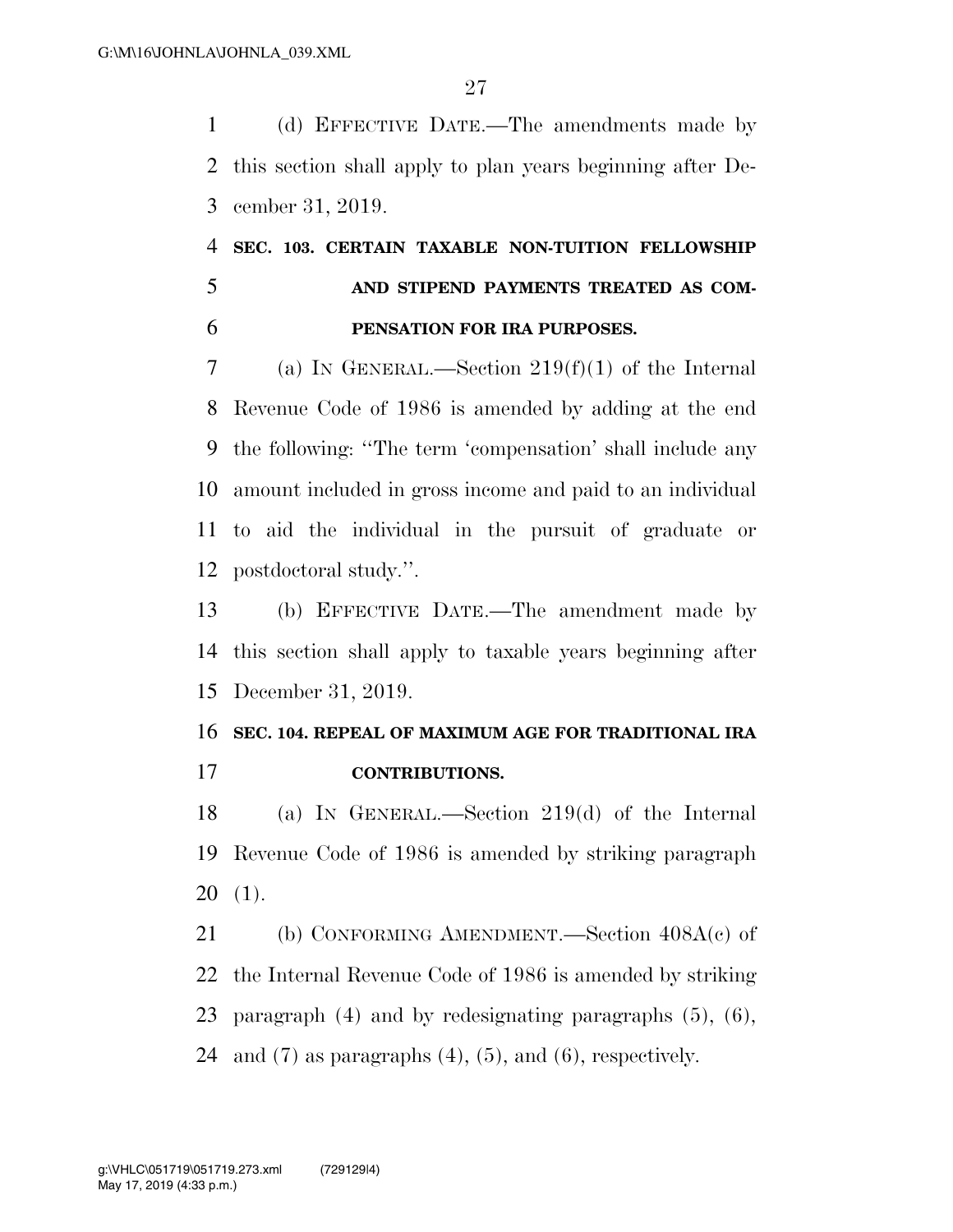(c) EFFECTIVE DATE.—The amendments made by this section shall apply to contributions made for taxable years beginning after December 31, 2019.

## **SEC. 105. QUALIFIED EMPLOYER PLANS PROHIBITED FROM MAKING LOANS THROUGH CREDIT CARDS AND OTHER SIMILAR ARRANGEMENTS.**

7 (a) IN GENERAL.—Section  $72(p)(2)$  of the Internal Revenue Code of 1986 is amended by redesignating sub- paragraph (D) as subparagraph (E) and by inserting after subparagraph (C) the following new subparagraph:

11 ""(D) PROHIBITION OF LOANS THROUGH CREDIT CARDS AND OTHER SIMILAR ARRANGE- MENTS.—Notwithstanding subparagraph (A), paragraph (1) shall apply to any loan which is made through the use of any credit card or any other similar arrangement.''.

 (b) EFFECTIVE DATE.—The amendments made by subsection (a) shall apply to loans made after the date of the enactment of this Act.

 **SEC. 106. PORTABILITY OF LIFETIME INCOME INVEST-MENTS.** 

 (a) IN GENERAL.—Section 401(a) of the Internal Revenue Code of 1986 is amended by inserting after para-graph (37) the following new paragraph: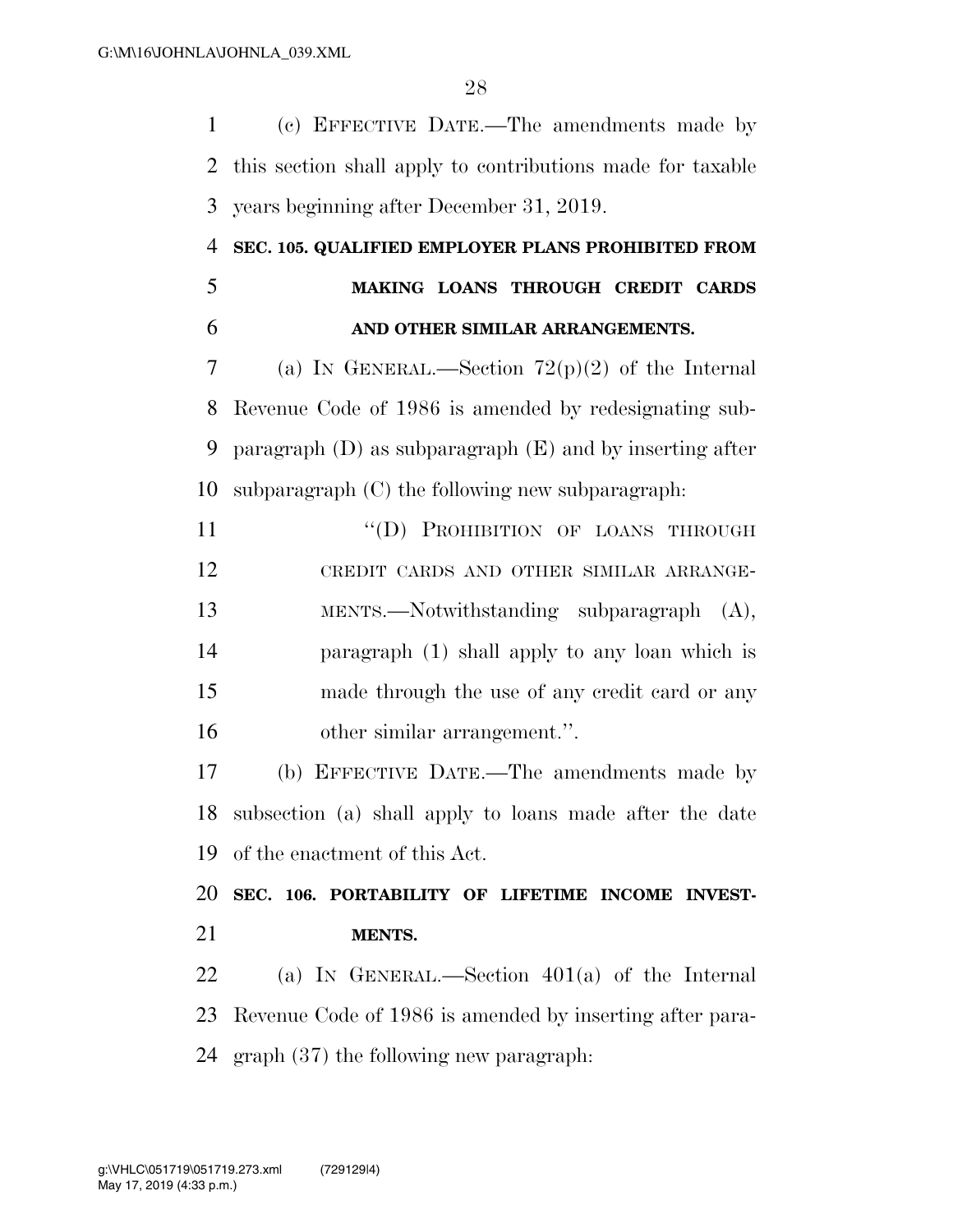| $\mathbf{1}$   | "(38) PORTABILITY OF LIFETIME INCOME IN-           |
|----------------|----------------------------------------------------|
| $\overline{2}$ | VESTMENTS.-                                        |
| 3              | "(A) IN GENERAL.—Except as may be oth-             |
| $\overline{4}$ | erwise provided by regulations, a trust forming    |
| 5              | part of a defined contribution plan shall not be   |
| 6              | treated as failing to constitute a qualified trust |
| 7              | under this section solely by reason of allowing—   |
| 8              | "(i) qualified distributions of a life-            |
| 9              | time income investment, or                         |
| 10             | "(ii) distributions of a lifetime income           |
| 11             | investment in the form of a qualified plan         |
| 12             | distribution annuity contract,                     |
| 13             | on or after the date that is 90 days prior to the  |
| 14             | date on which such lifetime income investment      |
| 15             | is no longer authorized to be held as an invest-   |
| 16             | ment option under the plan.                        |
| 17             | "(B) DEFINITIONS.—For purposes of this             |
| 18             | subsection-                                        |
| 19             | "(i) the term 'qualified distribution'             |
| 20             | means a direct trustee-to-trustee transfer         |
| 21             | described in paragraph $(31)(A)$ to an eligi-      |
| 22             | ble retirement plan (as defined in section)        |
| 23             | $402(c)(8)(B)$ ,                                   |
| 24             | "(ii) the term 'lifetime income invest-            |
| 25             | ment' means an investment option which is          |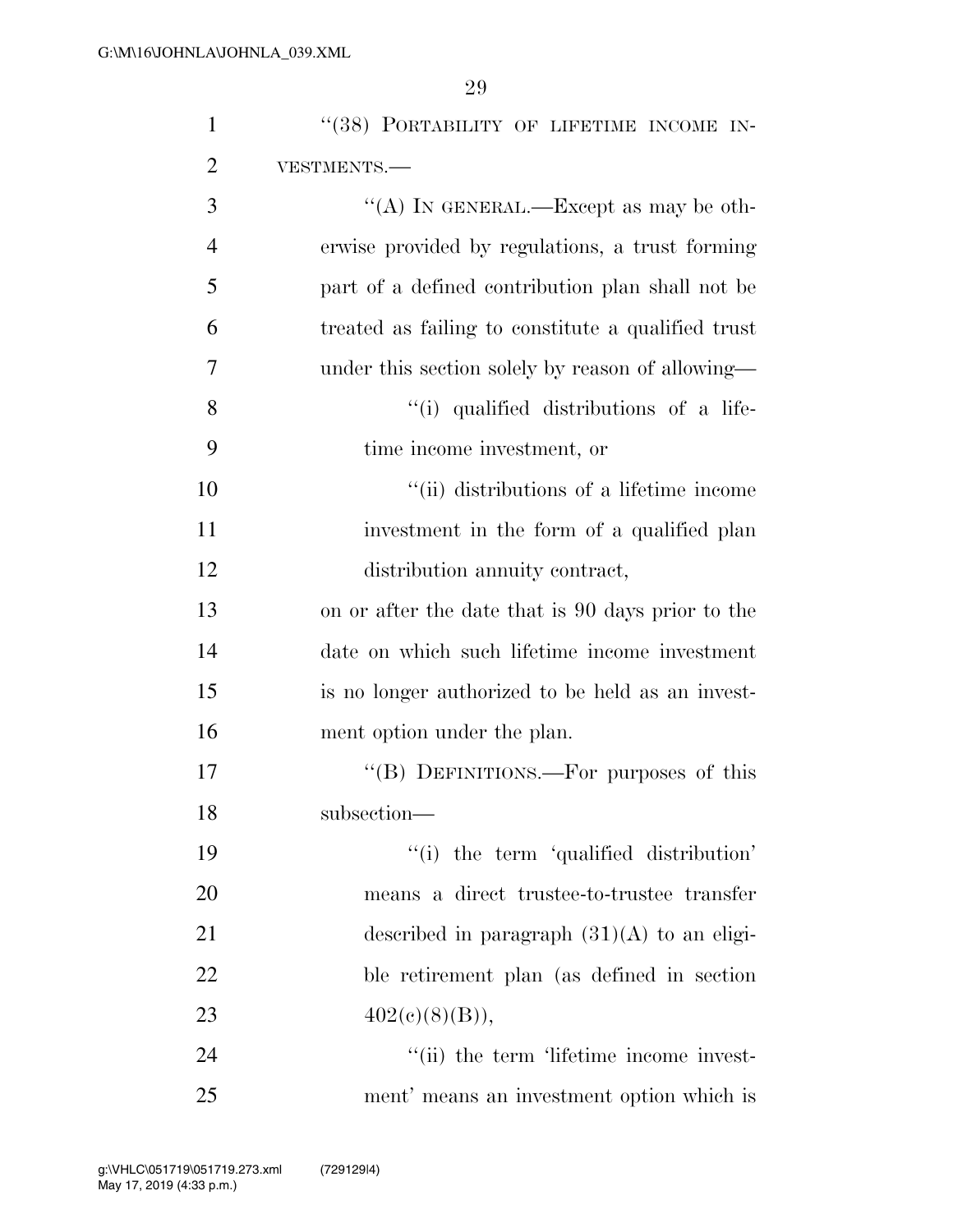| $\mathbf{1}$   | designed to provide an employee with elec- |
|----------------|--------------------------------------------|
| $\overline{2}$ | tion rights—                               |
| 3              | $\lq\lq$ (I) which are not uniformly       |
| $\overline{4}$ | available with respect to other invest-    |
| 5              | ment options under the plan, and           |
| 6              | $\lq\lq$ (II) which are to a lifetime in-  |
| 7              | come feature available through a con-      |
| 8              | tract or other arrangement offered         |
| 9              | under the plan (or under another eli-      |
| 10             | gible retirement plan (as so defined),     |
| 11             | if paid by means of a direct trustee-      |
| 12             | to-trustee transfer described in para-     |
| 13             | graph $(31)(A)$ to such other eligible     |
| 14             | retirement plan),                          |
| 15             | "(iii) the term 'lifetime income fea-      |
| 16             | ture' means—                               |
| 17             | $\lq\lq$ a feature which guarantees a      |
| 18             | minimum level of income annually (or       |
| 19             | more frequently) for at least the re-      |
| 20             | mainder of the life of the employee or     |
| 21             | the joint lives of the employee and the    |
| 22             | employee's designated beneficiary, or      |
| 23             | "(II) an annuity payable on be-            |
| 24             | half of the employee under which pay-      |
| 25             | ments are made in substantially equal      |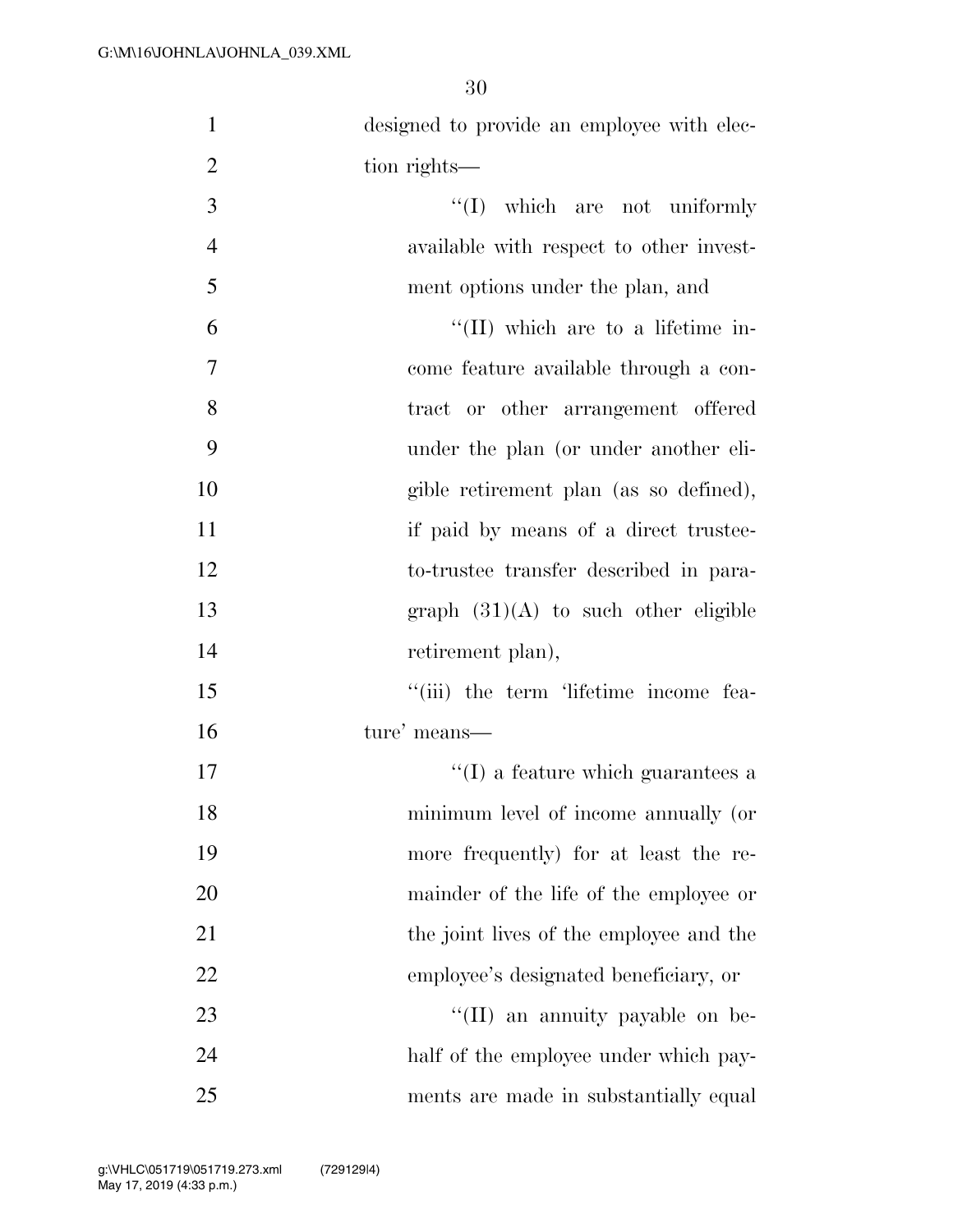| $\mathbf{1}$     | periodic payments (not less frequently                   |
|------------------|----------------------------------------------------------|
| $\overline{2}$   | than annually) over the life of the em-                  |
| 3                | ployee or the joint lives of the em-                     |
| $\overline{4}$   | ployee and the employee's designated                     |
| 5                | beneficiary, and                                         |
| 6                | "(iv) the term 'qualified plan distribu-                 |
| $\boldsymbol{7}$ | tion annuity contract' means an annuity                  |
| 8                | contract purchased for a participant and                 |
| 9                | distributed to the participant by a plan or              |
| 10               | contract described in subparagraph (B) of                |
| 11               | section $402(e)(8)$ (without regard to                   |
| 12               | clauses (i) and (ii) thereof).".                         |
| 13               | (b) CASH OR DEFERRED ARRANGEMENT.                        |
| 14               | (1) IN GENERAL.—Section $401(k)(2)(B)(i)$ of             |
| 15               | such Code is amended by striking "or" at the end         |
| 16               | of subclause (IV), by striking "and" at the end of       |
| $17\,$           | subclause $(V)$ and inserting "or", and by adding at     |
| 18               | the end the following new subclause:                     |
| 19               | "(VI) except as may be otherwise                         |
| 20               | provided by regulations, with respect                    |
| 21               | to amounts invested in a lifetime in-                    |
| 22               | come investment (as defined in sub-                      |
| 23               | section $(a)(38)(B)(ii)$ , the date that                 |
| 24               | is 90 days prior to the date that such                   |
| 25               | lifetime income investment may<br>$\mathbf{n}\mathbf{o}$ |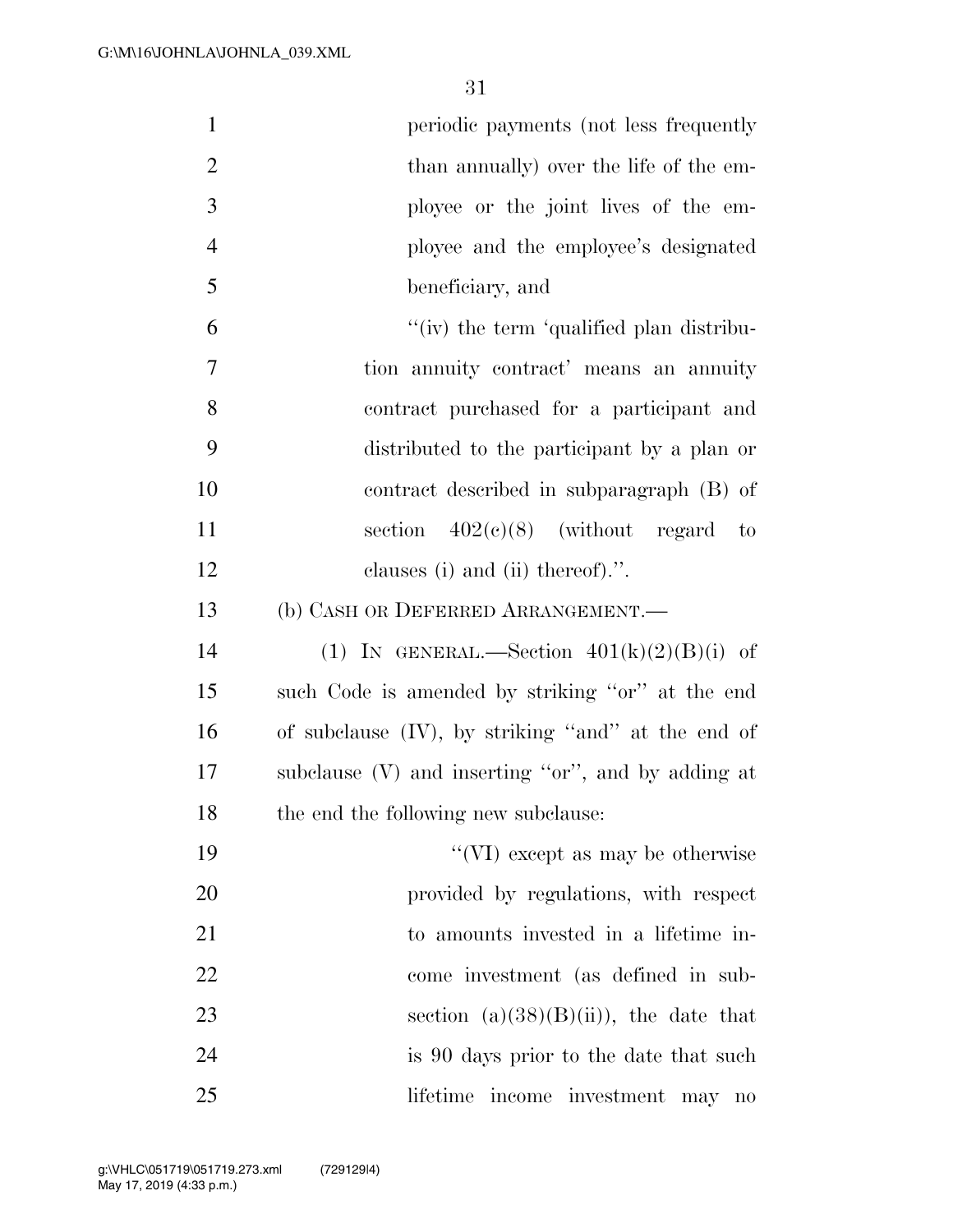| $\mathbf{1}$   | longer be held as an investment option                 |
|----------------|--------------------------------------------------------|
| $\mathbf{2}$   | under the arrangement, and".                           |
| 3              | (2)<br>DISTRIBUTION REQUIREMENT.—Section               |
| $\overline{4}$ | $401(k)(2)(B)$ of such Code, as amended by para-       |
| 5              | graph $(1)$ , is amended by striking "and" at the end  |
| 6              | of clause (i), by striking the semicolon at the end of |
| 7              | clause (ii) and inserting ", and", and by adding at    |
| 8              | the end the following new clause:                      |
| 9              | "(iii) except as may be otherwise pro-                 |
| 10             | by regulations, in the case of<br>vided                |
| 11             | amounts described in clause $(i)(VI)$ , will be        |
| 12             | distributed only in the form of a qualified            |
| 13             | distribution (as defined in subsection                 |
| 14             | $(a)(38)(B)(i)$ or a qualified plan distribu-          |
| 15             | tion annuity contract (as defined in sub-              |
| 16             | section $(a)(38)(B)(iv)$ ,".                           |
| 17             | (c) SECTION $403(b)$ PLANS.—                           |
| 18             | (1) ANNUITY CONTRACTS.—Section $403(b)(11)$            |
| 19             | of such Code is amended by striking "or" at the end    |
| 20             | of subparagraph (B), by striking the period at the     |
| 21             | end of subparagraph $(C)$ and inserting ", or", and    |
| 22             | by inserting after subparagraph (C) the following      |
| 23             | new subparagraph:                                      |
| 24             | "(D) except as may be otherwise provided               |
| 25             | by regulations, with respect to amounts invested       |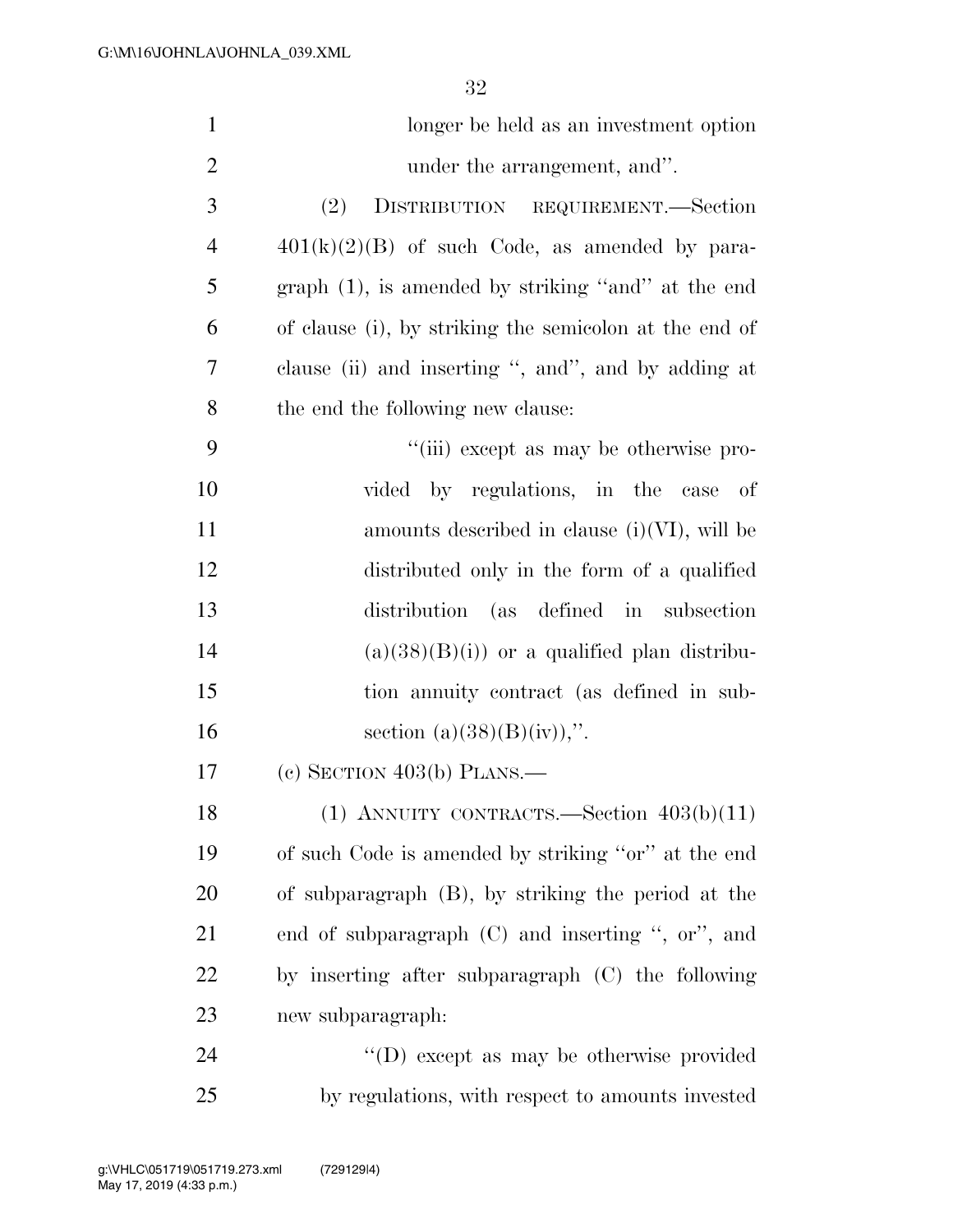| $\mathbf{1}$   | in a lifetime income investment (as defined in      |
|----------------|-----------------------------------------------------|
| $\overline{2}$ | section $401(a)(38)(B)(ii)$ —                       |
| 3              | $f'(i)$ on or after the date that is 90             |
| $\overline{4}$ | days prior to the date that such lifetime           |
| 5              | income investment may no longer be held             |
| 6              | as an investment option under the con-              |
| $\tau$         | tract, and                                          |
| 8              | "(ii) in the form of a qualified dis-               |
| 9              | (as defined in<br>tribution<br>section              |
| 10             | $401(a)(38)(B)(i)$ or a qualified plan dis-         |
| 11             | tribution annuity contract (as defined in           |
| 12             | section $401(a)(38)(B)(iv)$ .".                     |
| 13             | CUSTODIAL ACCOUNTS.—Section<br>(2)                  |
| 14             | $403(b)(7)(A)$ of such Code is amended by striking  |
| 15             | "if --" and all that follows and inserting "if the  |
| 16             | amounts are to be invested in regulated investment  |
| 17             | company stock to be held in that custodial account, |
| 18             | and under the custodial account—                    |
| 19             | "(i) no such amounts may be paid or                 |
| 20             | made available to any distribute (unless            |
| 21             | such amount is a distribution to which sec-         |
| 22             | tion $72(t)(2)(G)$ applies) before—                 |
| 23             | $\lq\lq$ (I) the employee dies,                     |
| 24             | "(II) the employee attains age                      |
| 25             | $59\frac{1}{2}$                                     |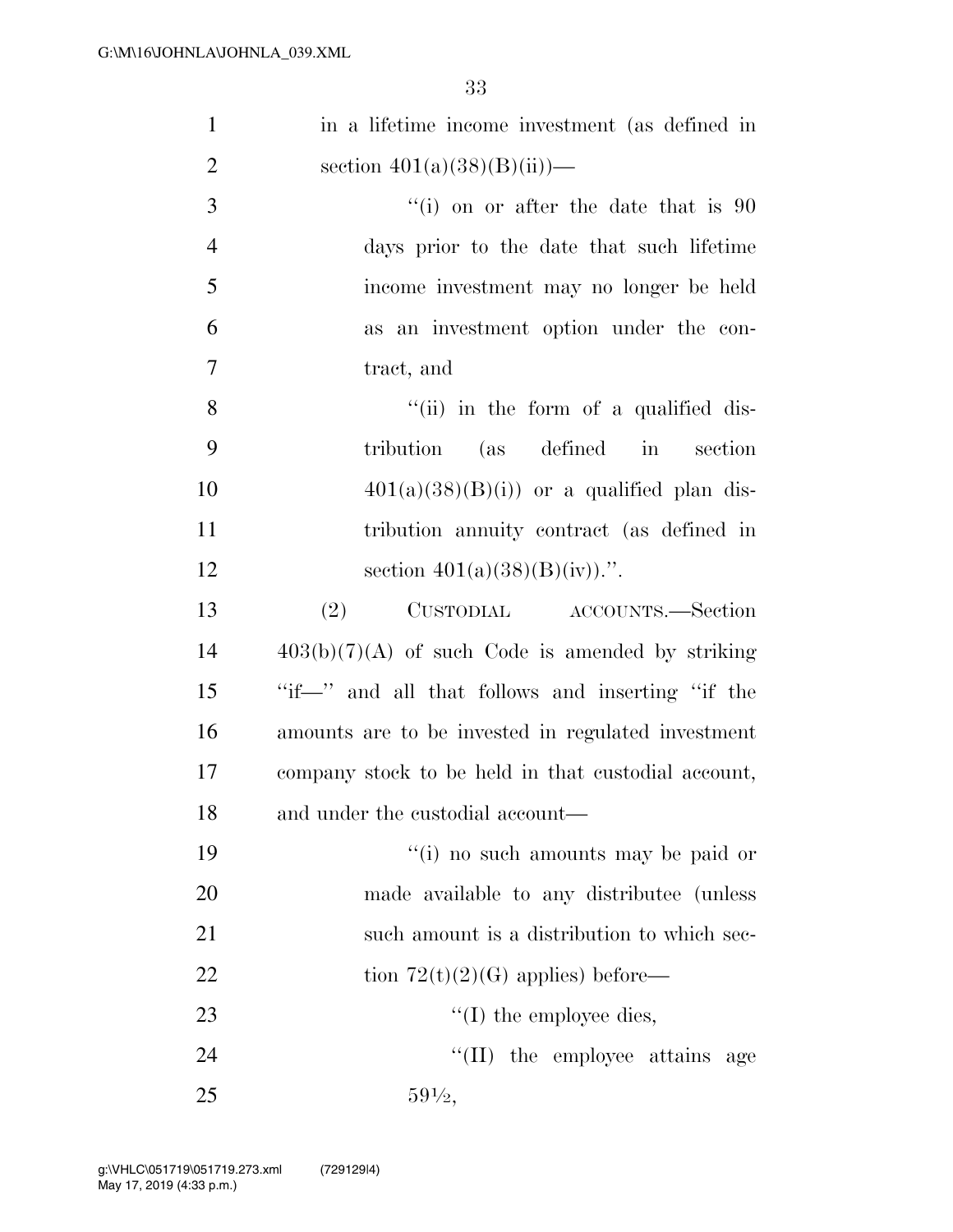| $\mathbf{1}$   | "(III) the employee has a sever-                               |
|----------------|----------------------------------------------------------------|
| $\overline{2}$ | ance from employment,                                          |
| 3              | $\lq\lq$ (IV) the employee becomes dis-                        |
| $\overline{4}$ | abled (within the meaning of section                           |
| 5              | $72(m)(7)$ ,                                                   |
| 6              | $\lq\lq(V)$ in the case of contributions                       |
| $\overline{7}$ | made pursuant to a salary reduction                            |
| 8              | agreement (within the meaning of sec-                          |
| 9              | tion $3121(a)(5)(D)$ , the employee en-                        |
| 10             | counters financial hardship, or                                |
| 11             | "(VI) except as may be otherwise                               |
| 12             | provided by regulations, with respect                          |
| 13             | to amounts invested in a lifetime in-                          |
| 14             | come investment (as defined in section                         |
| 15             | $401(a)(38)(B(ii))$ , the date that is 90                      |
| 16             | days prior to the date that such life-                         |
| 17             | time income investment may no longer                           |
| 18             | be held as an investment option under                          |
| 19             | the contract, and                                              |
| 20             | "(ii) in the case of amounts described                         |
| 21             | in clause $(i)(VI)$ , such amounts will be dis-                |
| 22             | tributed only in the form of a qualified dis-                  |
| 23             | defined<br>tribution<br>(as)<br>section<br>$\operatorname{in}$ |
| 24             | $401(a)(38)(B(i))$ or a qualified plan dis-                    |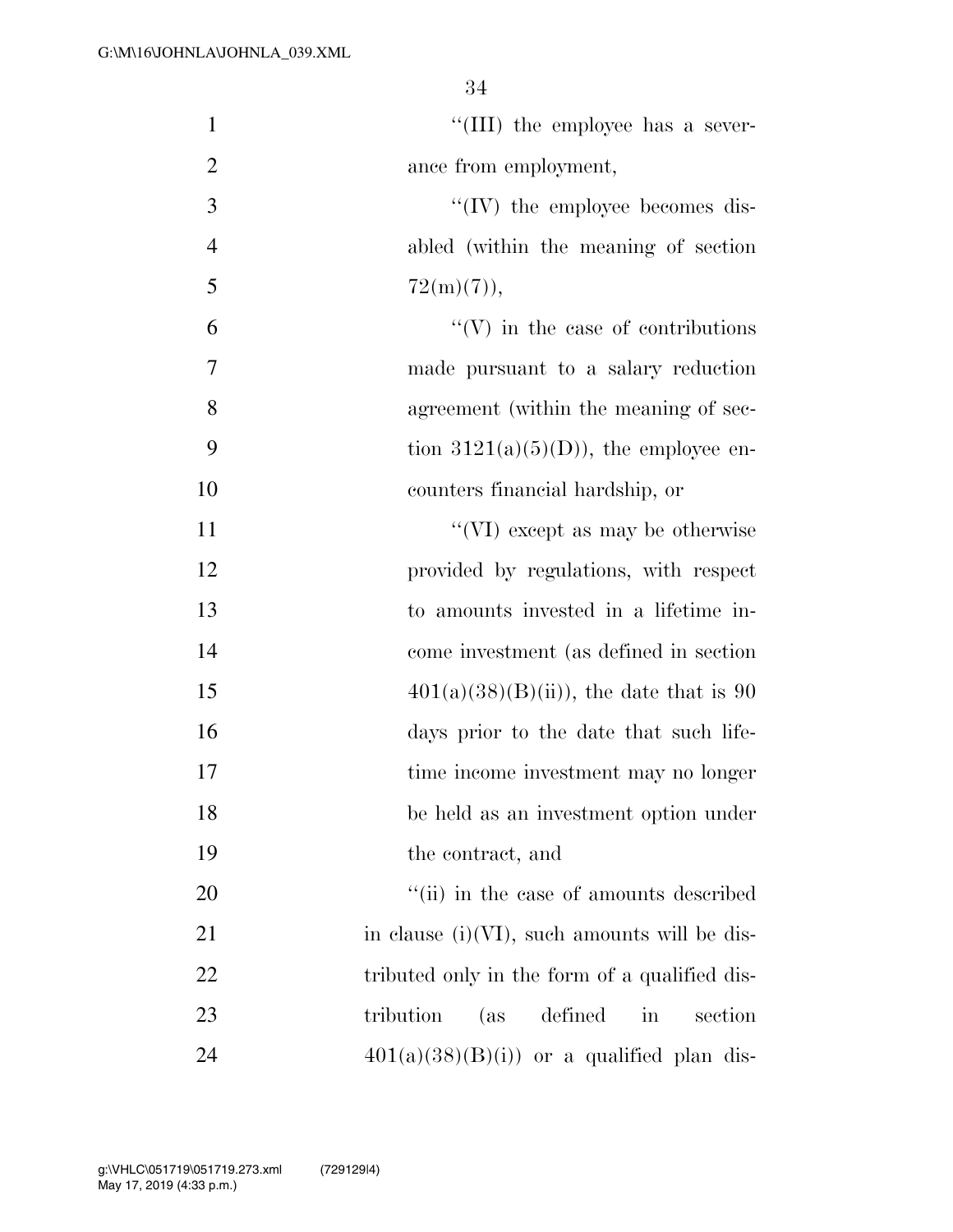| $\mathbf{1}$   | tribution annuity contract (as defined in              |
|----------------|--------------------------------------------------------|
| $\overline{2}$ | section $401(a)(38)(B)(iv)$ .".                        |
| 3              | (d) ELIGIBLE DEFERRED COMPENSATION PLANS.—             |
| $\overline{4}$ | (1) IN GENERAL.—Section $457(d)(1)(A)$ of              |
| 5              | such Code is amended by striking "or" at the end       |
| 6              | of clause (ii), by inserting "or" at the end of clause |
| 7              | (iii), and by adding after clause (iii) the following: |
| 8              | $\lq\lq$ (iv) except as may be otherwise pro-          |
| 9              | vided by regulations, in the case of a plan            |
| 10             | maintained by an employer described in                 |
| 11             | subsection (e)(1)(A), with respect to                  |
| 12             | amounts invested in a lifetime income in-              |
| 13             | (as defined in<br>vestment<br>section                  |
| 14             | $401(a)(38)(B(ii))$ , the date that is 90              |
| 15             | days prior to the date that such lifetime              |
| 16             | income investment may no longer be held                |
| 17             | as an investment option under the plan,".              |
| 18             | (2) DISTRIBUTION REQUIREMENT.-Section                  |
| 19             | $457(d)(1)$ of such Code is amended by striking        |
| 20             | "and" at the end of subparagraph (B), by striking      |
| 21             | the period at the end of subparagraph $(C)$ and in-    |
| 22             | serting ", and", and by inserting after subparagraph   |
| 23             | (C) the following new subparagraph:                    |
| 24             | "(D) except as may be otherwise provided               |
| 25             | by regulations, in the case of amounts described       |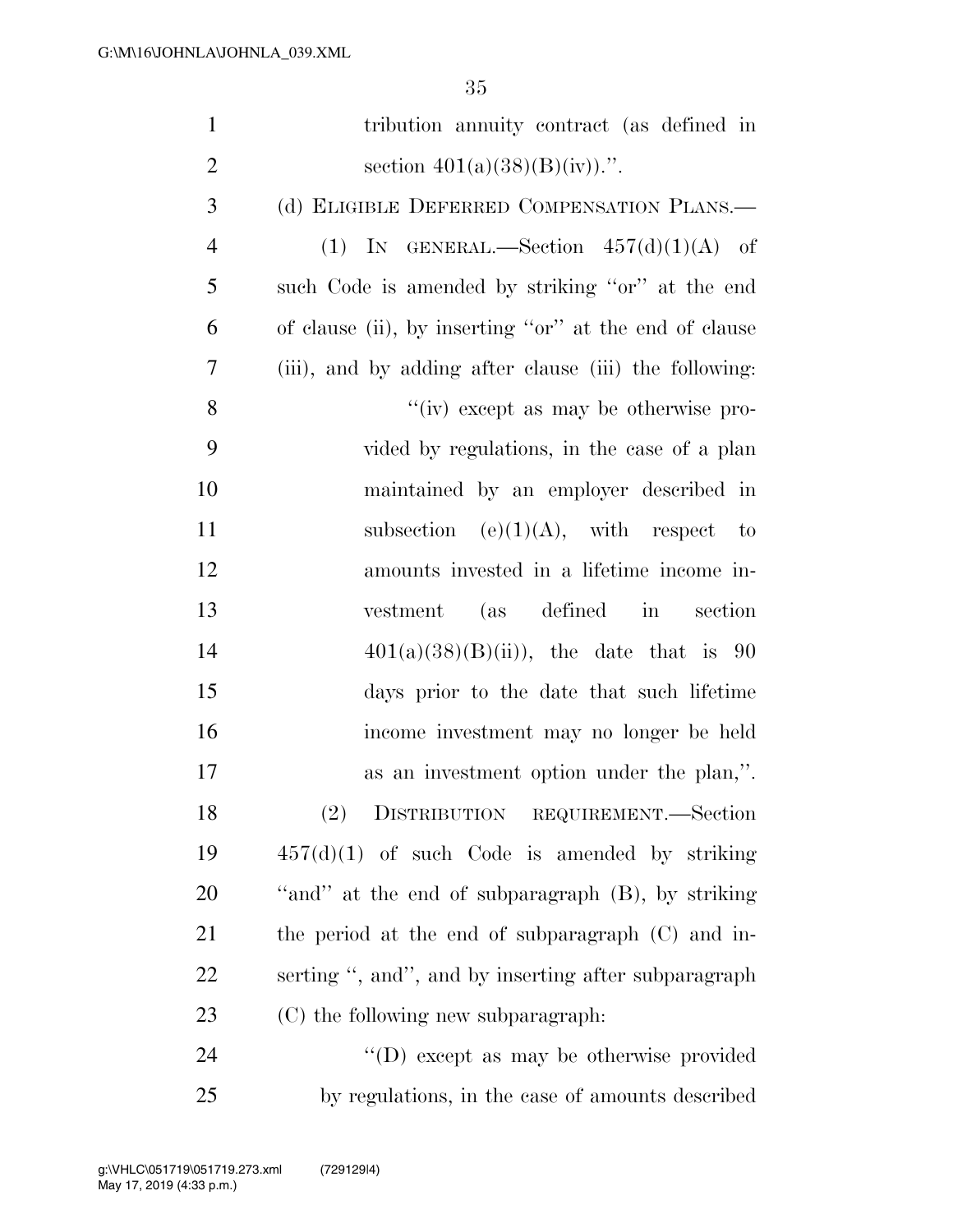| $\mathbf{1}$   | in subparagraph $(A)(iv)$ , such amounts will be           |
|----------------|------------------------------------------------------------|
| $\overline{2}$ | distributed only in the form of a qualified dis-           |
| 3              | tribution<br>(as defined<br>section<br>in                  |
| $\overline{4}$ | $401(a)(38)(B)(i)$ or a qualified plan distribu-           |
| 5              | tion annuity contract (as defined in section               |
| 6              | $401(a)(38)(B)(iv)$ .".                                    |
| 7              | (e) EFFECTIVE DATE.—The amendments made by                 |
| 8              | this section shall apply to plan years beginning after De- |
| 9              | cember 31, 2019.                                           |
| 10             | SEC. 107. TREATMENT OF CUSTODIAL ACCOUNTS ON TER-          |
| 11             | MINATION OF SECTION 403(b) PLANS.                          |
| 12             | (a) IN GENERAL.—Section $403(b)(7)$ of the Internal        |
| 13             | Revenue Code of 1986 is amended by adding at the end       |
| 14             | the following:                                             |
| 15             | $\lq\lq (D)$<br>TREATMENT OF CUSTODIAL<br>$AC-$            |
| 16             | COUNT UPON PLAN TERMINATION.-                              |
| 17             | "(i) IN GENERAL.—If—                                       |
| 18             | $\lq\lq$ (I) an employer terminates the                    |
| 19             | plan under which amounts are con-                          |
| 20             | tributed to a custodial account under                      |
| 21             | subparagraph $(A)$ , and                                   |
| 22             | "(II) the person holding the as-                           |
| 23             | sets of the account has demonstrated                       |
| 24             | to the satisfaction of the Secretary                       |
| 25             | under section $408(a)(2)$ that the per-                    |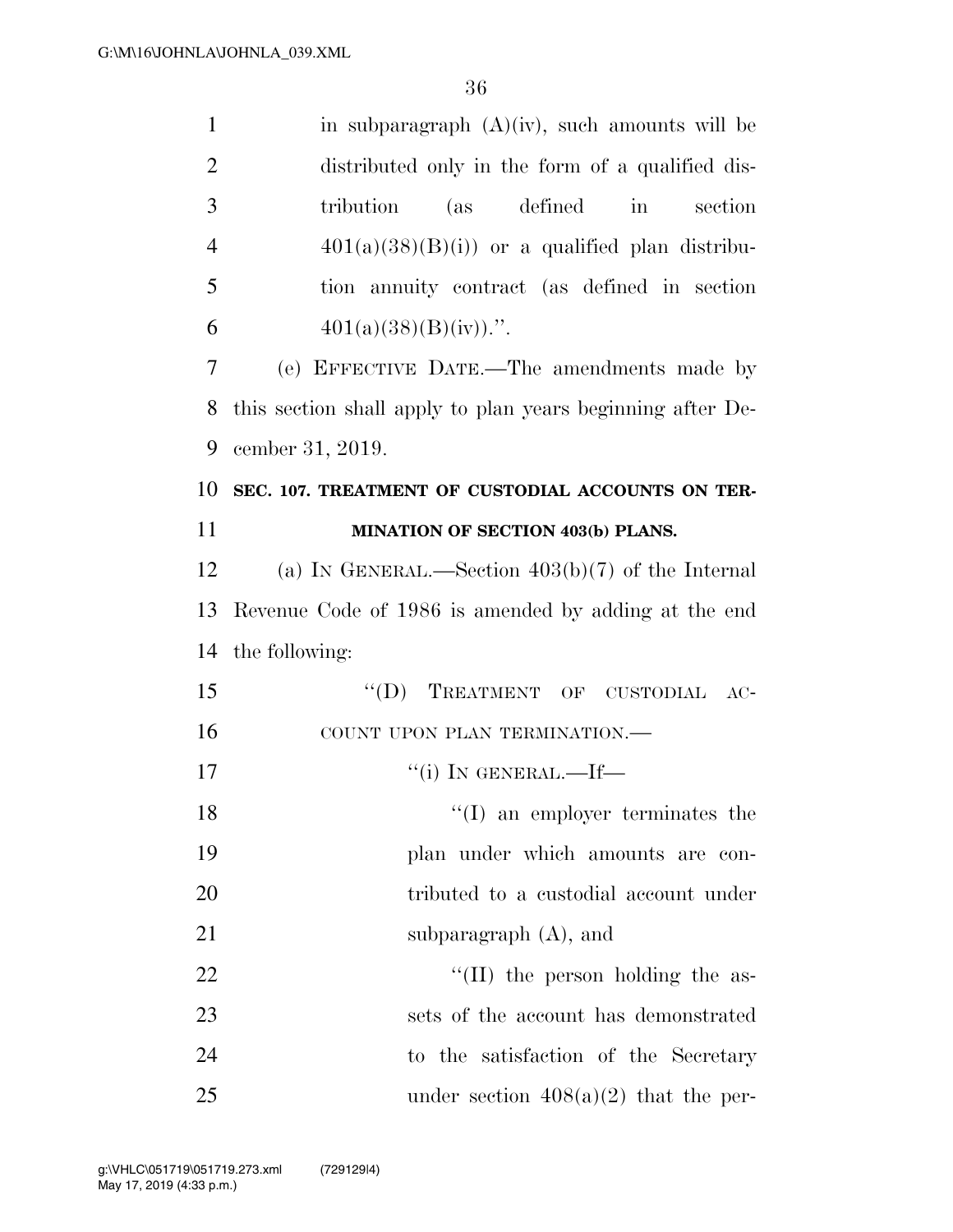| $\mathbf{1}$   | son is qualified to be a trustee of an                     |
|----------------|------------------------------------------------------------|
| $\overline{2}$ | individual retirement plan,                                |
| 3              | then, as of the date of the termination, the               |
| $\overline{4}$ | custodial account shall be deemed to be an                 |
| 5              | individual retirement plan for purposes of                 |
| 6              | this title.                                                |
| $\tau$         | "(ii) TREATMENT AS ROTH IRA. - Any                         |
| 8              | custodial account treated as an individual                 |
| 9              | retirement plan under clause (i) shall be                  |
| 10             | treated as a Roth IRA only if the custodial                |
| 11             | account was a designated Roth account.".                   |
| 12             | (b) EFFECTIVE DATE.—The amendment made by                  |
| 13             | this section shall apply to plan terminations occurring    |
| 14             | after December 31, 2019.                                   |
| 15             | SEC. 108. CLARIFICATION OF RETIREMENT INCOME AC-           |
| 16             | COUNT RULES RELATING TO CHURCH-CON-                        |
| 17             | TROLLED ORGANIZATIONS.                                     |
| 18             | (a) IN GENERAL.—Section $403(b)(9)(B)$ of the Inter-       |
| 19             | nal Revenue Code of 1986 is amended by inserting "(in-     |
| 20             | cluding an employee described in section $414(e)(3)(B)$ "  |
| 21             | after "employee described in paragraph (1)".               |
| 22             | (b) EFFECTIVE DATE.—The amendment made by                  |
| 23             | this section shall apply to plan years beginning after De- |
| 24             | cember 31, 2008.                                           |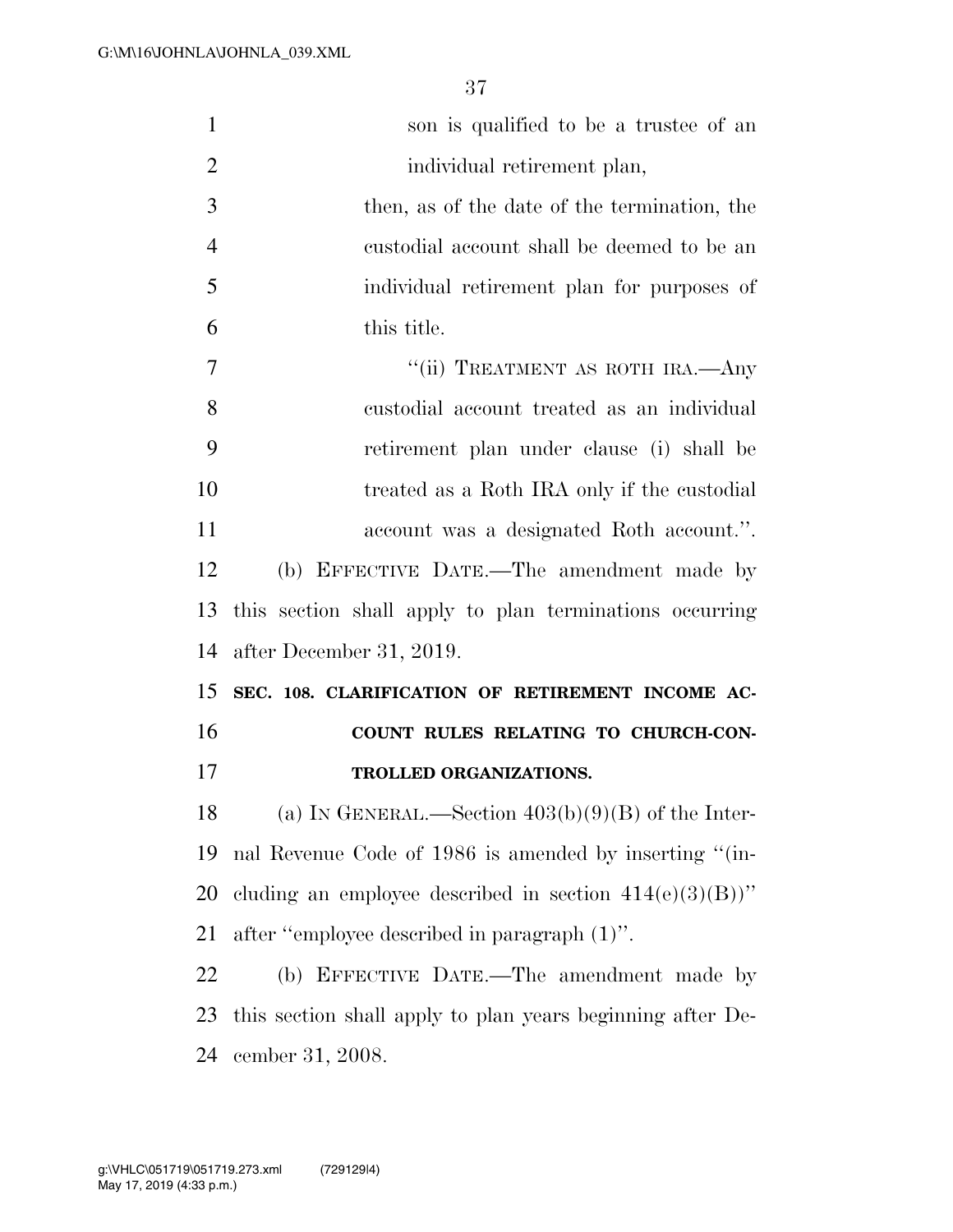| 1              | SEC. 109. EXEMPTION FROM REQUIRED MINIMUM DIS-                 |
|----------------|----------------------------------------------------------------|
| $\overline{2}$ | TRIBUTION RULES FOR INDIVIDUALS WITH                           |
| 3              | CERTAIN ACCOUNT BALANCES.                                      |
| $\overline{4}$ | (a) IN GENERAL.—Section $401(a)(9)$ of the Internal            |
| 5              | Revenue Code of 1986 is amended by adding at the end           |
| 6              | the following new subparagraph.                                |
| $\overline{7}$ | "(H) EXCEPTION FROM REQUIRED MIN-                              |
| 8              | DISTRIBUTIONS DURING<br>LIFE<br><b>IMUM</b><br>OF<br>EM-       |
| 9              | <b>PLOYEE</b><br>WHERE<br>DO<br>NOT<br>ASSETS<br><b>EXCEED</b> |
| 10             | \$50,000.                                                      |
| 11             | "(i) IN GENERAL.—If on the last day                            |
| 12             | of any calendar year the aggregate value of                    |
| 13             | an employee's entire interest under all ap-                    |
| 14             | plicable eligible retirement plans does not                    |
| 15             | exceed $$50,000$ , then the requirements of                    |
| 16             | subparagraph (A) with respect to any dis-                      |
| 17             | tribution relating to such year shall not                      |
| 18             | apply with respect to such employee.                           |
| 19             | "(ii) APPLICABLE ELIGIBLE RETIRE-                              |
| 20             | MENT PLAN.—For purposes of this sub-                           |
| 21             | paragraph, the term 'applicable eligible re-                   |
| 22             | tirement plan' means an eligible retirement                    |
| 23             | plan (as defined in section $402(e)(8)(B)$ )                   |
| 24             | other than a defined benefit plan.                             |
| 25             | "(iii) LIMIT ON REQUIRED MINIMUM                               |
| 26             | DISTRIBUTION.—The<br>required minimum                          |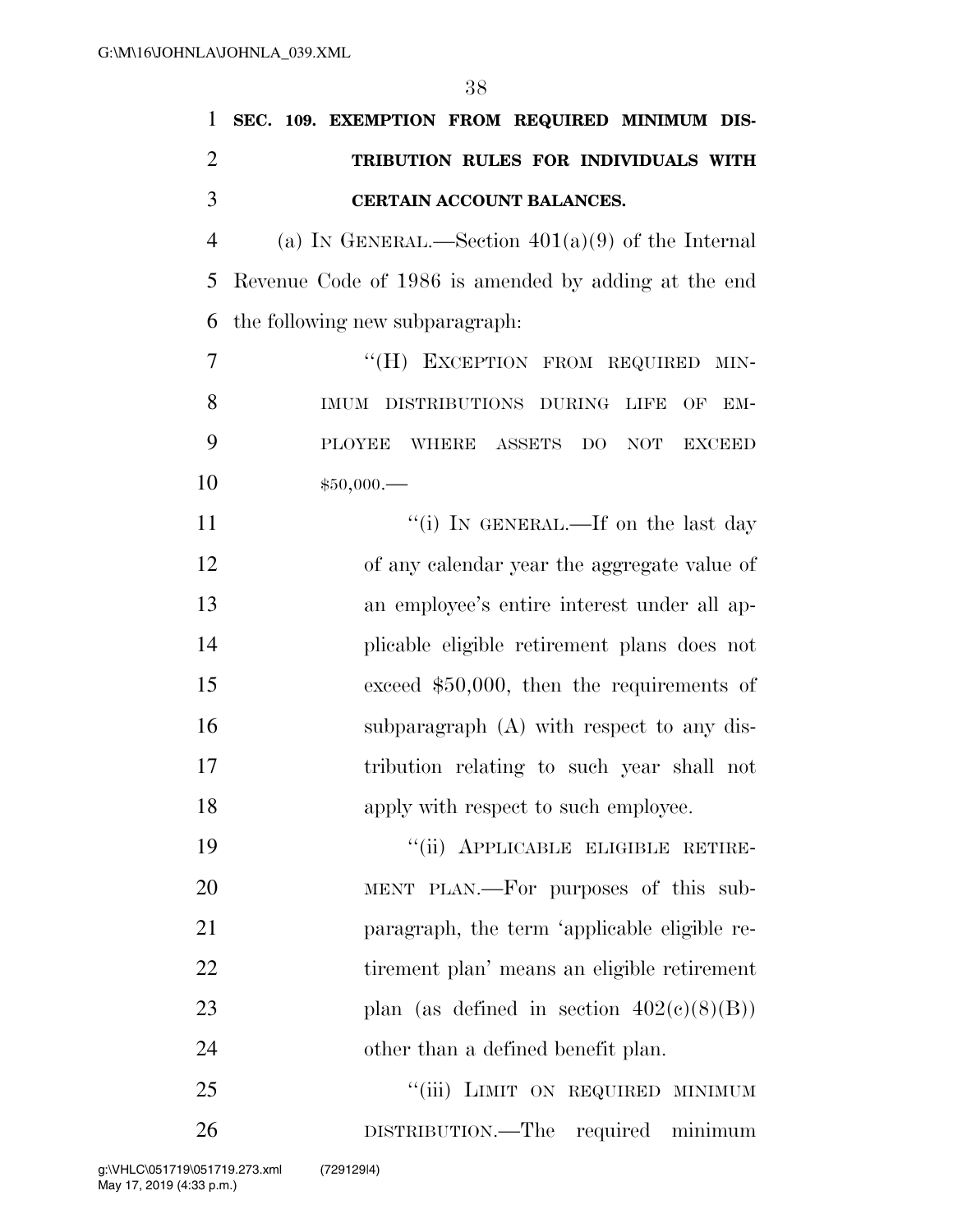| $\mathbf{1}$   | distribution determined under subpara-        |
|----------------|-----------------------------------------------|
| $\overline{2}$ | $graph(A)$ for an employee under all appli-   |
| 3              | cable eligible retirement plans shall not ex- |
| $\overline{4}$ | ceed an amount equal to the excess of—        |
| 5              | "(I) the aggregate value of an                |
| 6              | employee's entire interest under such         |
| 7              | plans on the last day of the calendar         |
| 8              | year to which such distribution re-           |
| 9              | lates, over                                   |
| 10             | $\lq\lq$ (II) the dollar amount in effect     |
| 11             | under clause (i) for such calendar            |
| 12             | year.                                         |
| 13             | The Secretary in regulations or other guid-   |
| 14             | ance may provide how such amount shall        |
| 15             | be distributed in the case of an individual   |
| 16             | with more than one applicable eligible re-    |
| 17             | tirement plan.                                |
| 18             | ``(iv)<br>INFLATION ADJUSTMENT.—In            |
| 19             | the case of any calendar year beginning       |
| 20             | after $2020$ , the $$50,000$ amount in clause |
| 21             | (i) shall be increased by an amount equal     |
| 22             | $to-$                                         |
| 23             | $\lq\lq$ such dollar amount, multi-           |
| 24             | plied by                                      |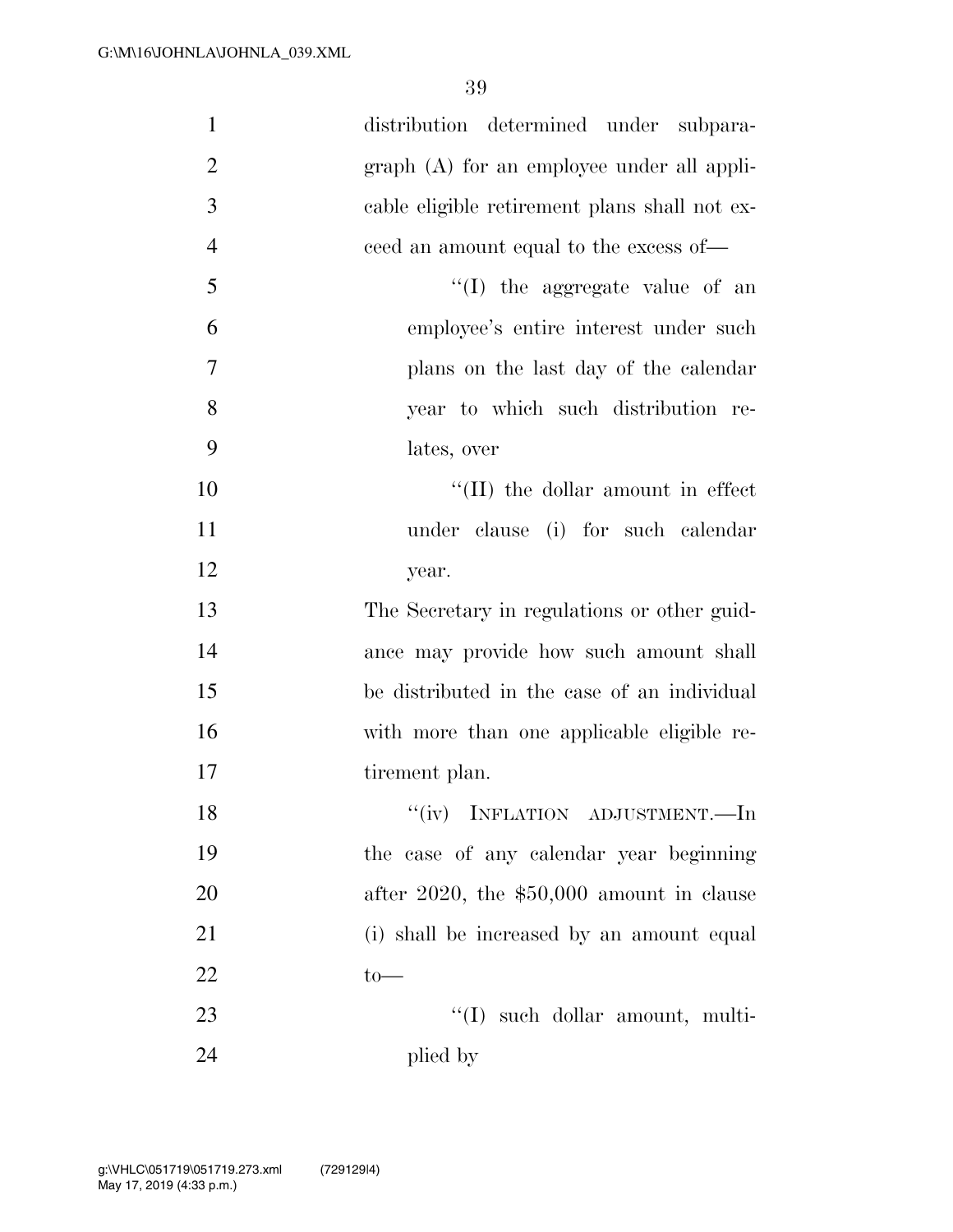| $\mathbf{1}$   | $\lq\lq$ (II) the cost of living adjust-       |
|----------------|------------------------------------------------|
| $\overline{2}$ | ment determined under section $1(f)(3)$        |
| 3              | for the calendar year, determined by           |
| $\overline{4}$ | substituting 'calendar year 2018' for          |
| 5              | 'calendar year 2016' in subparagraph           |
| 6              | $(A)(ii)$ thereof.                             |
| 7              | Any increase determined under this clause      |
| 8              | shall be rounded to the next lowest mul-       |
| 9              | tiple of $$5,000$ .                            |
| 10             | "(v) PLAN ADMINISTRATOR RELIANCE               |
| 11             | ON EMPLOYEE CERTIFICATION.—An appli-           |
| 12             | cable eligible retirement plan described in    |
| 13             | clause (iii), (iv), (v), or (vi) of section    |
| 14             | $402(c)(8)(B)$ shall not be treated as failing |
| 15             | to meet the requirements of this paragraph     |
| 16             | in the case of any failure to make a re-       |
| 17             | quired minimum distribution for a cal-         |
| 18             | endar year if—                                 |
| 19             | "(I) the aggregate value of an                 |
| 20             | employee's entire interest under all           |
| 21             | applicable eligible retirement plans of        |
| 22             | the employer on the last day of the            |
| 23             | calendar year to which such distribu-          |
| 24             | tion relates does not exceed the dollar        |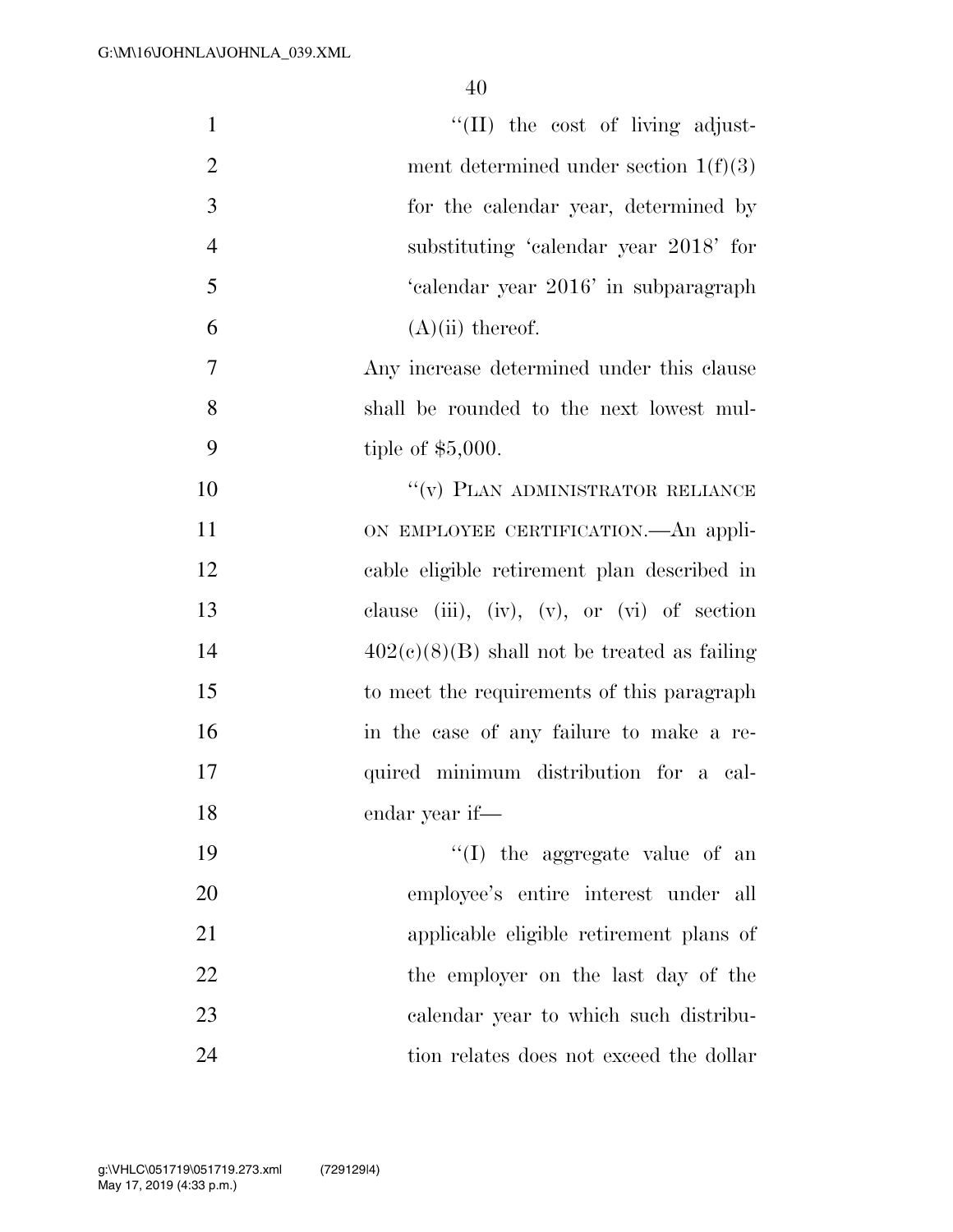amount in effect for such year under clause (i), and

 $\frac{1}{2}$  The employee certifies that 4 the aggregate value of the employee's entire interest under all applicable eli- gible retirement plans on the last day of the calendar year to which such distribution relates did not exceed the dollar amount in effect for such year under clause (i).

 $''(\vec{v})$  AGGREGATION RULE.—All em- ployers treated as a single employer under subsection (b), (c), (m), or (o) of section 414 shall be treated as a single employer 15 for purposes of clause (v).".

 (b) PLAN ADMINISTRATOR REPORTING.—Section 6047 of such Code is amended by redesignating subsection (h) as subsection (i) and by inserting after subsection (g) the following new subsection:

 ''(h) ACCOUNT BALANCE FOR PARTICIPANTS WHO HAVE ATTAINED AGE 69.—

22 "(1) IN GENERAL.—Not later than January 31 of each year, the plan administrator (as defined in 24 section  $414(g)$  of each applicable eligible retirement 25 plan (as defined in section  $401(a)(9)(H)$ ) shall make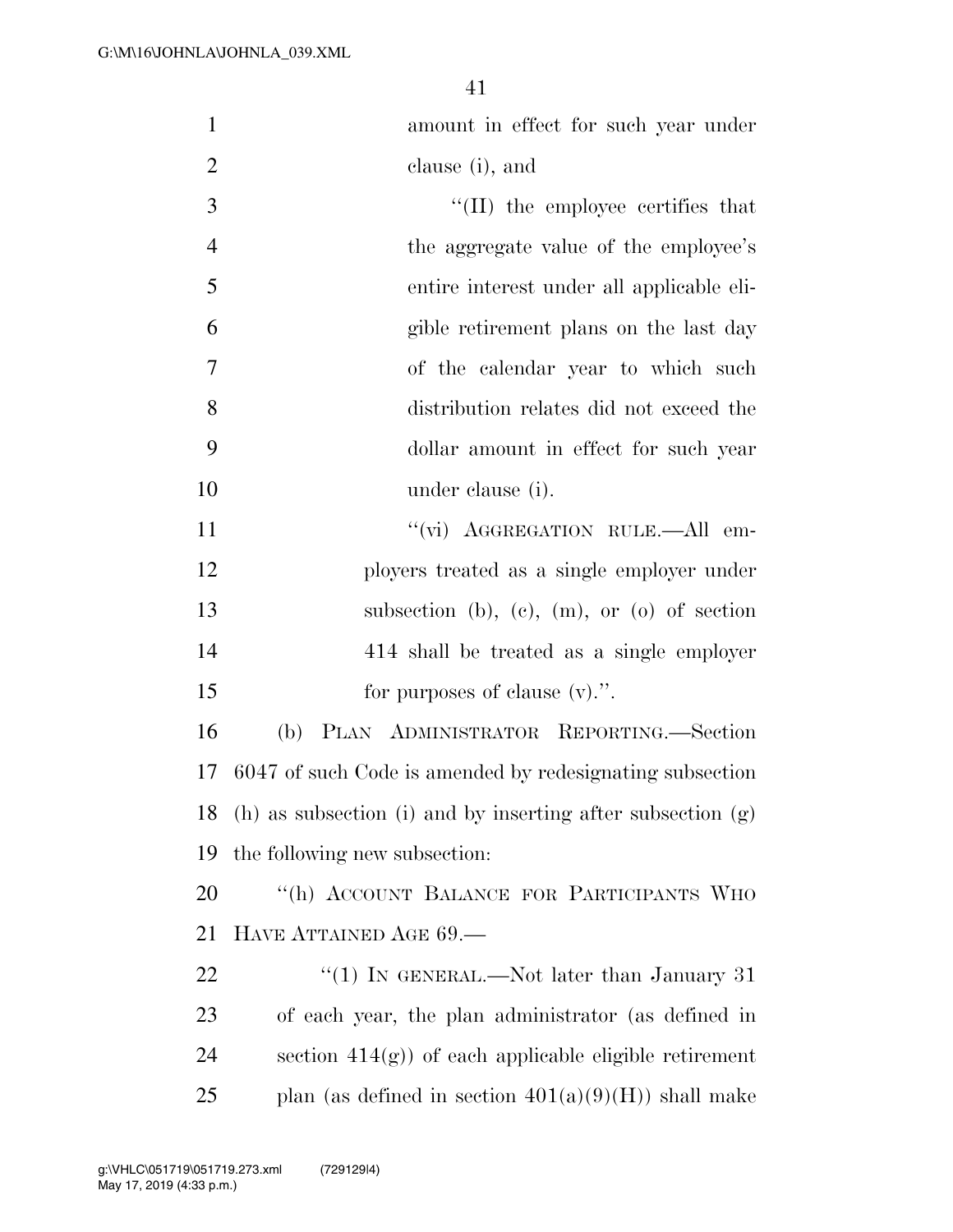| $\mathbf{1}$   | a return to the Secretary with respect to each par-     |
|----------------|---------------------------------------------------------|
| $\overline{2}$ | ticipant of such plan who has attained age 69 as of     |
| 3              | the end of the preceding calendar year which            |
| $\overline{4}$ | states—                                                 |
| 5              | $\lq\lq$ the name and plan number of the                |
| 6              | plan,                                                   |
| $\overline{7}$ | $\lq\lq$ the name and address of the plan ad-           |
| 8              | ministrator,                                            |
| 9              | "(C) the name, address, and taxpayer                    |
| 10             | identification number of the participant, and           |
| 11             | $\lq\lq$ the account balance of such partici-           |
| 12             | pant as of the end of the preceding calendar            |
| 13             | year.                                                   |
| 14             | STATEMENT FURNISHED<br>(2)<br>TO<br>PARTICI-            |
| 15             | PANT.—Every person required to make a return            |
| 16             | under paragraph (1) with respect to a participant       |
| 17             | shall furnish a copy of such return to such partici-    |
| 18             | pant.                                                   |
| 19             | $``(3)$ APPLICATION TO INDIVIDUAL RETIREMENT            |
| <b>20</b>      | PLANS AND ANNUITIES.—In the case of an applica-         |
| 21             | ble eligible retirement plan described in clause (i) or |
| 22             | (ii) of section $402(e)(8)(B)$ —                        |
| 23             | $\lq\lq$ any reference in this subsection to            |
| 24             | the plan administrator shall be treated as a ref-       |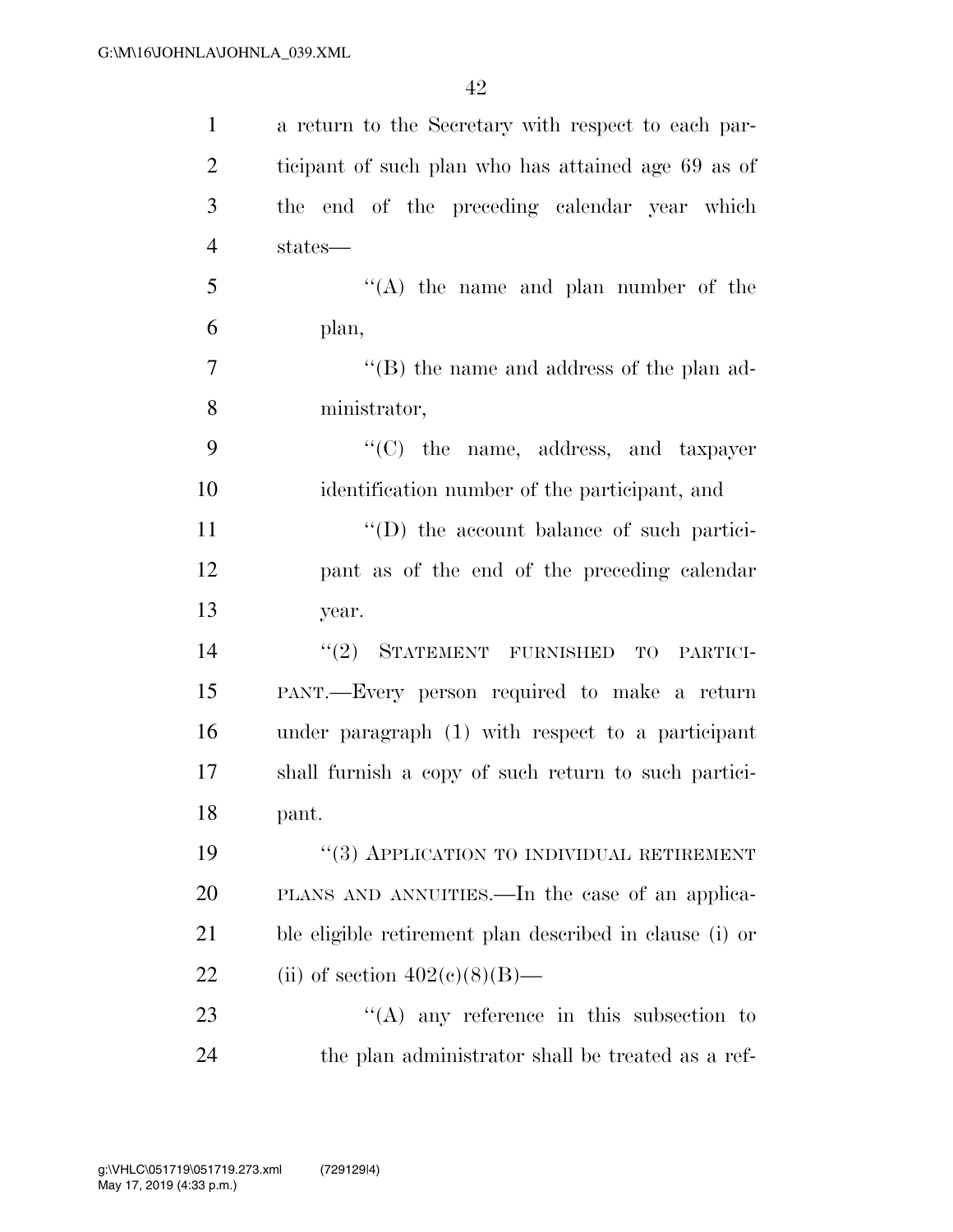| $\mathbf{1}$   | erence to the trustee or issuer, as the case may         |
|----------------|----------------------------------------------------------|
| $\overline{2}$ | be, and                                                  |
| 3              | $\lq\lq$ any reference in this subsection to             |
| $\overline{4}$ | the participant shall be treated as a reference          |
| 5              | to the individual for whom such account or an-           |
| 6              | nuity is maintained.".                                   |
| 7              | (c) EFFECTIVE DATE.—The amendments made by               |
| 8              | this section shall apply to distributions required to be |
| 9              | made in calendar years beginning more than 120 days      |
| 10             | after the date of the enactment of this Act.             |
| 11             | SEC. 110. CLARIFICATION OF TREATMENT OF CERTAIN RE-      |
| 12             | TIREMENT PLAN CONTRIBUTIONS PICKED UP                    |
|                |                                                          |
| 13             | BY GOVERNMENTAL EMPLOYERS FOR NEW                        |
| 14             | OR EXISTING EMPLOYEES.                                   |
| 15             | (a) IN GENERAL.—Section $414(h)(2)$ of the Internal      |
| 16             | Revenue Code of 1986 is amended—                         |
| 17             | (1) by striking "For purposes of paragraph               |
| 18             | $(1)$ " and inserting the following:                     |
| 19             | "(A) IN GENERAL.—For purposes of para-                   |
| 20             | graph $(1)$ ", and                                       |
| 21             | $(2)$ by adding at the end the following new sub-        |
| 22             | paragraph:                                               |
| 23             | "(B) TREATMENT OF ELECTIONS<br>BE-                       |
| 24             | TWEEN ALTERNATIVE BENEFIT FORMULAS.-                     |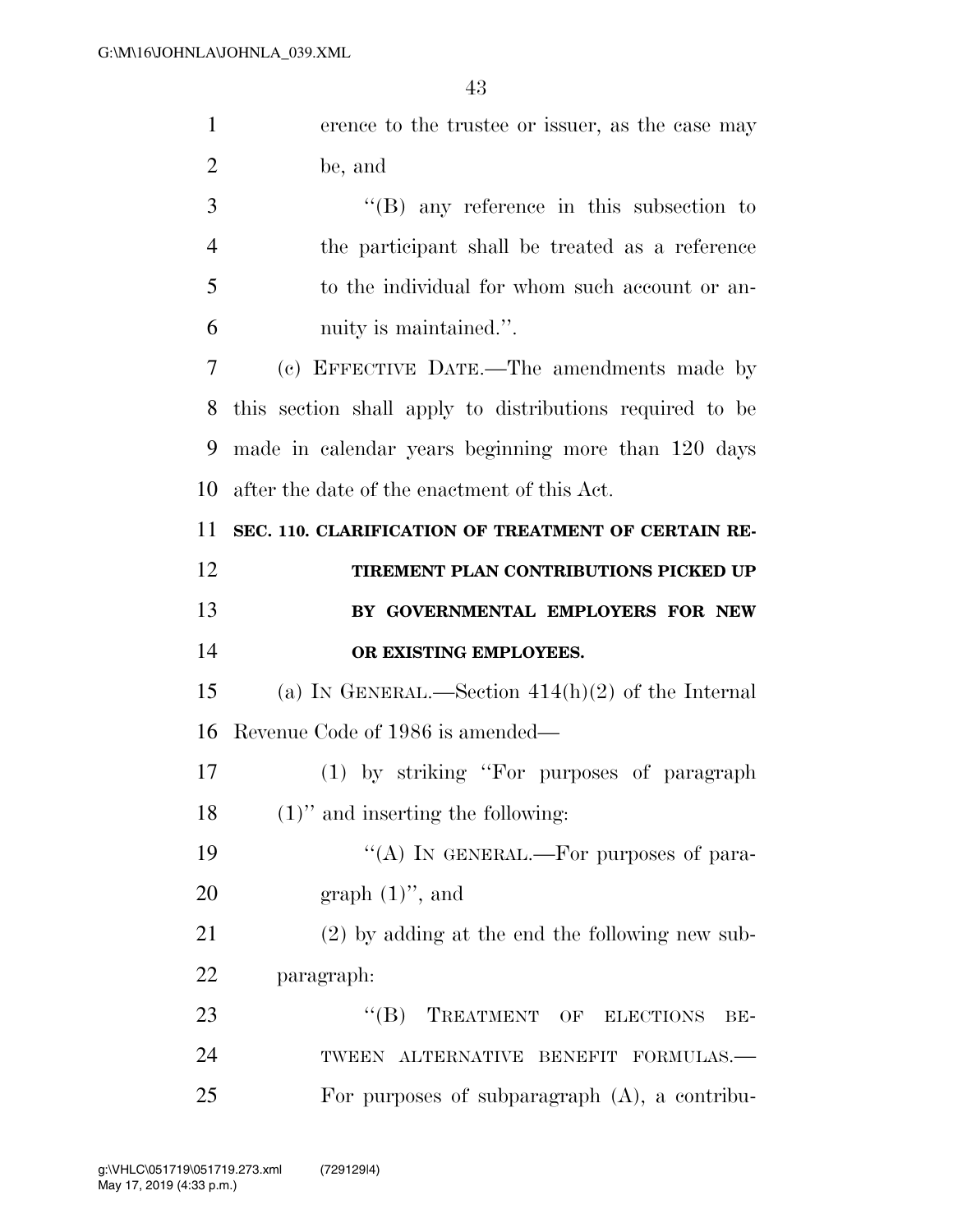| $\mathbf{1}$   | tion shall not fail to be treated as picked up by          |
|----------------|------------------------------------------------------------|
| $\overline{2}$ | an employing unit merely because the employee              |
| 3              | may make an irrevocable election between the               |
| $\overline{4}$ | application of two alternative benefit formulas            |
| 5              | involving the same or different levels of em-              |
| 6              | ployee contributions.".                                    |
| 7              | (b) EFFECTIVE DATE.—The amendment made by                  |
| 8              | this section shall apply to plan years beginning after the |
| 9              | date of the enactment of this Act.                         |
| 10             | SEC. 111. ELECTIVE DEFERRALS BY MEMBERS OF THE             |
| 11             | READY RESERVE OF A RESERVE COMPONENT                       |
| 12             | OF THE ARMED FORCES.                                       |
| 13             | (a) IN GENERAL.—Section $402(g)$ of the Internal           |
| 14             | Revenue Code of 1986 is amended by adding at the end       |
| 15             | the following new paragraph.                               |
| 16             | "(9) ELECTIVE DEFERRALS BY MEMBERS OF                      |
| 17             | READY RESERVE.                                             |
| 18             | "(A) IN GENERAL.—In the case of a quali-                   |
| 19             | fied ready reservist for any taxable year, the             |
| 20             | limitations of subparagraphs $(A)$ and $(C)$ of            |
| 21             | paragraph (1) shall be applied separately with             |
| 22             | respect to-                                                |
| 23             | "(i) elective deferrals of such qualified                  |
| 24             | ready reservist with respect to compensa-                  |
| 25             | tion described in subparagraph (B), and                    |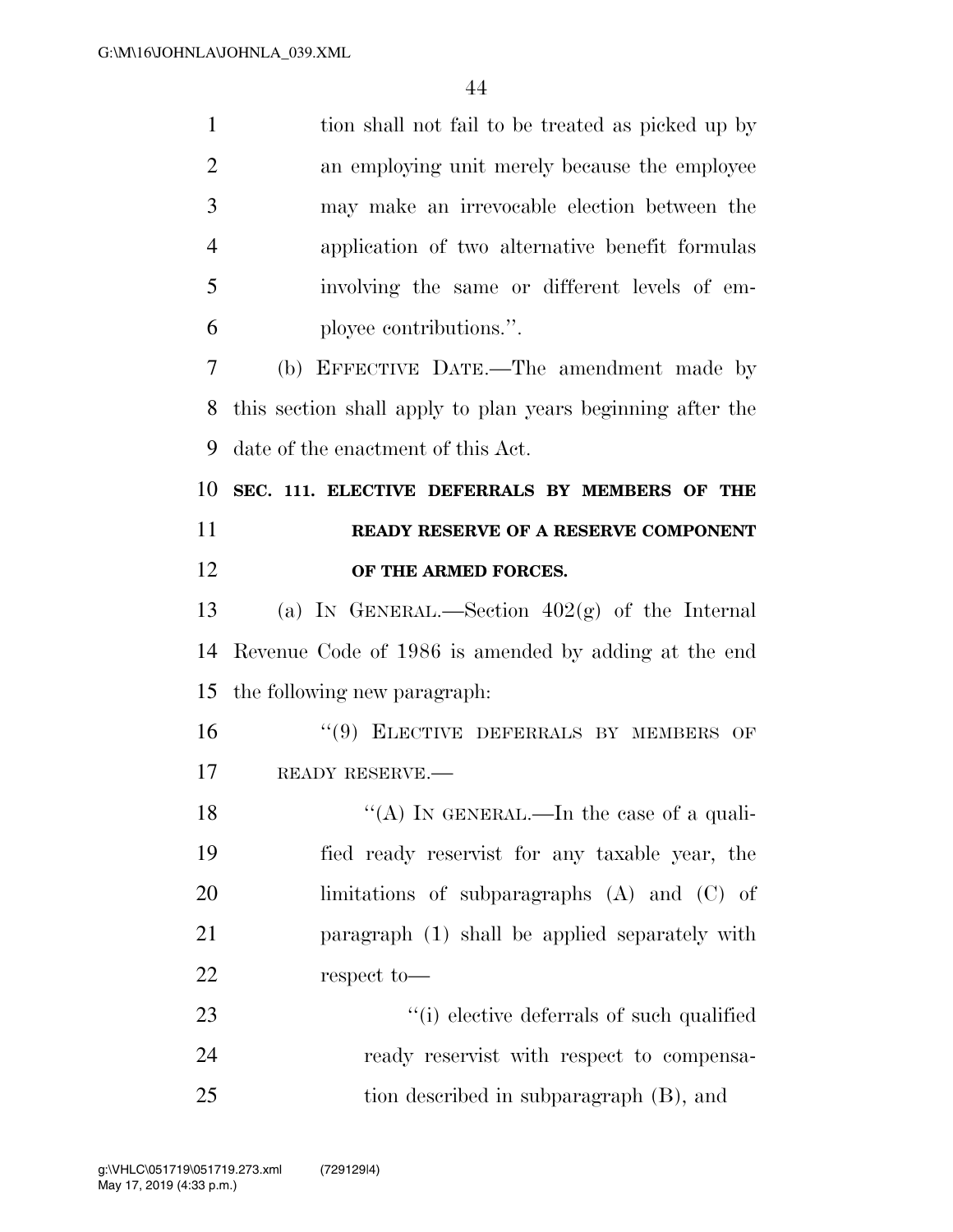| $\mathbf{1}$   | "(ii) all other elective deferrals of                      |
|----------------|------------------------------------------------------------|
| $\overline{2}$ | such qualified ready reservist.                            |
| 3              | "(B) QUALIFIED READY RESERVIST.—For                        |
| $\overline{4}$ | purposes of this paragraph, the term 'qualified            |
| 5              | ready reservist' means any individual for any              |
| 6              | taxable year if such individual received com-              |
| 7              | pensation for service as a member of the Ready             |
| 8              | Reserve of a reserve component (as defined in              |
| 9              | section 101 of title 37, United States Code)               |
| 10             | during such taxable year.".                                |
| 11             | (b) EFFECTIVE DATE.—The amendment made by                  |
| 12             | this section shall apply to plan years beginning after De- |
| 13             | cember 31, 2019.                                           |
| 14             | TITLE II-ADMINISTRATIVE                                    |
| 15             |                                                            |
|                | <b>IMPROVEMENTS</b>                                        |
| 16             | SEC. 201. PLAN ADOPTED BY FILING DUE DATE FOR YEAR         |
| 17             | MAY BE TREATED AS IN EFFECT AS OF CLOSE                    |
| 18             | OF YEAR.                                                   |
| 19             | (a) IN GENERAL.—Section $401(b)$ of the Internal           |
| 20             | Revenue Code of 1986 is amended—                           |
| 21             | (1) by striking "RETROACTIVE CHANGES IN                    |
| 22             | PLAN. A stock bonus" and inserting "PLAN                   |
| 23             | AMENDMENTS.-                                               |
| 24             | ``(1)<br>CERTAIN RETROACTIVE CHANGES<br>IN                 |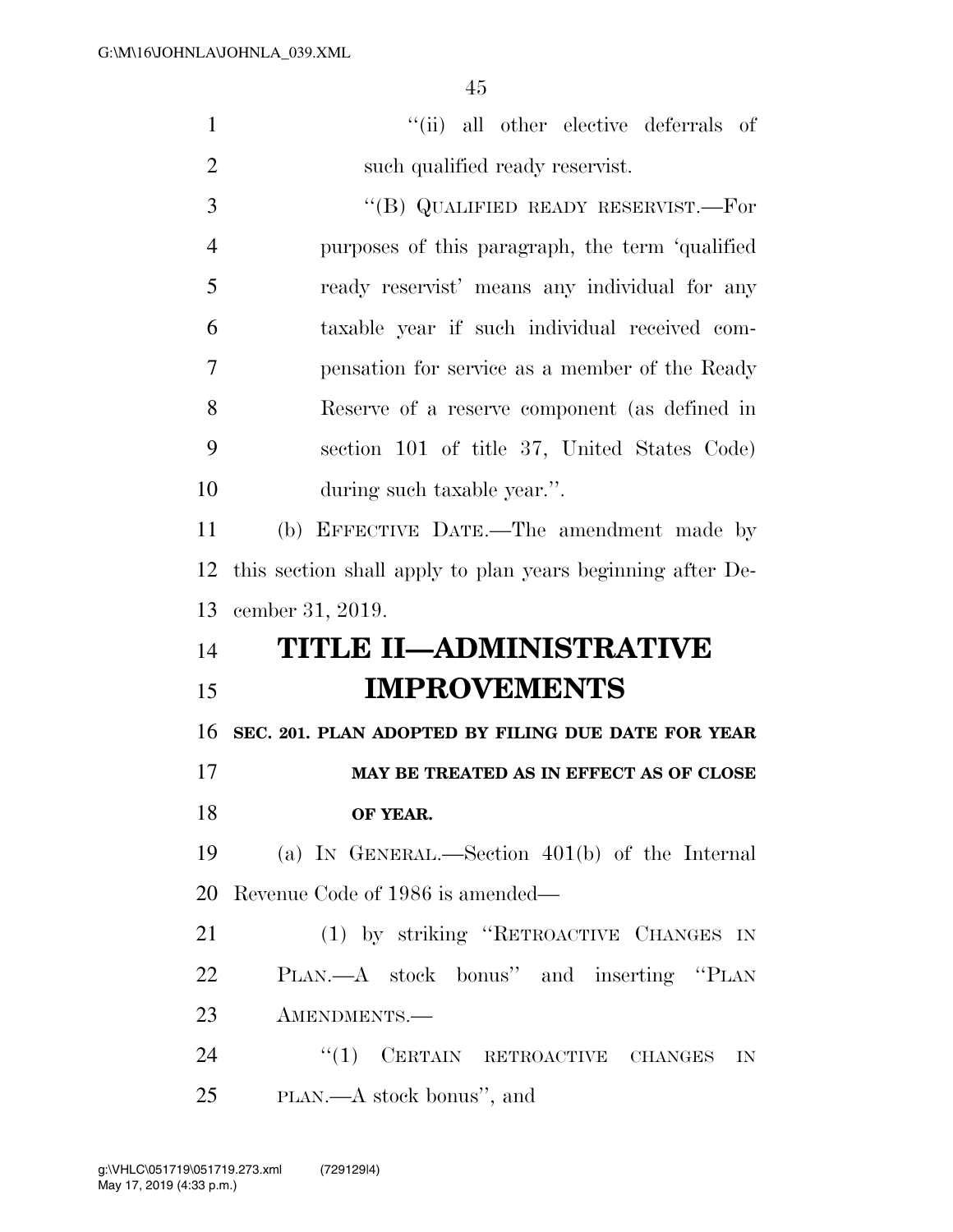(2) by adding at the end the following new paragraph:

3 "(2) ADOPTION OF PLAN.—If an employer adopts a stock bonus, pension, profit-sharing, or an- nuity plan after the close of a taxable year but be- fore the time prescribed by law for filing the employ- er's return of tax for the taxable year (including ex- tensions thereof), the employer may elect to treat the plan as having been adopted as of the last day of the taxable year.''. (b) EFFECTIVE DATE.—The amendments made by this section shall apply to plans adopted for taxable years beginning after December 31, 2019. **SEC. 202. MODIFICATION OF NONDISCRIMINATION RULES TO PROTECT OLDER, LONGER SERVICE PAR- TICIPANTS.**  (a) IN GENERAL.—Section 401 of the Internal Rev- enue Code of 1986 is amended— (1) by redesignating subsection (o) as sub- section (p), and (2) by inserting after subsection (n) the fol- lowing new subsection: ''(o) SPECIAL RULES FOR APPLYING NON-DISCRIMINATION RULES TO PROTECT OLDER, LONGER

SERVICE AND GRANDFATHERED PARTICIPANTS.—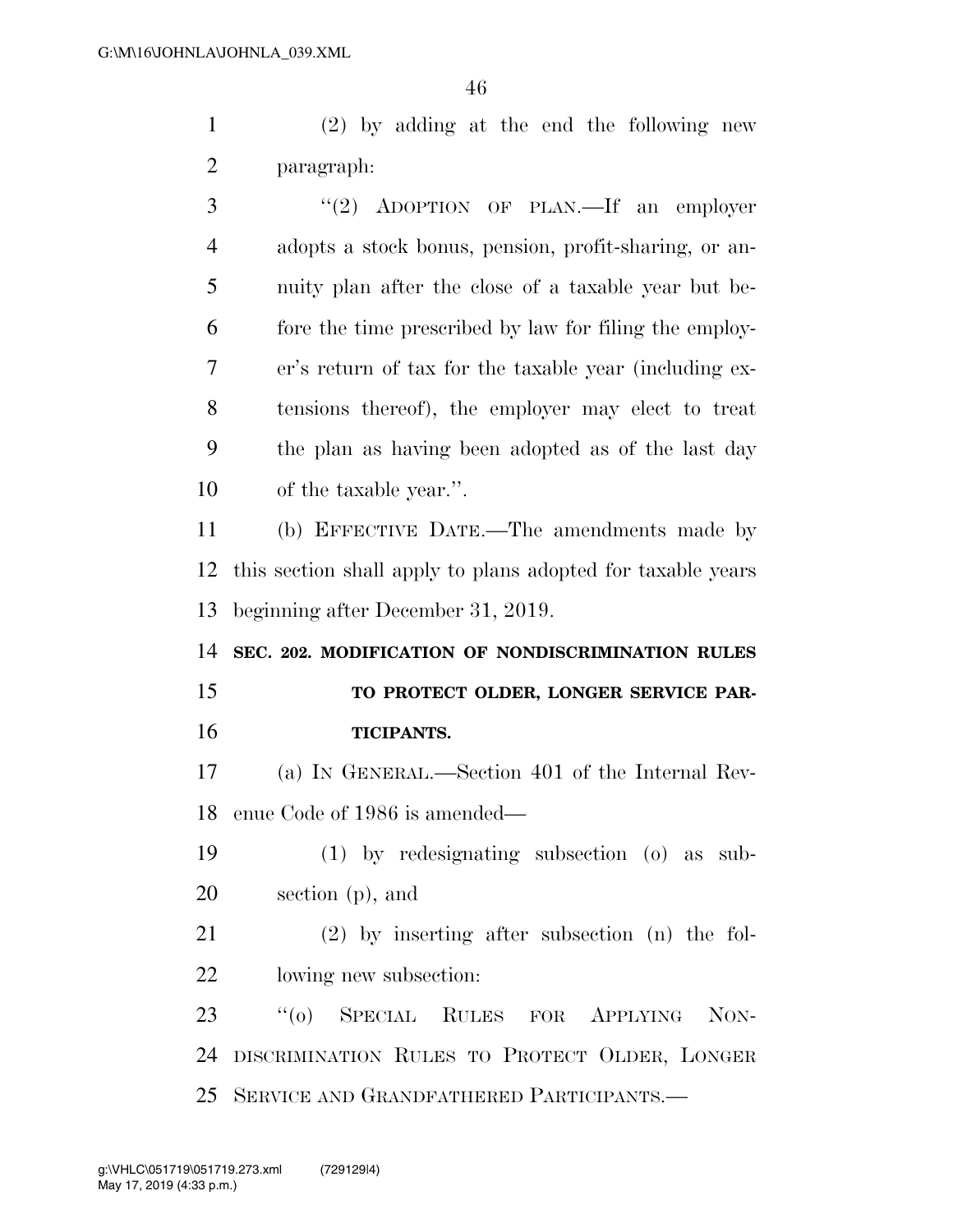|  | $\lq(1)$ TESTING OF DEFINED BENEFIT PLANS |  |  |
|--|-------------------------------------------|--|--|
|  | WITH CLOSED CLASSES OF PARTICIPANTS.—     |  |  |

3 "(A) BENEFITS, RIGHTS, OR FEATURES PROVIDED TO CLOSED CLASSES.—A defined benefit plan which provides benefits, rights, or features to a closed class of participants shall not fail to satisfy the requirements of sub- section (a)(4) by reason of the composition of such closed class or the benefits, rights, or fea-10 tures provided to such closed class, if—

11 ''(i) for the plan year as of which the class closes and the 2 succeeding plan years, such benefits, rights, and features satisfy the requirements of subsection (a)(4) (without regard to this subpara- graph but taking into account the rules of 17 subparagraph (I),

18 ''(ii) after the date as of which the class was closed, any plan amendment which modifies the closed class or the ben- efits, rights, and features provided to such closed class does not discriminate signifi- cantly in favor of highly compensated em-ployees, and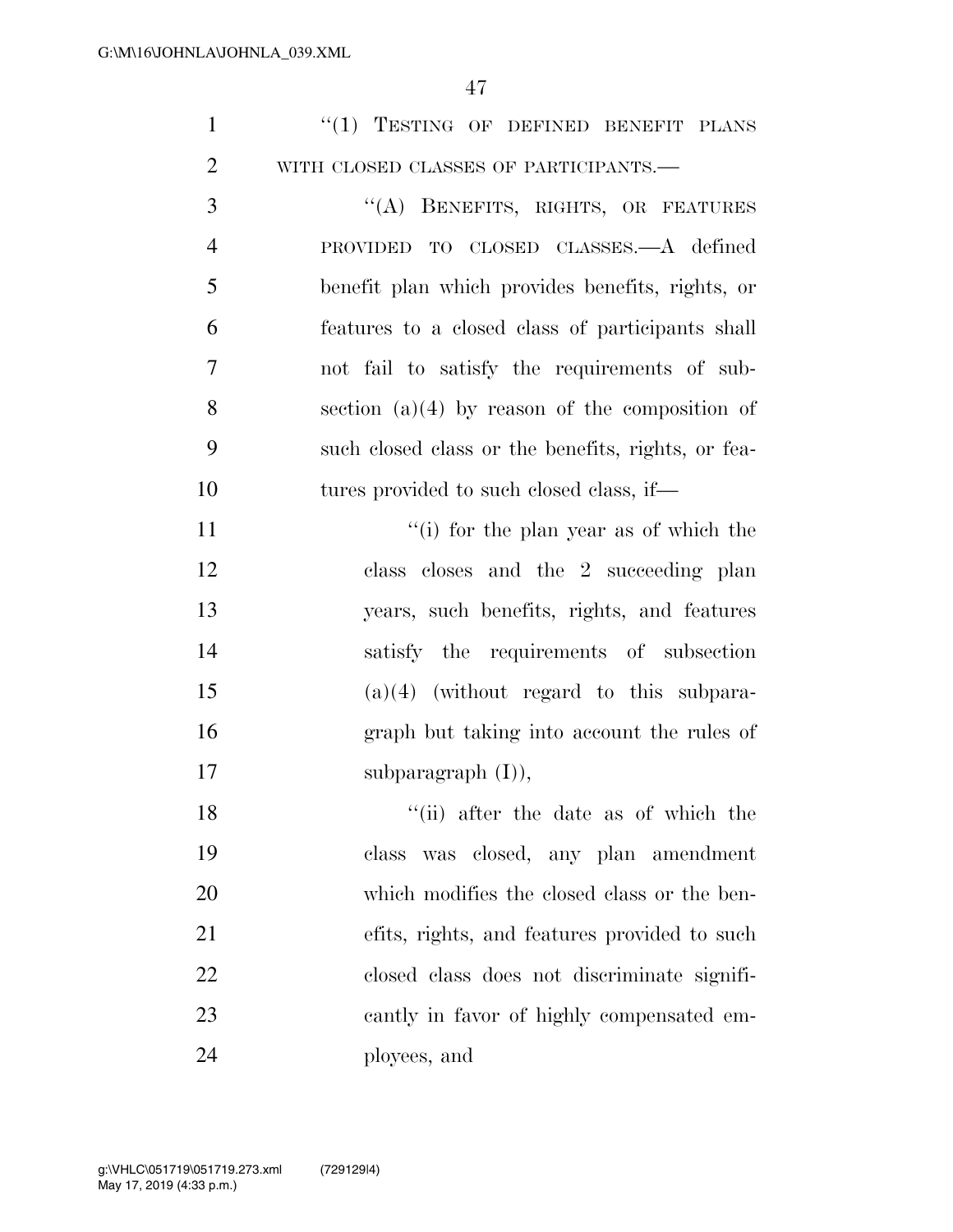| $\mathbf{1}$   | "(iii) the class was closed before April"      |
|----------------|------------------------------------------------|
| $\overline{2}$ | 5, 2017, or the plan is described in sub-      |
| 3              | paragraph $(C)$ .                              |
| $\overline{4}$ | "(B) AGGREGATE TESTING WITH DEFINED            |
| 5              | CONTRIBUTION PLANS PERMITTED ON A BENE-        |
| 6              | FITS BASIS.-                                   |
| 7              | "(i) IN GENERAL.—For purposes of               |
| 8              | determining compliance with subsection         |
| 9              | $(a)(4)$ and section 410(b), a defined benefit |
| 10             | plan described in clause (iii) may be aggre-   |
| 11             | gated and tested on a benefits basis with      |
| 12             | 1 or more defined contribution plans, in-      |
| 13             | cluding with the portion of 1 or more de-      |
| 14             | fined contribution plans which—                |
| 15             | "(I) provides matching contribu-               |
| 16             | (as defined in subsection<br>tions             |
| 17             | (m)(4)(A)),                                    |
| 18             | "(II) provides annuity contracts               |
| 19             | described in section $403(b)$ which are        |
| 20             | purchased with matching contribu-              |
| 21             | tions or nonelective contributions, or         |
| 22             | "(III) consists of an employee                 |
| 23             | ownership plan (within the<br>stock            |
| 24             | meaning of section $4975(e)(7)$ or a           |
| 25             | tax credit employee stock ownership            |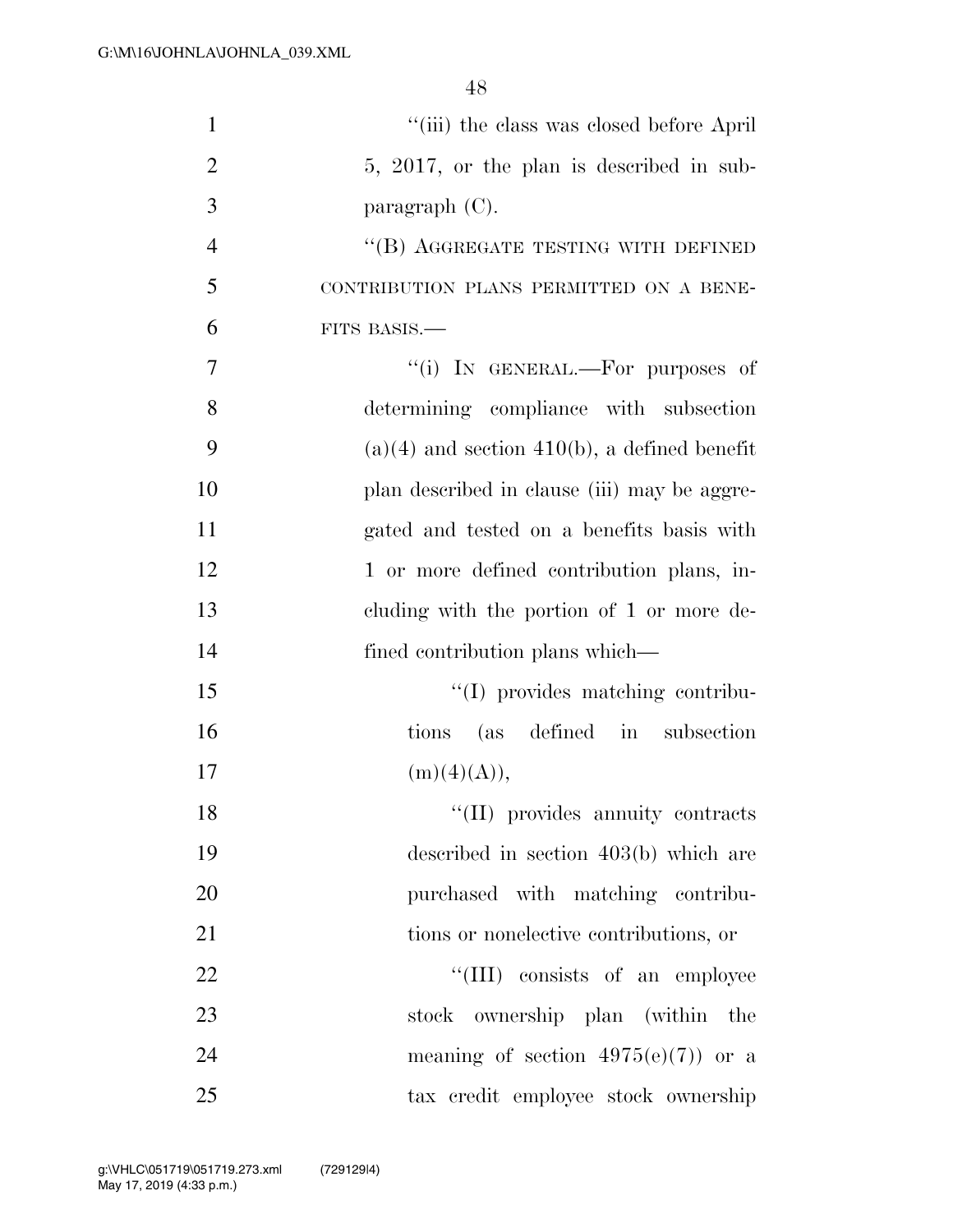| $\mathbf{1}$   | plan (within the meaning of section          |
|----------------|----------------------------------------------|
| $\overline{2}$ | $409(a)$ .                                   |
| 3              | "(ii) SPECIAL RULES FOR MATCHING             |
| $\overline{4}$ | CONTRIBUTIONS.—For purposes of clause        |
| 5              | (i), if a defined benefit plan is aggregated |
| 6              | with a portion of a defined contribution     |
| 7              | plan providing matching contributions—       |
| 8              | $''(I)$ such defined benefit plan            |
| 9              | must also be aggregated with any por-        |
| 10             | tion of such defined contribution plan       |
| 11             | which provides elective deferrals de-        |
| 12             | scribed in subparagraph $(A)$ or $(C)$ of    |
| 13             | section $402(g)(3)$ , and                    |
| 14             | "(II) such matching contribu-                |
| 15             | tions shall be treated in the same           |
| 16             | manner as nonelective contributions,         |
| 17             | including for purposes of applying the       |
| 18             | rules of subsection (1).                     |
| 19             | "(iii) PLANS DESCRIBED.—A defined            |
| 20             | benefit plan is described in this clause if— |
| 21             | $\lq\lq$ (I) the plan provides benefits to   |
| 22             | a closed class of participants,              |
| 23             | "(II) for the plan year as of                |
| 24             | which the class closes and the 2 suc-        |
| 25             | ceeding plan years, the plan satisfies       |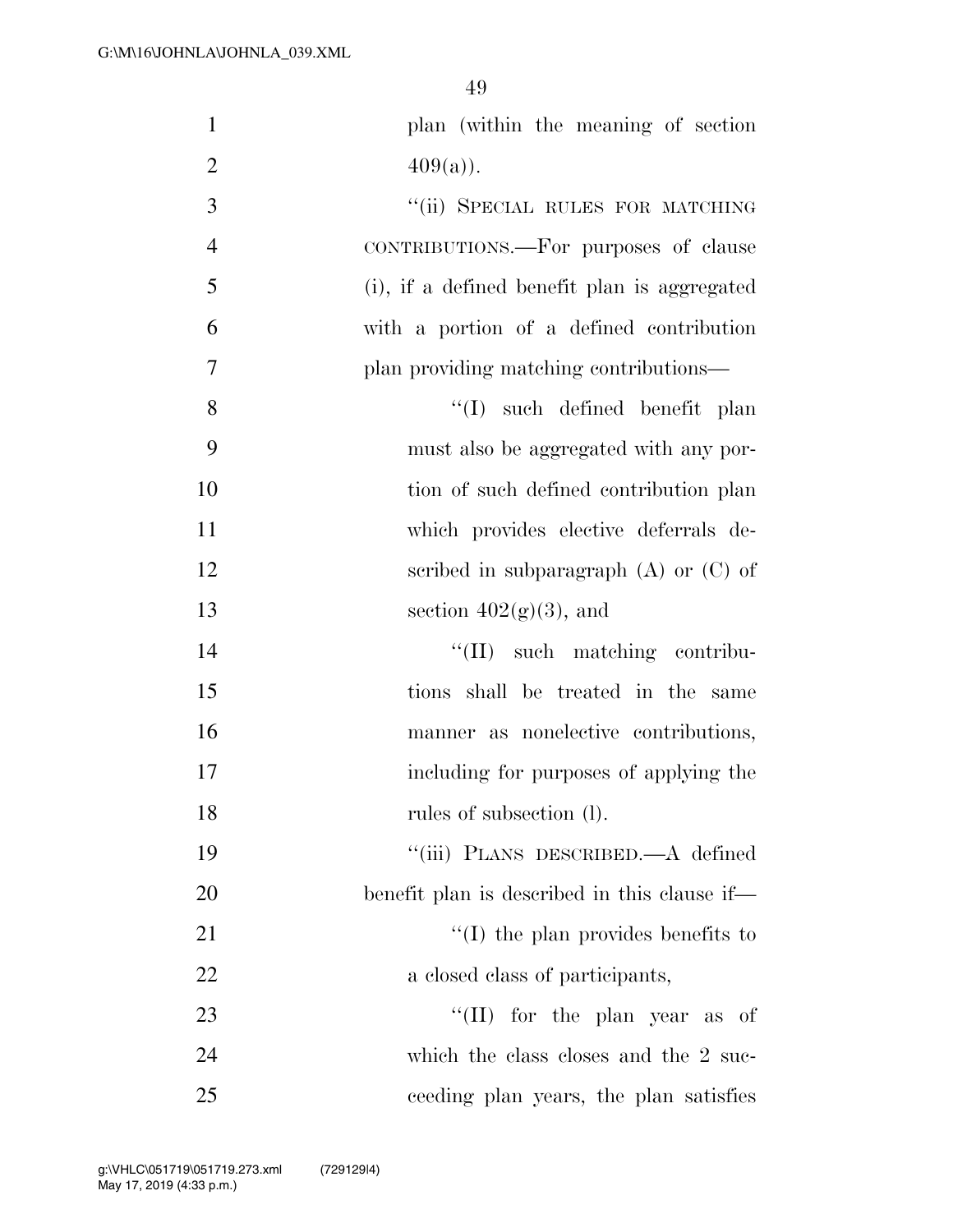| $\mathbf{1}$   | the requirements of section $410(b)$             |
|----------------|--------------------------------------------------|
| $\overline{2}$ | and subsection $(a)(4)$ (without regard          |
| 3              | to this subparagraph but taking into             |
| $\overline{4}$ | account the rules of subparagraph                |
| 5              | (I)),                                            |
| 6              | "(III) after the date as of which                |
| $\overline{7}$ | the class was closed, any plan amend-            |
| 8              | ment which modifies the closed class             |
| 9              | or the benefits provided to such closed          |
| 10             | class does not discriminate signifi-             |
| 11             | cantly in favor of highly compensated            |
| 12             | employees, and                                   |
| 13             | $\lq\lq$ (IV) the class was closed before        |
| 14             | April 5, 2017, or the plan is described          |
| 15             | in subparagraph $(C)$ .                          |
| 16             | "(C) PLANS DESCRIBED.—A plan is de-              |
| 17             | scribed in this subparagraph if, taking into ac- |
| 18             | count any predecessor plan—                      |
| 19             | "(i) such plan has been in effect for            |
| <b>20</b>      | at least 5 years as of the date the class is     |
| 21             | closed, and                                      |
| 22             | "(ii) during the 5-year period pre-              |
| 23             | ceding the date the class is closed, there       |
| 24             | has not been a substantial increase in the       |
| 25             | coverage or value of the benefits, rights, or    |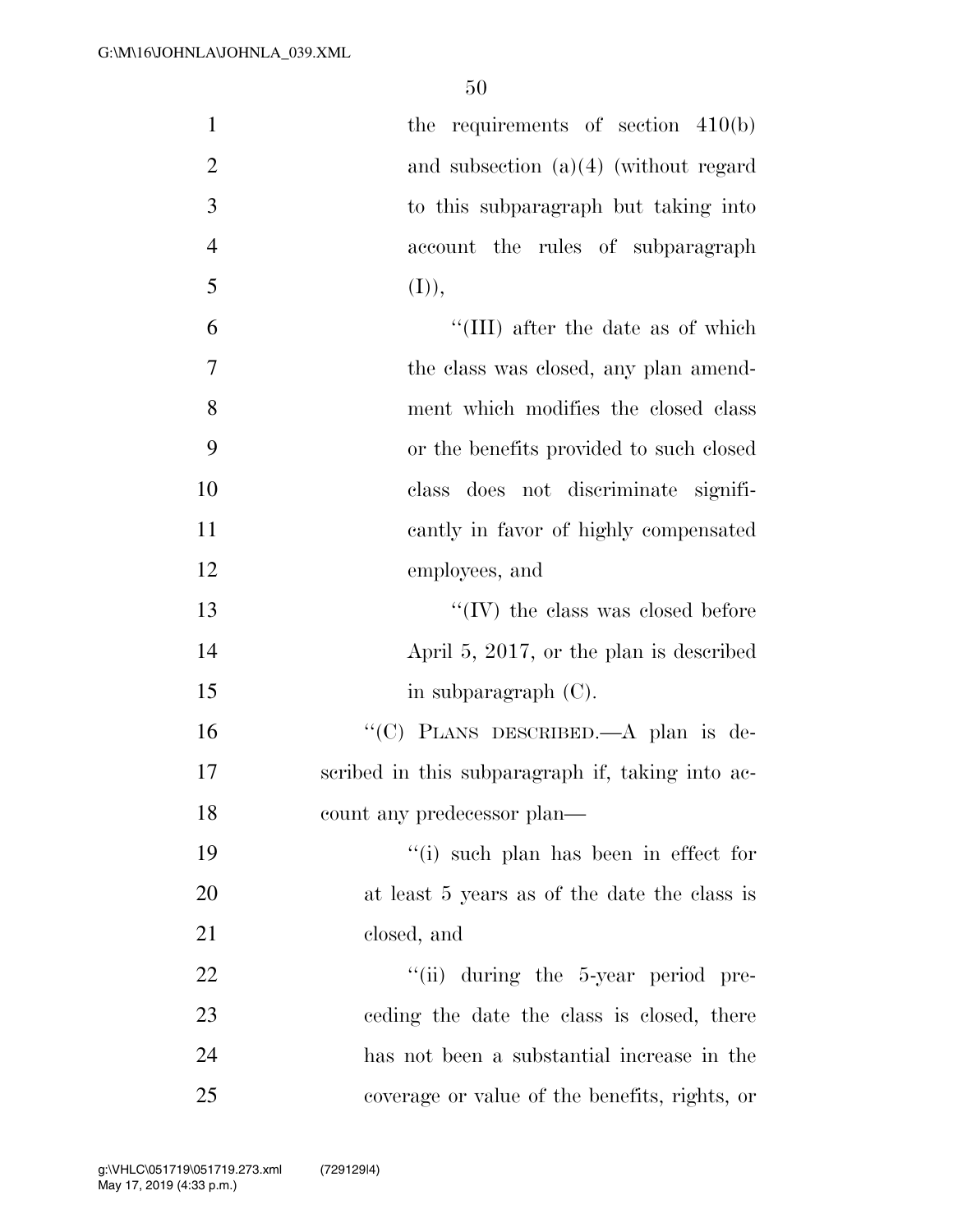features described in subparagraph (A) or 2 in the coverage or benefits under the plan described in subparagraph (B)(iii) (which- ever is applicable). ''(D) DETERMINATION OF SUBSTANTIAL INCREASE FOR BENEFITS, RIGHTS, AND FEA- TURES.—In applying subparagraph (C)(ii) for purposes of subparagraph (A)(iii), a plan shall

 be treated as having had a substantial increase in coverage or value of the benefits, rights, or features described in subparagraph (A) during 12 the applicable 5-year period only if, during such period—

 $\frac{1}{10}$  the number of participants cov- ered by such benefits, rights, or features on the date such period ends is more than 50 percent greater than the number of such participants on the first day of the plan year in which such period began, or

 $\frac{1}{1}$  such benefits, rights, and fea- tures have been modified by 1 or more plan amendments in such a way that, as of the date the class is closed, the value of such benefits, rights, and features to the closed class as a whole is substantially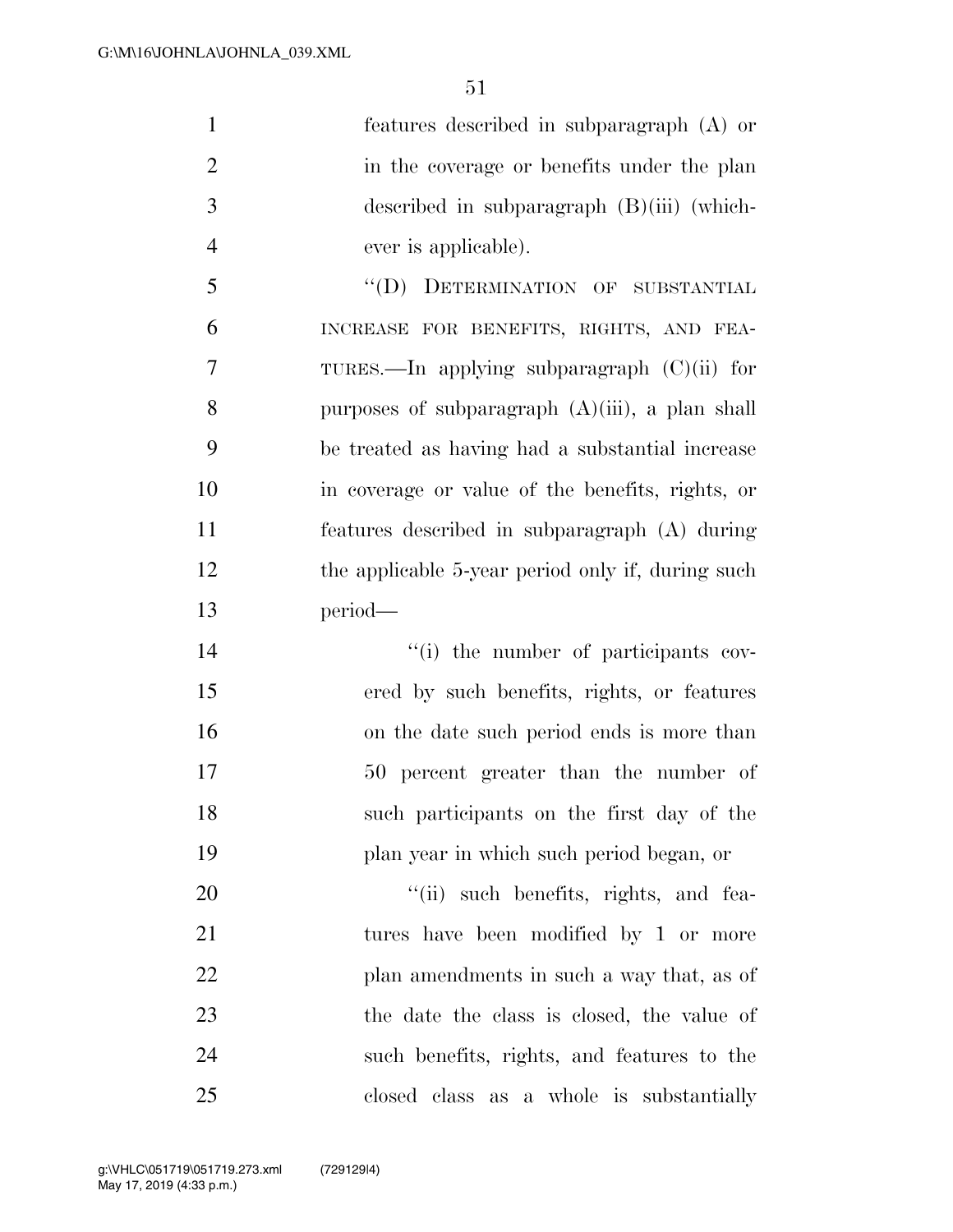| $\mathbf{1}$   | greater than the value as of the first day        |
|----------------|---------------------------------------------------|
| $\overline{2}$ | of such 5-year period, solely as a result of      |
| 3              | such amendments.                                  |
| $\overline{4}$ | "(E) DETERMINATION OF SUBSTANTIAL                 |
| 5              | INCREASE FOR AGGREGATE TESTING ON BENE-           |
| 6              | FITS BASIS.—In applying subparagraph $(C)(ii)$    |
| $\overline{7}$ | for purposes of subparagraph $(B)(iii)(IV)$ , a   |
| 8              | plan shall be treated as having had a substan-    |
| 9              | tial increase in coverage or benefits during the  |
| 10             | applicable 5-year period only if, during such pe- |
| 11             | $riod$ —                                          |
| 12             | "(i) the number of participants bene-             |
| 13             | fitting under the plan on the date such pe-       |
| 14             | riod ends is more than 50 percent greater         |
| 15             | than the number of such participants on           |
| 16             | the first day of the plan year in which such      |
| 17             | period began, or                                  |
| 18             | "(ii) the average benefit provided to             |
| 19             | such participants on the date such period         |
| 20             | ends is more than 50 percent greater than         |
| 21             | the average benefit provided on the first         |
| 22             | day of the plan year in which such period         |
| 23             | began.                                            |
| 24             | $``$ (F)<br>CERTAIN EMPLOYEES<br>DIS-             |
| 25             | REGARDED.—For purposes of subparagraphs           |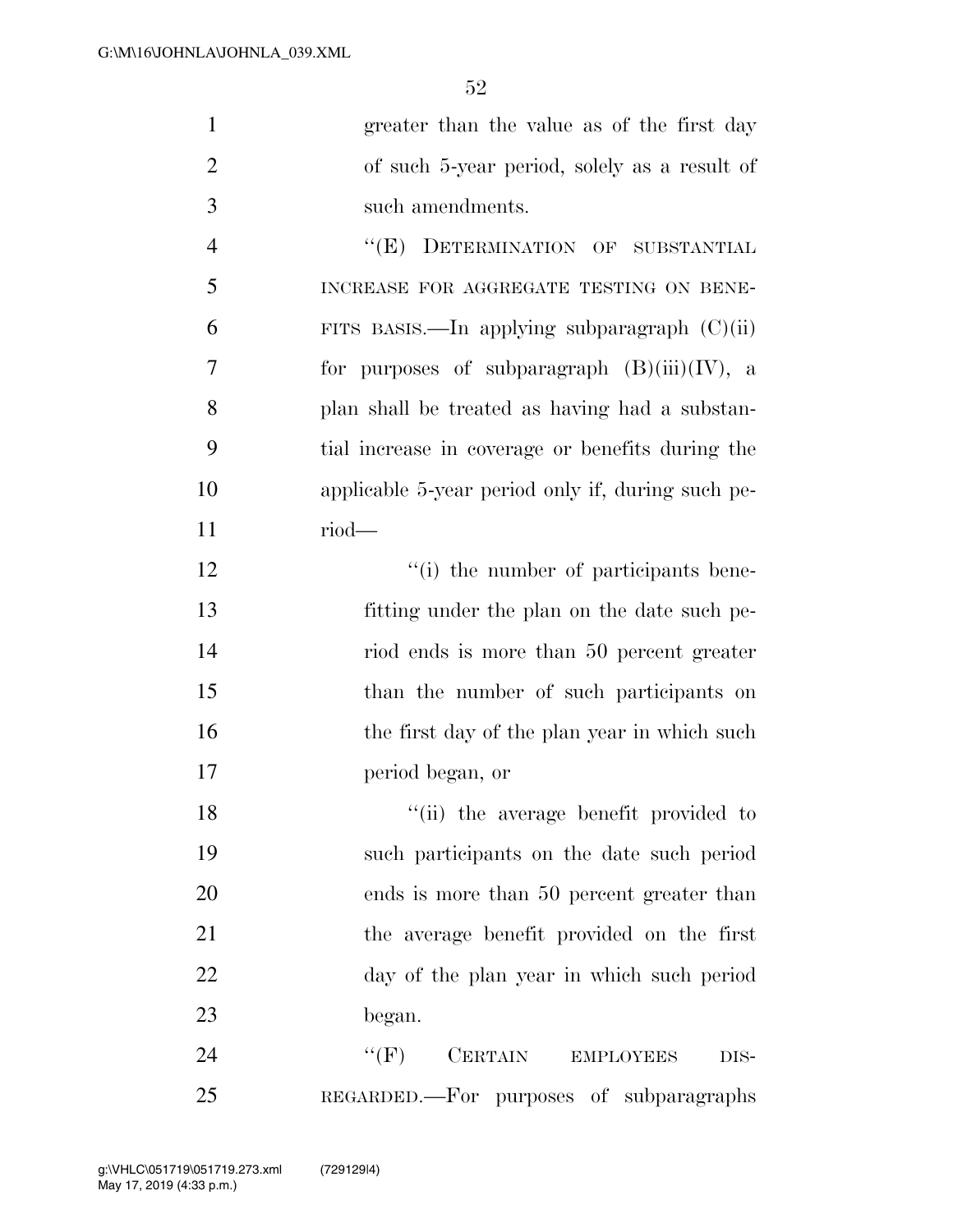| $\mathbf{1}$   | $(D)$ and $(E)$ , any increase in coverage or value |
|----------------|-----------------------------------------------------|
| $\overline{2}$ | or in coverage or benefits, whichever is applica-   |
| 3              | ble, which is attributable to such coverage and     |
| $\overline{4}$ | value or coverage and benefits provided to em-      |
| 5              | ployees-                                            |
| 6              | "(i) who became participants as a re-               |
| 7              | sult of a merger, acquisition, or similar           |
| 8              | event which occurred during the 7-year pe-          |
| 9              | riod preceding the date the class is closed,        |
| 10             | or                                                  |
| 11             | "(ii) who became participants by rea-               |
| 12             | son of a merger of the plan with another            |
| 13             | plan which had been in effect for at least          |
| 14             | 5 years as of the date of the merger,               |
| 15             | shall be disregarded, except that clause<br>(ii)    |
| 16             | shall apply for purposes of subparagraph (D)        |
| 17             | only if, under the merger, the benefits, rights,    |
| 18             | or features under 1 plan are conformed to the       |
| 19             | benefits, rights, or features of the other plan     |
| 20             | prospectively.                                      |
| 21             | "(G) RULES RELATING TO AVERAGE BEN-                 |
| 22             | EFIT.—For purposes of subparagraph $(E)$ —          |
| 23             | "(i) the average benefit provided to                |
| 24             | participants under the plan will be treated         |
| 25             | as having remained the same between the             |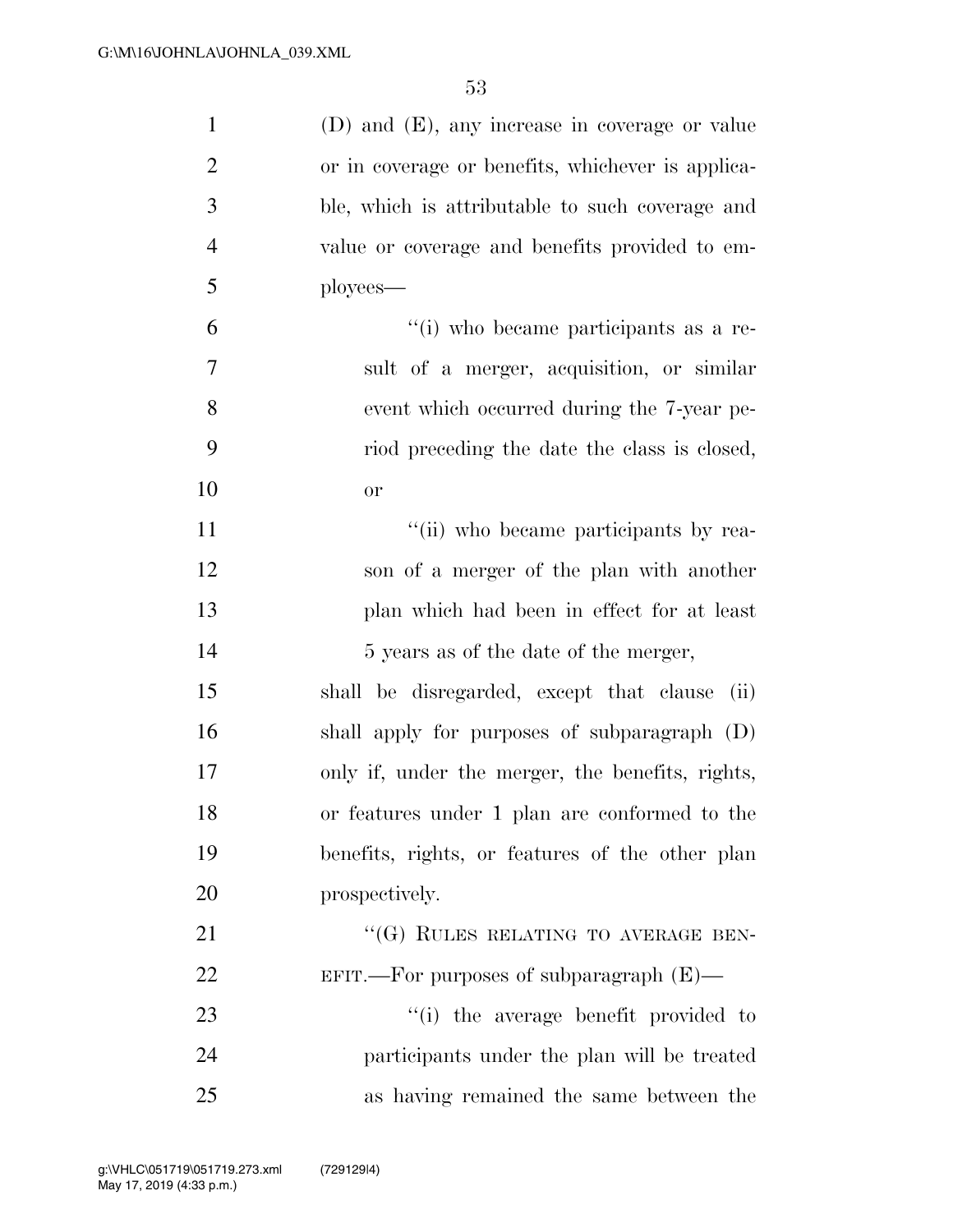| $\mathbf{1}$   | 2 dates described in subparagraph $(E)(ii)$    |
|----------------|------------------------------------------------|
| $\overline{2}$ | if the benefit formula applicable to such      |
| 3              | participants has not changed between such      |
| $\overline{4}$ | dates, and                                     |
| 5              | "(ii) if the benefit formula applicable        |
| 6              | to 1 or more participants under the plan       |
| 7              | has changed between such 2 dates, then         |
| 8              | the average benefit under the plan shall be    |
| 9              | considered to have increased by more than      |
| 10             | 50 percent only if—                            |
| 11             | $\lq\lq(\text{I})$ the total amount determined |
| 12             | under section $430(b)(1)(A)(i)$ for all        |
| 13             | participants benefitting under<br>the          |
| 14             | plan for the plan year in which the 5-         |
| 15             | year period described in subparagraph          |
| 16             | (E) ends, exceeds                              |
| 17             | $``(II)$ the total amount deter-               |
| 18             | mined under section $430(b)(1)(A)(i)$          |
| 19             | for all such participants for such plan        |
| 20             | year, by using the benefit formula in          |
| 21             | effect for each such participant for           |
| 22             | the first plan year in such 5-year pe-         |
| 23             | riod, by more than 50 percent.                 |
| 24             | In the case of a CSEC plan (as defined in      |
| 25             | section $414(y)$ , the normal cost of the      |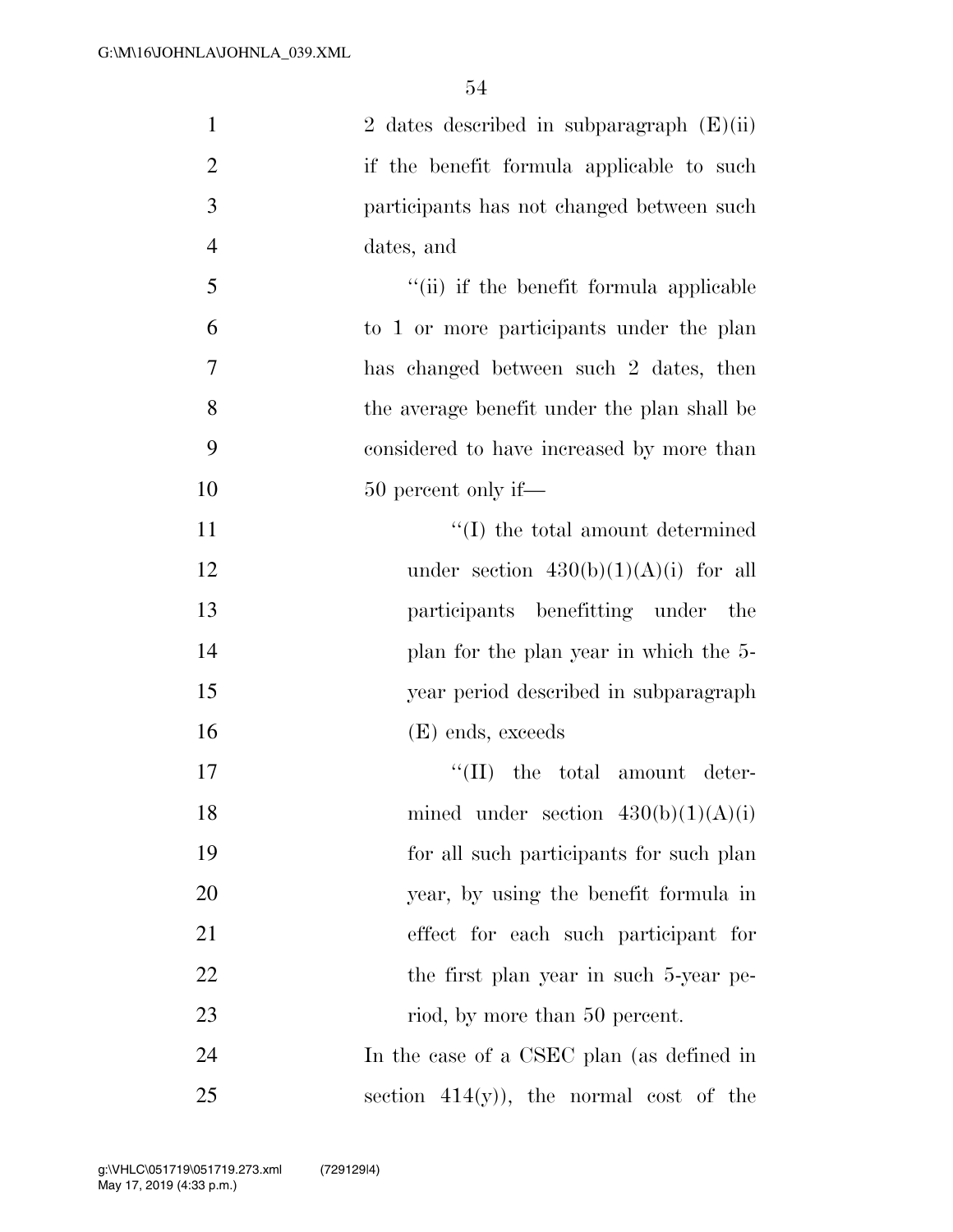| $\mathbf{1}$   | plan (as determined under<br>section                 |
|----------------|------------------------------------------------------|
| $\overline{2}$ | $433(j)(1)(B)$ shall be used in lieu of the          |
| 3              | determined under<br>section<br>amount                |
| $\overline{4}$ | 430(b)(1)(A)(i).                                     |
| 5              | "(H) TREATMENT AS SINGLE PLAN.—For                   |
| 6              | purposes of subparagraphs $(E)$ and $(G)$ , a plan   |
| 7              | described in section $413(e)$ shall be treated as    |
| 8              | a single plan rather than as separate plans          |
| 9              | maintained by each employer in the plan.             |
| 10             | "(I) SPECIAL RULES.—For purposes of                  |
| 11             | subparagraphs $(A)(i)$ and $(B)(iii)(II)$ , the fol- |
| 12             | lowing rules shall apply:                            |
| 13             | "(i) In applying section $410(b)(6)(C)$ ,            |
| 14             | the closing of the class of participants shall       |
| 15             | not be treated as a significant change in            |
| 16             | coverage under section $410(b)(6)(C)(i)(II)$ .       |
| 17             | "(ii) 2 or more plans shall not fail to              |
| 18             | be eligible to be aggregated and treated as          |
| 19             | a single plan solely by reason of having dif-        |
| 20             | ferent plan years.                                   |
| 21             | "(iii) Changes in the employee popu-                 |
| 22             | lation shall be disregarded to the extent at-        |
| 23             | tributable to individuals who become em-             |
| 24             | ployees or cease to be employees, after the          |
| 25             | date the class is closed, by reason of a             |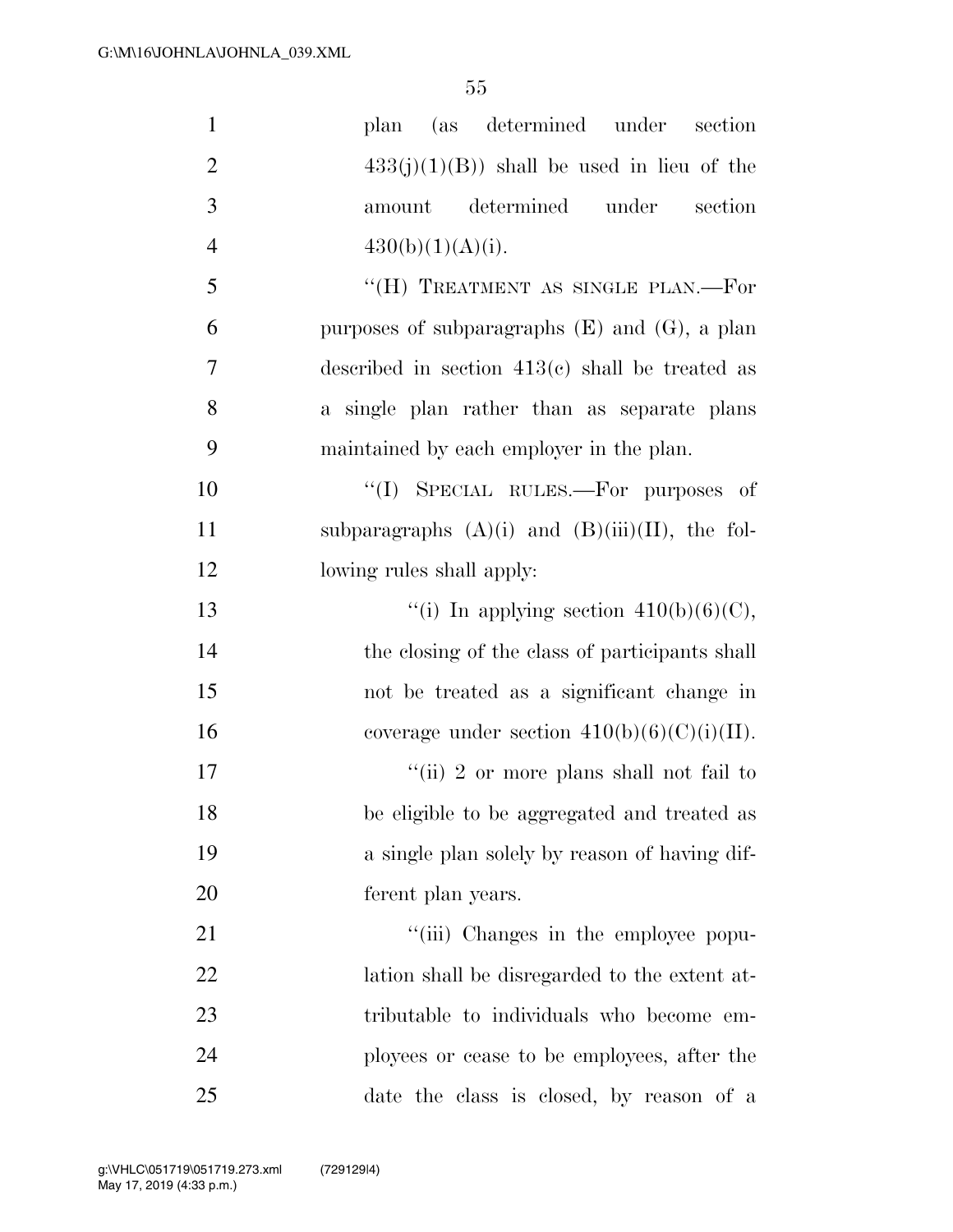| $\mathbf{1}$   | merger, acquisition, divestiture, or similar        |
|----------------|-----------------------------------------------------|
| $\overline{2}$ | event.                                              |
| 3              | "(iv) Aggregation and all other testing             |
| $\overline{4}$ | methodologies otherwise applicable under            |
| 5              | subsection $(a)(4)$ and section $410(b)$ may        |
| 6              | be taken into account.                              |
| 7              | The rule of clause (ii) shall also apply for pur-   |
| 8              | poses of determining whether plans to which         |
| 9              | subparagraph $(B)(i)$ applies may be aggregated     |
| 10             | and treated as 1 plan for purposes of deter-        |
| 11             | mining whether such plans meet the require-         |
| 12             | ments of subsection $(a)(4)$ and section $410(b)$ . |
| 13             | "(J) SPUN-OFF PLANS.—For purposes of                |
| 14             | this paragraph, if a portion of a defined benefit   |
| 15             | plan described in subparagraph $(A)$ or $(B)(iii)$  |
| 16             | is spun off to another employer and the spun-       |
| 17             | off plan continues to satisfy the requirements      |
| 18             | $of$ —                                              |
| 19             | ``(i)<br>subparagraph<br>(A)(i)<br>or               |
| 20             | $(B)(iii)(II)$ , whichever is applicable, if the    |
| 21             | original plan was still within the 3-year pe-       |
| 22             | riod described in such subparagraph at the          |
| 23             | time of the spin off, and                           |
| 24             | ``(ii)<br>subparagraph<br>(A)(ii)<br><b>or</b>      |

(B)(iii)(III), whichever is applicable,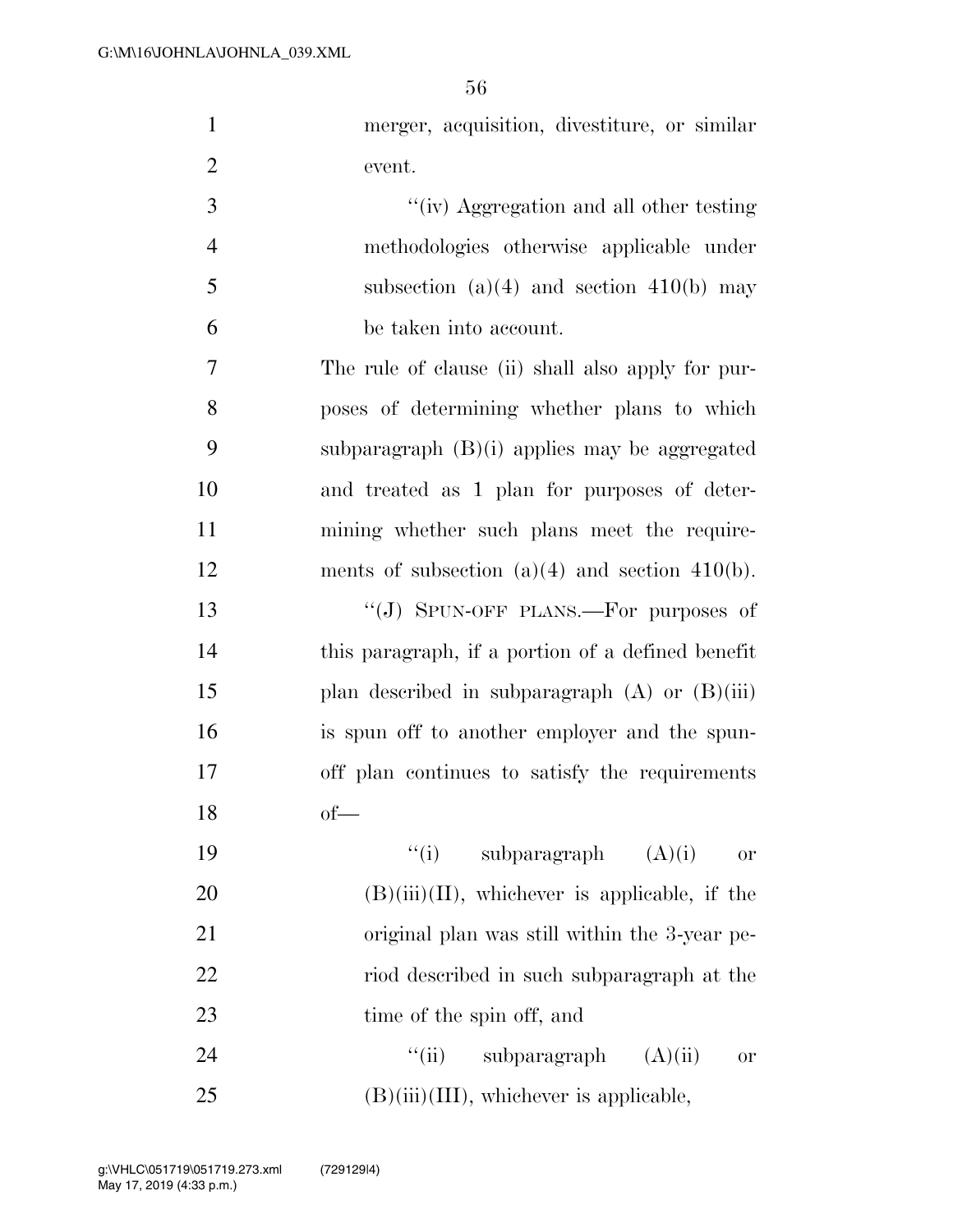| $\mathbf{1}$   | the treatment under subparagraph $(A)$ or $(B)$  |
|----------------|--------------------------------------------------|
| $\overline{2}$ | of the spun-off plan shall continue with respect |
| 3              | to such other employer.                          |
| $\overline{4}$ | "(2) TESTING OF DEFINED CONTRIBUTION             |
| 5              | PLANS.                                           |
| 6              | "(A) TESTING ON A BENEFITS BASIS. $-A$           |
| 7              | defined contribution plan shall be permitted to  |
| 8              | be tested on a benefits basis if—                |
| 9              | "(i) such defined contribution plan              |
| 10             | provides make-whole contributions to a           |
| 11             | closed class of participants whose accruals      |
| 12             | under a defined benefit plan have been re-       |
| 13             | duced or eliminated,                             |
| 14             | "(ii) for the plan year of the defined           |
| 15             | contribution plan as of which the class eli-     |
| 16             | gible to receive such make-whole contribu-       |
| 17             | tions closes and the 2 succeeding plan           |
| 18             | years, such closed class of participants sat-    |
| 19             | requirements<br>the<br>isfies<br>of<br>section   |
| 20             | $410(b)(2)(A)(i)$ (determined by applying        |
| 21             | the rules of paragraph $(1)(I)$ ,                |
| 22             | "(iii) after the date as of which the            |
| 23             | class was closed, any plan amendment to          |
| 24             | the defined contribution plan which modi-        |
| 25             | fies the closed class or the allocations, ben-   |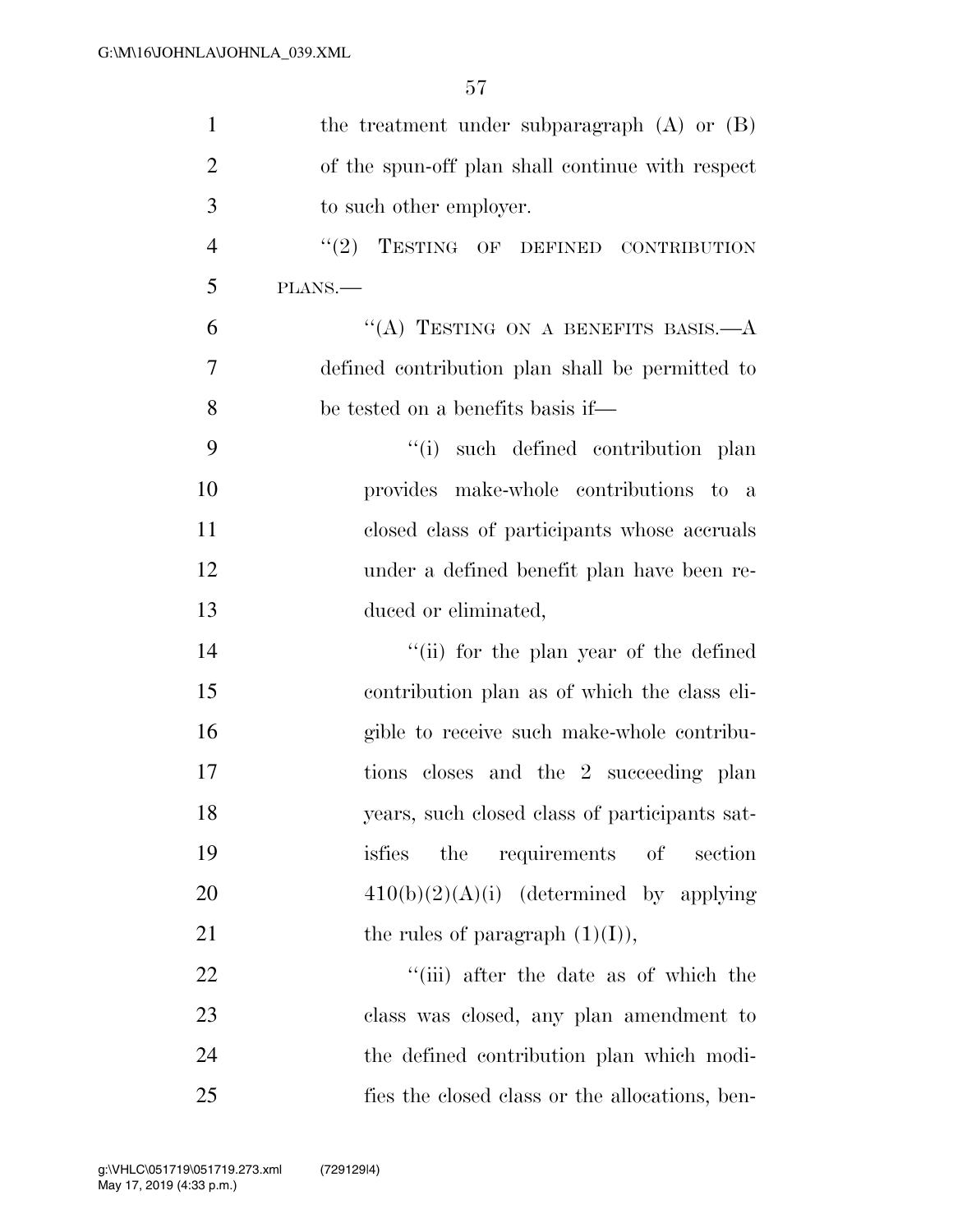| $\mathbf{1}$   | efits, rights, and features provided to such         |
|----------------|------------------------------------------------------|
| $\overline{2}$ | closed class does not discriminate signifi-          |
| 3              | cantly in favor of highly compensated em-            |
| $\overline{4}$ | ployees, and                                         |
| 5              | "(iv) the class was closed before April"             |
| 6              | 5, 2017, or the defined benefit plan under           |
| 7              | clause (i) is described in paragraph $(1)(C)$        |
| 8              | (as applied for purposes of paragraph                |
| 9              | (1)(B)(iii)(IV)).                                    |
| 10             | "(B) AGGREGATION WITH PLANS INCLUD-                  |
| 11             | ING MATCHING CONTRIBUTIONS.                          |
| 12             | "(i) IN GENERAL.—With respect to 1                   |
| 13             | more defined contribution plans de-<br><sub>or</sub> |
| 14             | scribed in subparagraph $(A)$ , for purposes         |
| 15             | of determining compliance with subsection            |
| 16             | $(a)(4)$ and section 410(b), the portion of          |
| 17             | such plans which provides make-whole con-            |
| 18             | tributions or other nonelective contribu-            |
| 19             | tions may be aggregated and tested on a              |
| 20             | benefits basis with the portion of 1 or              |
| 21             | more other defined contribution plans                |
| 22             | which-                                               |
| 23             | "(I) provides matching contribu-                     |
| 24             | tions (as defined in subsection                      |
| 25             | (m)(4)(A)),                                          |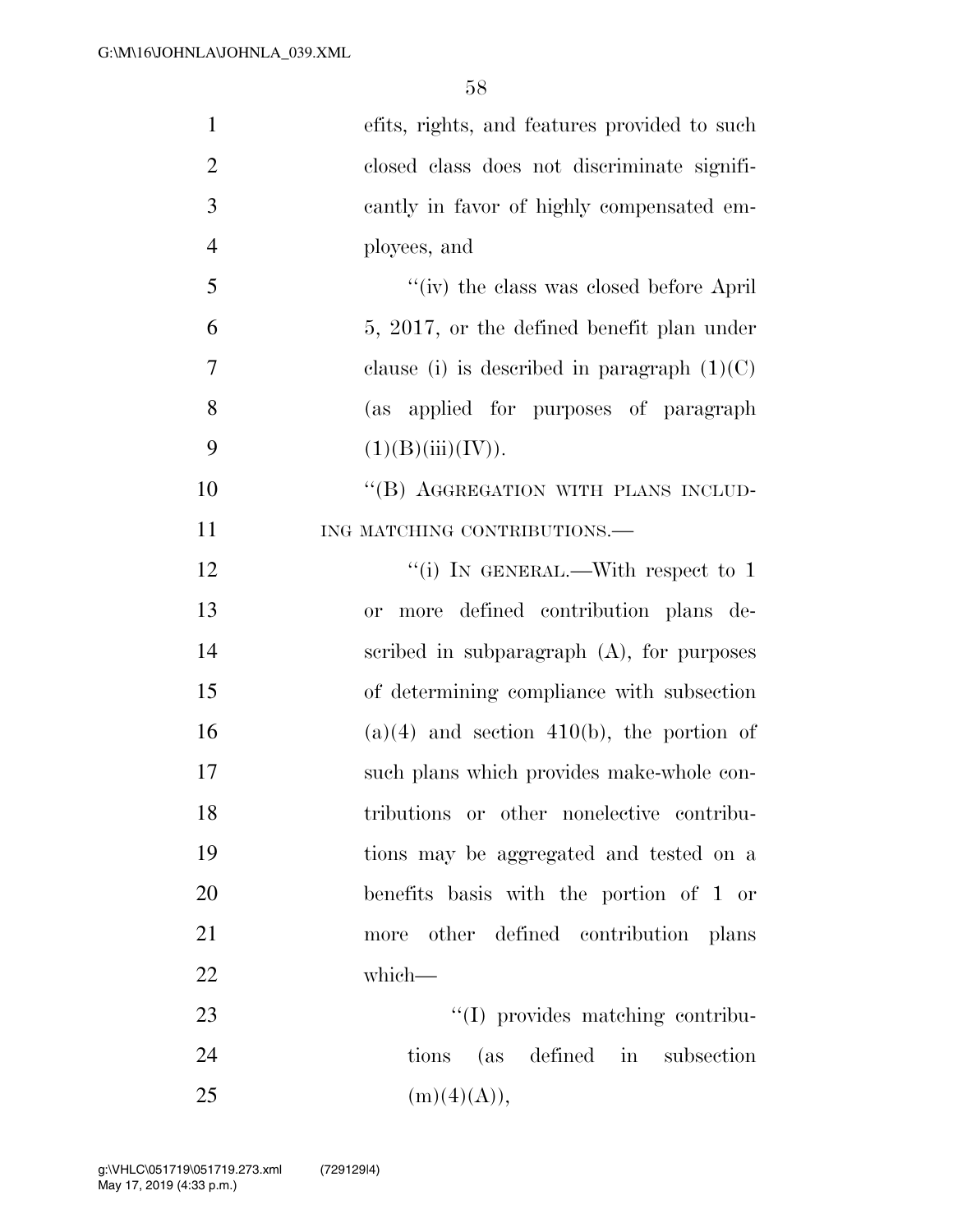| $\mathbf{1}$   | "(II) provides annuity contracts                   |
|----------------|----------------------------------------------------|
| $\overline{2}$ | described in section $403(b)$ which are            |
| 3              | purchased with matching contribu-                  |
| $\overline{4}$ | tions or nonelective contributions, or             |
| 5              | "(III) consists of an employee                     |
| 6              | stock ownership plan (within the                   |
| $\overline{7}$ | meaning of section $4975(e)(7)$ or a               |
| 8              | tax credit employee stock ownership                |
| 9              | plan (within the meaning of section)               |
| 10             | $409(a)$ .                                         |
| 11             | "(ii) SPECIAL RULES FOR MATCHING                   |
| 12             | CONTRIBUTIONS.—Rules similar to the                |
| 13             | rules of paragraph $(1)(B)(ii)$ shall apply        |
| 14             | for purposes of clause (i).                        |
| 15             | "(C) SPECIAL RULES FOR TESTING DE-                 |
| 16             | FINED CONTRIBUTION PLAN FEATURES PRO-              |
| 17             | VIDING MATCHING CONTRIBUTIONS TO CERTAIN           |
| 18             | OLDER, LONGER SERVICE PARTICIPANTS.-In             |
| 19             | the case of a defined contribution plan which      |
| 20             | provides benefits, rights, or features to a closed |
| 21             | class of participants whose accruals under a de-   |
| 22             | fined benefit plan have been reduced or elimi-     |
| 23             | nated, the plan shall not fail to satisfy the re-  |
| 24             | quirements of subsection $(a)(4)$ solely by reason |
| 25             | of the composition of the closed class or the      |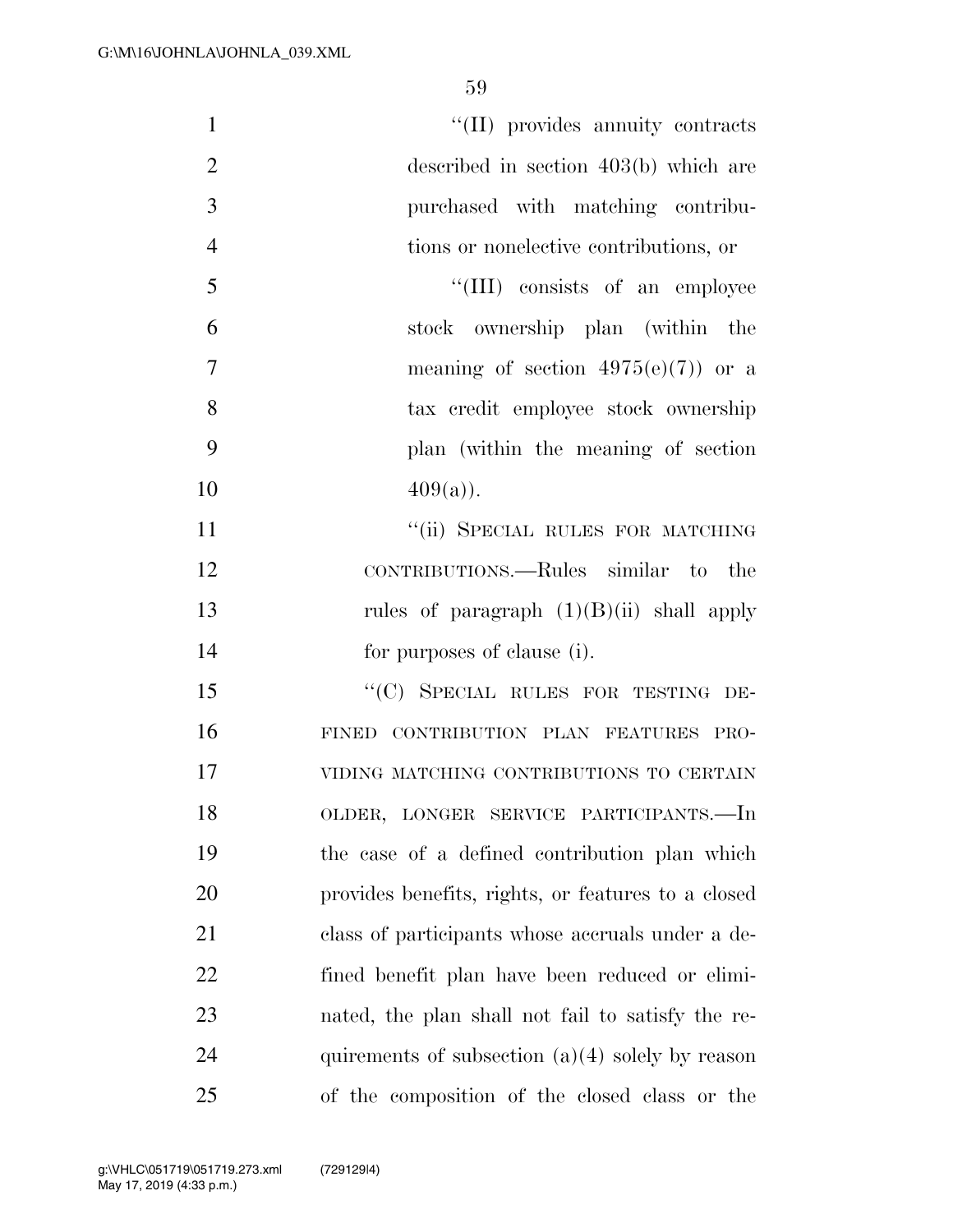benefits, rights, or features provided to such closed class if the defined contribution plan and defined benefit plan otherwise meet the require- ments of subparagraph (A) but for the fact that the make-whole contributions under the defined contribution plan are made in whole or in part through matching contributions.

8 "(D) SPUN-OFF PLANS.—For purposes of this paragraph, if a portion of a defined con- tribution plan described in subparagraph (A) or (C) is spun off to another employer, the treat- ment under subparagraph (A) or (C) of the spun-off plan shall continue with respect to the other employer if such plan continues to comply with the requirements of clauses (ii) (if the original plan was still within the 3-year period described in such clause at the time of the spin off) and (iii) of subparagraph (A), as deter-19 mined for purposes of subparagraph (A) or (C), 20 whichever is applicable.

21 "(3) DEFINITIONS.—For purposes of this sub-section—

23 "(A) MAKE-WHOLE CONTRIBUTIONS.—EX-24 cept as otherwise provided in paragraph  $(2)(C)$ , the term 'make-whole contributions' means non-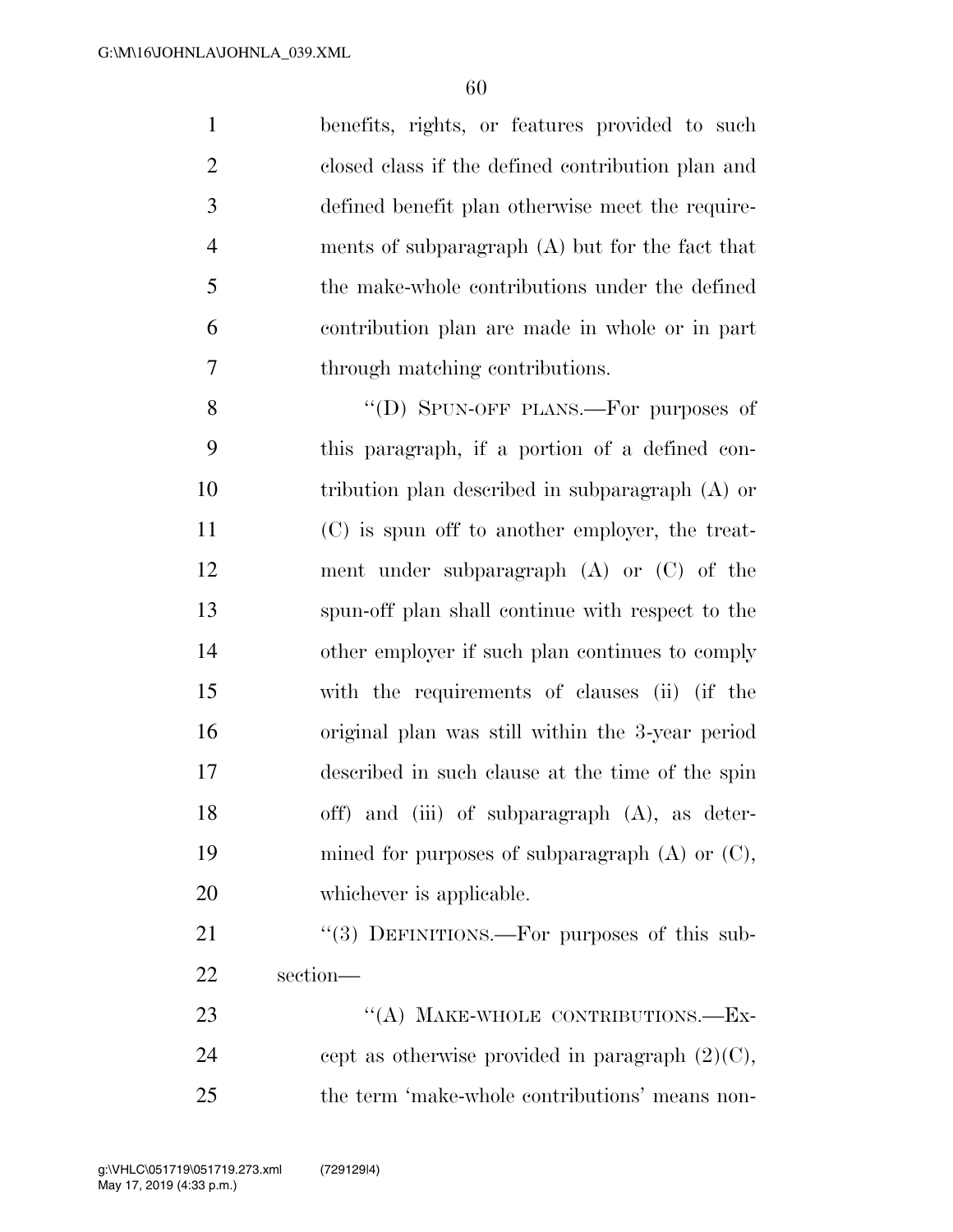elective allocations for each employee in the class which are reasonably calculated, in a con- sistent manner, to replace some or all of the re- tirement benefits which the employee would have received under the defined benefit plan and any other plan or qualified cash or deferred arrangement under subsection (k)(2) if no change had been made to such defined benefit plan and such other plan or arrangement. For purposes of the preceding sentence, consistency shall not be required with respect to employees who were subject to different benefit formulas under the defined benefit plan.

14 "(B) REFERENCES TO CLOSED CLASS OF PARTICIPANTS.—References to a closed class of participants and similar references to a closed class shall include arrangements under which 1 or more classes of participants are closed, ex- cept that 1 or more classes of participants closed on different dates shall not be aggre- gated for purposes of determining the date any 22 such class was closed.

23 "
(C) HIGHLY COMPENSATED EMPLOYEE. The term 'highly compensated employee' has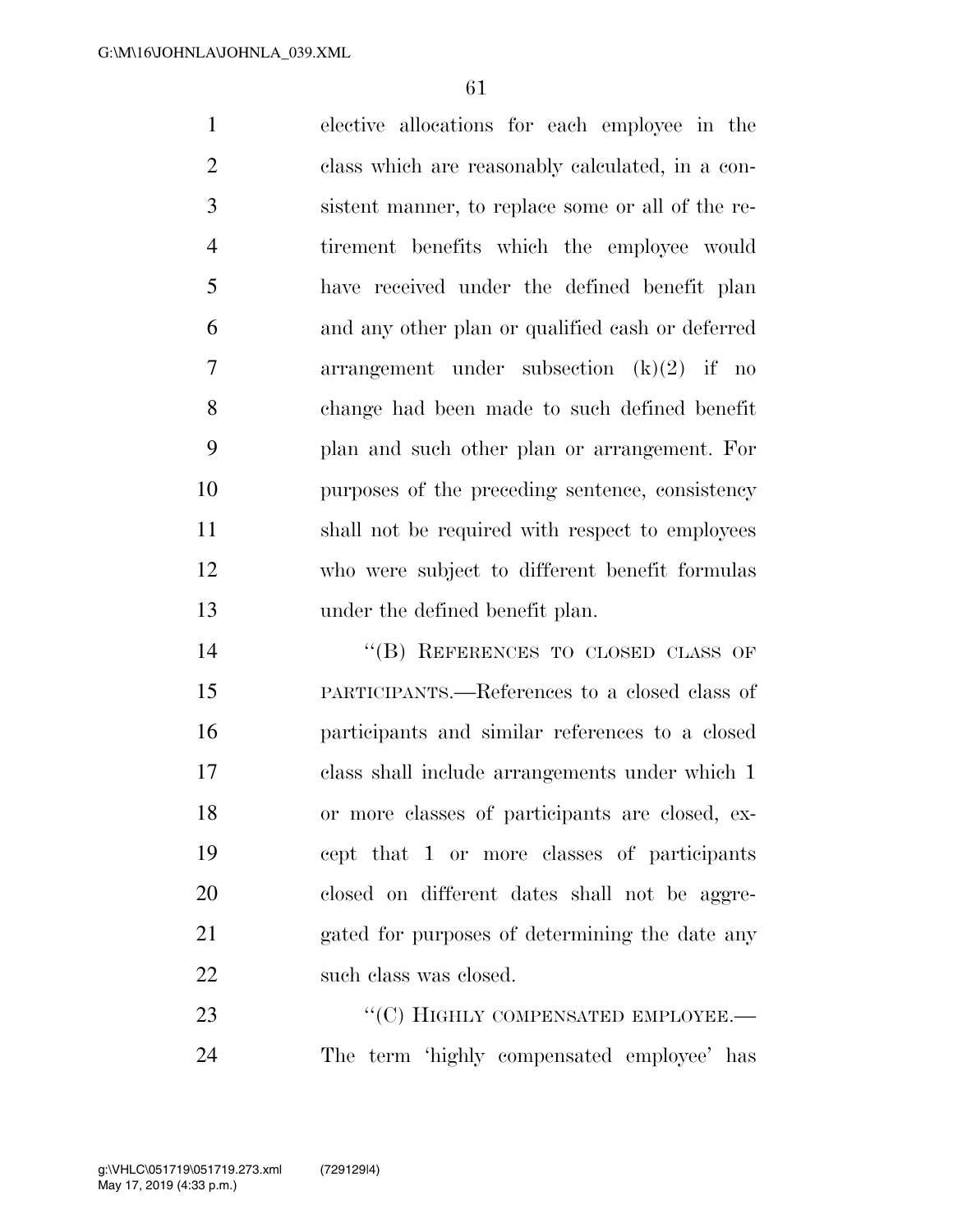| $\mathbf{1}$   | the meaning given such term in section                    |
|----------------|-----------------------------------------------------------|
| $\overline{2}$ | $414(q)$ .".                                              |
| 3              | PARTICIPATION<br>REQUIREMENTS.-Section<br>(b)             |
| 4              | $401(a)(26)$ of such Code is amended by adding at the end |
| 5              | the following new subparagraph.                           |
| 6              | "(I) PROTECTED PARTICIPANTS.—                             |
| 7              | "(i) IN GENERAL.—A plan shall be                          |
| 8              | deemed to satisfy the requirements of sub-                |
| 9              | paragraph $(A)$ if—                                       |
| 10             | $\lq\lq$ (I) the plan is amended—                         |
| 11             | "(aa) to cease all benefit ac-                            |
| 12             | cruals, or                                                |
| 13             | "(bb) to provide future ben-                              |
| 14             | efit accruals only to a closed                            |
| 15             | class of participants,                                    |
| 16             | $\lq$ (II) the plan satisfies subpara-                    |
| 17             | $graph(A)$ (without regard to this sub-                   |
| 18             | paragraph) as of the effective date of                    |
| 19             | the amendment, and                                        |
| 20             | "(III) the amendment was adopt-                           |
| 21             | ed before April 5, 2017, or the plan is                   |
| 22             | described in clause (ii).                                 |
| 23             | "(ii) PLANS DESCRIBED.—A plan is                          |
| 24             | described in this clause if the plan would                |
| 25             | be described in subsection $(o)(1)(C)$ , as ap-           |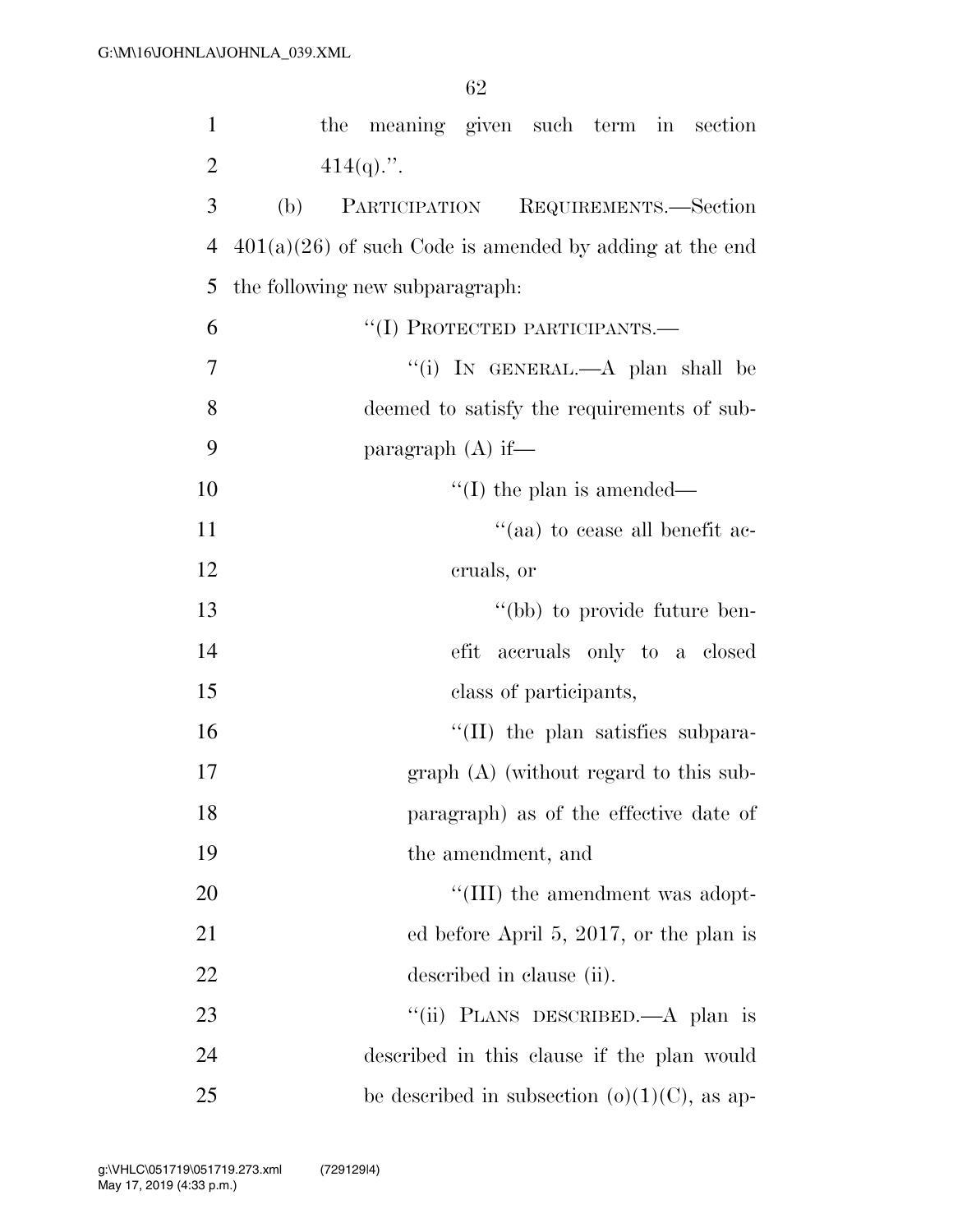| $\mathbf{1}$   | for purposes of subsection<br>plied                    |
|----------------|--------------------------------------------------------|
| $\overline{2}$ | $(o)(1)(B)(iii)(IV)$ and by treating the effec-        |
| 3              | tive date of the amendment as the date the             |
| $\overline{4}$ | class was closed for purposes of subsection            |
| 5              | $(o)(1)(C)$ .                                          |
| 6              | "(iii) SPECIAL RULES.—For purposes                     |
| $\tau$         | of clause $(i)(II)$ , in applying section              |
| 8              | $410(b)(6)(C)$ , the amendments described in           |
| 9              | clause (i) shall not be treated as a signifi-          |
| 10             | cant change in coverage under section                  |
| 11             | 410(b)(6)(C)(i)(II).                                   |
| 12             | "(iv) SPUN-OFF PLANS.—For<br>pur-                      |
| 13             | poses of this subparagraph, if a portion of            |
| 14             | a plan described in clause (i) is spun off to          |
| 15             | another employer, the treatment under                  |
| 16             | clause (i) of the spun-off plan shall con-             |
| $17\,$         | tinue with respect to the other employer.".            |
| 18             | (c) EFFECTIVE DATE.-                                   |
| 19             | (1) IN GENERAL.—Except as provided in para-            |
| 20             | $graph (2)$ , the amendments made by this section      |
| 21             | shall take effect on the date of the enactment of this |
| 22             | Act, without regard to whether any plan modifica-      |
| 23             | tions referred to in such amendments are adopted or    |
| 24             | effective before, on, or after such date of enactment. |
| 25             | $(2)$ SPECIAL RULES.—                                  |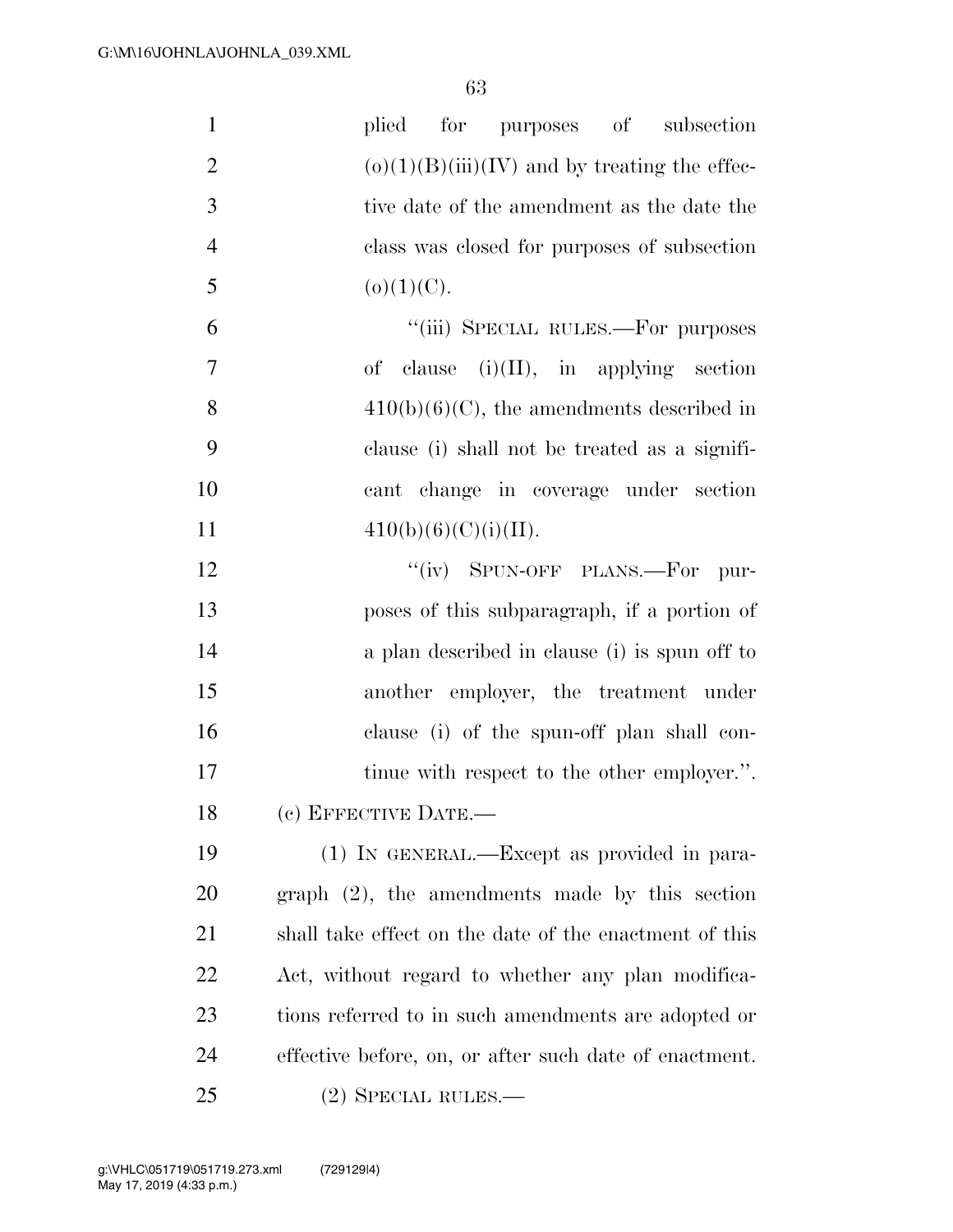| $\mathbf{1}$   | (A)<br>ELECTION OF EARLIER APPLICA-                    |
|----------------|--------------------------------------------------------|
| $\overline{2}$ | TION.—At the election of the plan sponsor, the         |
| 3              | amendments made by this section shall apply to         |
| $\overline{4}$ | plan years beginning after December 31, 2013.          |
| 5              | (B) CLOSED CLASSES OF PARTICIPANTS.—                   |
| 6              | purposes of paragraphs $(1)(A)(iii)$ ,<br>For          |
| 7              | $(1)(B)(iii)(IV)$ , and $(2)(A)(iv)$ of section 401(o) |
| 8              | of the Internal Revenue Code of 1986 (as added         |
| 9              | by this section), a closed class of participants       |
| 10             | shall be treated as being closed before April 5,       |
| 11             | 2017, if the plan sponsor's intention to create        |
| 12             | such closed class is reflected in formal written       |
| 13             | documents and communicated to participants             |
| 14             | before such date.                                      |
| 15             | (C)<br>CERTAIN POST-ENACTMENT<br><b>PLAN</b>           |
| 16             | AMENDMENTS.—A plan shall not be treated as             |
| 17             | failing to be eligible for the application of sec-     |
| 18             | $401(0)(1)(A), \quad 401(0)(1)(B)(iii),$<br>tion<br>0r |
| 19             | $401(a)(26)$ of such Code (as added by this sec-       |
| 20             | tion) to such plan solely because in the case          |
| 21             | $of$ —                                                 |
| 22             | (i) such section $401(0)(1)(A)$ , the plan             |
| 23             | was amended before the date of the enact-              |
| 24             | ment of this Act to eliminate 1 or more                |
| 25             | benefits, rights, or features, and is further          |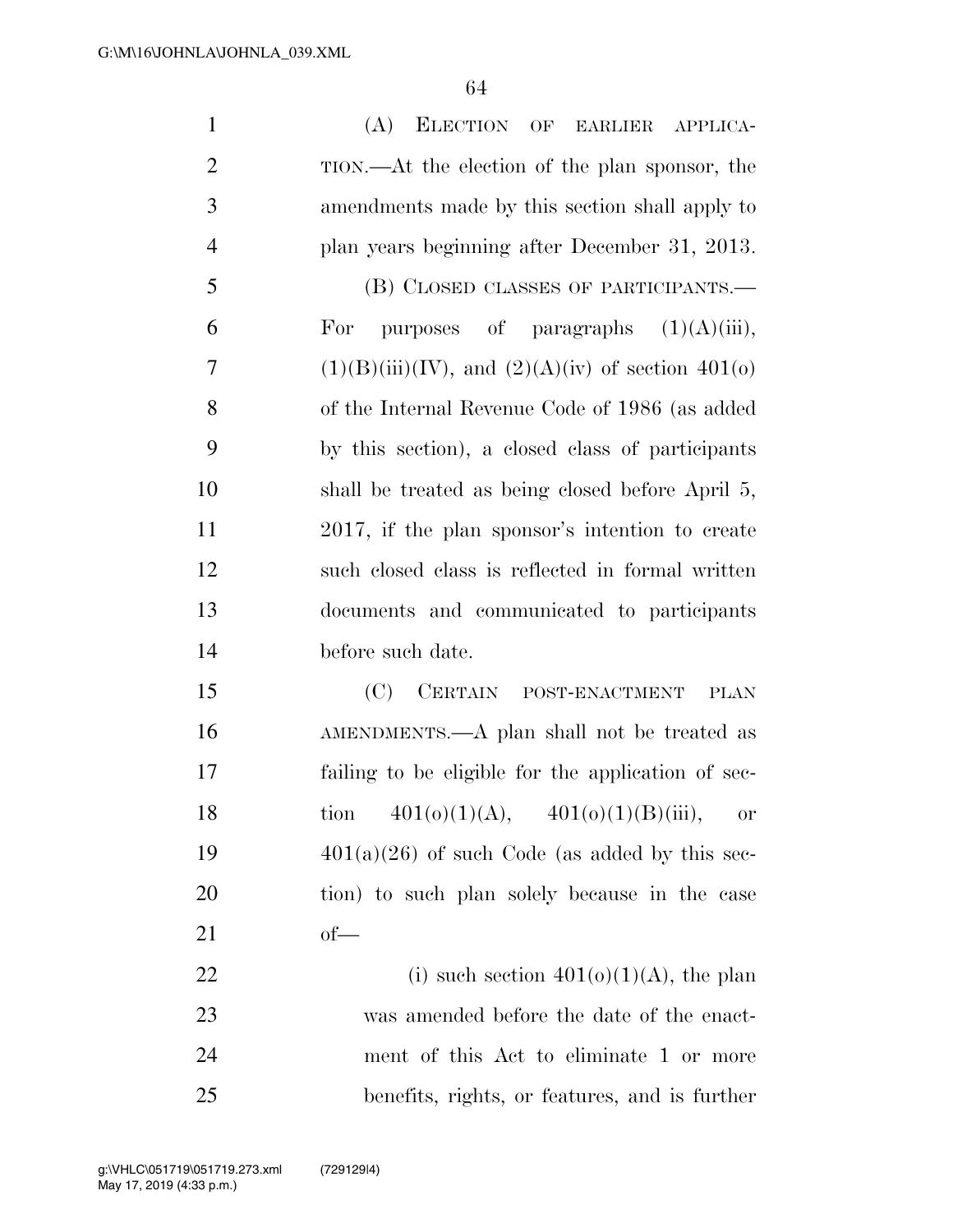amended after such date of enactment to 2 provide such previously eliminated benefits, rights, or features to a closed class of par- ticipants, or 5 (ii) such section  $401(0)(1)(B)(iii)$  or 6 section  $401(a)(26)$ , the plan was amended

 before the date of the enactment of this Act to cease all benefit accruals, and is further amended after such date of enact- ment to provide benefit accruals to a closed class of participants. Any such section 12 shall only apply if the plan otherwise meets the requirements of such section and in ap- plying such section, the date the class of participants is closed shall be the effective date of the later amendment.

**SEC. 203. FIDUCIARY SAFE HARBOR FOR SELECTION OF** 

**LIFETIME INCOME PROVIDER.** 

 Section 404 of the Employee Retirement Income Se- curity Act of 1974 (29 U.S.C. 1104) is amended by adding at the end the following:

22 "(e) SAFE HARBOR FOR ANNUITY SELECTION.—

23 "(1) IN GENERAL.—With respect to the selec- tion of an insurer for a guaranteed retirement in-come contract, the requirements of subsection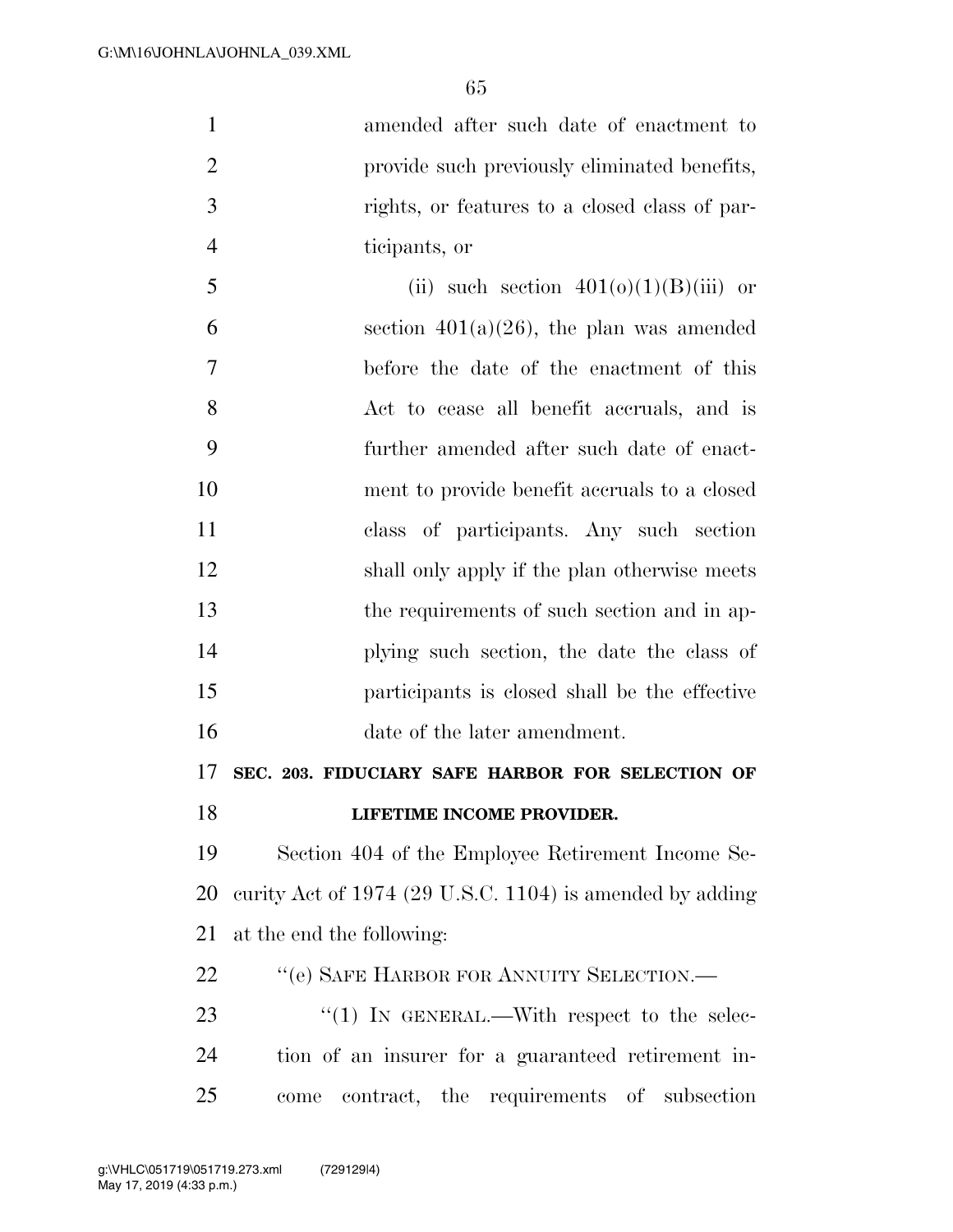| $\mathbf{1}$   | $(a)(1)(B)$ will be deemed to be satisfied if a fidu- |
|----------------|-------------------------------------------------------|
| $\overline{2}$ | ciary—                                                |
| 3              | "(A) engages in an objective, thorough,               |
| $\overline{4}$ | and analytical search for the purpose of identi-      |
| 5              | fying insurers from which to purchase such con-       |
| 6              | tracts;                                               |
| $\overline{7}$ | $\lq\lq$ with respect to each insurer identified      |
| 8              | under subparagraph $(A)$ —                            |
| 9              | "(i) considers the financial capability               |
| 10             | of such insurer to satisfy its obligations            |
| 11             | under the guaranteed retirement income                |
| 12             | contract; and                                         |
| 13             | "(ii) considers the cost (including fees              |
| 14             | and commissions) of the guaranteed retire-            |
| 15             | ment income contract offered by the in-               |
| 16             | surer in relation to the benefits and prod-           |
| 17             | uct features of the contract and adminis-             |
| 18             | trative services to be provided under such            |
| 19             | contract; and                                         |
| 20             | "(C) on the basis of such consideration,              |
| 21             | concludes that—                                       |
| 22             | $f'(i)$ at the time of the selection, the             |
| 23             | insurer is financially capable of satisfying          |
| 24             | its obligations under the guaranteed retire-          |
| 25             | ment income contract; and                             |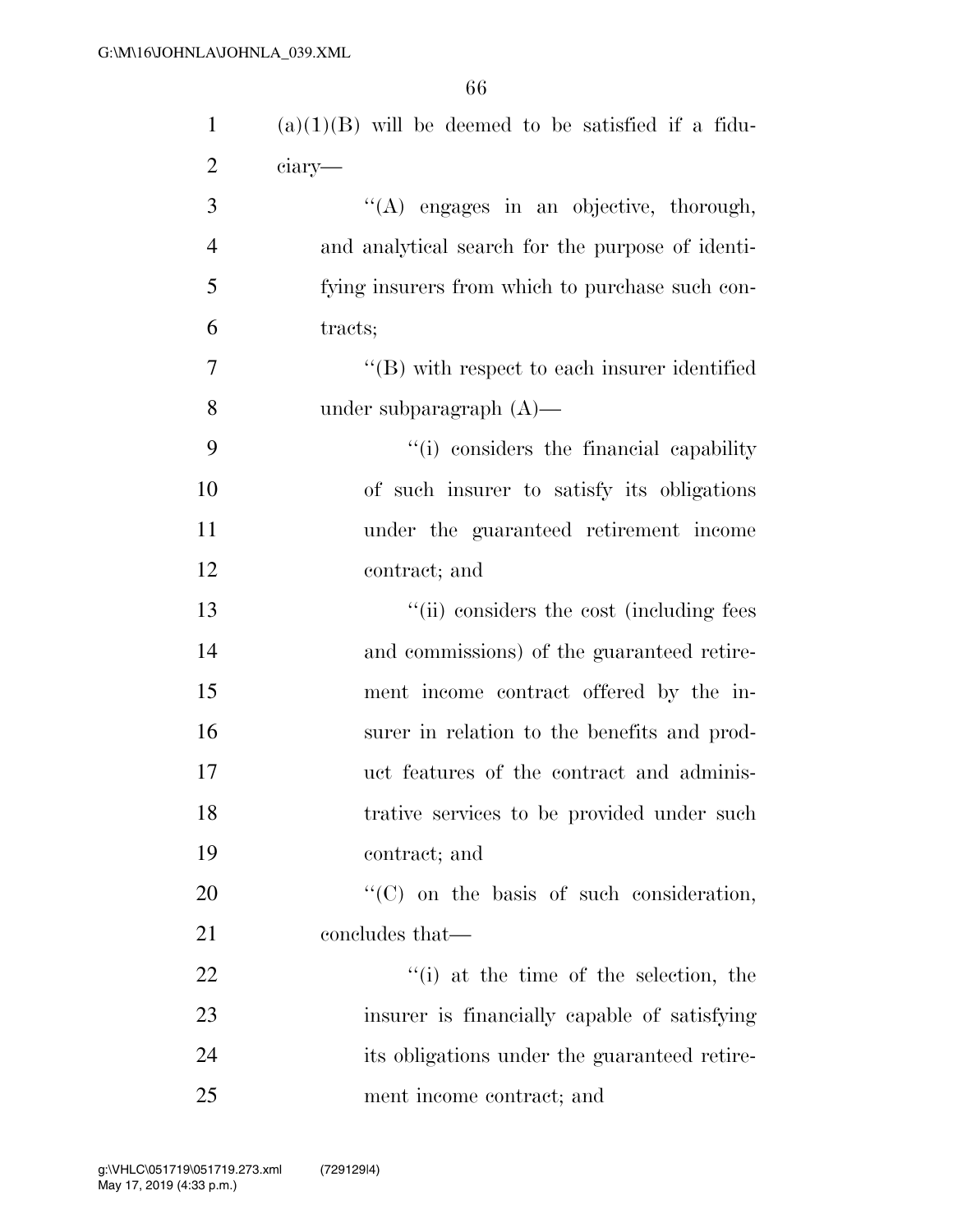| $\mathbf{1}$   | "(ii) the relative cost of the selected                |
|----------------|--------------------------------------------------------|
| $\overline{2}$ | guaranteed retirement income contract as               |
| 3              | described in subparagraph $(B)(ii)$ is rea-            |
| $\overline{4}$ | sonable.                                               |
| 5              | $``(2)$ FINANCIAL CAPABILITY OF THE<br>IN-             |
| 6              | SURER.—A fiduciary will be deemed to satisfy the       |
| 7              | requirements of paragraphs $(1)(B)(i)$ and $(1)(C)(i)$ |
| 8              | $if$ —                                                 |
| 9              | "(A) the fiduciary obtains written rep-                |
| 10             | resentations from the insurer that—                    |
| 11             | "(i) the insurer is licensed to offer                  |
| 12             | guaranteed retirement income contracts;                |
| 13             | "(ii) the insurer, at the time of selec-               |
| 14             | tion and for each of the immediately pre-              |
| 15             | ceding 7 plan years—                                   |
| 16             | "(I) operates under a certificate                      |
| 17             | of authority from the insurance com-                   |
| 18             | missioner of its domiciliary State                     |
| 19             | which has not been revoked or sus-                     |
| 20             | pended;                                                |
| 21             | "(II) has filed audited financial                      |
| 22             | statements in accordance with the                      |
| 23             | laws of its domiciliary State under ap-                |
| 24             | plicable statutory accounting prin-                    |
| 25             | ciples;                                                |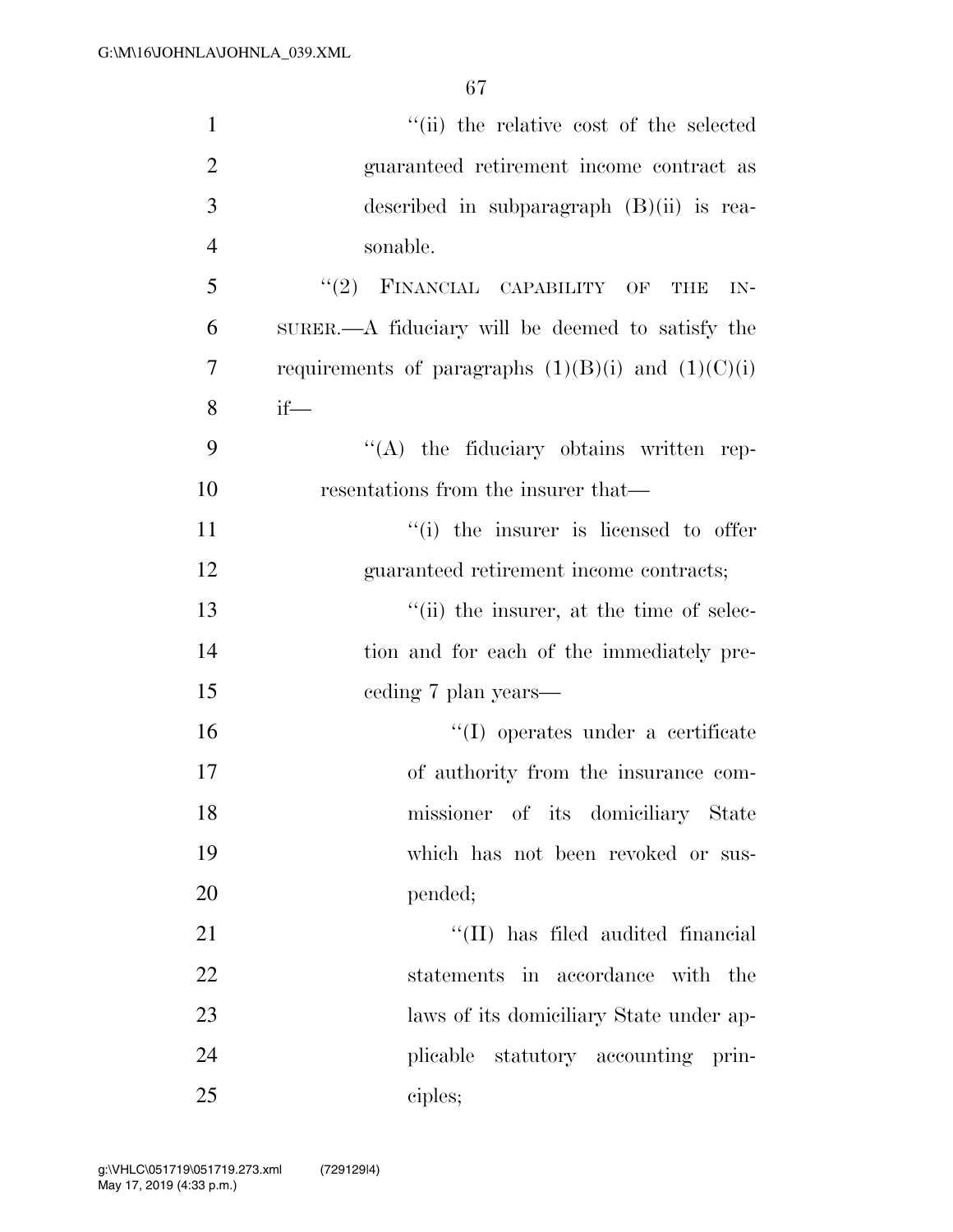| $\mathbf{1}$   | "(III) maintains (and has main-                  |
|----------------|--------------------------------------------------|
| $\overline{2}$ | tained) reserves which satisfies all the         |
| 3              | statutory requirements of all States             |
| $\overline{4}$ | where the insurer does business; and             |
| 5              | $\lq\lq (IV)$ is not operating under an          |
| 6              | order of supervision, rehabilitation, or         |
| $\tau$         | liquidation;                                     |
| 8              | "(iii) the insurer undergoes, at least           |
| 9              | every 5 years, a financial examination           |
| 10             | (within the meaning of the law of its domi-      |
| 11             | ciliary State) by the insurance commis-          |
| 12             | sioner of the domiciliary State (or rep-         |
| 13             | resentative, designee, or other party ap-        |
| 14             | proved by such commissioner); and                |
| 15             | "(iv) the insurer will notify the fidu-          |
| 16             | ciary of any change in circumstances oc-         |
| 17             | curring after the provision of the represen-     |
| 18             | tations in clauses (i), (ii), and (iii) which    |
| 19             | would preclude the insurer from making           |
| 20             | such representations at the time of              |
| 21             | issuance of the guaranteed retirement in-        |
| 22             | come contract; and                               |
| 23             | $\lq\lq(B)$ after receiving such representations |
| 24             | and as of the time of selection, the fiduciary   |
| 25             | has not received any notice described in sub-    |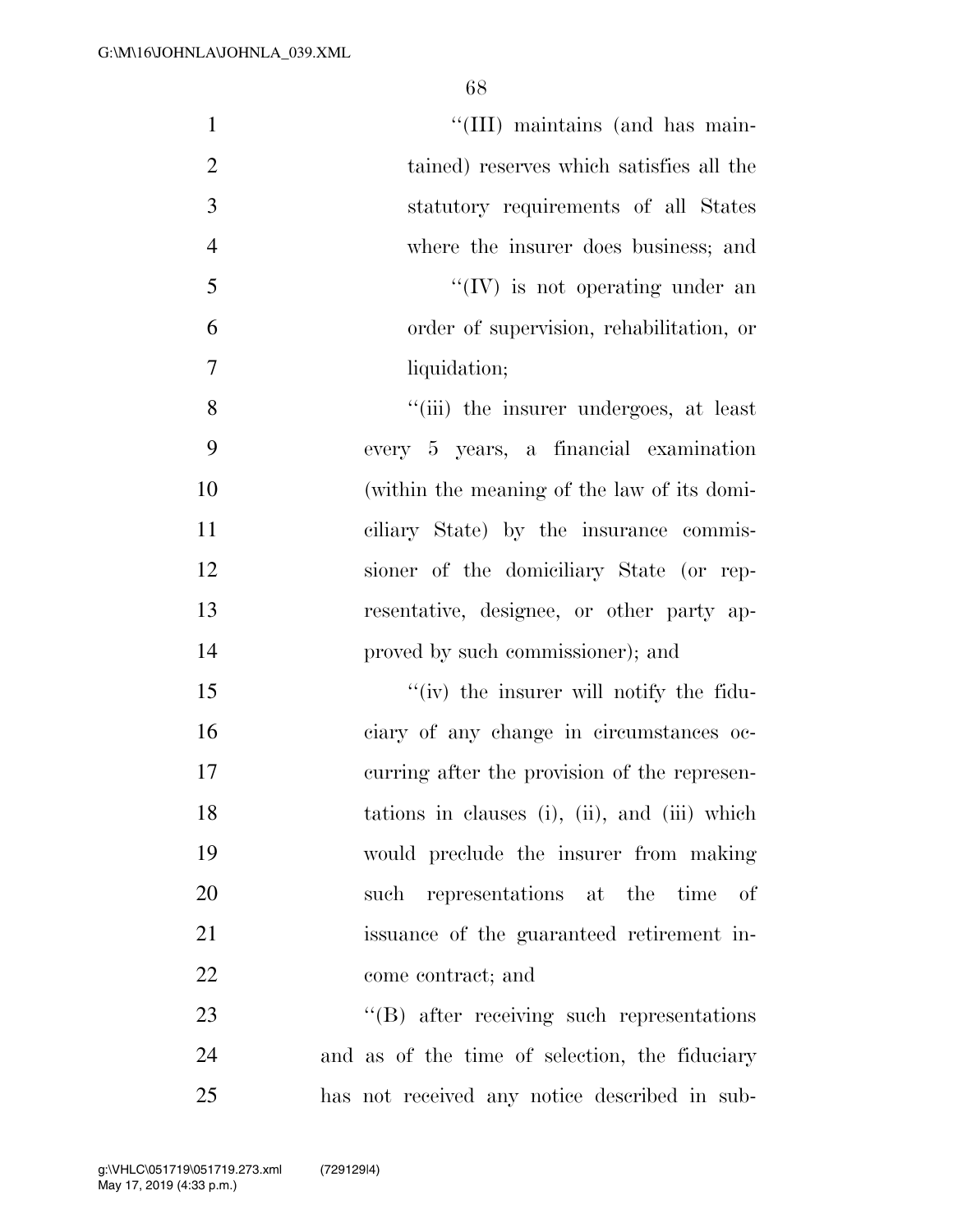| $\mathbf{1}$   | paragraph $(A)(iv)$ and is in possession of no         |
|----------------|--------------------------------------------------------|
| $\overline{2}$ | other information which would cause the fidu-          |
| 3              | ciary to question the representations provided.        |
| $\overline{4}$ | "(3) NO REQUIREMENT TO SELECT LOWEST                   |
| 5              | COST.—Nothing in this subsection shall be construed    |
| 6              | to require a fiduciary to select the lowest cost con-  |
| 7              | tract. A fiduciary may consider the value of a con-    |
| 8              | tract, including features and benefits of the contract |
| 9              | and attributes of the insurer (including, without lim- |
| 10             | itation, the insurer's financial strength) in conjunc- |
| 11             | tion with the cost of the contract.                    |
| 12             | $``(4)$ TIME OF SELECTION.—                            |
| 13             | "(A) IN GENERAL.—For purposes of this                  |
| 14             | subsection, the time of selection is—                  |
| 15             | "(i) the time that the insurer and the                 |
| 16             | contract are selected for distribution of              |
| 17             | benefits to a specific participant or bene-            |
| 18             | ficiary; or                                            |
| 19             | "(ii) if the fiduciary periodically re-                |
| 20             | views the continuing appropriateness of the            |
| 21             | conclusion described in paragraph $(1)(C)$             |
| 22             | with respect to a selected insurer, taking             |
| 23             | into account the considerations described              |
| 24             | in such paragraph, the time that the in-               |
| 25             | surer and the contract are selected to pro-            |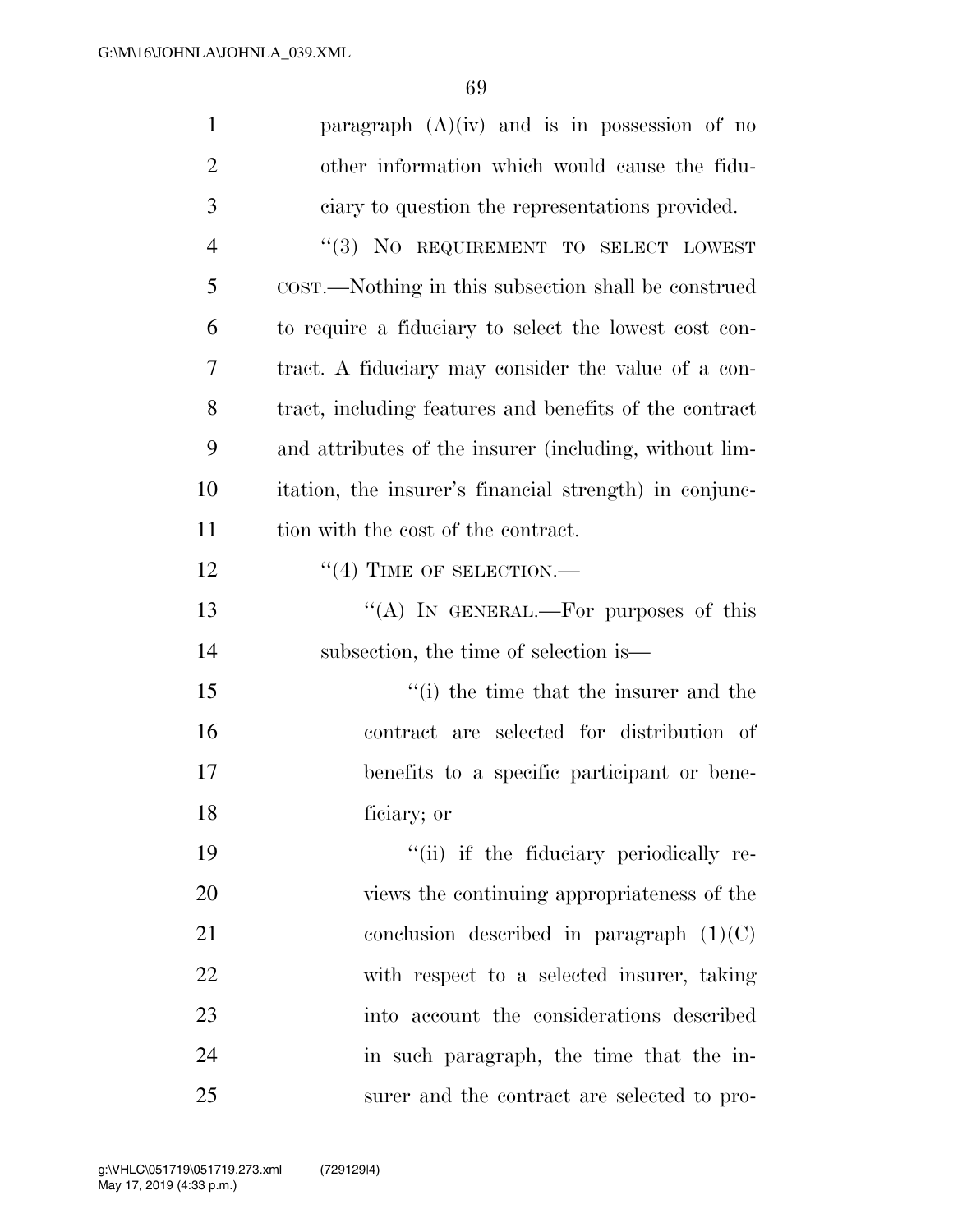| $\mathbf{1}$   | vide benefits at future dates to participants           |
|----------------|---------------------------------------------------------|
| $\overline{2}$ | or beneficiaries under the plan.                        |
| 3              | Nothing in the preceding sentence shall be con-         |
| $\overline{4}$ | strued to require the fiduciary to review the ap-       |
| 5              | propriateness of a selection after the purchase         |
| 6              | of a contract for a participant or beneficiary.         |
| 7              | "(B) PERIODIC REVIEW.—A fiduciary will                  |
| 8              | be deemed to have conducted the periodic re-            |
| 9              | view described in subparagraph $(A)(ii)$ if the fi-     |
| 10             | duciary obtains the written representations de-         |
| 11             | scribed in clauses (i), (ii), and (iii) of paragraph    |
| 12             | $(2)(A)$ from the insurer on an annual basis, un-       |
| 13             | less the fiduciary receives any notice described        |
| 14             | in paragraph $(2)(A)(iv)$ or otherwise becomes          |
| 15             | aware of facts that would cause the fiduciary to        |
| 16             | question such representations.                          |
| 17             | "(5) LIMITED LIABILITY.—A fiduciary which               |
| 18             | satisfies the requirements of this subsection shall not |
| 19             | be liable following the distribution of any benefit, or |
| 20             | the investment by or on behalf of a participant or      |
| 21             | beneficiary pursuant to the selected guaranteed re-     |
| 22             | tirement income contract, for any losses that may       |
| 23             | result to the participant or beneficiary due to an in-  |
| 24             | surer's inability to satisfy its financial obligations  |
| 25             | under the terms of such contract.                       |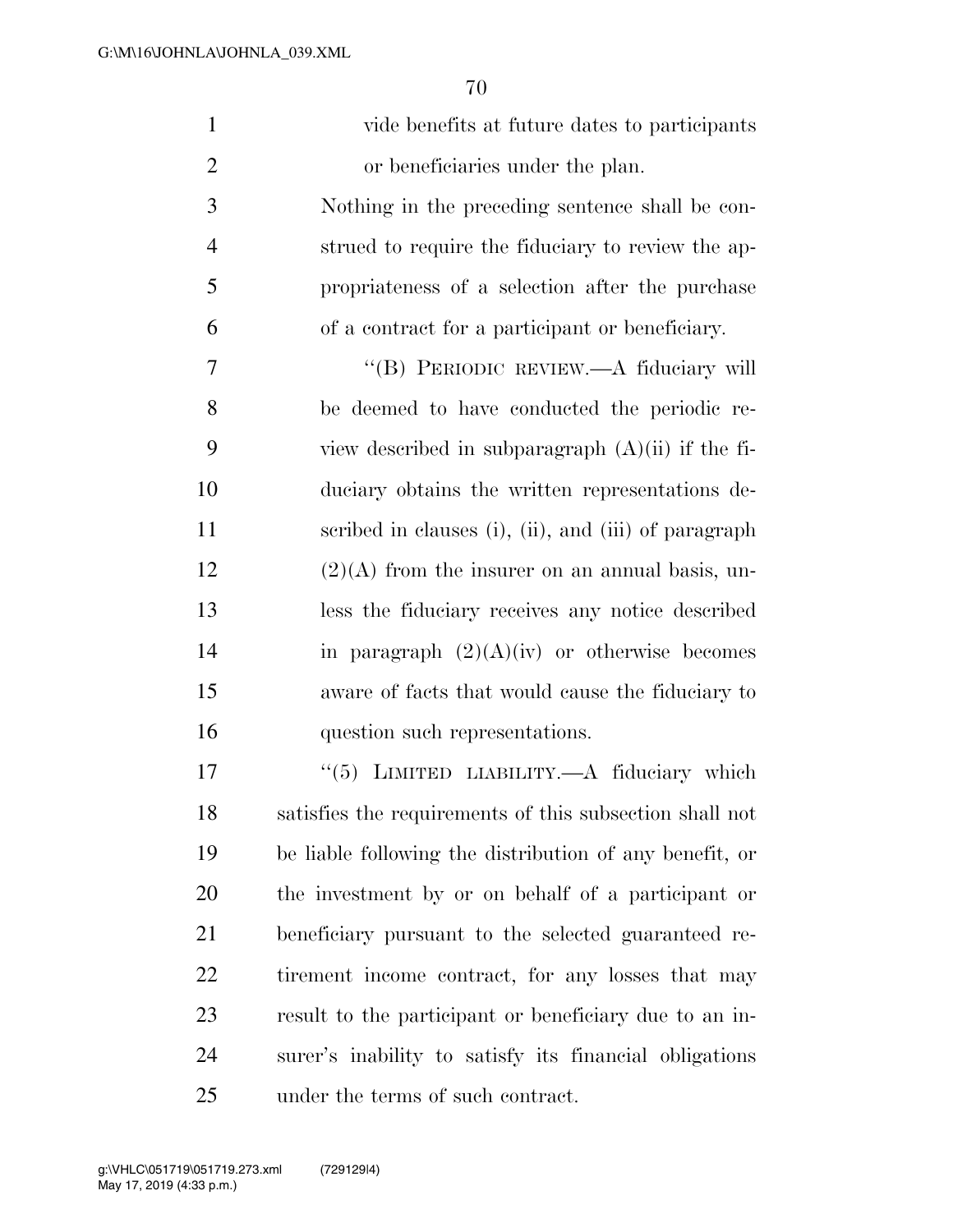| $\mathbf{1}$   | $\cdot\cdot\cdot(6)$ DEFINITIONS.—For purposes of this sub- |
|----------------|-------------------------------------------------------------|
| $\overline{2}$ | section-                                                    |
| 3              | $\lq\lq$ (A) INSURER.—The term 'insurer' means              |
| $\overline{4}$ | an insurance company, insurance service, or in-             |
| 5              | organization, including affiliates of<br>surance            |
| 6              | such companies.                                             |
| 7              | "(B) GUARANTEED RETIREMENT INCOME                           |
| 8              | CONTRACT.—The term 'guaranteed retirement                   |
| 9              | income contract' means an annuity contract for              |
| 10             | a fixed term or a contract (or provision or fea-            |
| 11             | ture thereof) which provides guaranteed bene-               |
| 12             | fits annually (or more frequently) for at least             |
| 13             | the remainder of the life of the participant or             |
| 14             | the joint lives of the participant and the partici-         |
| 15             | pant's designated beneficiary as part of an indi-           |
| 16             | vidual account plan.".                                      |
| 17             | <b>TITLE III-OTHER SAVINGS</b>                              |
| 18             | <b>PROVISIONS</b>                                           |
| 19             | SEC. 301. UNIVERSAL SAVINGS ACCOUNTS.                       |
| 20             | (a) IN GENERAL.—Subchapter $F$ of chapter 1 of the          |
| 21             | Internal Revenue Code of 1986 is amended by adding at       |
| 22             | the end the following new part:                             |
| 23             | "PART IX-UNIVERSAL SAVINGS ACCOUNTS                         |
|                |                                                             |

''Sec. 530U. Universal Savings Accounts.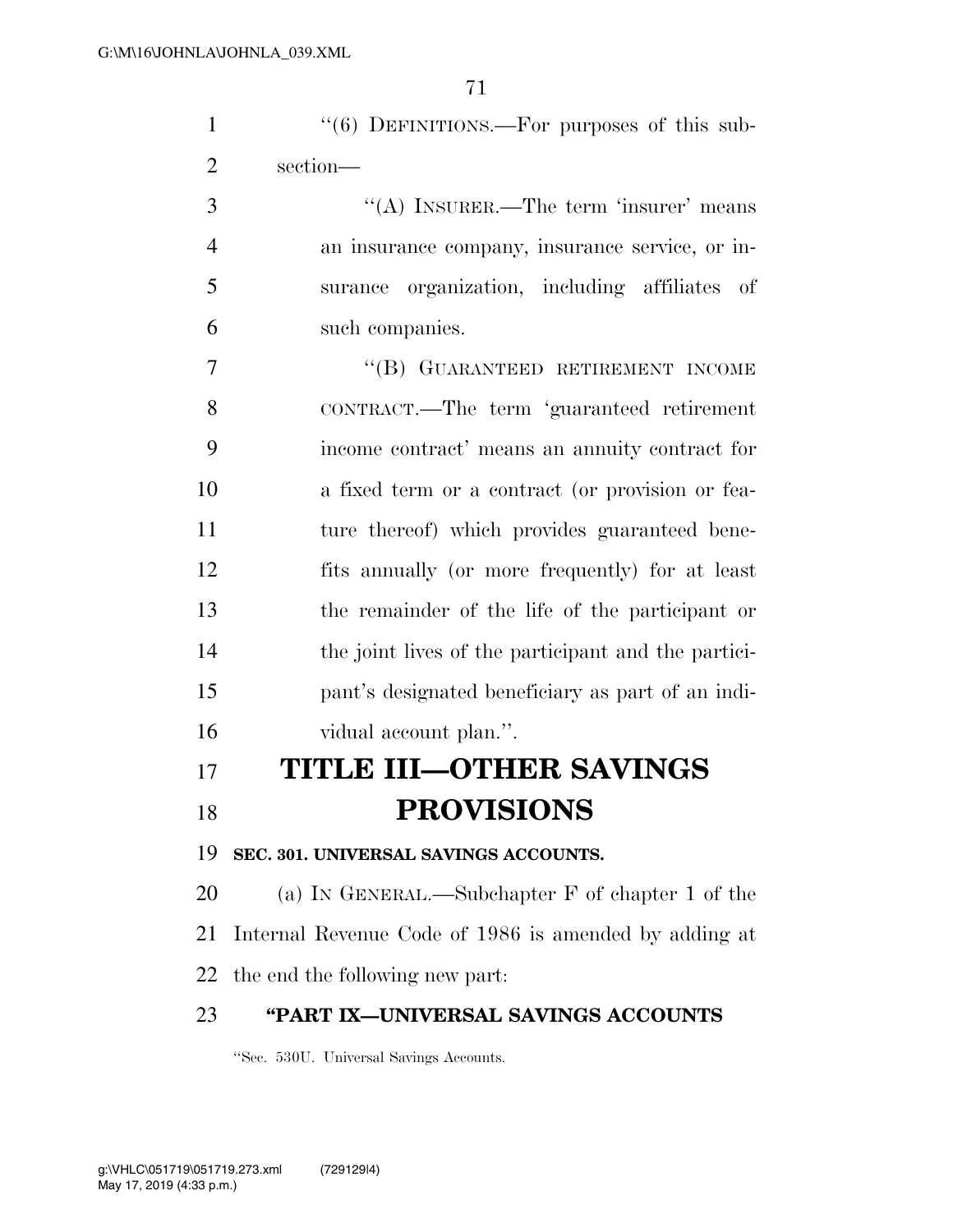## **''SEC. 530U. UNIVERSAL SAVINGS ACCOUNTS.**

 ''(a) GENERAL RULE.—A Universal Savings Account shall be exempt from taxation under this subtitle. Not- withstanding the preceding sentence, such account shall be subject to the taxes imposed by section 511 (relating to imposition of tax on unrelated business income of chari-table organizations).

 ''(b) UNIVERSAL SAVINGS ACCOUNT.—For purposes of this section, the term 'Universal Savings Account' means a trust created or organized in the United States by an individual for the exclusive benefit of such individual and which is designated (in such manner as the Secretary may prescribe) at the time of the establishment of the trust as a Universal Savings Account, but only if the writ- ten governing instrument creating the trust meets the fol-lowing requirements:

17 ''(1) Except in the case of a qualified rollover contribution described in subsection (d)—

19  $((A)$  no contribution will be accepted un-less it is in cash, and

21 ''(B) contributions will not be accepted for the taxable year in excess of the contribution 23 limit specified in subsection  $(c)(2)$ .

24  $\frac{1}{2}$  No distribution will be made unless it is— 25  $\text{``(A) cash, or}$ 

''(B) property that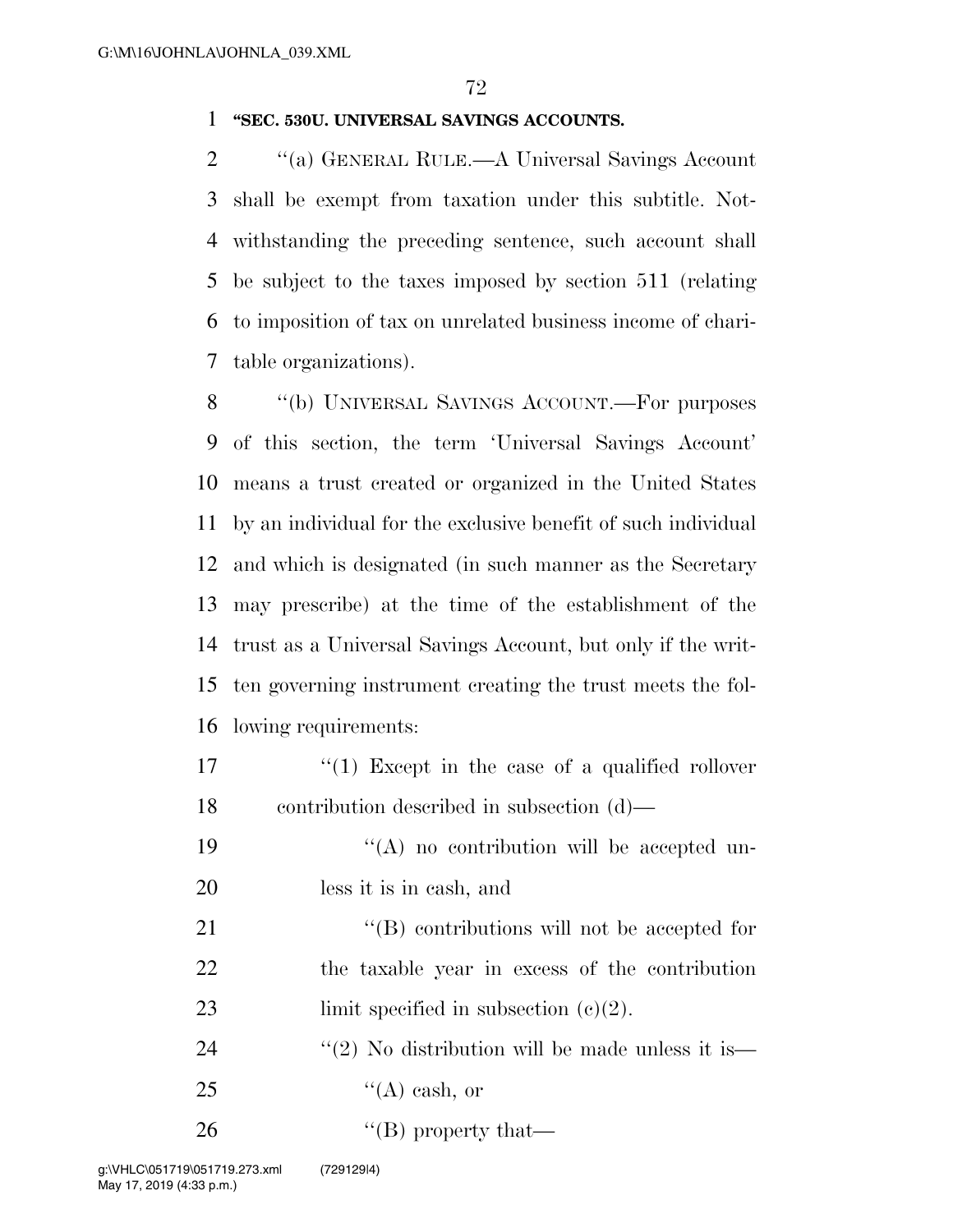| $\mathbf{1}$   | "(i) has a readily ascertainable fair                      |
|----------------|------------------------------------------------------------|
| $\overline{2}$ | market value, and                                          |
| 3              | "(ii) is identified by the Secretary in                    |
| $\overline{4}$ | regulations or other guidance as property                  |
| 5              | to which this subparagraph applies.                        |
| 6              | $(3)$ The trustee is a bank (as defined in sec-            |
| 7              | tion $408(n)$ or another person who demonstrates to        |
| 8              | the satisfaction of the Secretary that the manner in       |
| 9              | which that person will administer the trust will be        |
| 10             | consistent with the requirements of this section.          |
| 11             | $\cdot$ (4) No part of the trust assets will be invested   |
| 12             | in life insurance contracts or collectibles (as defined    |
| 13             | in section $408(m)$ ).                                     |
| 14             | $\lq(5)$ The interest of an individual in the bal-         |
| 15             | ance of his account is nonforfeitable.                     |
| 16             | $\cdot\cdot$ (6) The assets of the trust shall not be com- |
| 17             | mingled with other property except in a common             |
| 18             | trust fund or common investment fund.                      |
| 19             | "(c) TREATMENT OF DISTRIBUTIONS AND CON-                   |
| 20             | TRIBUTIONS.-                                               |
| 21             | $``(1)$ DISTRIBUTIONS.—                                    |
| 22             | "(A) IN GENERAL.—Except as provided in                     |
| 23             | subparagraph (B), any distribution from a Uni-             |
| 24             | versal Savings Account shall not be includible in          |
| 25             | gross income.                                              |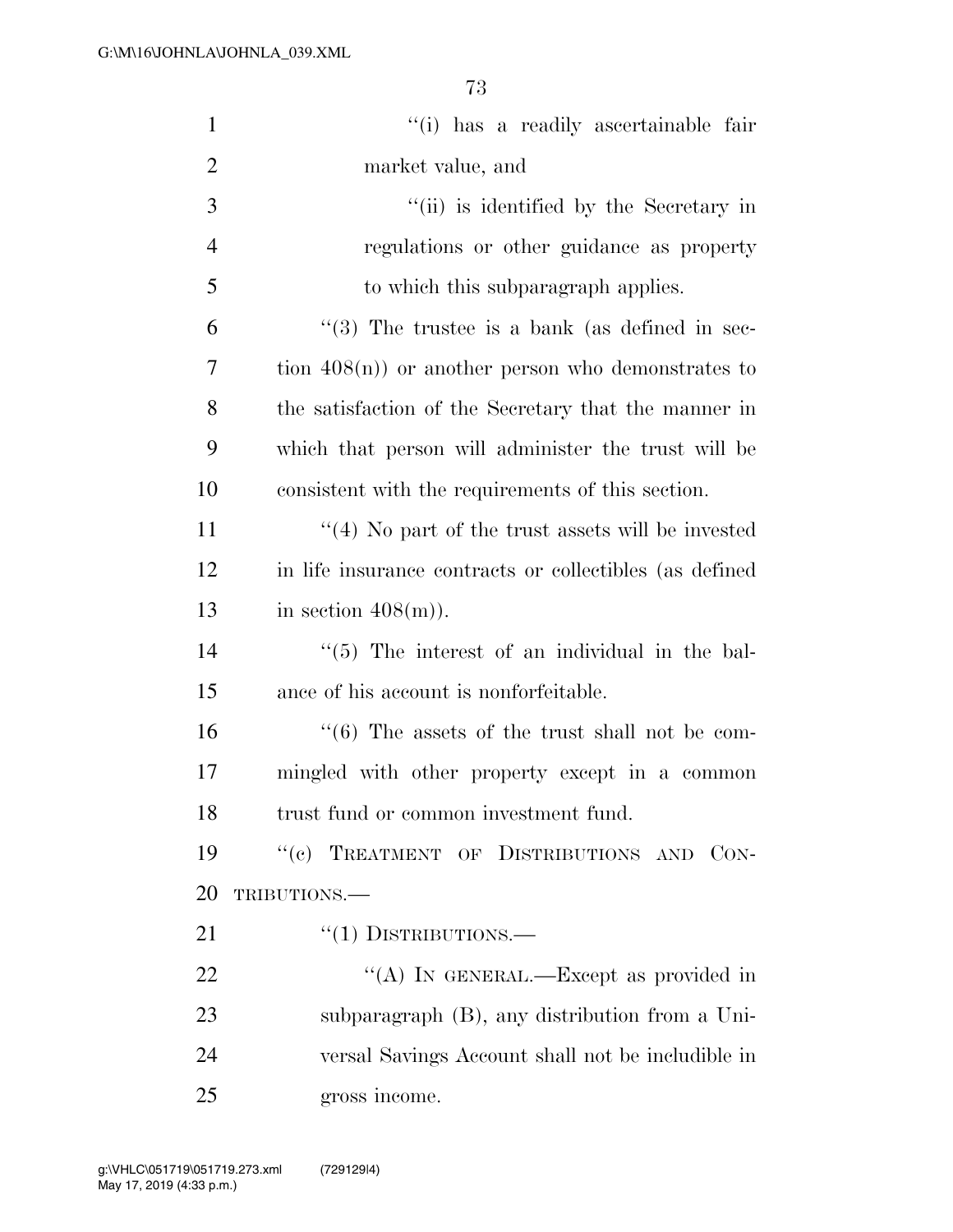| $\mathbf{1}$   | "(B) NET INCOME ATTRIBUTABLE TO EX-                 |
|----------------|-----------------------------------------------------|
| $\overline{2}$ | CESS CONTRIBUTIONS.—Any distribution of net         |
| 3              | income described in section $4973(i)(2)$ shall be   |
| $\overline{4}$ | includible in the gross income of the account       |
| 5              | holder in the taxable year in which the con-        |
| 6              | tribution to which such net income relates was      |
| 7              | made.                                               |
| 8              | $``(2)$ CONTRIBUTION LIMIT.—                        |
| 9              | "(A) IN GENERAL.—The aggregate                      |
| 10             | amount of contributions (other than qualified       |
| 11             | rollover contributions described in subsection      |
| 12             | (d)) for any taxable year to all Universal Sav-     |
| 13             | ings Accounts maintained for the benefit of an      |
| 14             | individual shall not exceed the lesser of—          |
| 15             | $``(i)$ \$2,500, or                                 |
| 16             | $\lq$ <sup>"</sup> (ii) an amount equal to the com- |
| 17             | pensation (within the meaning of section            |
| 18             | 219) includible in such individual's gross          |
| 19             | income for such taxable year.                       |
| 20             | "(B) NO CONTRIBUTIONS FOR DEPEND-                   |
| 21             | ENTS.—In the case of an individual who is a         |
| 22             | dependent of another taxpayer for a taxable         |
| 23             | year beginning in the calendar year in which        |
| 24             | such individual's taxable year begins, the dollar   |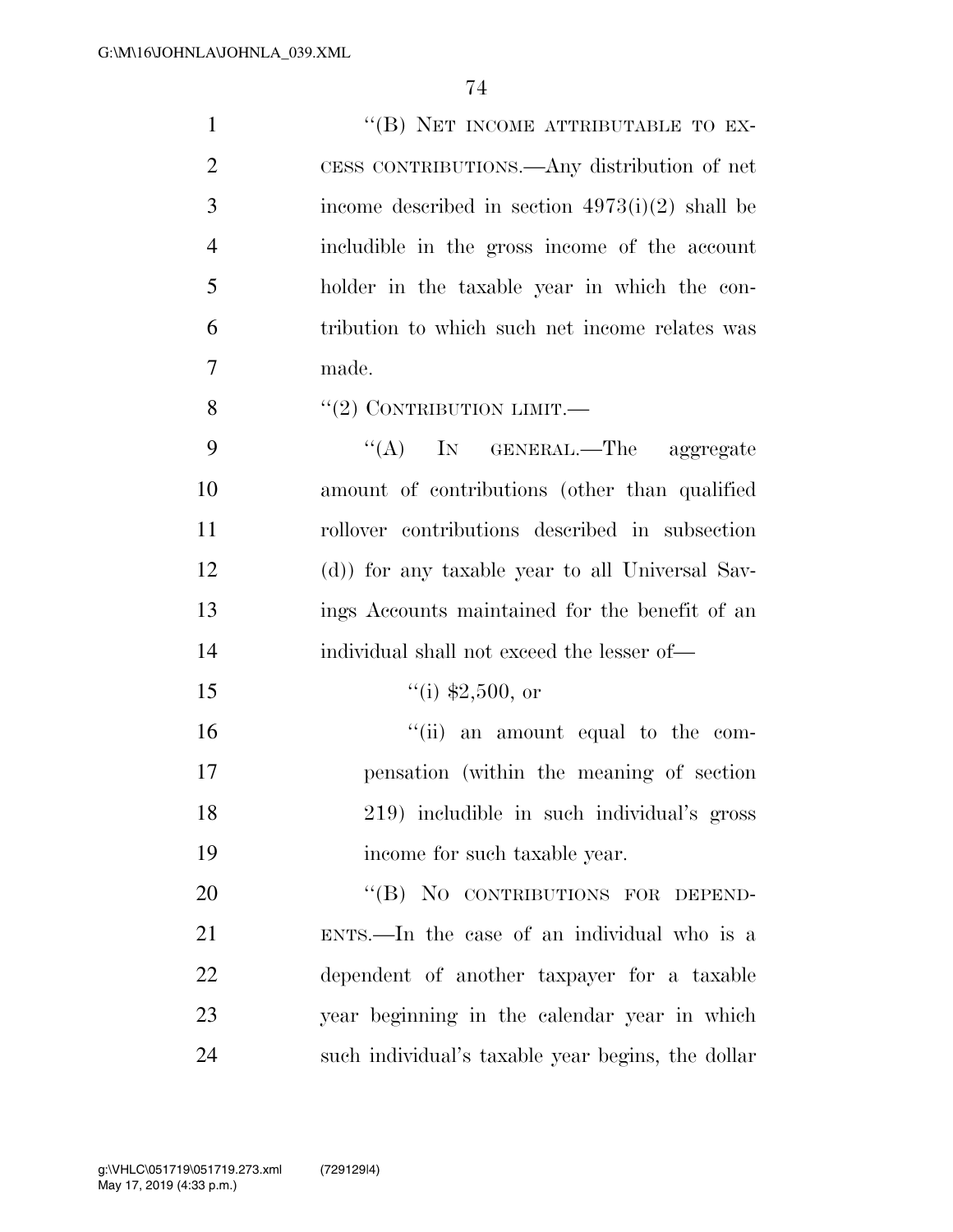| $\mathbf{1}$   | amount under subparagraph (A) for such indi-  |
|----------------|-----------------------------------------------|
| $\overline{2}$ | vidual's taxable year shall be zero.          |
| 3              | "(C) SPECIAL RULE IN CASE OF JOINT RE-        |
| $\overline{4}$ | TURN.                                         |
| 5              | "(i) IN GENERAL.—In the case of an            |
| 6              | individual to whom this clause applies, the   |
| 7              | amount determined under subparagraph          |
| 8              | $(A)(ii)$ with respect to such individual for |
| 9              | the taxable year shall not be less than an    |
| 10             | amount equal to the sum of—                   |
| 11             | $\lq\lq$ (I) the compensation of such in-     |
| 12             | dividual includible in gross income for       |
| 13             | the taxable year, plus                        |
| 14             | $\lq\lq$ (II) the compensation of such        |
| 15             | individual's spouse includible in gross       |
| 16             | income for the taxable year reduced           |
| 17             | (but not below zero) by the amount            |
| 18             | contributed for the taxable year to all       |
| 19             | Universal Savings Accounts<br>main-           |
| 20             | tained for the benefit of such spouse.        |
| 21             | "(ii) INDIVIDUAL TO WHOM CLAUSE               |
| 22             | (i) APPLIES.—Clause (i) shall apply to any    |
| 23             | individual—                                   |
| 24             | $\lq (I)$ who files a joint return for        |
| 25             | the taxable year, and                         |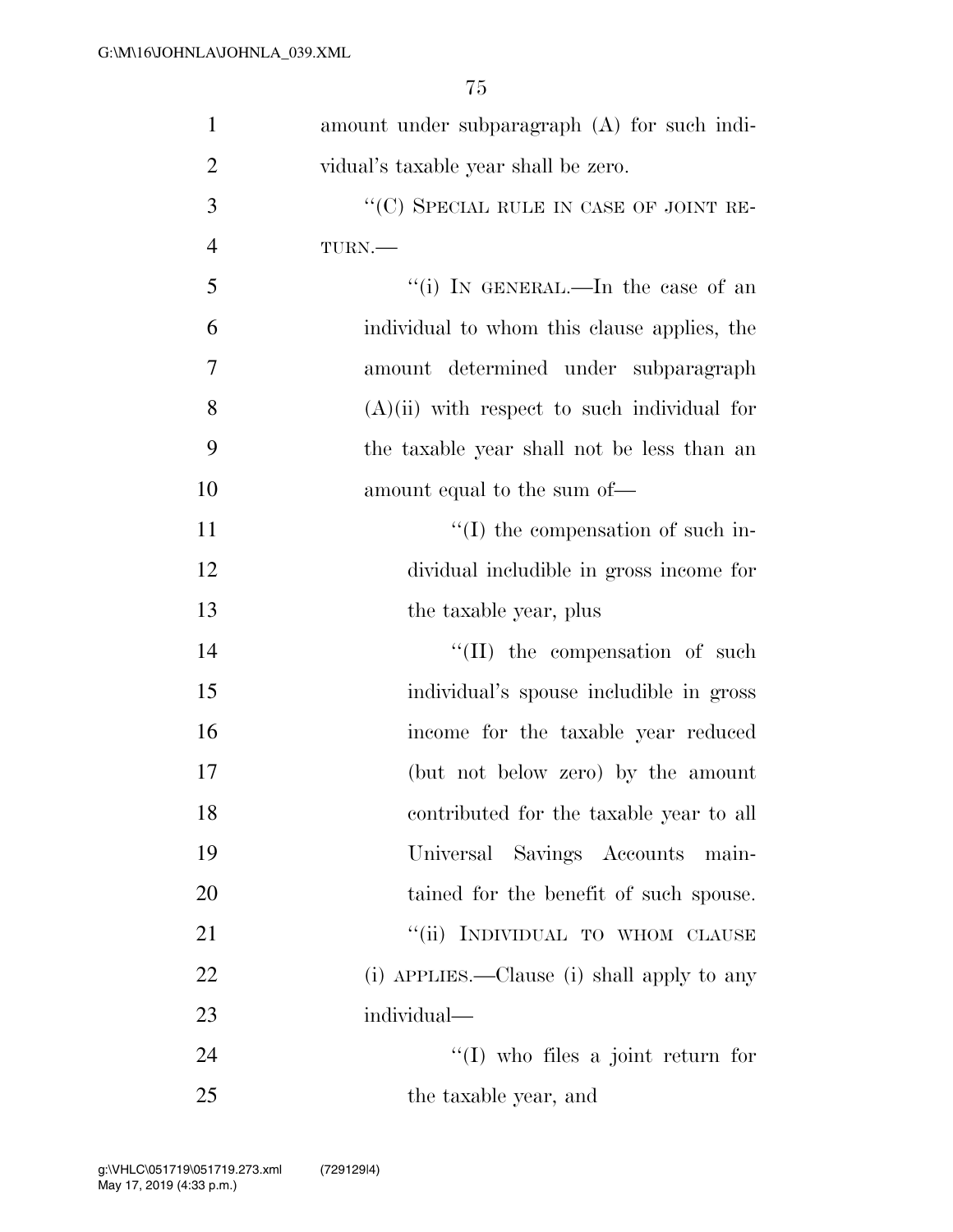| $\mathbf{1}$   | "(II) whose compensation includ-                            |
|----------------|-------------------------------------------------------------|
| $\overline{2}$ | ible in gross income for the taxable                        |
| 3              | year is less than the compensation of                       |
| $\overline{4}$ | such individual's spouse includible in                      |
| 5              | gross income for the taxable year.                          |
| 6              | "(D) COST-OF-LIVING ADJUSTMENT.—In                          |
| $\overline{7}$ | the case of any taxable year beginning in a cal-            |
| 8              | endar year after 2020, the $$2,500$ amount                  |
| 9              | under subparagraph $(A)(i)$ shall be increased by           |
| 10             | an amount equal to-                                         |
| 11             | "(i) such dollar amount, multiplied by                      |
| 12             | "(ii) the cost-of-living adjustment de-                     |
| 13             | termined under section $1(f)(3)$ for the cal-               |
| 14             | endar year, determined by substituting                      |
| 15             | 'calendar year 2018' for 'calendar year                     |
| 16             | $2016'$ in subparagraph $(A)(ii)$ thereof.                  |
| 17             | If any amount after adjustment under the pre-               |
| 18             | eeding sentence is not a multiple of \$100, such            |
| 19             | amount shall be rounded to the next lower mul-              |
| 20             | tiple of $$100.$                                            |
| 21             | "(d) QUALIFIED ROLLOVER CONTRIBUTION.—For                   |
| 22             | purposes of this section, the term 'qualified rollover con- |
| 23             | tribution' means a contribution to a Universal Savings Ac-  |
| 24             | count from another such account of the same individual,     |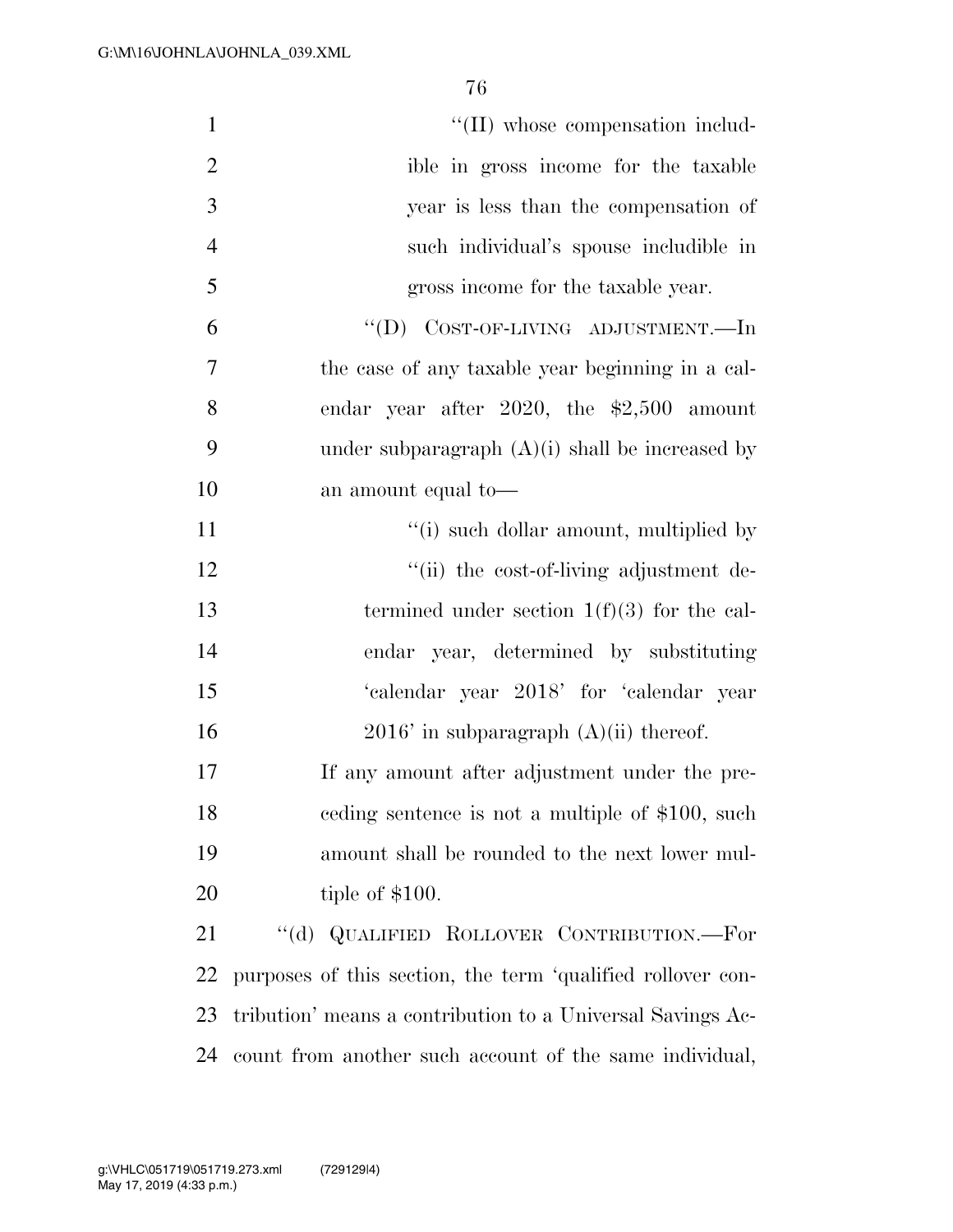but only if such amount is contributed not later than the 60th day after the distribution from such other account. ''(e) TREATMENT OF ACCOUNT UPON DEATH.— Upon death of any account holder of a Universal Savings Account—

 ''(1) SPOUSE.—In the case of the account hold- er's surviving spouse acquiring such account holder's interest in such account by reason of the death of the account holder, such account shall be treated as if the spouse were the account holder.

11 "(2) OTHER CASES.—In any other case—

 $\mathcal{L}^{\prime\prime}(A)$  all amounts in such account shall be treated as distributed on the date of such indi-vidual's death, and

15 "(B) such account shall cease to be treated as a Universal Savings Account.

17 <sup>"</sup>(f) OTHER SPECIAL RULES.—

18 "(1) COMMUNITY PROPERTY LAWS.—This sec- tion shall be applied without regard to any commu-nity property laws.

21 "(2) LOSS OF TAXATION EXEMPTION OF AC- COUNT WHERE INDIVIDUAL ENGAGES IN PROHIB- ITED TRANSACTION; EFFECT OF PLEDGING ACCOUNT AS SECURITY.—Rules similar to the rules of para-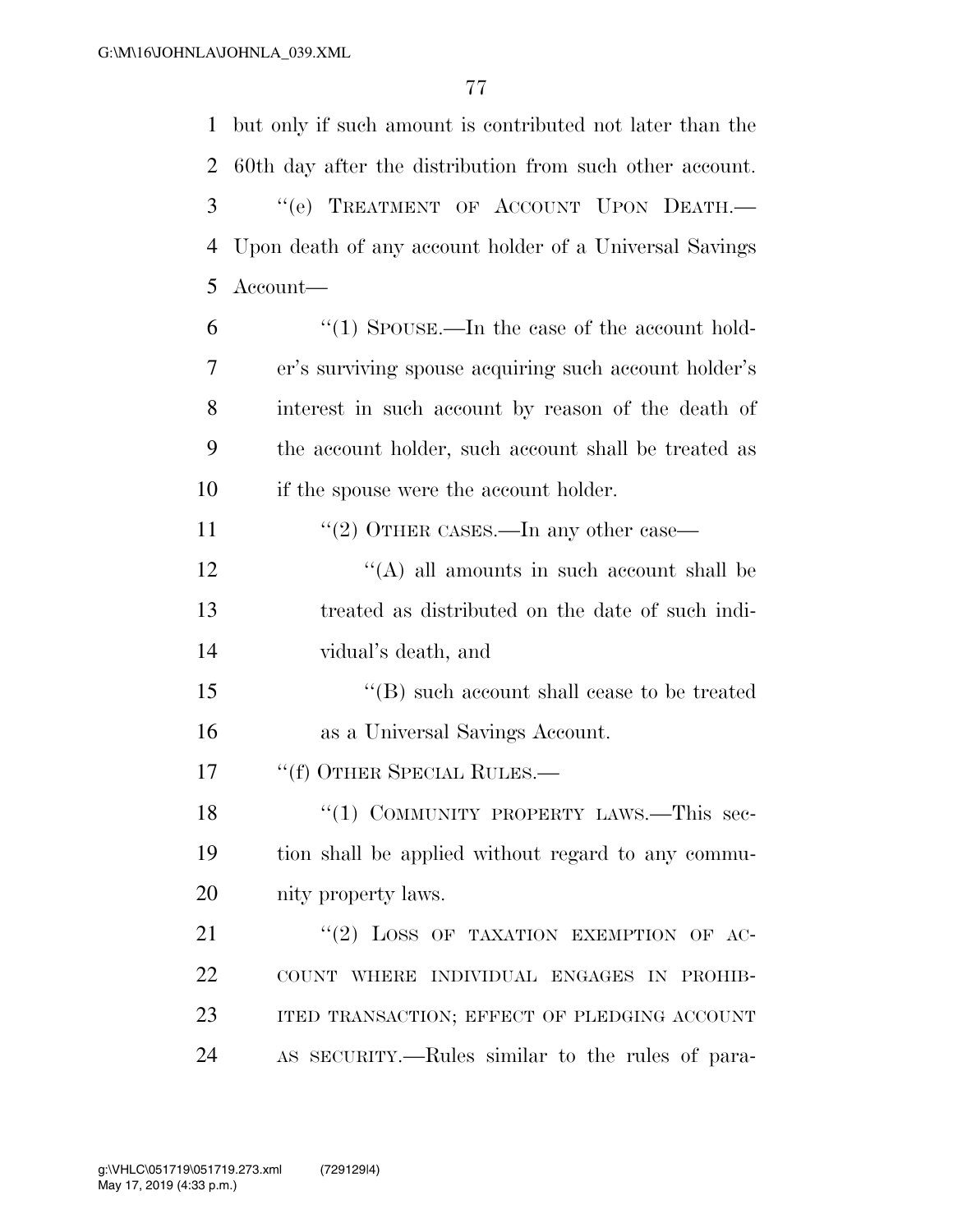| $\mathbf{1}$   | graphs $(2)$ and $(4)$ of section $408(e)$ shall apply to  |
|----------------|------------------------------------------------------------|
| $\overline{c}$ | any Universal Savings Account.                             |
| 3              | "(g) REPORTS.—The trustee of a Universal Savings           |
| 4              | Account shall make such reports regarding such account     |
| 5              | to the Secretary and to the account holder with respect    |
| 6              | to contributions, distributions, and such other matters as |
| 7              | the Secretary may require. Such reports shall be—          |
| 8              | $\lq(1)$ filed at such time and in such manner as          |
| 9              | the Secretary provides, and                                |
| 10             | $\cdot\cdot$ (2) furnished to account holders—             |
| 11             | "(A) not later than January 31 of the cal-                 |
| 12             | endar year following the calendar year to which            |
| 13             | such reports relate, and                                   |
| 14             | $\cdot$ (B) in such manner as the Secretary pro-           |
| 15             | vides.".                                                   |
| 16             | (b) TAX ON EXCESS CONTRIBUTIONS.—                          |
| 17             | (1) IN GENERAL.—Section $4973(a)$ of such                  |
| 18             | Code is amended by striking "or" at the end of             |
| 19             | paragraph $(5)$ , by inserting "or" at the end of para-    |
| 20             | graph $(6)$ , and by inserting after paragraph $(6)$ the   |
| 21             | following new paragraph:                                   |
| 22             | $\lq(7)$ a Universal Savings Account (as defined in        |
| 23             | section $530U$ ,".                                         |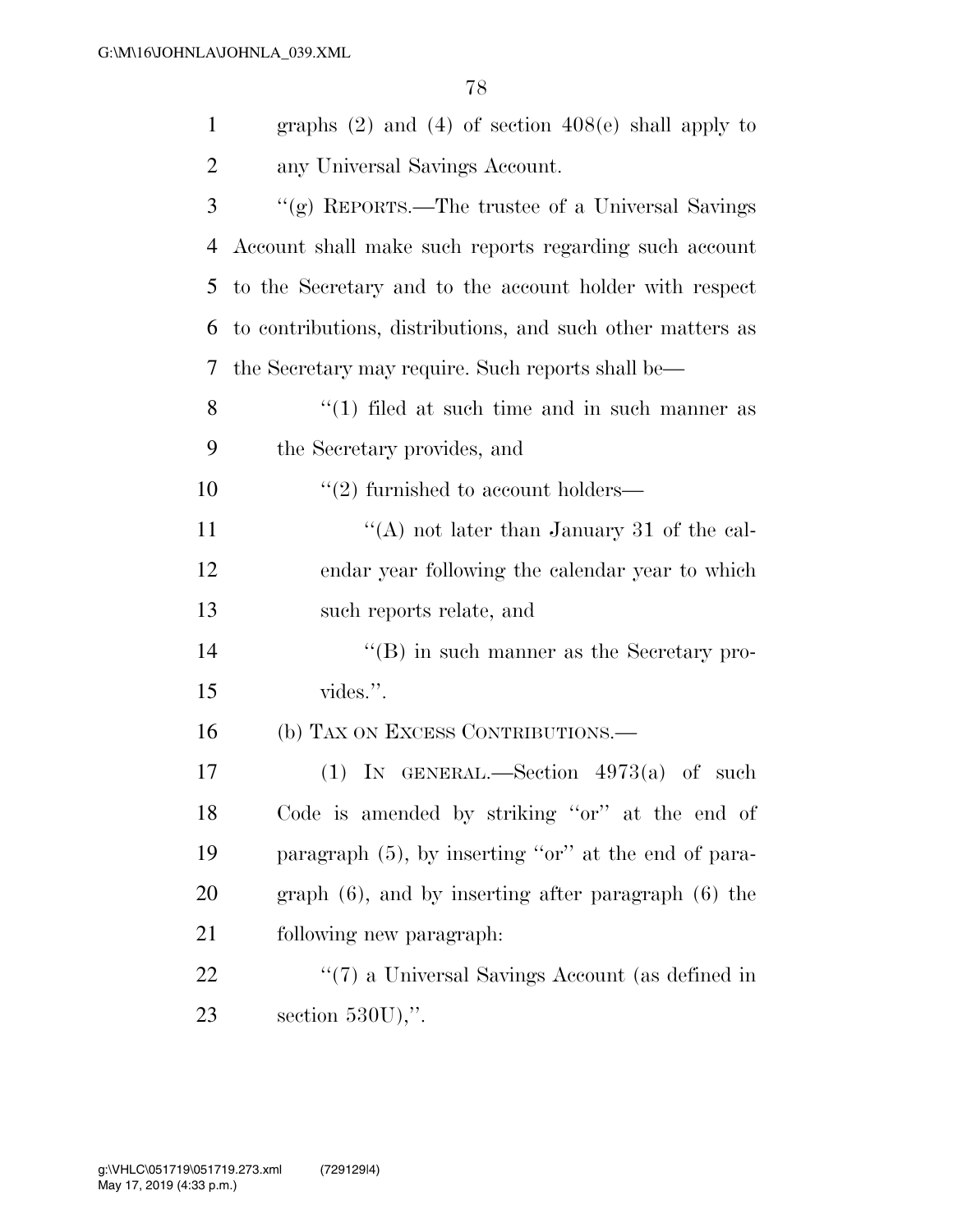| $\mathbf{1}$   | (2) EXCESS CONTRIBUTION.—Section 4973 of                 |
|----------------|----------------------------------------------------------|
| $\overline{2}$ | such Code is amended by adding at the end the fol-       |
| 3              | lowing new subsection:                                   |
| $\overline{4}$ | "(i) EXCESS CONTRIBUTIONS TO UNIVERSAL SAV-              |
| 5              | INGS ACCOUNTS.—For purposes of this section—             |
| 6              | "(1) IN GENERAL.—In the case of Universal                |
| $\overline{7}$ | Savings Accounts (within the meaning of section          |
| 8              | 530U), the term 'excess contributions' means the         |
| 9              | sum of—                                                  |
| 10             | "(A) the amount (if any) by which the                    |
| 11             | amount contributed for the taxable year to such          |
| 12             | accounts (other than qualified rollover contribu-        |
| 13             | tions (as defined in section $530U(d)$ ) exceeds         |
| 14             | the contribution limit under section $530U(c)(2)$        |
| 15             | for such taxable year, and                               |
| 16             | $\lq\lq$ the amount determined under this                |
| 17             | subsection for the preceding taxable year, re-           |
| 18             | duced by the sum of-                                     |
| 19             | "(i) the distributions out of the ac-                    |
| <b>20</b>      | count for the taxable year, and                          |
| 21             | $\lq$ <sup>"</sup> (ii) the amount (if any) by which the |
| 22             | maximum amount allowable as a contribu-                  |
| 23             | tion under section $530U(c)(2)$ for the tax-             |
| 24             | able year exceeds the amount contributed                 |
| 25             | to the accounts for the taxable year.                    |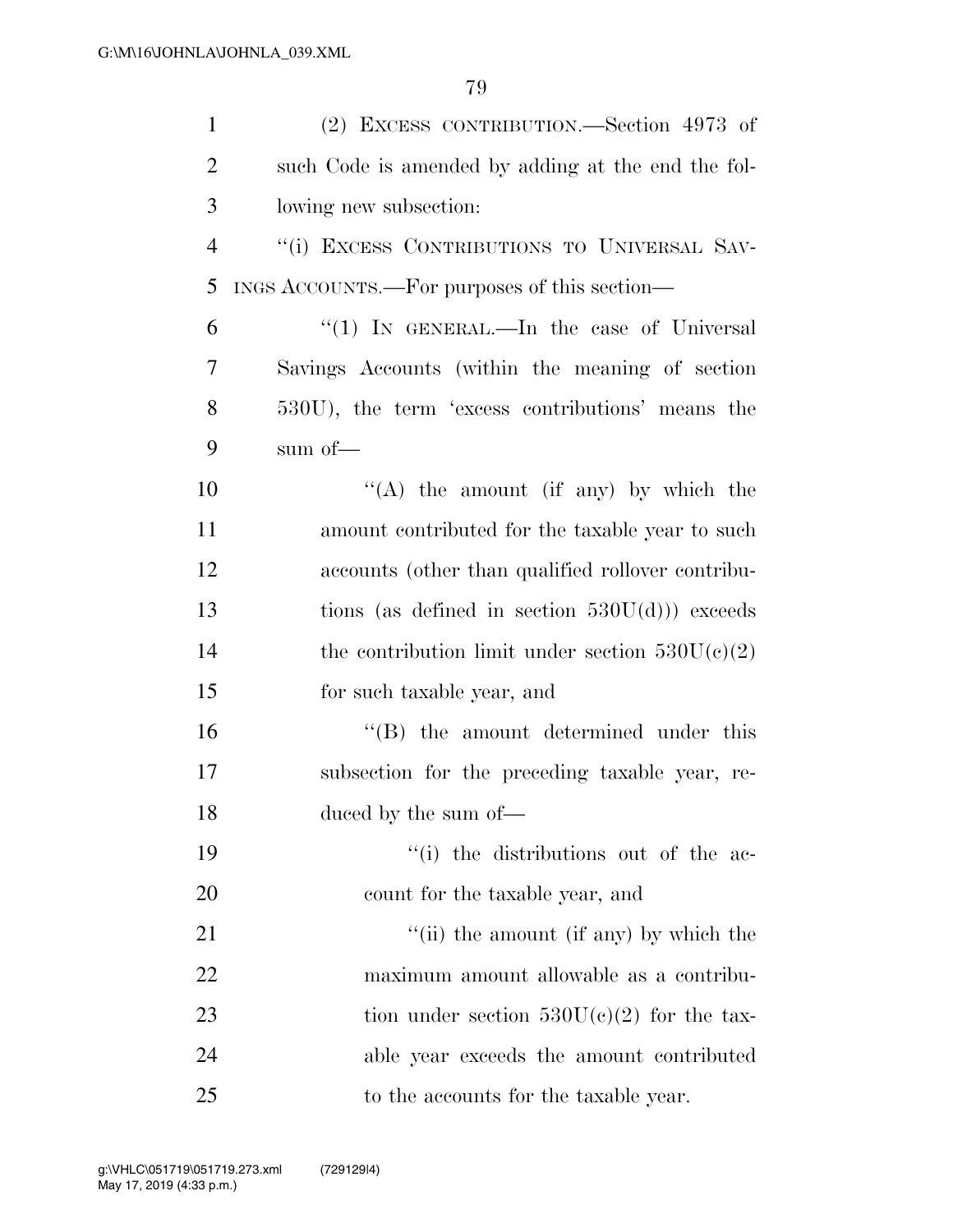1 ''(2) SPECIAL RULE.—A contribution shall not be taken into account under paragraph (1) if such contribution (together with the amount of net in- come attributable to such contribution) is distributed to the account holder on or before the due date of the account holder's return of tax for such taxable year.''. (c) TAX ON PROHIBITED TRANSACTIONS.—Section  $4975(e)(1)$  of such Code is amended by striking "or" at the end of subparagraph (F), by striking the period at the end of subparagraph (G) and inserting '', or'', and

by adding at the end the following new subparagraph:

 ''(H) a Universal Savings Account (as de-14 fined in section 530U).".

 (d) FAILURE TO PROVIDE REPORTS ON UNIVERSAL 16 SAVINGS ACCOUNTS.—Section  $6693(a)(2)$  of such Code is amended by striking ''and'' at the end of subparagraph (E), by striking the period at the end of subparagraph (F) and inserting '', and'', and by inserting after subpara-graph (F) the following new subparagraph:

21  $\text{``(G)} \text{ section } 530U(g) \text{ (relating to Uni-}$ versal Savings Accounts).''.

 (e) CONFORMING AMENDMENT.—The table of parts for subchapter F of chapter 1 of such Code is amended by adding at the end the following new item:

''PART IX. UNIVERSAL SAVINGS ACCOUNTS''.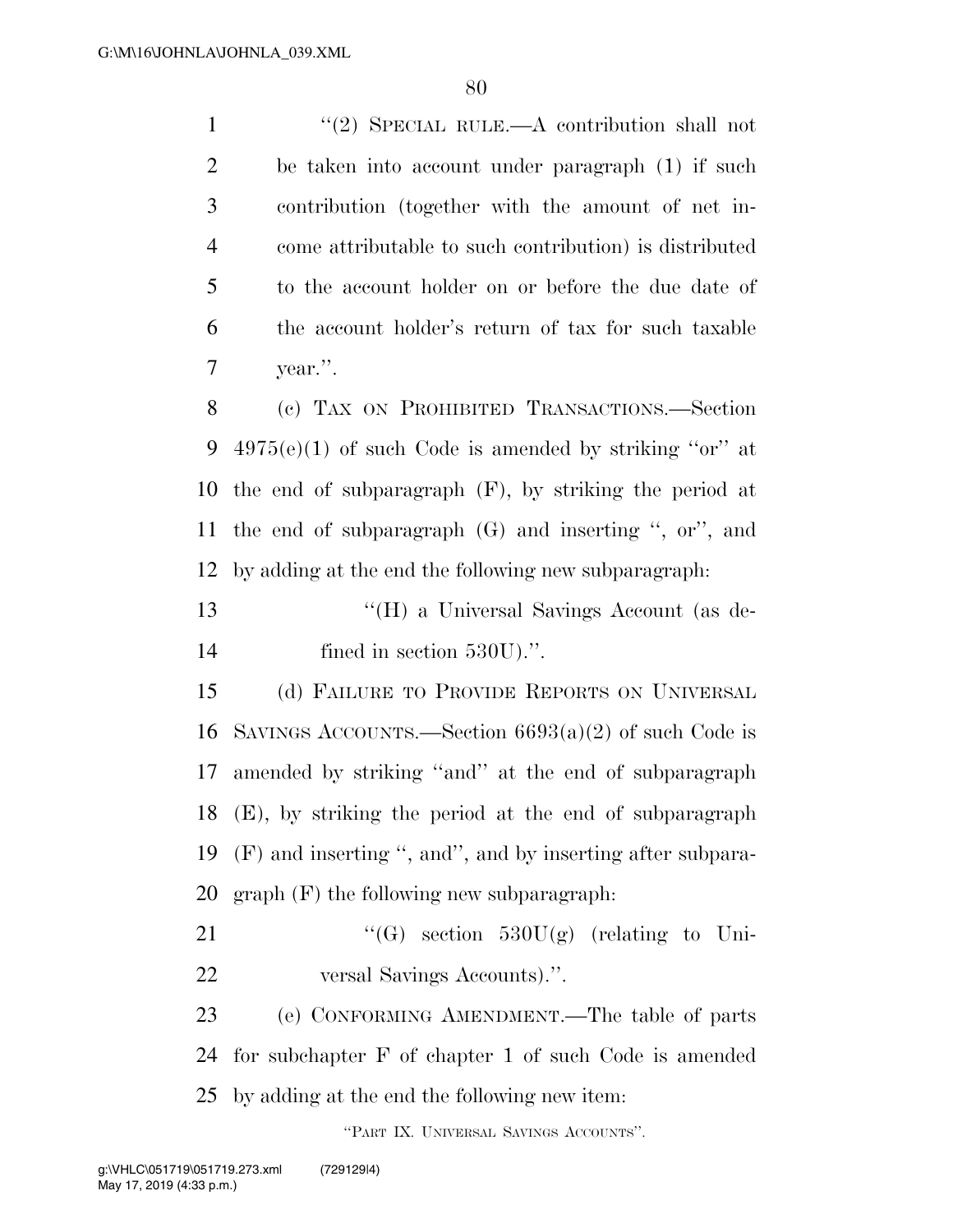(f) EFFECTIVE DATE.—The amendments made by this section shall apply to taxable years beginning after December 31, 2019.

## **SEC. 302. EXPANSION OF SECTION 529 PLANS.**

 (a) DISTRIBUTIONS FOR CERTAIN EXPENSES ASSO- CIATED WITH REGISTERED APPRENTICESHIP PRO- GRAMS.—Section 529(c) of the Internal Revenue Code of 1986 is amended by adding at the end the following new paragraph:

10 <sup>''</sup>(8) TREATMENT OF CERTAIN EXPENSES ASSO- CIATED WITH REGISTERED APPRENTICESHIP PRO- GRAMS.—Any reference in this subsection to the term 'qualified higher education expense' shall in- clude a reference to expenses for fees, books, sup- plies, and equipment required for the participation of a designated beneficiary in an apprenticeship pro- gram registered and certified with the Secretary of Labor under section 1 of the National Apprentice-ship Act (29 U.S.C. 50).''.

 (b) DISTRIBUTIONS FOR CERTAIN HOMESCHOOLING 21 EXPENSES.—Section  $529(c)(7)$  of such Code is amended by striking ''include a reference to'' and all that follows and inserting ''include a reference to—

24  $\langle A \rangle$  expenses for tuition in connection with enrollment or attendance of a designated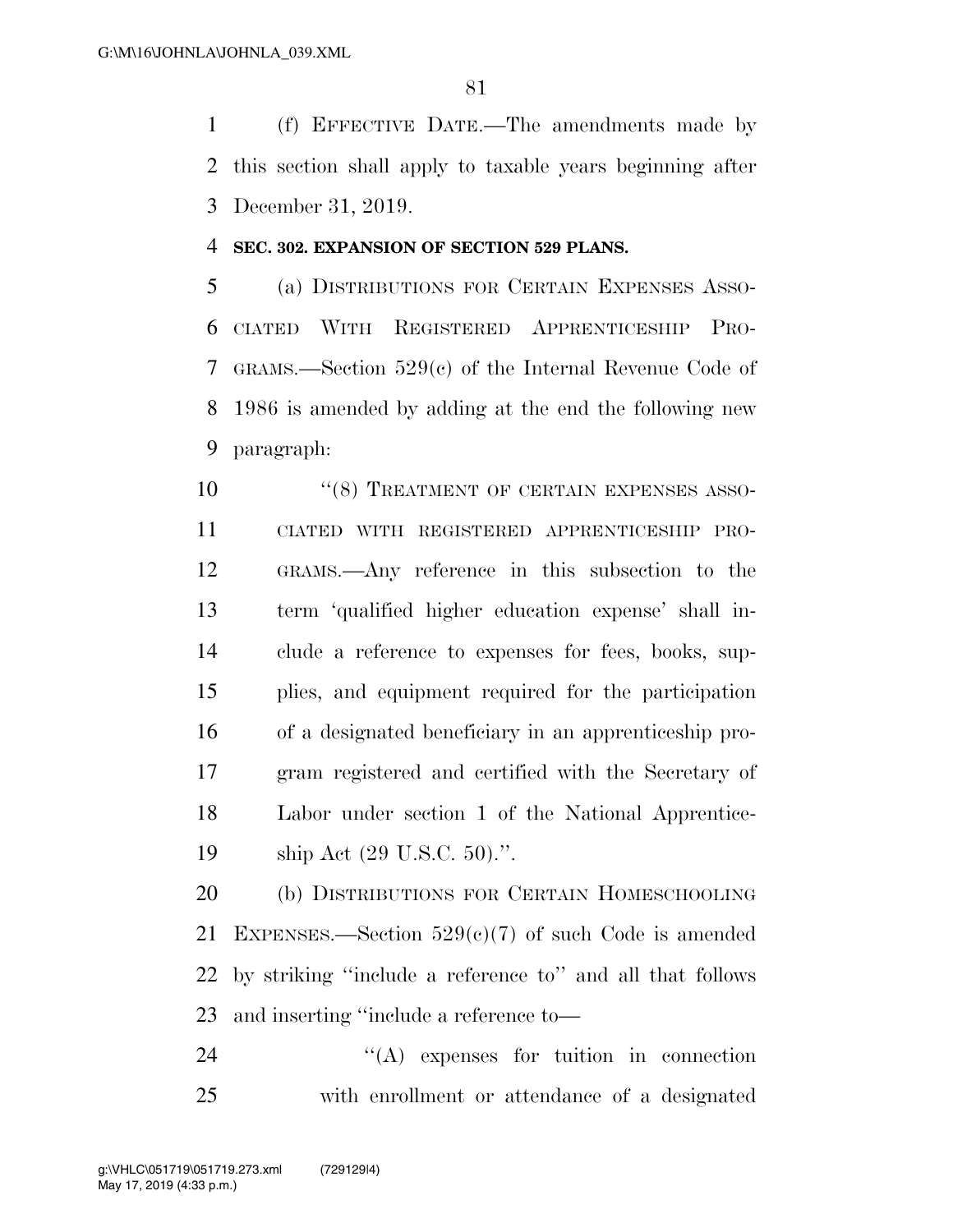| $\mathbf{1}$   |     | beneficiary at an elementary or secondary pub-  |
|----------------|-----|-------------------------------------------------|
| $\overline{2}$ |     | lic, private, or religious school, and          |
| 3              |     | $\lq\lq$ expenses, with respect to a des-       |
| $\overline{4}$ |     | ignated beneficiary, for-                       |
| 5              |     | "(i) curriculum and curricular mate-            |
| 6              |     | rials,                                          |
| $\overline{7}$ |     | "(ii) books or other instructional ma-          |
| 8              |     | terials,                                        |
| 9              |     | "(iii) online educational materials,            |
| 10             |     | "(iv) tuition for tutoring or edu-              |
| 11             |     | cational classes outside of the home (but       |
| 12             |     | only if the tutor or class instructor is not    |
| 13             |     | related (within the meaning of section          |
| 14             |     | $152(d)(2)$ to the student),                    |
| 15             |     | $f'(v)$ dual enrollment in an institution       |
| 16             |     | of higher education, and                        |
| 17             |     | "(vi) educational therapies for stu-            |
| 18             |     | dents with disabilities,                        |
| 19             |     | in connection with a homeschool (whether treat- |
| 20             |     | ed as a homeschool or a private school for pur- |
| 21             |     | poses of applicable State law).".               |
| 22             | (e) | DISTRIBUTIONS FOR QUALIFIED EDUCATION           |
| 23             |     | <b>LOAN REPAYMENTS.—</b>                        |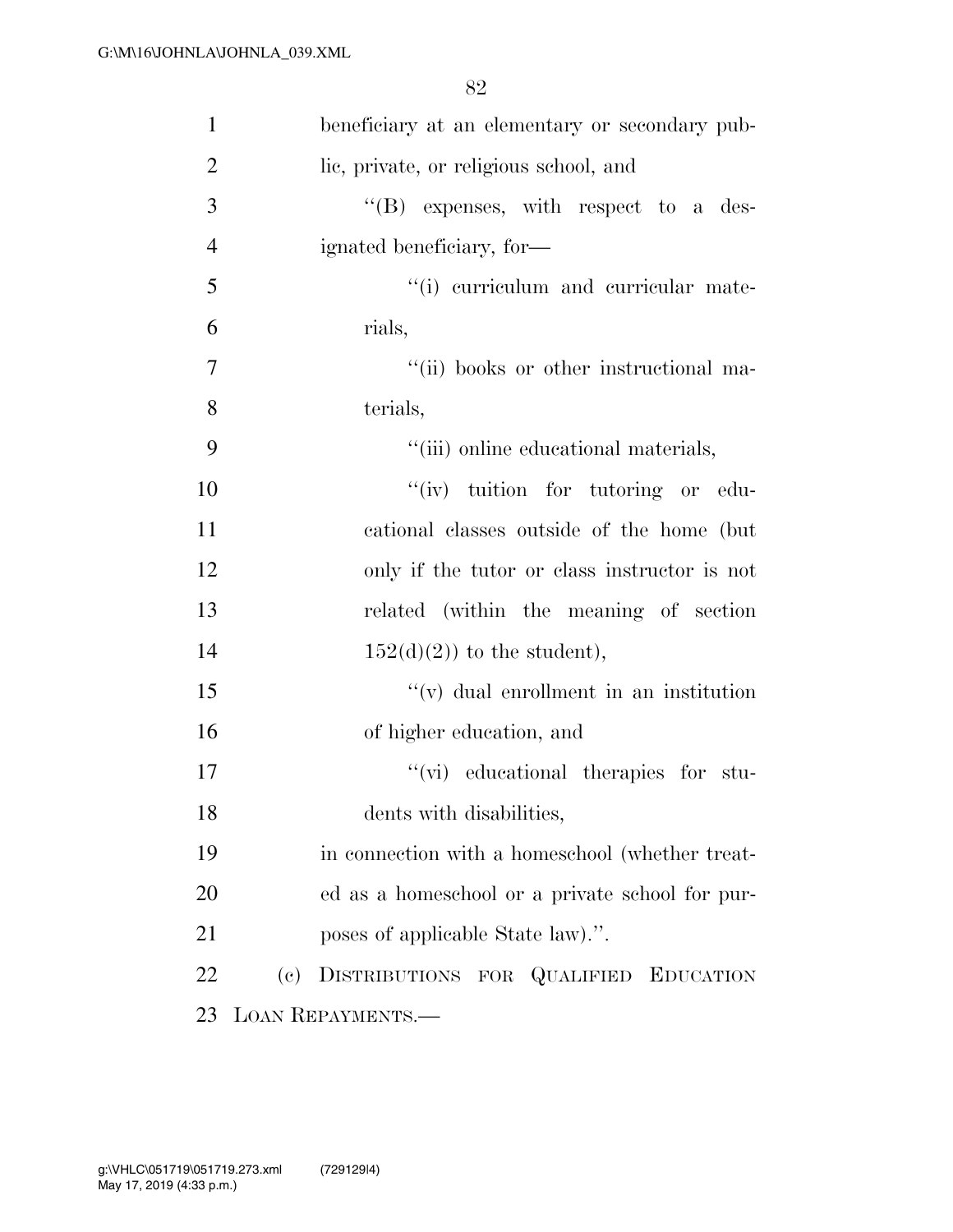| $\mathbf{1}$   | (1) IN GENERAL.—Section $529(e)$ of such Code,      |
|----------------|-----------------------------------------------------|
| $\overline{2}$ | as amended by subsection (a), is amended by adding  |
| 3              | at the end the following new paragraph:             |
| $\overline{4}$ | "(9) TREATMENT OF QUALIFIED EDUCATION               |
| 5              | <b>LOAN REPAYMENTS.—</b>                            |
| 6              | "(A) IN GENERAL.—Any reference in this              |
| 7              | subsection to the term 'qualified higher edu-       |
| 8              | cation expense' shall include a reference to        |
| 9              | amounts paid as principal or interest on any        |
| 10             | qualified education loan (as defined in section     |
| 11             | $221(d)$ of the designated beneficiary or a sib-    |
| 12             | ling of the designated beneficiary.                 |
| 13             | "(B) LIMITATION.—The amount of dis-                 |
| 14             | tributions treated as a qualified higher edu-       |
| 15             | cation expense under this paragraph with re-        |
| 16             | spect to the loans of any individual shall not ex-  |
| 17             | ceed \$10,000 (reduced by the amount of dis-        |
| 18             | tributions so treated for all prior taxable years). |
| 19             | "(C) SPECIAL RULES FOR SIBLINGS OF                  |
| 20             | THE DESIGNATED BENEFICIARY.-                        |
| 21             | "(i) SEPARATE ACCOUNTING.—For                       |
| 22             | purposes of subparagraph (B) and sub-               |
| 23             | section (d), amounts treated as a qualified         |
| 24             | higher education expense with respect to            |
| 25             | the loans of a sibling of the designated            |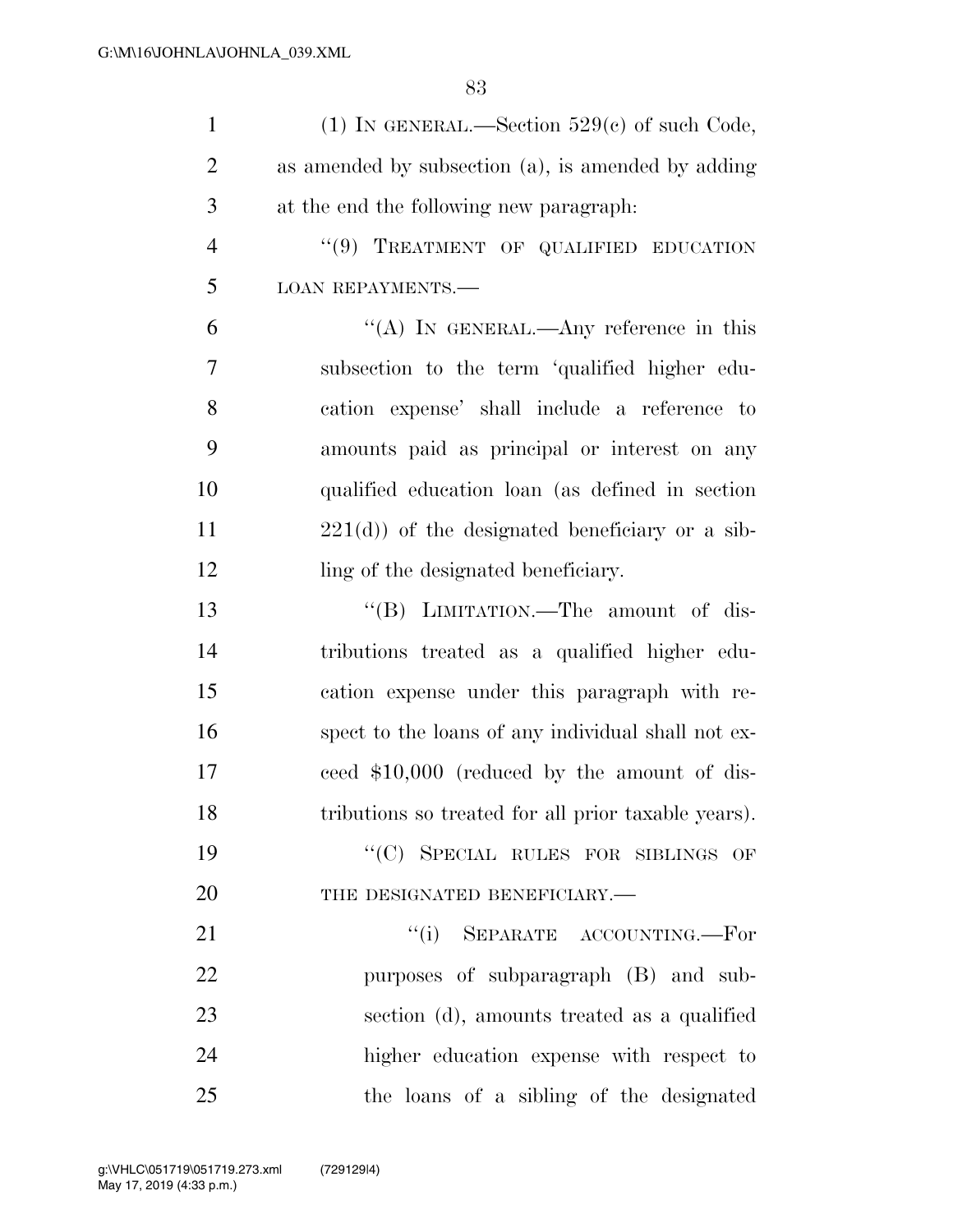| $\mathbf{1}$   | beneficiary shall be taken into account                    |
|----------------|------------------------------------------------------------|
| $\mathfrak{2}$ | with respect to such sibling and not with                  |
| 3              | respect to such designated beneficiary.                    |
| $\overline{4}$ | "(ii) SIBLING DEFINED.—For pur-                            |
| 5              | poses of this paragraph, the term 'sibling'                |
| 6              | means an individual who bears a relation-                  |
| 7              | ship to the designated beneficiary which is                |
| 8              | described in section $152(d)(2)(B)$ .".                    |
| 9              | (2) COORDINATION WITH DEDUCTION FOR STU-                   |
| 10             | DENT LOAN INTEREST.—Section $221(e)(1)$ of such            |
| 11             | Code is amended by adding at the end the following:        |
| 12             | "The deduction otherwise allowable under subsection        |
| 13             | (a) (prior to the application of subsection $(b)$ ) to the |
| 14             | taxpayer for any taxable year shall be reduced (but        |
| 15             | not below zero) by so much of the distributions            |
| 16             | treated as a qualified higher education expense            |
| 17             | under section $529(c)(9)$ with respect to loans of the     |
| 18             | taxpayer as would be includible in gross income            |
| 19             | under section $529(e)(3)(A)$ for such taxable year but     |
| 20             | for such treatment.".                                      |
| 21             | (d) DISTRIBUTIONS FOR CERTAIN ELEMENTARY AND               |
| 22             | SECONDARY SCHOOL EXPENSES IN ADDITION TO TUI-              |

23 TION.—Section  $529(e)(7)(A)$ , as amended by subsection (b), is amended to read as follows: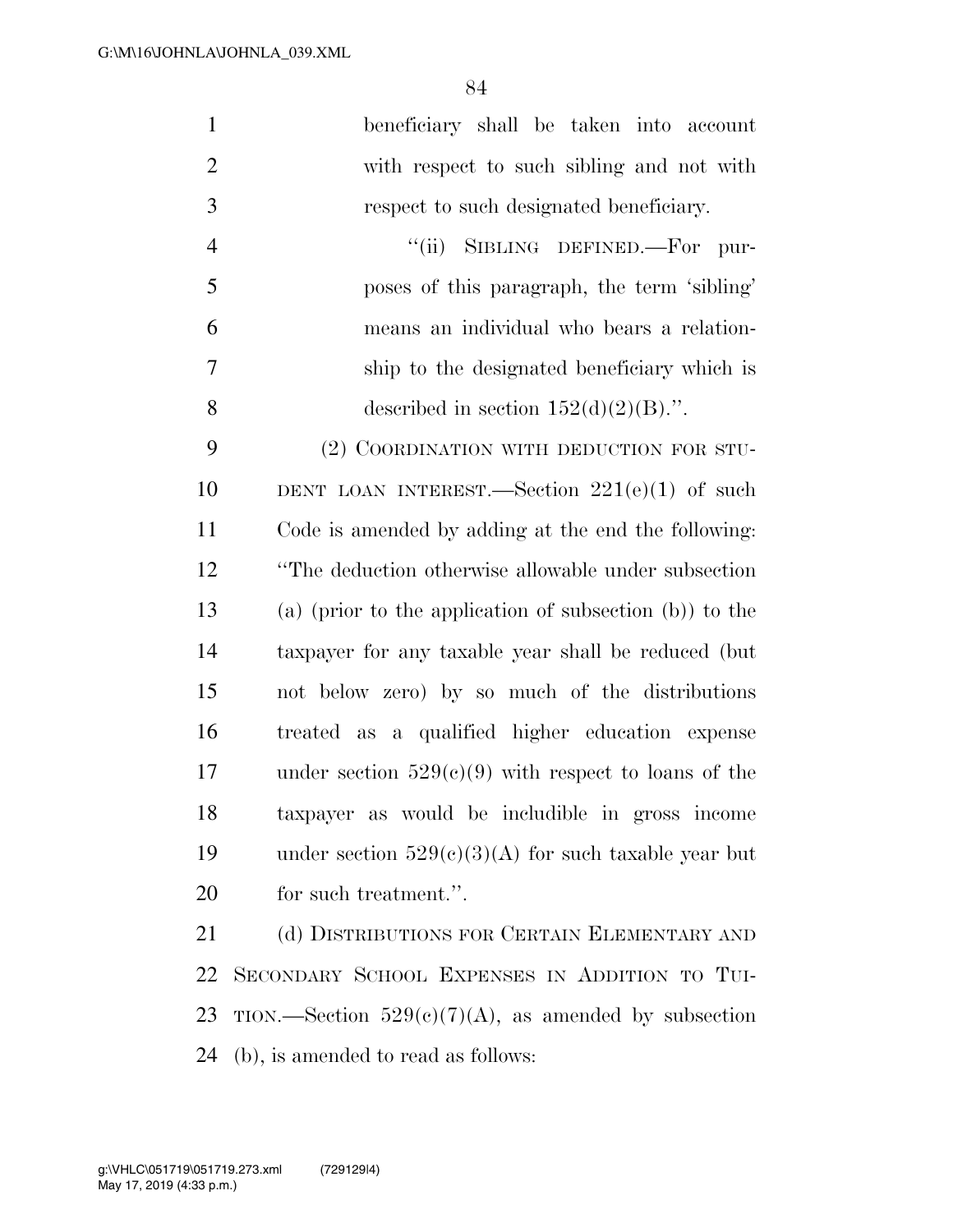| $\mathbf{1}$   | $\lq\lq$ expenses described in                          | section |
|----------------|---------------------------------------------------------|---------|
| $\overline{2}$ | $530(b)(3)(A)(i)$ in connection with enrollment         |         |
| 3              | or attendance of a designated beneficiary at an         |         |
| $\overline{4}$ | elementary or secondary public, private, or reli-       |         |
| 5              | gious school, and".                                     |         |
| 6              | (e) UNBORN CHILDREN ALLOWED AS ACCOUNT                  |         |
| 7              | BENEFICIARIES.—Section $529(e)$ is amended by adding at |         |
| 8              | the end the following new paragraph:                    |         |
| 9              | "(6) TREATMENT OF UNBORN CHILDREN.-                     |         |
| 10             | "(A) IN GENERAL.—Nothing shall prevent                  |         |
| 11             | an unborn child from being treated as a des-            |         |
| 12             | ignated beneficiary or an individual under this         |         |
| 13             | section.                                                |         |
| 14             | "(B) UNBORN CHILD.—For purposes of                      |         |
| 15             | this paragraph—                                         |         |
| 16             | "(i) IN GENERAL.—The term 'unborn                       |         |
| 17             | child' means a child in utero.                          |         |
| 18             | "(ii) CHILD IN UTERO.—The term                          |         |
| 19             | 'child in utero' means a member of the                  |         |
| 20             | species homo sapiens, at any stage of de-               |         |
| 21             | velopment, who is carried in the womb.".                |         |
| 22             | (f) EFFECTIVE DATES.—                                   |         |
| 23             | (1) IN GENERAL.—Except as otherwise pro-                |         |
| 24             | vided in this subsection, the amendments made by        |         |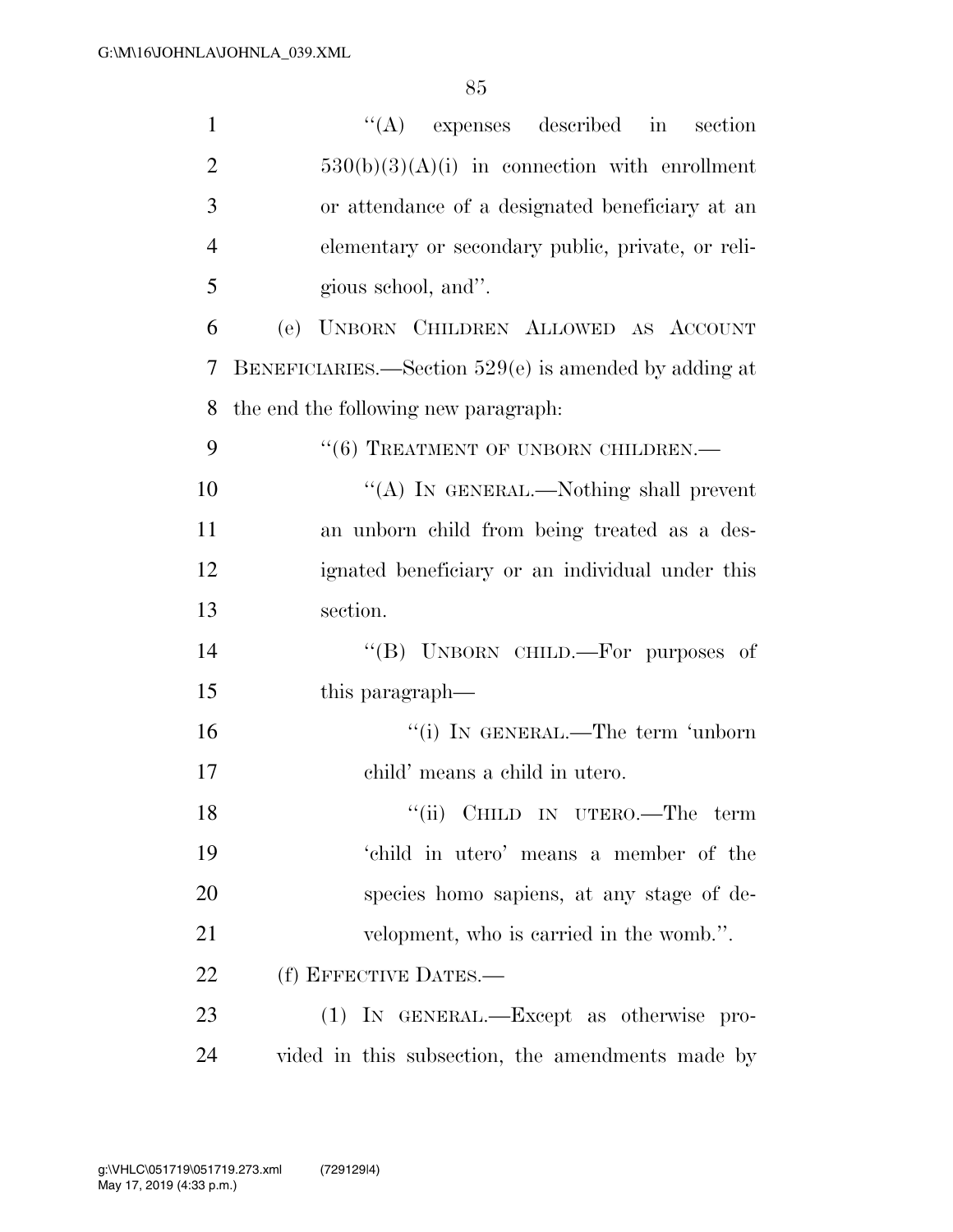| $\mathbf{1}$   | this section shall apply to distributions made after |
|----------------|------------------------------------------------------|
| $\overline{2}$ | December 31, 2019.                                   |
| 3              | (2) UNBORN CHILDREN ALLOWED AS ACCOUNT               |
| $\overline{4}$ | BENEFICIARIES.—The amendment made by sub-            |
| 5              | section (e) shall apply to contributions made after  |
| 6              | December 31, 2019.                                   |
| 7              | SEC. 303. PENALTY-FREE WITHDRAWALS FROM RETIRE-      |
| 8              | MENT PLANS FOR INDIVIDUALS IN CASE OF                |
| 9              | BIRTH OF CHILD OR ADOPTION.                          |
| 10             | (a) IN GENERAL.—Section $72(t)(2)$ of the Internal   |
| 11             | Revenue Code of 1986 is amended by adding at the end |
| 12             | the following new subparagraph.                      |
| 13             | "(H) DISTRIBUTIONS FROM RETIREMENT                   |
| 14             | PLANS IN CASE OF BIRTH OF CHILD OR ADOP-             |
| 15             | $TION$ .                                             |
| 16             | "(i) IN GENERAL.—Any qualified                       |
| 17             | birth or adoption distribution.                      |
| 18             | ``(ii)<br>LIMITATION.—The aggregate                  |
| 19             | amount which may be treated as qualified             |
| 20             | birth or adoption distributions by any indi-         |
| 21             | vidual with respect to any birth or adop-            |
| 22             | tion shall not exceed $$7,500$ .                     |
| 23             | "(iii) QUALIFIED BIRTH OR ADOPTION                   |
| 24             | DISTRIBUTION.—For purposes of this sub-              |
| 25             | paragraph—                                           |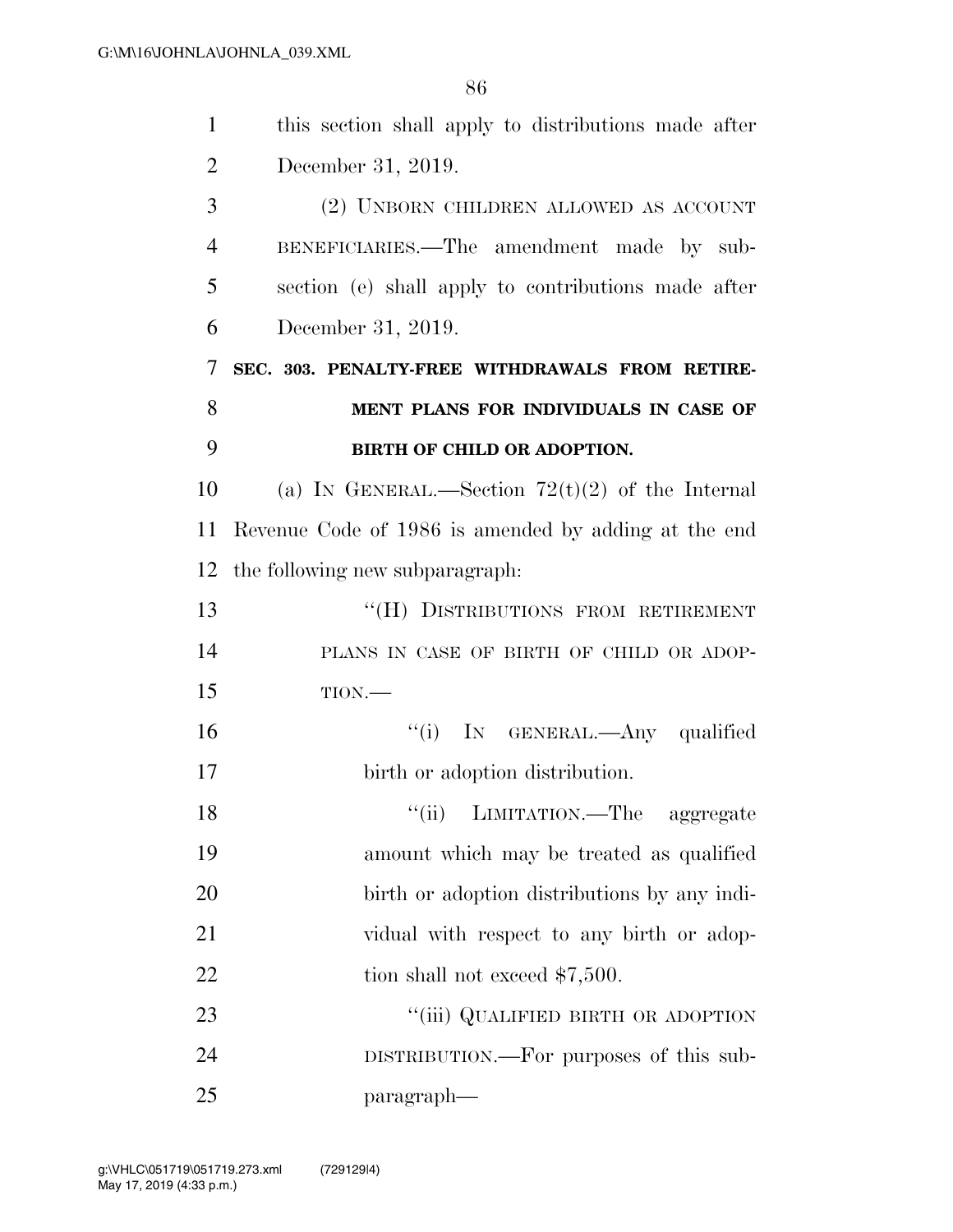| $\mathbf{1}$   | $``(I)$ IN GENERAL.—The term              |
|----------------|-------------------------------------------|
| $\overline{2}$ | 'qualified birth or adoption distribu-    |
| 3              | tion' means any distribution from an      |
| $\overline{4}$ | applicable eligible retirement plan to    |
| 5              | an individual if made during the 1-       |
| 6              | year period beginning on the date on      |
| $\tau$         | which a child of the individual is born   |
| 8              | or on which the legal adoption by the     |
| 9              | individual of an eligible child is final- |
| 10             | ized.                                     |
| 11             | ELIGIBLE CHILD.—The<br>``(II)             |
| 12             | term 'eligible child' means any indi-     |
| 13             | vidual (other than a child of the tax-    |
| 14             | payer's spouse) who has not attained      |
| 15             | age 18 or is physically or mentally in-   |
| 16             | capable of self-support.                  |
| 17             | "(iv) TREATMENT OF PLAN DISTRIBU-         |
| 18             | TIONS.-                                   |
| 19             | "(I) IN GENERAL.—If a distribu-           |
| 20             | tion to an individual would (without      |
| 21             | regard to clause (ii) be a qualified      |
| 22             | birth or adoption distribution, a plan    |
| 23             | shall not be treated as failing to meet   |
| 24             | any requirement of this title merely      |
| 25             | because the plan treats the distribu-     |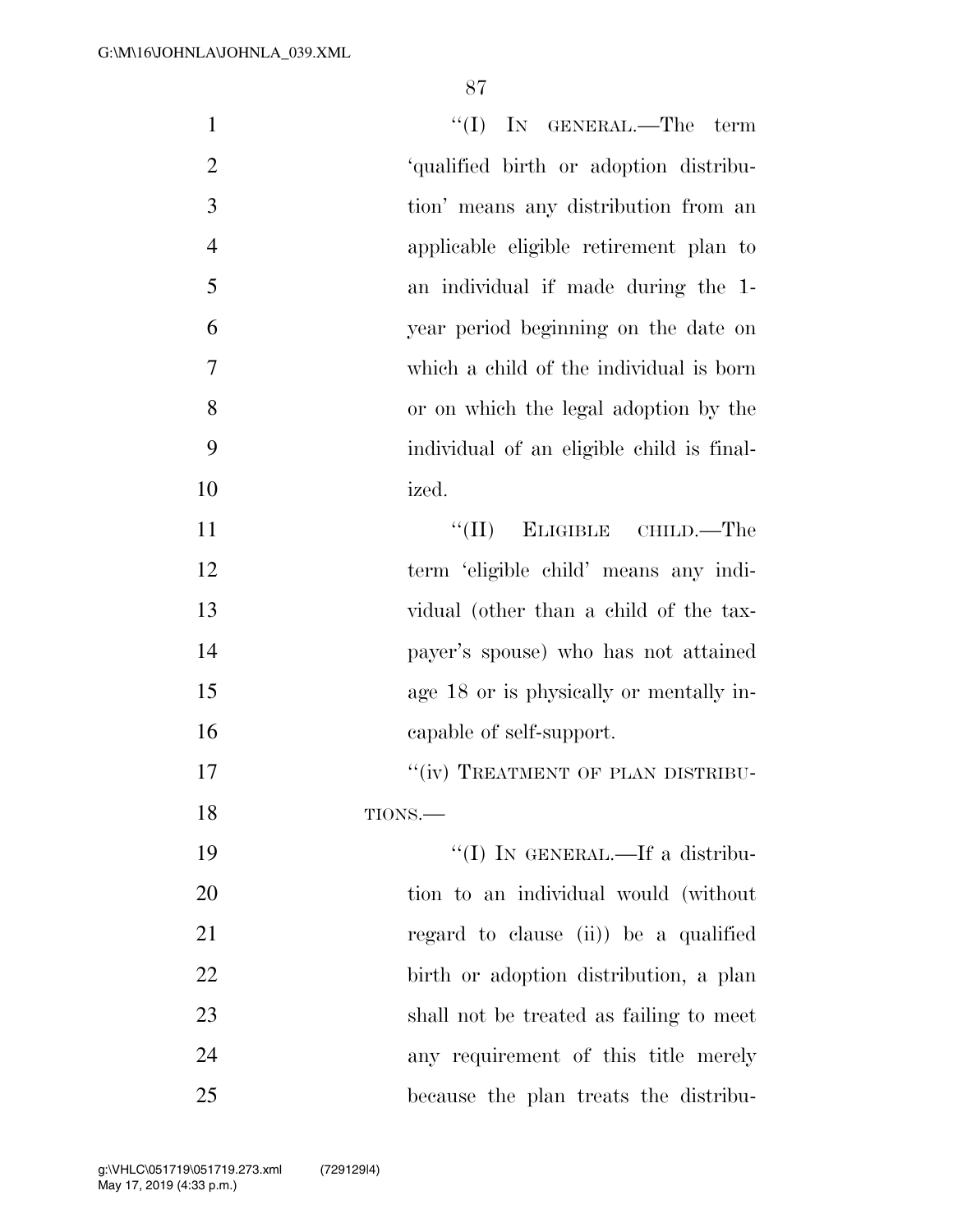| $\mathbf{1}$   | tion as a qualified birth or adoption    |
|----------------|------------------------------------------|
| $\overline{2}$ | distribution, unless the aggregate       |
| 3              | amount of such distributions from all    |
| $\overline{4}$ | plans maintained by the employer         |
| 5              | (and any member of any controlled        |
| 6              | group which includes the employer) to    |
| $\tau$         | such individual exceeds \$7,500.         |
| $8\,$          | "(II) CONTROLLED GROUP.-For              |
| 9              | purposes of subclause (I), the term      |
| 10             | 'controlled group' means any group       |
| 11             | treated as a single employer under       |
| 12             | subsection (b), (c), (m), or (o) of sec- |
| 13             | tion 414.                                |
| 14             | "(v) AMOUNT DISTRIBUTED MAY BE           |
| 15             | REPAID.                                  |
| 16             | "(I) IN GENERAL.- Any indi-              |
| 17             | vidual who receives a qualified birth    |
| 18             | or adoption distribution may make        |
| 19             | one or more contributions in an ag-      |
| 20             | gregate amount not to exceed the         |
| 21             | amount of such distribution to an ap-    |
| 22             | plicable eligible retirement plan of     |
| 23             | which such individual is a beneficiary   |
| 24             | and to which a rollover contribution of  |
| 25             | such distribution could be made under    |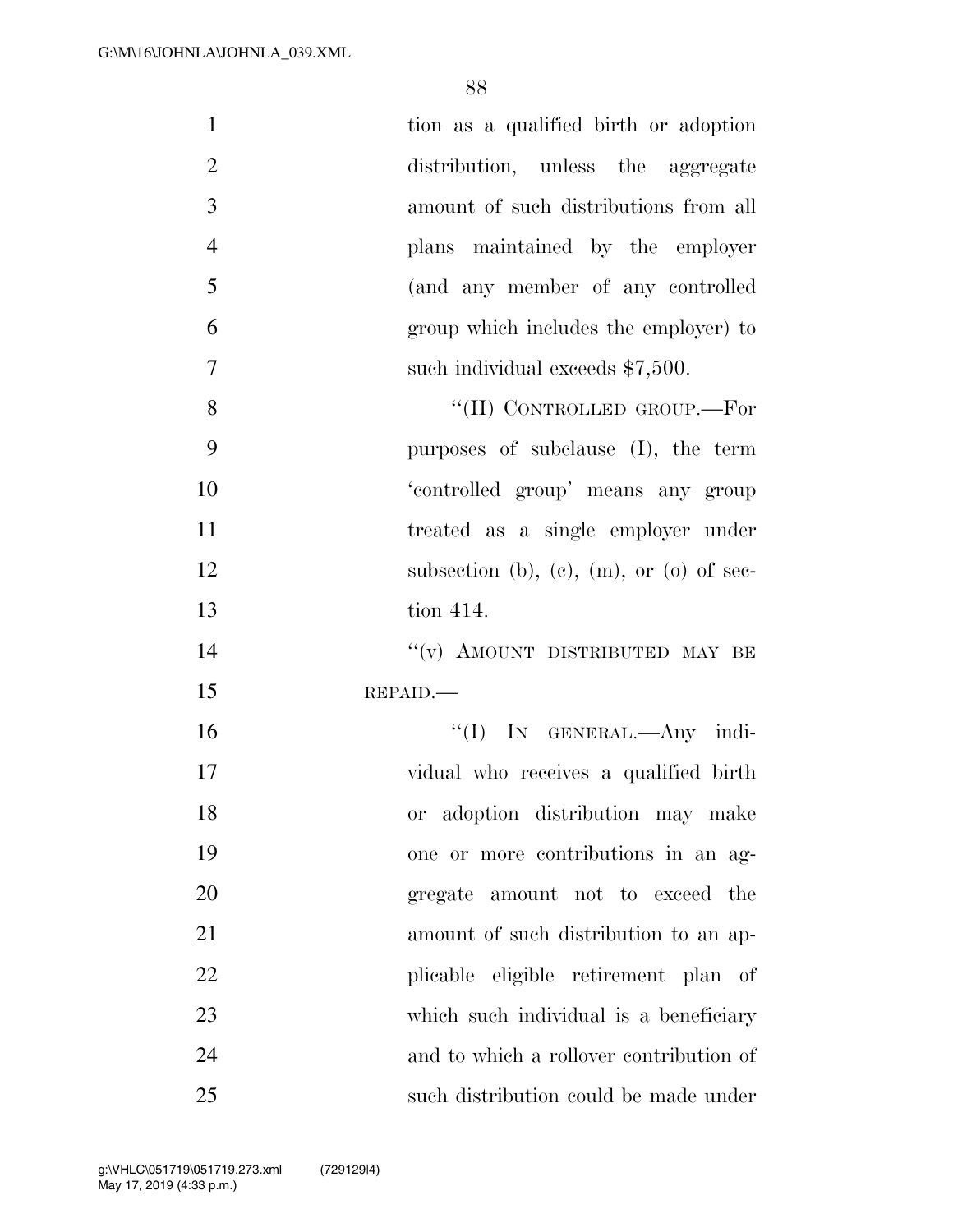| $\mathbf{1}$   | section $402(c)$ , $403(a)(4)$ , $403(b)(8)$ ,   |
|----------------|--------------------------------------------------|
| $\overline{2}$ | $408(d)(3)$ , or $457(e)(16)$ , as the case      |
| 3              | may be.                                          |
| $\overline{4}$ | "(II) LIMITATION ON CONTRIBU-                    |
| 5              | TIONS TO APPLICABLE ELIGIBLE RE-                 |
| 6              | TIREMENT PLANS<br><b>OTHER</b><br><b>THAN</b>    |
| 7              | IRAS.—The aggregate amount of con-               |
| 8              | tributions made by an individual                 |
| 9              | under subclause (I) to any applicable            |
| 10             | eligible retirement plan which is not            |
| 11             | an individual retirement plan shall not          |
| 12             | exceed the aggregate amount of quali-            |
| 13             | fied birth or adoption distributions             |
| 14             | which are made from such plan to                 |
| 15             | such individual. Subclause (I) shall             |
| 16             | not apply to contributions to any ap-            |
| 17             | plicable eligible retirement plan which          |
| 18             | is not an individual retirement plan             |
| 19             | unless the individual is eligible<br>$-$ to      |
| 20             | make contributions (other than those             |
| 21             | described in subclause $(I)$ ) to such ap-       |
| 22             | plicable eligible retirement plan.               |
| 23             | "(III) TREATMENT OF REPAY-                       |
| 24             | MENTS OF DISTRIBUTIONS FROM AP-                  |
| 25             | PLICABLE<br><b>ELIGIBLE</b><br><b>RETIREMENT</b> |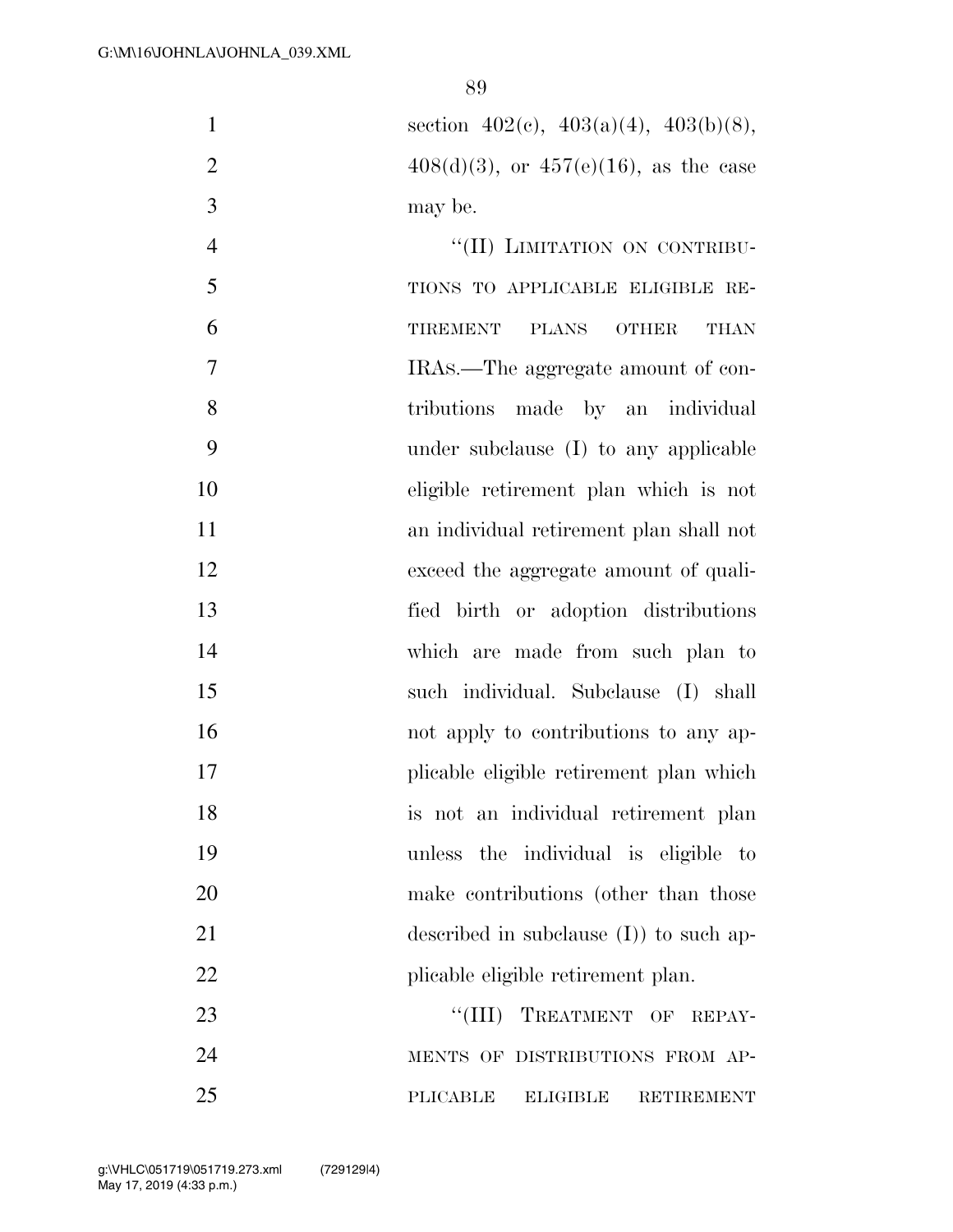| $\mathbf{1}$   | PLANS OTHER THAN IRAS.—If a con-             |
|----------------|----------------------------------------------|
| $\overline{2}$ | tribution is made under subclause $(I)$      |
| 3              | with respect to a qualified birth or         |
| $\overline{4}$ | adoption distribution from an applica-       |
| 5              | ble eligible retirement plan other than      |
| 6              | an individual retirement plan, then          |
| $\overline{7}$ | the taxpayer shall, to the extent of the     |
| 8              | amount of the contribution, be treated       |
| 9              | as having received such distribution in      |
| 10             | an eligible rollover distribution (as de-    |
| 11             | fined in section $402(c)(4)$ and as          |
| 12             | having transferred the amount to the         |
| 13             | applicable eligible retirement plan in a     |
| 14             | direct trustee to trustee transfer with-     |
| 15             | in 60 days of the distribution.              |
| 16             | "(IV) TREATMENT OF REPAY-                    |
| 17             | FOR<br>DISTRIBUTIONS<br><b>MENTS</b><br>FROM |
| 18             | IRAS.—If a contribution is<br>made           |
| 19             | under subclause (I) with respect to a        |
| 20             | qualified birth or adoption distribution     |
| 21             | from an individual retirement plan,          |
| 22             | then, to the extent of the amount of         |
| 23             | contribution, such distribution<br>the       |
| 24             | shall be treated as a distribution de-       |
| 25             | scribed in section $408(d)(3)$ and as        |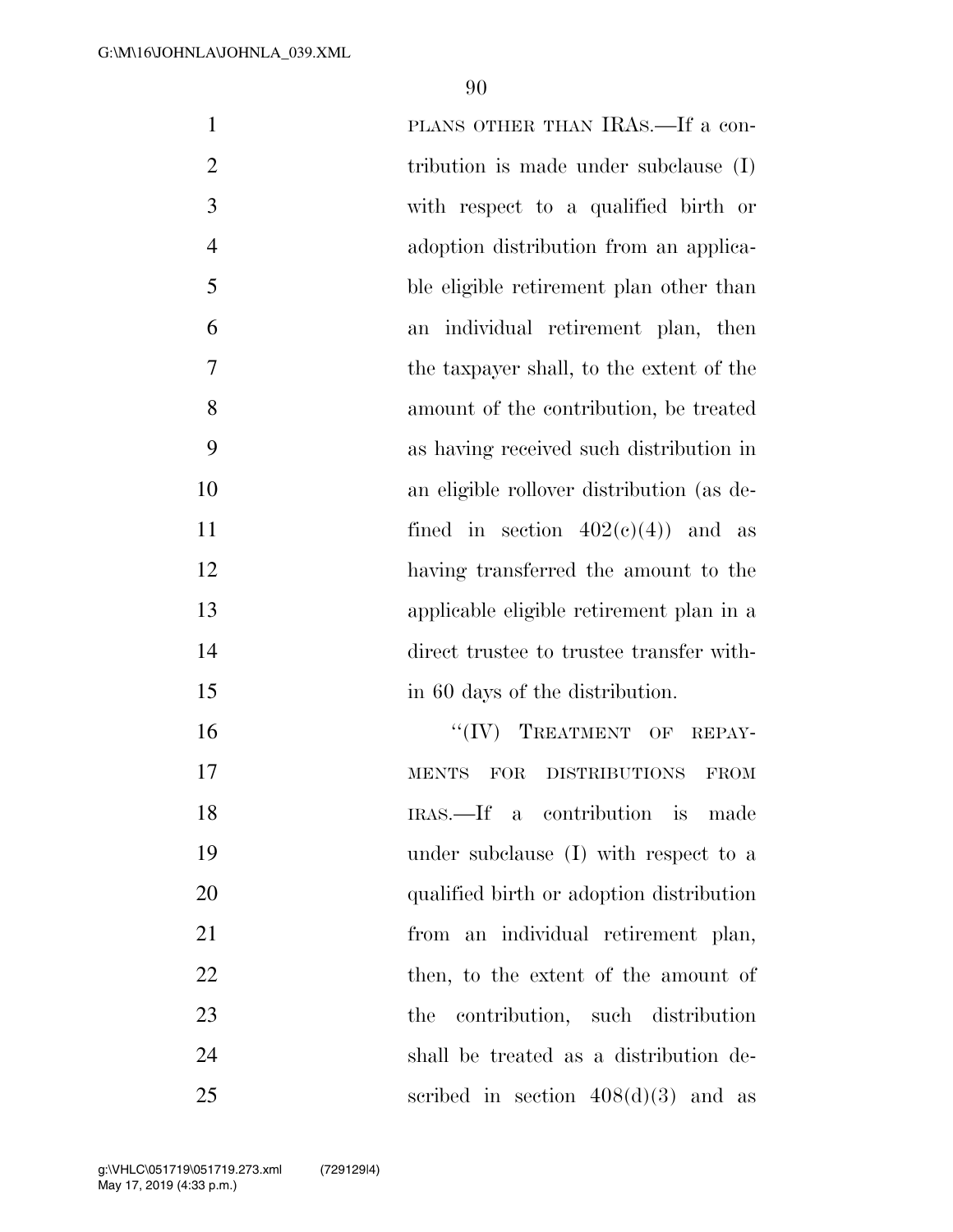| $\mathbf{1}$   | having been transferred to the appli-                     |
|----------------|-----------------------------------------------------------|
| $\overline{2}$ | cable eligible retirement plan in a di-                   |
| 3              | rect trustee to trustee transfer within                   |
| $\overline{4}$ | 60 days of the distribution.                              |
| 5              | $``(\text{vi})$<br>DEFINITION AND<br>SPECIAL              |
| 6              | RULES.—For purposes of this subpara-                      |
| $\overline{7}$ | $graph$ —                                                 |
| 8              | "(I) APPLICABLE ELIGIBLE RE-                              |
| 9              | TIREMENT PLAN.—The term 'applica-                         |
| 10             | ble eligible retirement plan' means an                    |
| 11             | eligible retirement plan (as defined in                   |
| 12             | section $402(c)(8)(B)$ other than a de-                   |
| 13             | fined benefit plan.                                       |
| 14             | "(II) EXEMPTION OF DISTRIBU-                              |
| 15             | TIONS FROM TRUSTEE TO TRUSTEE                             |
| 16             | TRANSFER<br><b>AND</b><br>WITHHOLDING                     |
| 17             | RULES.—For purposes of sections                           |
| 18             | $401(a)(31)$ , $402(f)$ , and $3405$ , a quali-           |
| 19             | fied birth or adoption distribution                       |
| 20             | shall not be treated as an eligible roll-                 |
| 21             | over distribution.                                        |
| 22             | "(III) TAXPAYER MUST INCLUDE                              |
| 23             | TIN.—A distribution shall<br>$\operatorname{not}$<br>- be |
| 24             | treated as a qualified birth or adop-                     |
| 25             | tion distribution with respect to any                     |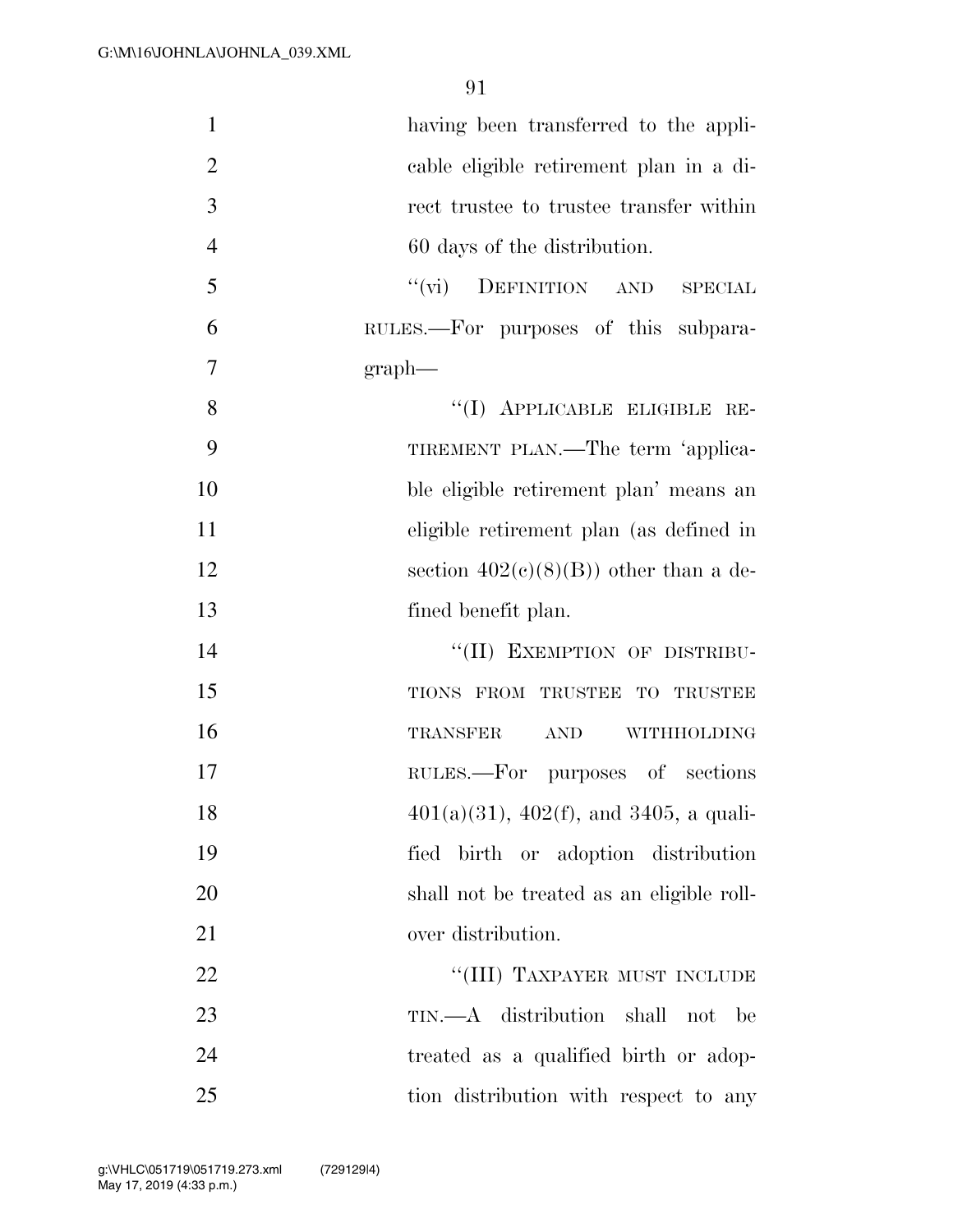child or eligible child unless the tax- payer includes the name, age, and TIN of such child or eligible child on the taxpayer's return of tax for the taxable year. 6 "(IV) DISTRIBUTIONS TREATED

 AS MEETING PLAN DISTRIBUTION RE- QUIREMENTS.—Any qualified birth or adoption distribution shall be treated as meeting the requirements of sec-11 tions  $401(k)(2)(B)(i)$ ,  $403(b)(7)(A)(ii)$ ,  $403(b)(11)$ , and  $457(d)(1)(A)$ .".

 (b) EFFECTIVE DATE.—The amendments made by this section shall apply to distributions made after Decem-ber 31, 2019.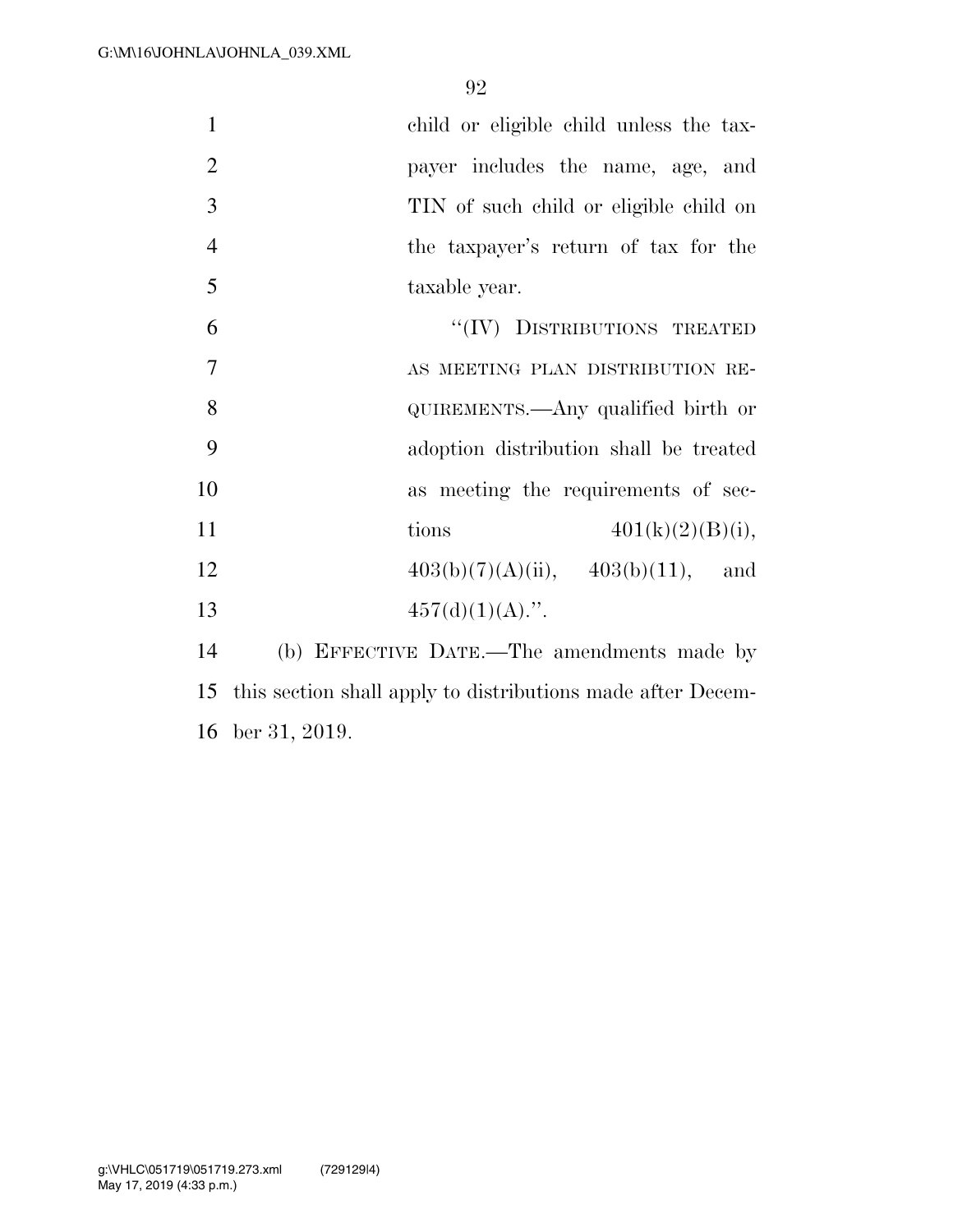**TITLE IV—TAX RELIEF FOR CERTAIN CHILDREN** 

 **SEC. 401. CERTAIN MILITARY SURVIVOR BENEFITS, CER- TAIN PAYMENTS MADE BY INDIAN TRIBAL GOVERNMENTS, CERTAIN SCHOLARSHIPS OR FELLOWSHIP GRANTS, AND ALASKA PERMA- NENT FUND DIVIDENDS TREATED AS EARNED INCOME FOR KIDDIE TAX.** 

9 (a) IN GENERAL.—Section  $1(g)(4)(C)$  of the Internal Revenue Code of 1986 is amended to read as follows:

11 ""(C) TREATMENT OF CERTAIN AMOUNTS AS EARNED INCOME.—For purposes of this sub- section, each of following amounts shall be treated as earned income of the child referred to in paragraph (1) to the extent included in 16 the gross income of such child:

17 <sup>''</sup>(i) DISTRIBUTIONS FROM QUALIFIED DISABILITY TRUSTS.—Any amount in- cluded in the gross income of such child under section 652 or 662 by reason of being a beneficiary of a qualified disability 22 trust (as defined in section 23 642(b)(2)(C)(ii)).

24 "'(ii) CERTAIN MILITARY SURVIVOR BENEFITS.—Any benefit under laws ad-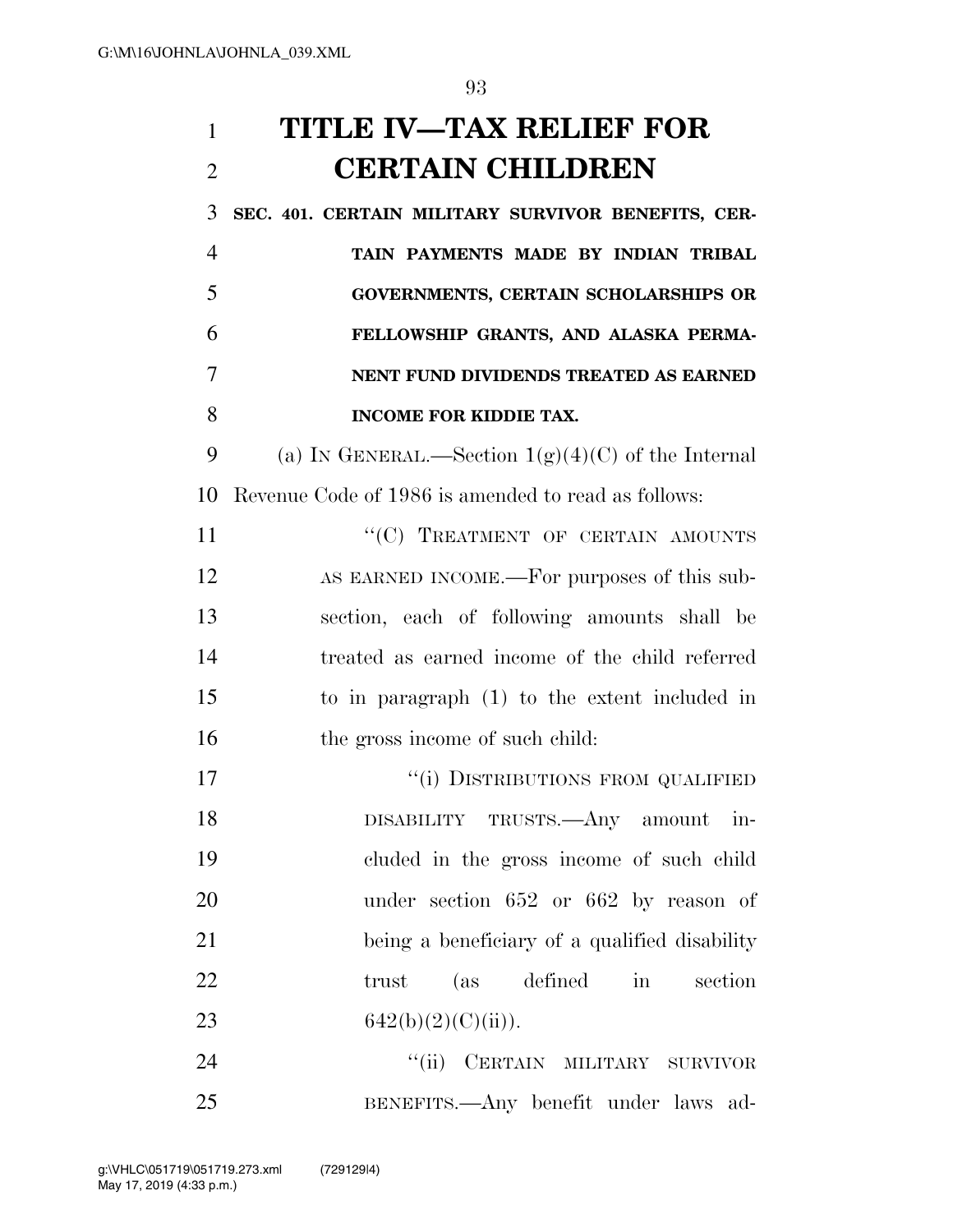| $\mathbf{1}$   | ministered by the Secretary of Defense or   |
|----------------|---------------------------------------------|
| $\overline{2}$ | the Secretary of Veterans Affairs which is  |
| 3              | received by such child by reason of the     |
| $\overline{4}$ | child being the survivor of a deceased      |
| 5              | member of the Armed Forces or of a de-      |
| 6              | ceased veteran.                             |
| $\overline{7}$ | "(iii) CERTAIN INDIAN TRIBAL PAY-           |
| 8              | MENTS.—Any payment made by an Indian        |
| 9              | tribal government (as defined in section    |
| 10             | $139E(c)(1)$ , or from a trust of which the |
| 11             | Indian tribal government is treated as the  |
| 12             | owner under subpart E of part I of sub-     |
| 13             | chapter $J$ , to such child if—             |
| 14             | $\lq\lq$ such child is an enrolled          |
| 15             | member of the tribe with respect to         |
| 16             | such Indian tribal government, and          |
| 17             | $\lq$ (II) such payment is received by      |
| 18             | such child by reason of such enroll-        |
| 19             | ment.                                       |
| 20             | CERTAIN SCHOLARSHIPS<br>``(iv)<br><b>OR</b> |
| 21             | FELLOWSHIP GRANTS.—Any scholarship or       |
| 22             | fellowship grant which is received by such  |
| 23             | child if-                                   |
| 24             | $\lq\lq$ such child is a candidate for      |
| 25             | a degree at an educational organiza-        |